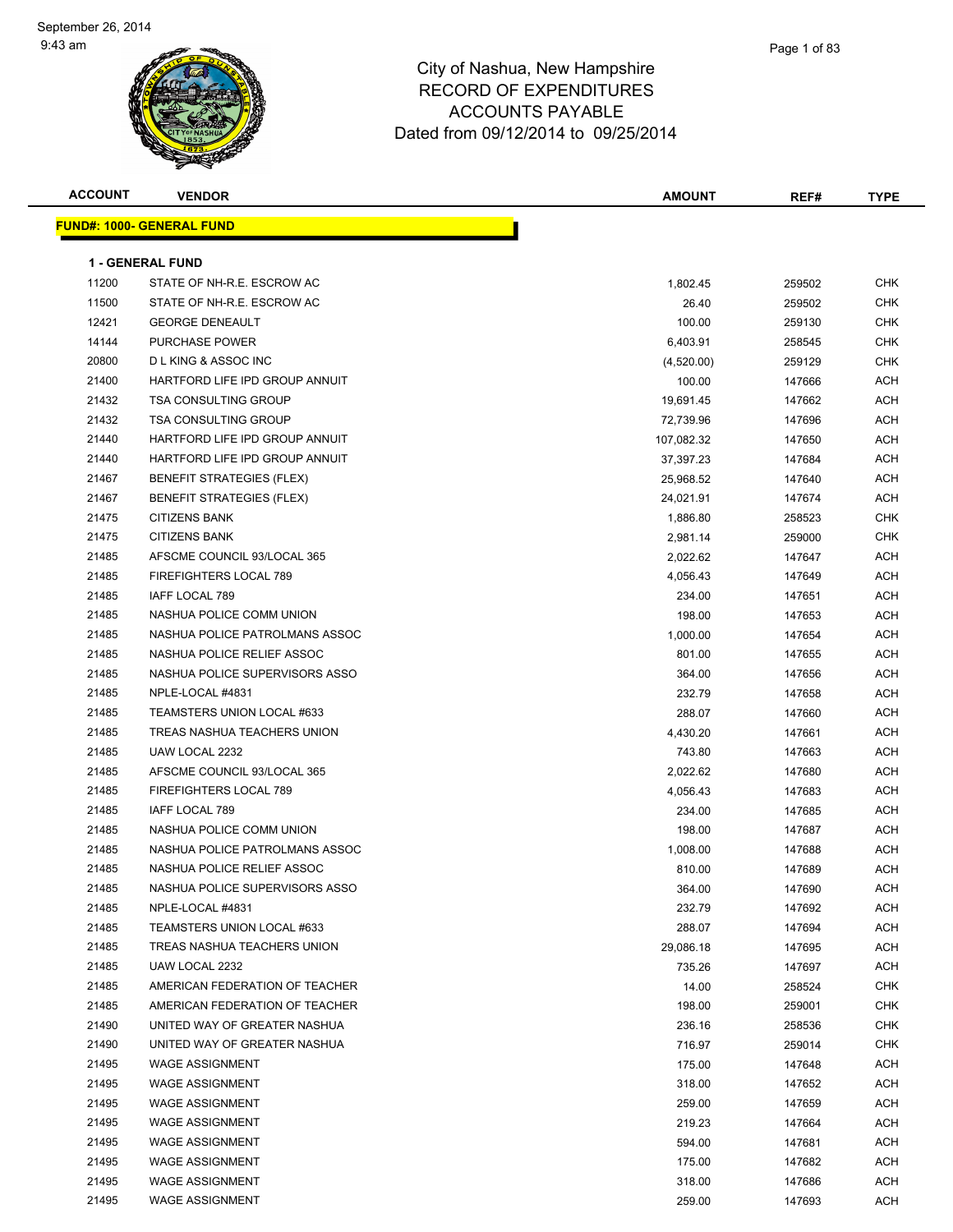

| <u> FUND#: 1000- GENERAL FUND</u><br>1 - GENERAL FUND<br><b>WAGE ASSIGNMENT</b><br><b>WAGE ASSIGNMENT</b><br><b>WAGE ASSIGNMENT</b><br><b>WAGE ASSIGNMENT</b><br><b>WAGE ASSIGNMENT</b><br><b>WAGE ASSIGNMENT</b><br><b>WAGE ASSIGNMENT</b><br><b>WAGE ASSIGNMENT</b><br><b>WAGE ASSIGNMENT</b> | 219.23<br>1,429.25<br>1.15<br>143.78<br>80.74<br>104.00<br>275.00 | 147698<br>258525<br>258526<br>258527<br>258528<br>258529 | <b>ACH</b><br><b>CHK</b><br><b>CHK</b><br><b>CHK</b><br><b>CHK</b> |
|-------------------------------------------------------------------------------------------------------------------------------------------------------------------------------------------------------------------------------------------------------------------------------------------------|-------------------------------------------------------------------|----------------------------------------------------------|--------------------------------------------------------------------|
|                                                                                                                                                                                                                                                                                                 |                                                                   |                                                          |                                                                    |
|                                                                                                                                                                                                                                                                                                 |                                                                   |                                                          |                                                                    |
|                                                                                                                                                                                                                                                                                                 |                                                                   |                                                          |                                                                    |
|                                                                                                                                                                                                                                                                                                 |                                                                   |                                                          |                                                                    |
|                                                                                                                                                                                                                                                                                                 |                                                                   |                                                          |                                                                    |
|                                                                                                                                                                                                                                                                                                 |                                                                   |                                                          |                                                                    |
|                                                                                                                                                                                                                                                                                                 |                                                                   |                                                          |                                                                    |
|                                                                                                                                                                                                                                                                                                 |                                                                   |                                                          | <b>CHK</b>                                                         |
|                                                                                                                                                                                                                                                                                                 |                                                                   | 258530                                                   | <b>CHK</b>                                                         |
|                                                                                                                                                                                                                                                                                                 | 1,565.93                                                          | 258531                                                   | <b>CHK</b>                                                         |
|                                                                                                                                                                                                                                                                                                 | 11.54                                                             | 258532                                                   | CHK                                                                |
| <b>WAGE ASSIGNMENT</b>                                                                                                                                                                                                                                                                          | 103.50                                                            | 258533                                                   | <b>CHK</b>                                                         |
| <b>WAGE ASSIGNMENT</b>                                                                                                                                                                                                                                                                          | 237.00                                                            | 258534                                                   | <b>CHK</b>                                                         |
| <b>WAGE ASSIGNMENT</b>                                                                                                                                                                                                                                                                          | 25.00                                                             | 258535                                                   | <b>CHK</b>                                                         |
| <b>WAGE ASSIGNMENT</b>                                                                                                                                                                                                                                                                          | 163.59                                                            | 258537                                                   | <b>CHK</b>                                                         |
| <b>WAGE ASSIGNMENT</b>                                                                                                                                                                                                                                                                          | 1,429.25                                                          | 259002                                                   | <b>CHK</b>                                                         |
| <b>WAGE ASSIGNMENT</b>                                                                                                                                                                                                                                                                          | 1.15                                                              | 259003                                                   | <b>CHK</b>                                                         |
| <b>WAGE ASSIGNMENT</b>                                                                                                                                                                                                                                                                          | 145.81                                                            | 259004                                                   | <b>CHK</b>                                                         |
| <b>WAGE ASSIGNMENT</b>                                                                                                                                                                                                                                                                          | 80.74                                                             | 259005                                                   | <b>CHK</b>                                                         |
| <b>WAGE ASSIGNMENT</b>                                                                                                                                                                                                                                                                          | 104.00                                                            | 259006                                                   | <b>CHK</b>                                                         |
| <b>WAGE ASSIGNMENT</b>                                                                                                                                                                                                                                                                          | 275.00                                                            | 259007                                                   | <b>CHK</b>                                                         |
| <b>WAGE ASSIGNMENT</b>                                                                                                                                                                                                                                                                          | 1,565.92                                                          | 259008                                                   | <b>CHK</b>                                                         |
| <b>WAGE ASSIGNMENT</b>                                                                                                                                                                                                                                                                          | 11.54                                                             | 259009                                                   | <b>CHK</b>                                                         |
| <b>WAGE ASSIGNMENT</b>                                                                                                                                                                                                                                                                          | 103.50                                                            | 259010                                                   | <b>CHK</b>                                                         |
| <b>WAGE ASSIGNMENT</b>                                                                                                                                                                                                                                                                          | 197.68                                                            | 259011                                                   | <b>CHK</b>                                                         |
| <b>WAGE ASSIGNMENT</b>                                                                                                                                                                                                                                                                          | 237.00                                                            | 259012                                                   | <b>CHK</b>                                                         |
| <b>WAGE ASSIGNMENT</b>                                                                                                                                                                                                                                                                          | 75.00                                                             | 259013                                                   | <b>CHK</b>                                                         |
| <b>WAGE ASSIGNMENT</b>                                                                                                                                                                                                                                                                          | 313.67                                                            | 259015                                                   | <b>CHK</b>                                                         |
| <b>WAGE ASSIGNMENT</b>                                                                                                                                                                                                                                                                          | 148.23                                                            | 259016                                                   | <b>CHK</b>                                                         |
| NASHUA TEACHERS UNION                                                                                                                                                                                                                                                                           | 100.32                                                            | 147657                                                   | <b>ACH</b>                                                         |
| NASHUA TEACHERS UNION                                                                                                                                                                                                                                                                           | 4,295.45                                                          | 147691                                                   | <b>ACH</b>                                                         |
| STATE OF NH-MV                                                                                                                                                                                                                                                                                  | 10,165.49                                                         | 147638                                                   | <b>ACH</b>                                                         |
| STATE OF NH-MV                                                                                                                                                                                                                                                                                  | 15,339.35                                                         | 147641                                                   | <b>ACH</b>                                                         |
| STATE OF NH-MV                                                                                                                                                                                                                                                                                  | 10,478.38                                                         | 147643                                                   | <b>ACH</b>                                                         |
| STATE OF NH-MV                                                                                                                                                                                                                                                                                  | 14,593.62                                                         | 147644                                                   | <b>ACH</b>                                                         |
| STATE OF NH-MV                                                                                                                                                                                                                                                                                  | 17,902.85                                                         | 147665                                                   | ACH                                                                |
| STATE OF NH-MV                                                                                                                                                                                                                                                                                  | 13,961.00                                                         | 147667                                                   | <b>ACH</b>                                                         |
| STATE OF NH-MV                                                                                                                                                                                                                                                                                  | 13,866.64                                                         | 147668                                                   | <b>ACH</b>                                                         |
| STATE OF NH-MV                                                                                                                                                                                                                                                                                  | 27, 157. 27                                                       | 147670                                                   | <b>ACH</b>                                                         |
| STATE OF NH-MV                                                                                                                                                                                                                                                                                  | 24,177.33                                                         | 147671                                                   | <b>ACH</b>                                                         |
| STATE OF NH-MV                                                                                                                                                                                                                                                                                  | 20,021.96                                                         | 147699                                                   | <b>ACH</b>                                                         |
| STATE OF NH DEPT OF SAFETY                                                                                                                                                                                                                                                                      | 49.50                                                             | 259076                                                   | <b>CHK</b>                                                         |
|                                                                                                                                                                                                                                                                                                 |                                                                   |                                                          |                                                                    |
|                                                                                                                                                                                                                                                                                                 | <b>TOTAL 1 - GENERAL FUND</b>                                     | \$533,728.07                                             |                                                                    |

#### **101 - MAYOR**

| 61100 | WB MASON CO INC          | 62.64   | 258751 | CHK |
|-------|--------------------------|---------|--------|-----|
|       | <b>TOTAL 101 - MAYOR</b> | \$62.64 |        |     |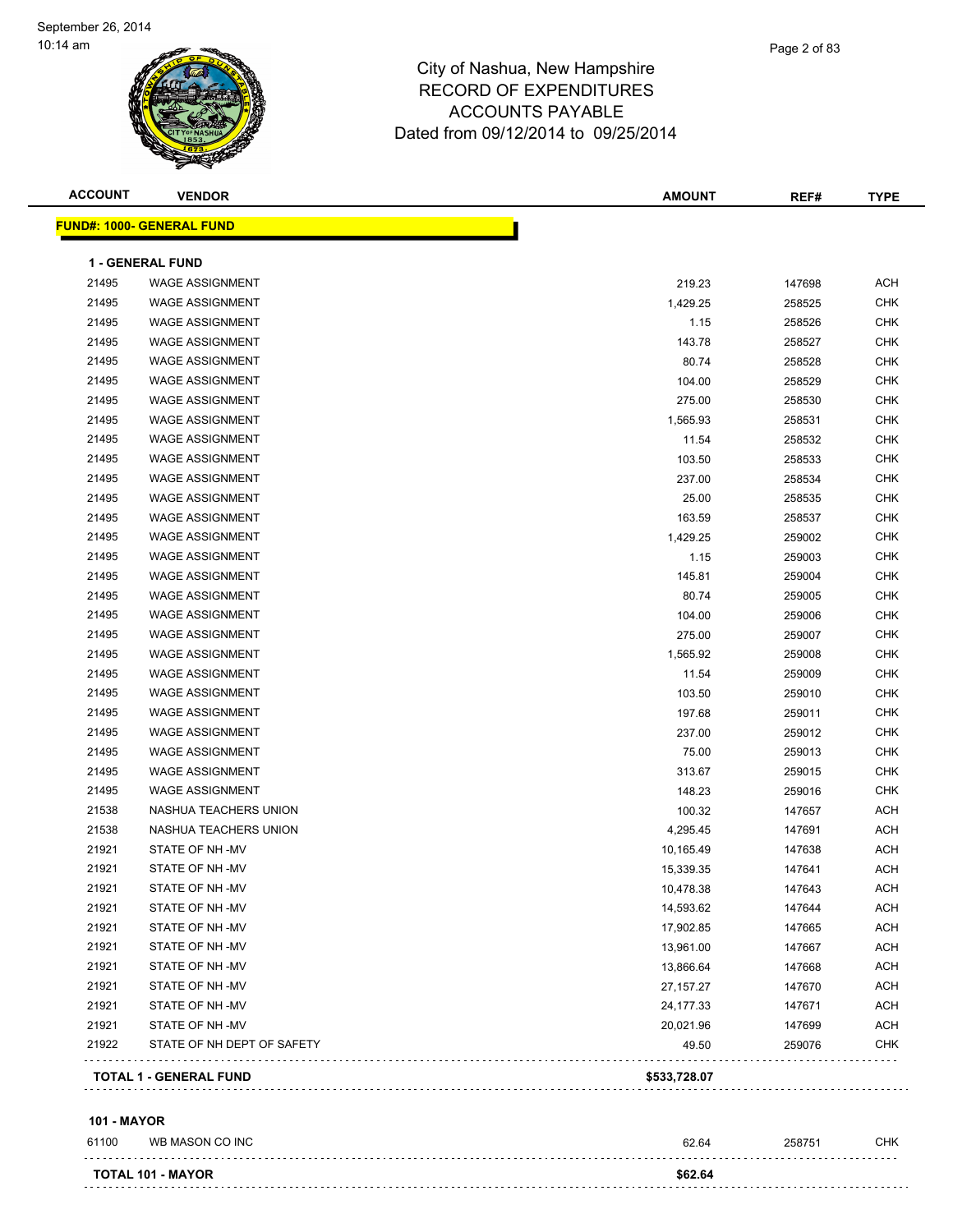

| <b>ACCOUNT</b>     | <b>VENDOR</b>                                       | <b>AMOUNT</b> | REF#   | <b>TYPE</b> |
|--------------------|-----------------------------------------------------|---------------|--------|-------------|
|                    | FUND#: 1000- GENERAL FUND                           |               |        |             |
|                    | <b>102 - BOARD OF ALDERMEN</b>                      |               |        |             |
| 53428              | <b>DONNA GRAHAM</b>                                 | 200.00        | 258634 | <b>CHK</b>  |
| 53428              | <b>DONNA GRAHAM</b>                                 | 112.50        | 259154 | <b>CHK</b>  |
| 54828              | US BANK EQUIPMENT FINANCE                           | 150.40        | 258995 | <b>CHK</b>  |
|                    | TOTAL 102 - BOARD OF ALDERMEN                       | \$462.90      |        |             |
|                    |                                                     |               |        |             |
| <b>103 - LEGAL</b> |                                                     |               |        |             |
| 55300              | STEPHEN M BENNETT ESQ                               | 101.56        | 259018 | <b>CHK</b>  |
| 55300              | <b>CELIA LEONARD</b>                                | 44.80         | 259019 | <b>CHK</b>  |
| 55421              | PETTY CASH                                          | 289.00        | 259039 | <b>CHK</b>  |
|                    | <b>TOTAL 103 - LEGAL</b>                            | \$435.36      |        |             |
|                    | <b>107 - CITY CLERK</b>                             |               |        |             |
| 42508              | TREASURER STATE OF NH                               | 2,508.00      | 258566 | <b>CHK</b>  |
| 44149              | TREASURER STATE OF NH                               | 7.591.00      | 258566 | <b>CHK</b>  |
| 53435              | <b>CROSSWAY CHRISTIAN CHURCH</b>                    | 400.00        | 258609 | <b>CHK</b>  |
| 53435              | <b>FIRST BAPTIST CHURCH</b>                         | 400.00        | 258621 | <b>CHK</b>  |
| 55400              | NH ARCHIVES GROUP                                   | 20.00         | 258557 | <b>CHK</b>  |
| 55607              | <b>MAILWAYS INC</b>                                 | 1,739.01      | 258663 | <b>CHK</b>  |
| 55699              | OCCUPATIONAL DRUG TESTING LLC                       | 195.00        | 258560 | <b>CHK</b>  |
|                    | <b>TOTAL 107 - CITY CLERK</b>                       | \$12,853.01   |        |             |
|                    |                                                     |               |        |             |
|                    | <b>109 - CIVIC &amp; COMMUNITY ACTIVITIES</b>       |               |        |             |
| 56200              | NASHUA EDUCATION FOUNDATION                         | 1,000.00      | 259037 | <b>CHK</b>  |
| 56228              | NASHUA SENIORS MEAL PROGRAM                         | 3,364.41      | 258684 | <b>CHK</b>  |
| 56250              | COMMUNITY MEDIA SERVICES GRP L                      | 21,250.00     | 259021 | CHK         |
|                    | <b>TOTAL 109 - CIVIC &amp; COMMUNITY ACTIVITIES</b> | \$25,614.41   |        |             |
|                    | 111 - HUMAN RESOURCES                               |               |        |             |
| 55400              | <b>LABOR ARBITRATION INSTITUTE</b>                  | 350.00        | 258556 | <b>CHK</b>  |
| 55425              | ROBIN YOSHIDA                                       | 25.00         | 258548 | <b>CHK</b>  |
| 55425              | DIANE THIBODEAU                                     | 25.00         | 258737 | <b>CHK</b>  |
|                    | <b>TOTAL 111 - HUMAN RESOURCES</b>                  | \$400.00      |        |             |
|                    |                                                     |               |        |             |
|                    | <b>120 - TELECOMMUNICATIONS</b>                     |               |        |             |
| 55109              | BAYRING COMMUNICATIONS                              | 2,164.00      | 258550 | <b>CHK</b>  |
| 55109              | <b>FAIRPOINT COMMUNICATIONS</b>                     | 815.27        | 258553 | <b>CHK</b>  |
| 55109              | <b>FAIRPOINT COMMUNICATIONS</b>                     | 74.99         | 258554 | <b>CHK</b>  |
| 55109              | LANGUAGE LINE SERVICES                              | 207.26        | 258660 | <b>CHK</b>  |
| 55109              | FAIRPOINT COMMUNICATIONS                            | 168.03        | 259047 | <b>CHK</b>  |
|                    |                                                     |               |        |             |

**122 - INFORMATION TECHNOLOGY**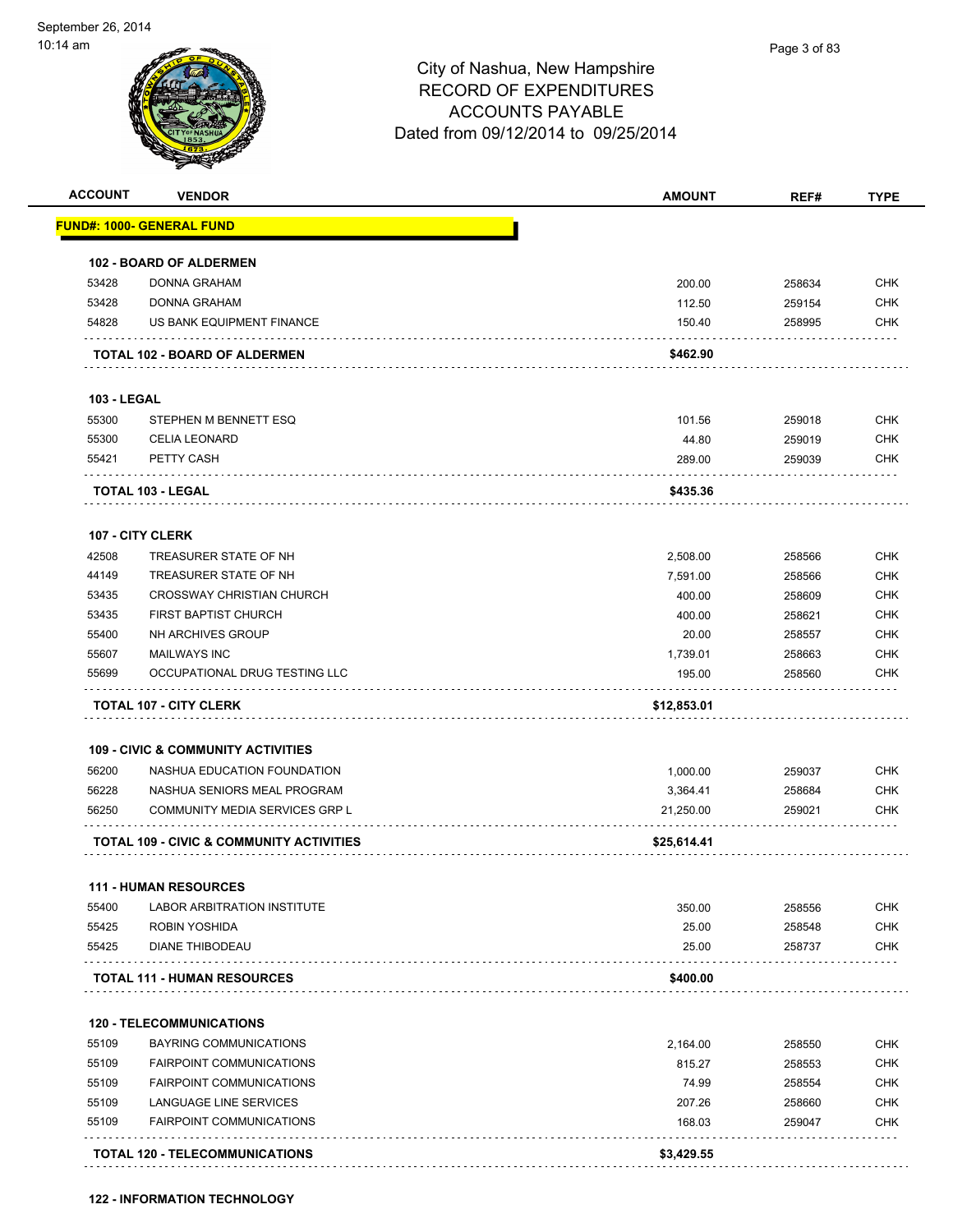| <b>ACCOUNT</b> | <b>VENDOR</b>                             | AMOUNT      | REF#   | <b>TYPE</b> |
|----------------|-------------------------------------------|-------------|--------|-------------|
|                | <u> FUND#: 1000- GENERAL FUND</u>         |             |        |             |
|                |                                           |             |        |             |
|                | <b>122 - INFORMATION TECHNOLOGY</b>       |             |        |             |
| 54407          | <b>KBK INNOVATIONS INC</b>                | 1,120.50    | 259173 | <b>CHK</b>  |
| 54407          | PITNEY BOWES GLOBAL FIN SRVS              | 323.58      | 259222 | <b>CHK</b>  |
| 54428          | AFFILIATED COMPUTER SERVICES              | 18,218.00   | 258575 | <b>CHK</b>  |
| 55118          | AT & T MOBILITY                           | 31.91       | 259044 | <b>CHK</b>  |
| 55118          | AT & T MOBILITY                           | 98.32       | 259045 | <b>CHK</b>  |
| 55400          | <b>RICK PEARL</b>                         | 1,025.65    | 259536 | <b>CHK</b>  |
| 61100          | AMAZON                                    | 148.06      | 258549 | <b>CHK</b>  |
| 71221          | AMAZON                                    | 516.57      | 258549 | <b>CHK</b>  |
| 71221          | <b>CDW GOVERNMENT</b>                     | 117.87      | 259118 | <b>CHK</b>  |
| 71221          | <b>VOLOGY DATA SYSTEMS</b>                | 387.00      | 259259 | CHK         |
|                | <b>TOTAL 122 - INFORMATION TECHNOLOGY</b> | \$21,987.46 |        |             |
|                |                                           |             |        |             |
|                | <b>126 - FINANCIAL SERVICES</b>           |             |        |             |
| 42200          | ELIZABETH M VANTASSELL                    | 175.00      | 258572 | <b>CHK</b>  |
| 42200          | <b>BOOK CELLAR LLC</b>                    | 7.00        | 258591 | <b>CHK</b>  |
| 42200          | <b>HENRY CASTONGUAY</b>                   | 284.00      | 258597 | <b>CHK</b>  |
| 42200          | <b>TABATHA CHAPMAN</b>                    | 132.20      | 258599 | <b>CHK</b>  |
| 42200          | <b>ROGER DEMERS</b>                       | 40.40       | 258612 | <b>CHK</b>  |
| 42200          | NANCY ELLEN FRECHETTE                     | 158.20      | 258624 | <b>CHK</b>  |
| 42200          | KEITH D FREELOVE                          | 30.00       | 258625 | <b>CHK</b>  |
| 42200          | <b>GEHRLICHER SOLAR MAERICA</b>           | 61.60       | 258630 | <b>CHK</b>  |
| 42200          | ANDREW GHALASHAHI                         | 55.94       | 258632 | <b>CHK</b>  |
| 42200          | <b>HARVEY INDUSTRIES</b>                  | 47.20       | 258639 | <b>CHK</b>  |
| 42200          | ELEANOR HELLER                            | 65.00       | 258640 | <b>CHK</b>  |
| 42200          | ALEXANDRA HOMOLA                          | 165.80      | 258642 | <b>CHK</b>  |
| 42200          | <b>JEREMY R HORNE</b>                     | 95.20       | 258643 | <b>CHK</b>  |
| 42200          | <b>BIJI JOSEPH</b>                        | 40.72       | 258655 | <b>CHK</b>  |
| 42200          | <b>LAWN DAWG INC</b>                      | 24.00       | 258661 | <b>CHK</b>  |
| 42200          | <b>TYLEIGH A MAUZEROLLE</b>               | 95.20       | 258667 | <b>CHK</b>  |
| 42200          | <b>REBECCA MAWN</b>                       | 20.00       | 258668 | <b>CHK</b>  |
| 42200          | LYNN A MCGOWAN                            | 101.20      | 258671 | <b>CHK</b>  |
| 42200          | <b>EDWARD MURPHY</b>                      | 27.00       | 258678 | <b>CHK</b>  |
| 42200          | <b>JOACHIM S MUSEKIWA</b>                 | 105.00      | 258679 | <b>CHK</b>  |
| 42200          | NASHUA SOUP KITCHEN & SHELTER             | 9.00        | 258685 | <b>CHK</b>  |
| 42200          | OUTPOST INTL US LLC                       | 59.20       | 258695 | <b>CHK</b>  |
| 42200          | PENNICHUCK WATER WORKS                    | 31.60       | 258697 | <b>CHK</b>  |
| 42200          | THERESA PUKSTA                            | 61.00       | 258703 | <b>CHK</b>  |
| 42200          | RAJESH C PUNJABI                          | 122.40      | 258704 | CHK         |
| 42200          | <b>HAZEL M RICE</b>                       | 150.20      | 258712 | <b>CHK</b>  |
| 42200          | <b>REBECCA RODIER</b>                     | 70.00       | 258713 | <b>CHK</b>  |
| 42200          | <b>GERALD M RODRIGUEZ</b>                 | 57.00       | 258714 | <b>CHK</b>  |
| 42200          | SANDRA J ROTH                             | 8.00        | 258717 | <b>CHK</b>  |
| 42200          | ADAM SNOW                                 | 535.40      | 258725 | <b>CHK</b>  |
| 42200          | <b>JEAN G TREMBLY</b>                     | 39.00       | 258740 | <b>CHK</b>  |
| 42200          | <b>JONATHAN TURCOTTE</b>                  | 171.30      | 258743 | <b>CHK</b>  |
| 42200          | <b>WILLIAM UPHAM</b>                      | 58.20       | 258746 | <b>CHK</b>  |
| 42200          | <b>LISA VESSEY</b>                        | 14.00       | 258747 | <b>CHK</b>  |
|                |                                           |             |        |             |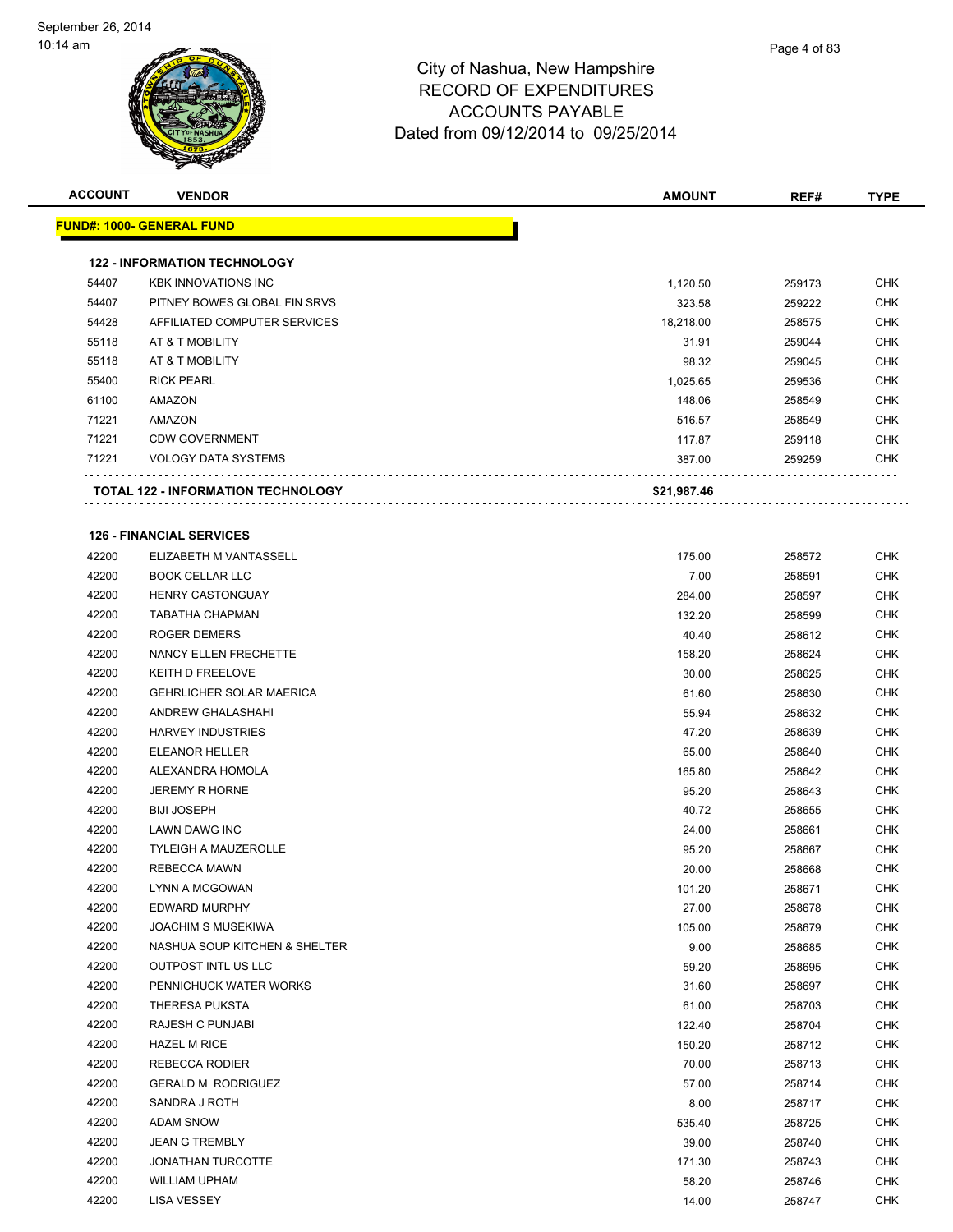

| <b>ACCOUNT</b> | <b>VENDOR</b>                                                      | <b>AMOUNT</b>      | REF#             | <b>TYPE</b>              |
|----------------|--------------------------------------------------------------------|--------------------|------------------|--------------------------|
|                | <u> FUND#: 1000- GENERAL FUND</u>                                  |                    |                  |                          |
|                | <b>126 - FINANCIAL SERVICES</b>                                    |                    |                  |                          |
| 42200          | PATRICIA WIXON                                                     | 30.00              | 258752           | <b>CHK</b>               |
| 42200          | ROBERT J REARDON JR                                                | 90.00              | 259227           | <b>CHK</b>               |
| 42200          | UNIFIRST CORPORATION                                               | 270.34             | 259253           | <b>CHK</b>               |
| 42200          | <b>VIRGINIA S VERRILL</b>                                          | 27.00              | 259257           | <b>CHK</b>               |
| 53452          | KROLL, BECKER & WING LLC                                           | 1,101.24           | 258659           | <b>CHK</b>               |
| 53452          | KROLL, BECKER & WING LLC                                           | 1,276.80           | 259175           | <b>CHK</b>               |
| 53467          | <b>MAILINGS UNLIMITED</b>                                          | 785.38             | 259184           | <b>CHK</b>               |
| 54828          | US BANK EQUIPMENT FINANCE                                          | 96.71              | 258993           | <b>CHK</b>               |
| 54828          | US BANK EQUIPMENT FINANCE                                          | 87.58              | 258999           | <b>CHK</b>               |
| 55307          | <b>JANET GRAZIANO</b>                                              | 11.48              | 259028           | <b>CHK</b>               |
| 55400          | RACHAEL LAVOIE                                                     | 1,105.00           | 259537           | <b>CHK</b>               |
| 55607          | <b>MAILINGS UNLIMITED</b>                                          | 15.14              | 259184           | <b>CHK</b>               |
| 61100          | WB MASON CO INC                                                    | (59.95)            | 259261           | CHK                      |
|                | <b>TOTAL 126 - FINANCIAL SERVICES</b>                              | \$7,953.68         |                  |                          |
|                |                                                                    |                    |                  |                          |
| 54100          | <b>129 - CITY BUILDINGS</b><br><b>PSNH-LARGE POWER</b>             |                    |                  | <b>CHK</b>               |
|                |                                                                    | 5,860.96           | 258992           |                          |
| 54114<br>54114 | DIRECT ENERGY BUSINESS<br><b>LIBERTY UTILITIES - NH</b>            | 61.59              | 258613           | <b>CHK</b><br><b>CHK</b> |
|                |                                                                    | 116.37             | 258984           |                          |
| 54114          | DIRECT ENERGY BUSINESS                                             | 2.00               | 259133           | <b>CHK</b>               |
| 54141          | PENNICHUCK WATER WORKS INC                                         | 223.47             | 259070           | <b>CHK</b>               |
| 54228<br>54243 | <b>BAIN PEST CONTROL SERVICE INC</b><br><b>VIKING CONTROLS INC</b> | 150.00             | 258582           | <b>CHK</b><br><b>CHK</b> |
|                | <b>B &amp; S LOCKSMITHS INC</b>                                    | 737.50             | 258748           |                          |
| 54280          |                                                                    | 13.20              | 258580           | <b>CHK</b><br><b>CHK</b> |
| 54280<br>54280 | HOME DEPOT CREDIT SERVICE 3065<br>HUFF & GAUTHIER INC              | 89.90              | 258641           |                          |
|                |                                                                    | 307.30             | 258644           | <b>CHK</b>               |
| 54280          | WB MASON CO INC                                                    | 55.90              | 258751           | <b>CHK</b>               |
| 54280          | <b>GRAINGER</b>                                                    | 500.58             | 259155           | <b>CHK</b>               |
| 55118          | AT & T MOBILITY                                                    | 126.61             | 259044           | <b>CHK</b>               |
| 55421<br>61428 | NH SCHOOL OF MECHANICAL TRADES<br><b>REXEL</b>                     | 1,650.00<br>497.24 | 259212<br>258711 | <b>CHK</b><br>CHK        |
|                |                                                                    |                    |                  |                          |
|                | <b>TOTAL 129 - CITY BUILDINGS</b>                                  | \$10,392.62        |                  |                          |
|                |                                                                    |                    |                  |                          |

#### **130 - PURCHASING**

|       | <b>TOTAL 130 - PURCHASING</b> | \$6,093.35 |        |            |
|-------|-------------------------------|------------|--------|------------|
| 61242 | LINDENMEYR MUNROE             | 635.75     | 259178 | CHK        |
| 61242 | CONWAY OFFICE SOLUTIONS       | 156.00     | 259126 | <b>CHK</b> |
| 61242 | LINDENMEYR MUNROE             | 50.27      | 258662 | <b>CHK</b> |
| 55500 | UNION LEADER CORP --19828     | 632.64     | 258567 | <b>CHK</b> |
| 55500 | THE TELEGRAPH                 | 3.134.94   | 258565 | <b>CHK</b> |
| 54842 | PITNEY BOWES GLOBAL FIN SRVS  | 1.107.00   | 259222 | <b>CHK</b> |
| 54828 | US BANK EQUIPMENT FINANCE     | 376.75     | 258994 | <b>CHK</b> |
|       |                               |            |        |            |

```
132 - ASSESSING
```
Example of the US BANK EQUIPMENT FINANCE the state of the state of the state of the state of the state of the state of the state of the state of the state of the state of the state of the state of the state of the state of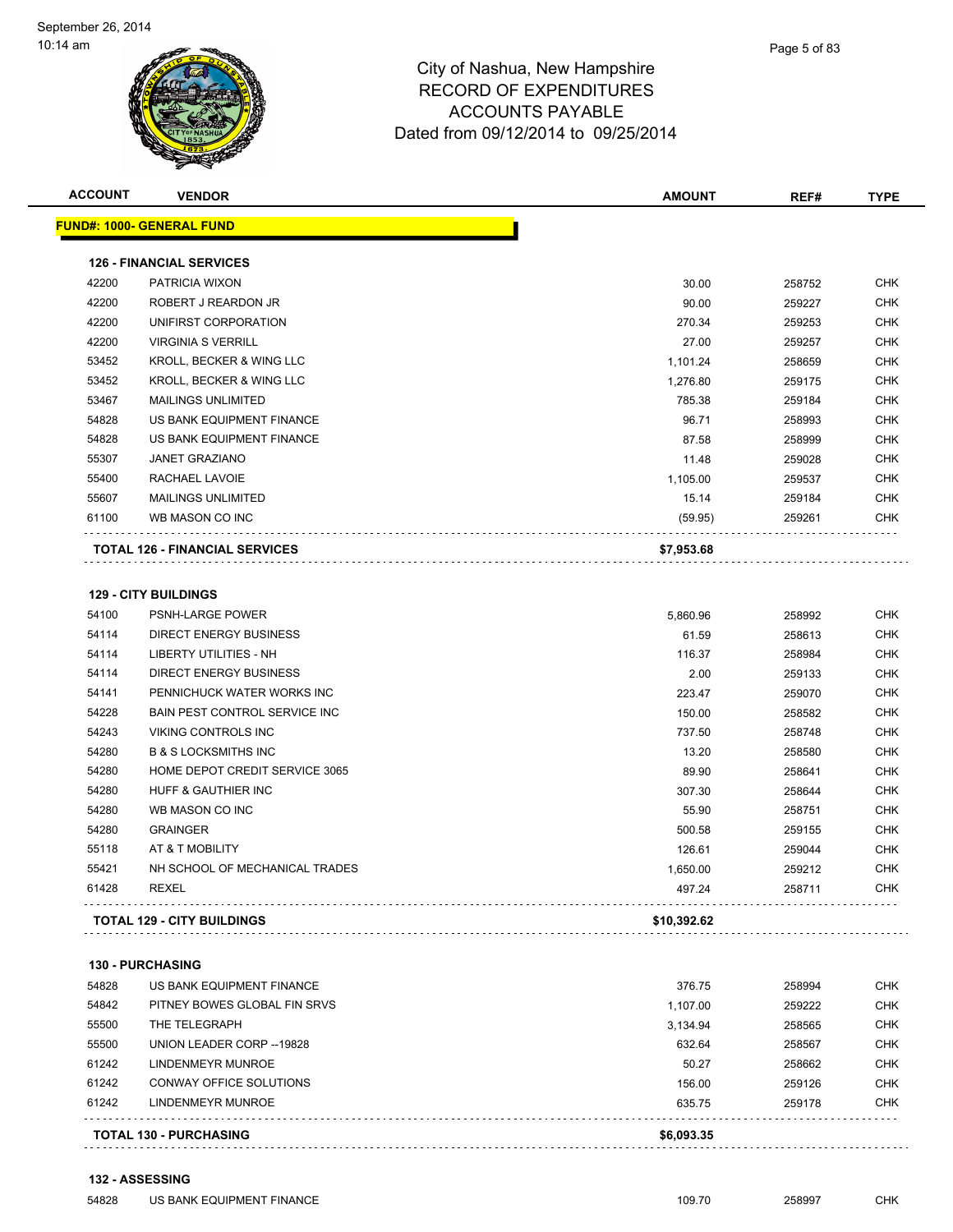

| <b>VENDOR</b>                           | <b>AMOUNT</b>                                                                                                                                                                                                                                                                                                                                                                                                                                                                                                                 | REF#                                                                                          | <b>TYPE</b>                                                                            |
|-----------------------------------------|-------------------------------------------------------------------------------------------------------------------------------------------------------------------------------------------------------------------------------------------------------------------------------------------------------------------------------------------------------------------------------------------------------------------------------------------------------------------------------------------------------------------------------|-----------------------------------------------------------------------------------------------|----------------------------------------------------------------------------------------|
| <u> FUND#: 1000- GENERAL FUND</u>       |                                                                                                                                                                                                                                                                                                                                                                                                                                                                                                                               |                                                                                               |                                                                                        |
|                                         |                                                                                                                                                                                                                                                                                                                                                                                                                                                                                                                               |                                                                                               |                                                                                        |
|                                         |                                                                                                                                                                                                                                                                                                                                                                                                                                                                                                                               |                                                                                               |                                                                                        |
|                                         |                                                                                                                                                                                                                                                                                                                                                                                                                                                                                                                               |                                                                                               |                                                                                        |
| PICTOMETRY INTL CORP                    | 3,000.00                                                                                                                                                                                                                                                                                                                                                                                                                                                                                                                      | 258700                                                                                        | <b>CHK</b>                                                                             |
|                                         | \$3,000.00                                                                                                                                                                                                                                                                                                                                                                                                                                                                                                                    |                                                                                               |                                                                                        |
|                                         |                                                                                                                                                                                                                                                                                                                                                                                                                                                                                                                               |                                                                                               |                                                                                        |
| HOME DEPOT CREDIT SERVICE 3065          | 19.97                                                                                                                                                                                                                                                                                                                                                                                                                                                                                                                         | 258641                                                                                        | <b>CHK</b>                                                                             |
|                                         | \$19.97                                                                                                                                                                                                                                                                                                                                                                                                                                                                                                                       |                                                                                               |                                                                                        |
|                                         |                                                                                                                                                                                                                                                                                                                                                                                                                                                                                                                               |                                                                                               |                                                                                        |
| LIBERTY UTILITIES - NH                  | 50.08                                                                                                                                                                                                                                                                                                                                                                                                                                                                                                                         | 259051                                                                                        | <b>CHK</b>                                                                             |
| J LAWRENCE HALL INC                     | 175.50                                                                                                                                                                                                                                                                                                                                                                                                                                                                                                                        | 259168                                                                                        | <b>CHK</b>                                                                             |
| AMAZON                                  | 16.46                                                                                                                                                                                                                                                                                                                                                                                                                                                                                                                         | 258549                                                                                        | <b>CHK</b>                                                                             |
| HOME DEPOT CREDIT SERVICE 3065          | 29.21                                                                                                                                                                                                                                                                                                                                                                                                                                                                                                                         | 258641                                                                                        | <b>CHK</b>                                                                             |
| JOHN DEERE LANDSCAPES LLC               | 117.58                                                                                                                                                                                                                                                                                                                                                                                                                                                                                                                        | 259171                                                                                        | <b>CHK</b>                                                                             |
| <b>STILL'S POWER EQUIPMENT</b>          | 231.54                                                                                                                                                                                                                                                                                                                                                                                                                                                                                                                        | 259243                                                                                        | <b>CHK</b>                                                                             |
| <b>NHCA</b>                             | 60.00                                                                                                                                                                                                                                                                                                                                                                                                                                                                                                                         | 258559                                                                                        | <b>CHK</b>                                                                             |
| WB MASON CO INC                         | 31.33                                                                                                                                                                                                                                                                                                                                                                                                                                                                                                                         | 259261                                                                                        | <b>CHK</b>                                                                             |
| HOME DEPOT CREDIT SERVICE 3065          | 183.57                                                                                                                                                                                                                                                                                                                                                                                                                                                                                                                        | 258641                                                                                        | <b>CHK</b>                                                                             |
| C J ROUSSEAU TRUCKING                   | 262.50                                                                                                                                                                                                                                                                                                                                                                                                                                                                                                                        | 259114                                                                                        | <b>CHK</b>                                                                             |
| <b>MAYNARD &amp; LESIEUR INC</b>        | 20.00                                                                                                                                                                                                                                                                                                                                                                                                                                                                                                                         | 258670                                                                                        | <b>CHK</b>                                                                             |
|                                         | \$1,177.77                                                                                                                                                                                                                                                                                                                                                                                                                                                                                                                    |                                                                                               |                                                                                        |
|                                         |                                                                                                                                                                                                                                                                                                                                                                                                                                                                                                                               |                                                                                               |                                                                                        |
|                                         |                                                                                                                                                                                                                                                                                                                                                                                                                                                                                                                               |                                                                                               | <b>CHK</b>                                                                             |
|                                         |                                                                                                                                                                                                                                                                                                                                                                                                                                                                                                                               |                                                                                               | <b>CHK</b>                                                                             |
|                                         |                                                                                                                                                                                                                                                                                                                                                                                                                                                                                                                               |                                                                                               | <b>CHK</b>                                                                             |
| MAFFEES GARAGE INC                      | 457.23                                                                                                                                                                                                                                                                                                                                                                                                                                                                                                                        | 259183                                                                                        | <b>CHK</b>                                                                             |
|                                         | \$851.24                                                                                                                                                                                                                                                                                                                                                                                                                                                                                                                      |                                                                                               |                                                                                        |
|                                         |                                                                                                                                                                                                                                                                                                                                                                                                                                                                                                                               |                                                                                               |                                                                                        |
|                                         |                                                                                                                                                                                                                                                                                                                                                                                                                                                                                                                               |                                                                                               | CHK                                                                                    |
|                                         |                                                                                                                                                                                                                                                                                                                                                                                                                                                                                                                               |                                                                                               | <b>CHK</b>                                                                             |
|                                         |                                                                                                                                                                                                                                                                                                                                                                                                                                                                                                                               |                                                                                               | <b>CHK</b>                                                                             |
|                                         |                                                                                                                                                                                                                                                                                                                                                                                                                                                                                                                               |                                                                                               | <b>CHK</b>                                                                             |
|                                         |                                                                                                                                                                                                                                                                                                                                                                                                                                                                                                                               |                                                                                               | <b>CHK</b>                                                                             |
| LIBERTY UTILITIES - NH                  |                                                                                                                                                                                                                                                                                                                                                                                                                                                                                                                               |                                                                                               | CHK                                                                                    |
| LIBERTY UTILITIES - NH                  | 42.65                                                                                                                                                                                                                                                                                                                                                                                                                                                                                                                         | 259060                                                                                        | <b>CHK</b>                                                                             |
| PENNICHUCK WATER WORKS INC              | 23.80                                                                                                                                                                                                                                                                                                                                                                                                                                                                                                                         | 258561                                                                                        | <b>CHK</b>                                                                             |
|                                         | 3,412.06                                                                                                                                                                                                                                                                                                                                                                                                                                                                                                                      | 259168                                                                                        | <b>CHK</b>                                                                             |
|                                         |                                                                                                                                                                                                                                                                                                                                                                                                                                                                                                                               |                                                                                               |                                                                                        |
| J LAWRENCE HALL INC                     |                                                                                                                                                                                                                                                                                                                                                                                                                                                                                                                               |                                                                                               |                                                                                        |
| REXEL<br>HOME DEPOT CREDIT SERVICE 3073 | 109.80<br>183.85                                                                                                                                                                                                                                                                                                                                                                                                                                                                                                              | 258711<br>259161                                                                              | <b>CHK</b><br><b>CHK</b>                                                               |
|                                         | <b>TOTAL 132 - ASSESSING</b><br>134 - GIS<br><b>TOTAL 134 - GIS</b><br><b>140 - PINEWOOD CEMETERY</b><br>TOTAL 140 - PINEWOOD CEMETERY<br><b>142 - WOODLAWN CEMETERY</b><br>TOTAL 142 - WOODLAWN CEMETERY<br><b>144 - EDGEWOOD CEMETERY</b><br>PENNICHUCK WATER WORKS INC<br>HOME DEPOT CREDIT SERVICE 3065<br><b>LOWE'S - 3502</b><br><b>TOTAL 144 - EDGEWOOD CEMETERY</b><br>150 - POLICE<br><b>ALINE BERRY</b><br><b>KEVIN PUCILLO</b><br>ST JOSEPHS BUSINESS & HEALTH<br>LIBERTY UTILITIES - NH<br>LIBERTY UTILITIES - NH | \$109.70<br>158.97<br>149.62<br>85.42<br>42.23<br>200.00<br>212.25<br>637.84<br>6.95<br>42.56 | 258561<br>259160<br>259180<br>259094<br>259040<br>258728<br>258987<br>258988<br>259050 |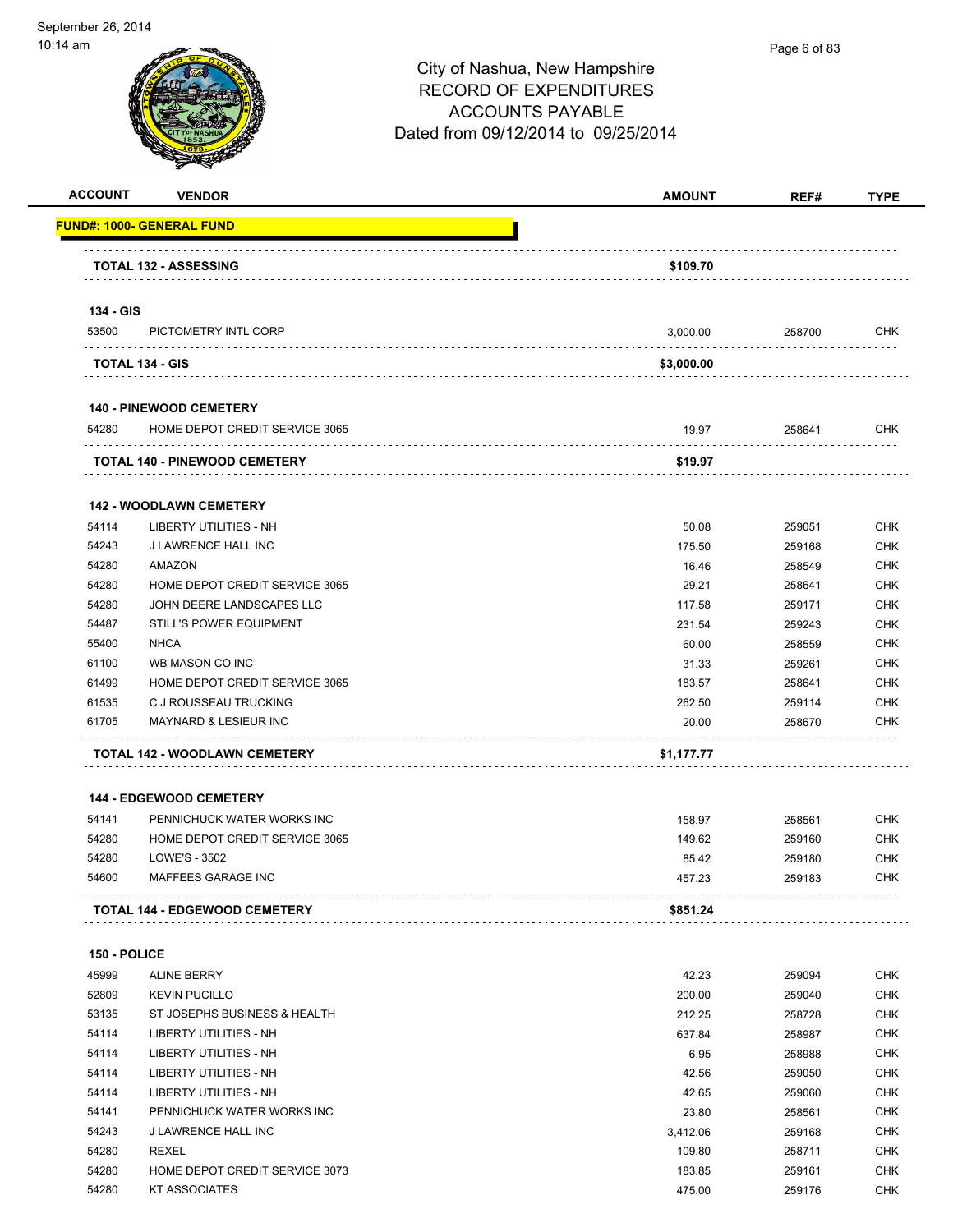| <b>ACCOUNT</b> | <b>VENDOR</b>                    | <b>AMOUNT</b> | REF#   | <b>TYPE</b> |
|----------------|----------------------------------|---------------|--------|-------------|
|                | <b>FUND#: 1000- GENERAL FUND</b> |               |        |             |
|                |                                  |               |        |             |
| 150 - POLICE   |                                  |               |        |             |
| 54280          | NORMAN E DAY INC                 | 603.50        | 259214 | CHK         |
| 54600          | SULLIVAN TIRE COMPANY            | 42.00         | 259244 | CHK         |
| 54828          | US BANK EQUIPMENT FINANCE        | 1,385.98      | 258996 | CHK         |
| 54842          | PITNEY BOWES GLOBAL FIN SRVS     | 317.13        | 259222 | CHK         |
| 54849          | COMCAST CABLE COMMUNICATIONS I   | 127.85        | 258551 | CHK         |
| 54849          | <b>DIRECTV INC</b>               | 11.00         | 258552 | CHK         |
| 54849          | <b>FAIRPOINT COMMUNICATIONS</b>  | 255.08        | 258553 | <b>CHK</b>  |
| 54849          | STATE OF NH DEPT OF SAFETY       | 1,125.00      | 258564 | CHK         |
| 54849          | <b>FAIRPOINT COMMUNICATIONS</b>  | 62.11         | 259047 | CHK         |
| 55118          | VERIZON WIRELESS-581499451       | 436.13        | 259083 | CHK         |
| 55307          | <b>CALEB GILBERT</b>             | 44.80         | 259026 | CHK         |
| 55307          | <b>COREY GOBBI</b>               | 44.80         | 259027 | CHK         |
| 55307          | <b>CHRISTOPHER MURPHY</b>        | 44.80         | 259201 | CHK         |
| 55400          | <b>STEVEN C VARNELL</b>          | 540.00        | 258569 | <b>CHK</b>  |
| 55400          | ROGER WILLIAMS UNIVERSITY        | 2,200.00      | 258715 | CHK         |
| 55400          | SIG SAUER INC                    | 320.00        | 258724 | CHK         |
| 55400          | ROGER WILLIAMS UNIVERSITY        | 3,500.00      | 259231 | CHK         |
| 55500          | THE TELEGRAPH                    | 721.20        | 258565 | <b>CHK</b>  |
| 55607          | UNITED PARCEL SERVICE            | 29.68         | 259079 | <b>CHK</b>  |
| 55699          | CINTAS DOCUMENT MANAGEMENT       | 60.00         | 259121 | <b>CHK</b>  |
| 61100          | WB MASON CO INC                  | 1,317.45      | 258751 | <b>CHK</b>  |
| 61107          | <b>BEN'S UNIFORMS</b>            | 1,376.00      | 258587 | CHK         |
| 61107          | ALECS SHOE STORE INC             | 2,404.23      | 259093 | CHK         |
| 61107          | <b>BEN'S UNIFORMS</b>            | 238.00        | 259108 | CHK         |
| 61110          | <b>BEN'S UNIFORMS</b>            | 1,430.00      | 258587 | <b>CHK</b>  |
| 61110          | SUPER SEER CORPORATION           | 362.00        | 258734 | CHK         |
| 61110          | <b>BEN'S UNIFORMS</b>            | 4,242.00      | 259108 | <b>CHK</b>  |
| 61110          | RILEYS SPORT SHOP INC            | 105.00        | 259230 | CHK         |
| 61142          | AIRGAS USA LLC                   | 655.56        | 259092 | <b>CHK</b>  |
| 61185          | NAT'L LAW ENFORCEMENT SUPPLY     | 274.97        | 258687 | CHK         |
| 61299          | <b>STADIUM GRAPHICS</b>          | 90.00         | 258729 | <b>CHK</b>  |
| 61299          | FOREMOST PROMOTIONS              | 687.30        | 259149 | <b>CHK</b>  |
| 61299          | SAM'S CLUB DIRECT-0860           | 139.20        | 259232 | CHK         |
| 61428          | PETTY CASH                       | 52.95         | 258542 | <b>CHK</b>  |
| 61428          | THE DURKIN CO INC                | 85.37         | 258614 | <b>CHK</b>  |
| 61428          | NASHUA WALLPAPER & PAINT CO      | 130.97        | 258686 | CHK         |
| 61428          | CENTRAL PAPER PRODUCTS CO        | 468.50        | 259119 | <b>CHK</b>  |
| 61428          | HOME DEPOT CREDIT SERVICE 3073   | 258.70        | 259161 | CHK         |
| 61428          | REXEL                            | 166.22        | 259229 | <b>CHK</b>  |
| 61607          | <b>TESSCO INC</b>                | 28.34         | 259248 | <b>CHK</b>  |
| 61650          | WB MASON CO INC                  | 362.01        | 258751 | CHK         |
| 61705          | <b>MAYNARD &amp; LESIEUR INC</b> | 486.35        | 259187 | CHK         |
| 61799          | PETTY CASH                       | 76.99         | 258542 | CHK         |
| 61799          | <b>BEST FORD</b>                 | (56.75)       | 258589 | CHK         |
| 61799          | CARPARTS OF NASHUA               | 48.80         | 258595 | CHK         |
| 61799          | MANCHESTER HARLEY-DAVIDSON       | 127.96        | 258665 | CHK         |
| 61799          | <b>BELLETETES INC</b>            | 7.18          | 259107 | CHK         |
| 61799          | <b>BEST FORD</b>                 | 3.00          | 259110 | <b>CHK</b>  |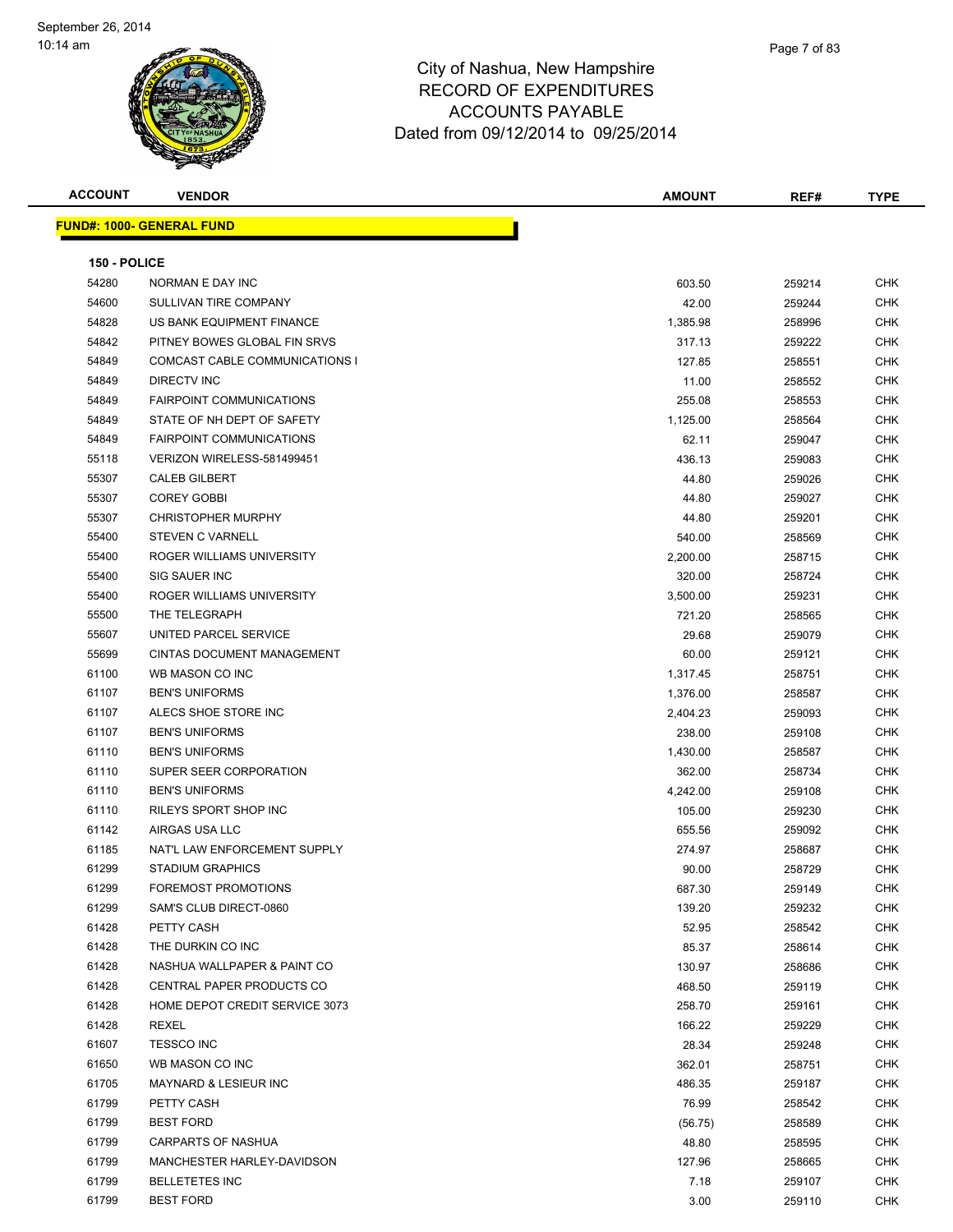

| <b>ACCOUNT</b>    | <b>VENDOR</b>                      | <b>AMOUNT</b> | REF#   | <b>TYPE</b> |
|-------------------|------------------------------------|---------------|--------|-------------|
|                   | <b>FUND#: 1000- GENERAL FUND</b>   |               |        |             |
| 150 - POLICE      |                                    |               |        |             |
| 61799             | <b>CARPARTS OF NASHUA</b>          | 234.87        | 259116 | <b>CHK</b>  |
| 61799             | <b>EASTERN MOUNTAIN SPORTS INC</b> | 295.00        | 259139 | <b>CHK</b>  |
| 61799             | NORTHERN FOREIGN CAR PARTS INC     | 430.93        | 259216 | <b>CHK</b>  |
| 61799             | QUIRK GM PARTS DEPOT               | 41.12         | 259225 | <b>CHK</b>  |
| 61799             | <b>STADIUM GRAPHICS</b>            | 917.00        | 259241 | <b>CHK</b>  |
| 61807             | <b>MATTHEW BENDER &amp; CO</b>     | 372.31        | 258666 | <b>CHK</b>  |
| 61910             | PETTY CASH                         | 38.75         | 258541 | <b>CHK</b>  |
| 71025             | PETTY CASH                         | 16.00         | 258542 | <b>CHK</b>  |
| 71221             | ADVANCED ELECTRONIC DESIGN INC     | 254.00        | 258574 | <b>CHK</b>  |
| 71221             | SHI INTERNATIONAL CORP             | 857.00        | 258723 | <b>CHK</b>  |
| 71221             | SHI INTERNATIONAL CORP             | 127.00        | 259239 | <b>CHK</b>  |
| 71228             | <b>SOFTMART</b>                    | 6.648.00      | 258726 | <b>CHK</b>  |
| 71407             | <b>CROSSBREED HOLSTERS LLC</b>     | 66.55         | 258608 | <b>CHK</b>  |
| 71407             | <b>TASER INTERNATIONAL</b>         | 6,067.36      | 258735 | <b>CHK</b>  |
|                   | <b>TOTAL 150 - POLICE</b>          | \$49,194.24   |        |             |
| <b>152 - FIRE</b> |                                    |               |        |             |
| 52800             | <b>THOMAS FINNERTY</b>             | 350.00        | 258619 | <b>CHK</b>  |
| 52800             | <b>KARL GERHARD</b>                | 911.25        | 258631 | <b>CHK</b>  |
| 54114             | DIRECT ENERGY RUSINESS             | 35264         | 758613 | <b>CHK</b>  |

| 52800 | KARL GERHARD                     | 911.25   | 258631 | <b>UHK</b> |
|-------|----------------------------------|----------|--------|------------|
| 54114 | <b>DIRECT ENERGY BUSINESS</b>    | 352.64   | 258613 | <b>CHK</b> |
| 54114 | <b>LIBERTY UTILITIES - NH</b>    | 40.98    | 258983 | <b>CHK</b> |
| 54114 | <b>LIBERTY UTILITIES - NH</b>    | 223.64   | 258986 | <b>CHK</b> |
| 54114 | <b>LIBERTY UTILITIES - NH</b>    | 178.77   | 259048 | <b>CHK</b> |
| 54114 | <b>LIBERTY UTILITIES - NH</b>    | 146.54   | 259049 | <b>CHK</b> |
| 54114 | <b>DIRECT ENERGY BUSINESS</b>    | 233.47   | 259133 | <b>CHK</b> |
| 54141 | PENNICHUCK WATER WORKS INC       | 1,004.32 | 258561 | <b>CHK</b> |
| 54141 | PENNICHUCK WATER WORKS INC       | 456.58   | 259070 | <b>CHK</b> |
| 54228 | <b>JP PEST SERVICES</b>          | 247.00   | 259169 | <b>CHK</b> |
| 54280 | <b>BELLETETES INC</b>            | 3.41     | 259107 | <b>CHK</b> |
| 54280 | CASCO                            | 350.25   | 259117 | <b>CHK</b> |
| 54280 | <b>FIMBEL PAUNET CORP</b>        | 280.00   | 259144 | <b>CHK</b> |
| 54487 | <b>KERRY FIRE PROTECTION INC</b> | 378.50   | 259174 | <b>CHK</b> |
| 54487 | PROGRESSIVE ALARM SERVICES INC   | 286.25   | 259224 | <b>CHK</b> |
| 54600 | <b>TOWNSEND FORD</b>             | 92.76    | 258739 | <b>CHK</b> |
| 54600 | FIRE TECH & SAFETY OF NEW ENGL   | 65.00    | 259145 | <b>CHK</b> |
| 54600 | SANEL AUTO PARTS CO              | 98.26    | 259234 | <b>CHK</b> |
| 55118 | AT & T MOBILITY                  | 170.54   | 259044 | <b>CHK</b> |
| 55118 | VERIZON WIRELESS-842015493       | 80.02    | 259087 | <b>CHK</b> |
| 55400 | <b>SCFOMAD</b>                   | 60.00    | 259073 | <b>CHK</b> |
| 55421 | JEFFREY ALLISON                  | 225.00   | 258579 | <b>CHK</b> |
| 55421 | <b>JESSICA WYMAN</b>             | 225.00   | 258753 | <b>CHK</b> |
| 55699 | <b>TRUE BLUE CLEANERS</b>        | 105.56   | 258741 | <b>CHK</b> |
| 55699 | <b>TRUE BLUE CLEANERS</b>        | 60.32    | 258742 | <b>CHK</b> |
| 55699 | <b>TRUE BLUE CLEANERS</b>        | 56.98    | 259249 | <b>CHK</b> |
| 61100 | WB MASON CO INC                  | 104.95   | 258751 | <b>CHK</b> |
| 61110 | BERGERON PROTECTIVE CLOTHING     | 1,154.47 | 258588 | <b>CHK</b> |
| 61110 | BERGERON PROTECTIVE CLOTHING     | 706.50   | 259109 | <b>CHK</b> |
|       |                                  |          |        |            |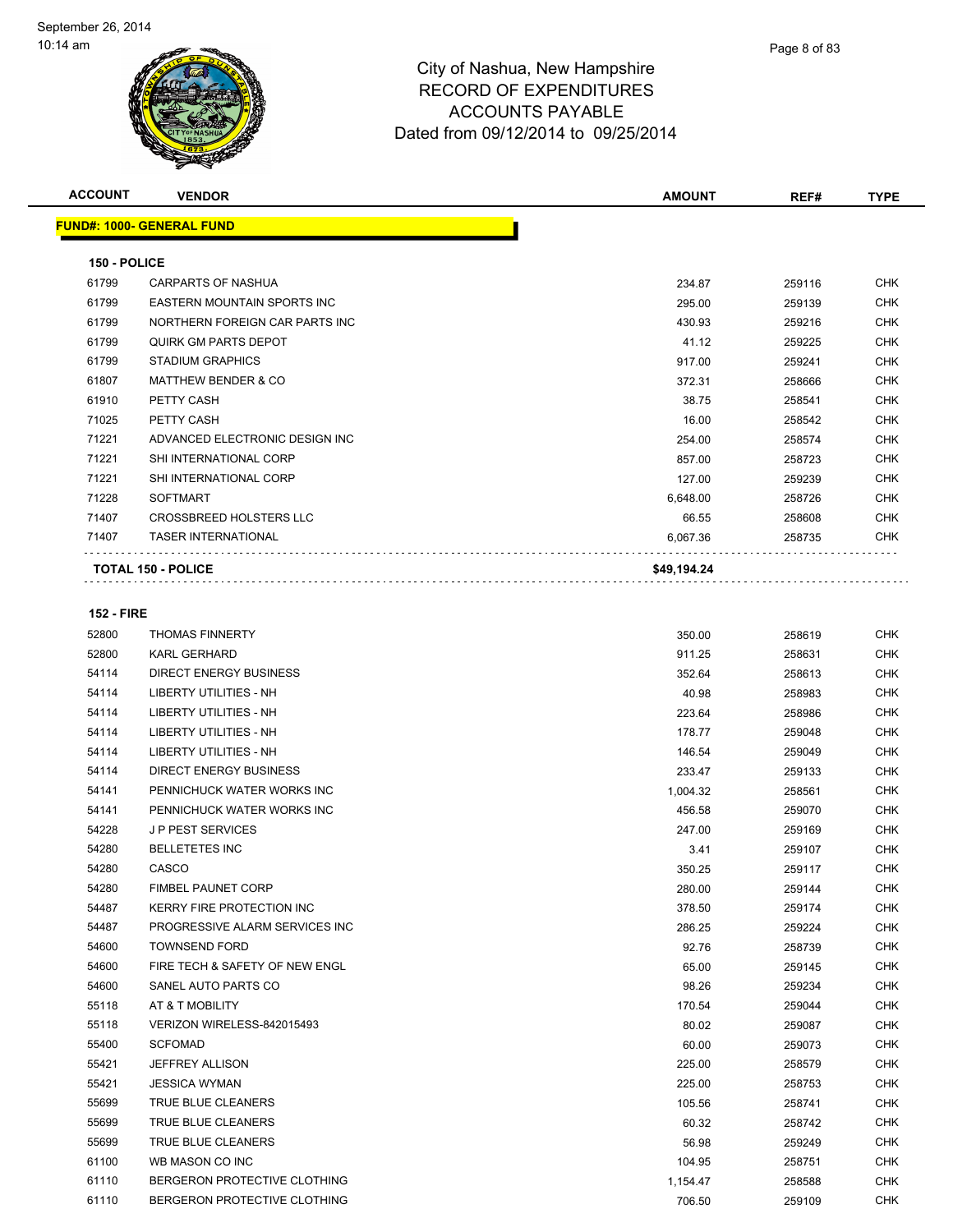

| <b>ACCOUNT</b>             | <b>VENDOR</b>                               | <b>AMOUNT</b> | REF#             | <b>TYPE</b> |
|----------------------------|---------------------------------------------|---------------|------------------|-------------|
|                            | <u> FUND#: 1000- GENERAL FUND</u>           |               |                  |             |
|                            |                                             |               |                  |             |
| <b>152 - FIRE</b><br>61135 | <b>NFPA</b>                                 | 249.25        | 258689           | <b>CHK</b>  |
| 61156                      | SANEL AUTO PARTS CO                         | 627.20        |                  | <b>CHK</b>  |
| 61299                      | <b>BATTERIES PLUS</b>                       | 49.98         | 259234<br>259105 | <b>CHK</b>  |
| 61428                      | NEW ENGLAND PAPER & SUPPLY                  |               |                  | <b>CHK</b>  |
|                            |                                             | 282.33        | 259209           |             |
| 61650                      | WB MASON CO INC                             | 251.07        | 258751           | <b>CHK</b>  |
| 61699                      | <b>B &amp; S LOCKSMITHS INC</b>             | 11.80         | 259103           | <b>CHK</b>  |
| 61699                      | <b>GRANITE CITY ELECTRIC SUPPLY</b>         | 95.40         | 259156           | CHK         |
| 61705                      | <b>MAYNARD &amp; LESIEUR INC</b>            | 76.50         | 259188           | CHK         |
| 61709                      | <b>G H BERLIN OIL CO</b>                    | 290.90        | 259150           | <b>CHK</b>  |
| 61799                      | BEARINGS SPECIALTY CO INC                   | 144.36        | 258585           | CHK         |
| 61799                      | <b>FLEETPRIDE INC</b>                       | 231.24        | 258623           | <b>CHK</b>  |
| 61799                      | YANKEE TRUCK LLC                            | 507.01        | 258754           | <b>CHK</b>  |
| 61799                      | SOUTHWORTH-MILTON INC                       | 96.66         | 259075           | <b>CHK</b>  |
| 61799                      | <b>FLEETPRIDE INC</b>                       | 390.46        | 259147           | <b>CHK</b>  |
| 61799                      | MINUTEMAN TRUCKS INC                        | 903.55        | 259199           | <b>CHK</b>  |
| 61830                      | <b>BRIAN MORRISSEY</b>                      | 25.00         | 258677           | CHK         |
| 71432                      | FIRE TECH & SAFETY OF NEW ENGL              | 115.00        | 258620           | <b>CHK</b>  |
| 71432                      | FIRE TECH & SAFETY OF NEW ENGL              | 40.00         | 259145           | <b>CHK</b>  |
| 71432                      | FIREMATIC SUPPLY CO INC                     | 167.00        | 259146           | <b>CHK</b>  |
|                            | <b>TOTAL 152 - FIRE</b>                     | \$13,203.67   |                  |             |
|                            | <b>153 - BUILDING INSPECTION</b>            |               |                  |             |
| 55421                      | WB MASON CO INC                             | 68.99         | 258751           | <b>CHK</b>  |
| 55421                      | <b>NHBOA</b>                                | 180.00        | 259213           | CHK         |
|                            | <b>TOTAL 153 - BUILDING INSPECTION</b>      | \$248.99      |                  |             |
|                            | <b>155 - CODE ENFORCEMENT</b>               |               |                  |             |
| 55118                      | AT & T MOBILITY                             | 101.05        | 259044           | CHK         |
|                            |                                             |               |                  |             |
|                            | <b>TOTAL 155 - CODE ENFORCEMENT</b>         | \$101.05      |                  |             |
|                            | <b>157 - CITYWIDE COMMUNICATIONS</b>        |               |                  |             |
| 54100                      | <b>PSNH</b>                                 | 278.97        | 258991           | <b>CHK</b>  |
| 55118                      | VERIZON WIRELESS-581499451                  | 40.01         | 259083           | <b>CHK</b>  |
| 55699                      | PAGE STREET LEASING LLC                     | 75.00         | 258696           | <b>CHK</b>  |
| 61299                      | HOME DEPOT CREDIT SERVICE 3073              | 177.87        | 259161           | <b>CHK</b>  |
|                            | <b>TOTAL 157 - CITYWIDE COMMUNICATIONS</b>  | \$571.85      |                  |             |
|                            | <b>160 - PUBLIC WORKS-ADMIN/ENGINEERING</b> |               |                  |             |
| 54114                      | LIBERTY UTILITIES - NH                      | 14.73         | 258988           | <b>CHK</b>  |
| 54141                      | PENNICHUCK WATER WORKS INC                  | 61.15         | 259070           | <b>CHK</b>  |
| 54828                      | US BANK EQUIPMENT FINANCE                   | 198.72        | 258995           | <b>CHK</b>  |
| 55118                      | AT & T MOBILITY                             | 190.09        | 259044           | <b>CHK</b>  |
| 55118                      |                                             |               |                  | CHK         |
|                            | AT & T MOBILITY                             | 38.11         | 259045           |             |

NHPWA 100.00 259067 CHK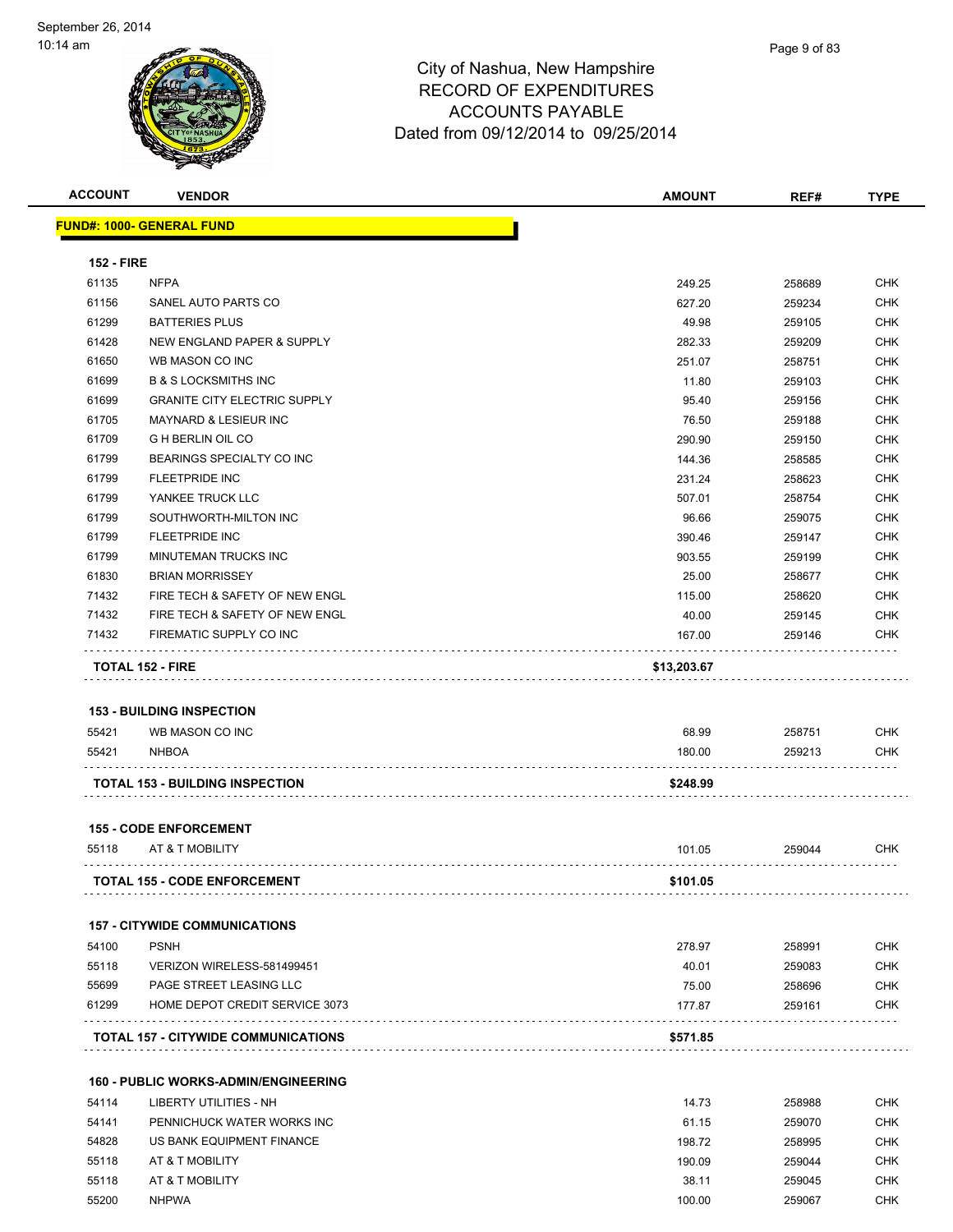| <b>ACCOUNT</b> | <b>VENDOR</b>                                     | <b>AMOUNT</b> | REF#   | <b>TYPE</b> |
|----------------|---------------------------------------------------|---------------|--------|-------------|
|                | <u> FUND#: 1000- GENERAL FUND</u>                 |               |        |             |
|                |                                                   |               |        |             |
|                | <b>160 - PUBLIC WORKS-ADMIN/ENGINEERING</b>       |               |        |             |
| 55307          | <b>WILLIAM TOOMEY</b>                             | 304.08        | 258547 | <b>CHK</b>  |
| 55699          | HW STAFFING SOLUTIONS                             | 403.20        | 258645 | <b>CHK</b>  |
| 55699          | HW STAFFING SOLUTIONS                             | 494.55        | 259163 | <b>CHK</b>  |
| 61100          | WB MASON CO INC                                   | 230.96        | 258751 | <b>CHK</b>  |
| 61107          | ALECS SHOE STORE INC                              | 382.80        | 259093 | <b>CHK</b>  |
| 61310          | AVSG LP                                           | 170.84        | 259102 | <b>CHK</b>  |
|                | <b>TOTAL 160 - PUBLIC WORKS-ADMIN/ENGINEERING</b> | \$2,589.23    |        |             |
|                |                                                   |               |        |             |
| 161 - STREETS  |                                                   |               |        |             |
| 54100          | <b>PSNH</b>                                       | 122.06        | 258991 | <b>CHK</b>  |
| 54114          | LIBERTY UTILITIES - NH                            | 9.88          | 258990 | <b>CHK</b>  |
| 54280          | STEVE SHUMSKY UNLIMITED DOOR                      | 540.00        | 258732 | <b>CHK</b>  |
| 54280          | SHIFFLER EQUIPMENT SALES INC                      | 96.37         | 259240 | <b>CHK</b>  |
| 54280          | UNIFIRST CORPORATION                              | 259.72        | 259254 | <b>CHK</b>  |
| 54305          | M & M ELECTRICAL SUPPLY CO INC                    | 177.39        | 259181 | <b>CHK</b>  |
| 54600          | <b>B-B CHAIN INC</b>                              | 186.50        | 258581 | <b>CHK</b>  |
| 54600          | <b>BEST FORD</b>                                  | 563.74        | 258589 | <b>CHK</b>  |
| 54600          | <b>CARPARTS OF NASHUA</b>                         | (224.59)      | 258595 | <b>CHK</b>  |
| 54600          | FREIGHTLINER OF NH INC                            | 59.99         | 258626 | <b>CHK</b>  |
| 54600          | INTERSTATE ALL BATTERY CENTER                     | 1,108.32      | 258648 | <b>CHK</b>  |
| 54600          | NAPA AUTO PARTS                                   | 548.45        | 258680 | <b>CHK</b>  |
| 54600          | NASHUA OUTDOOR POWER EQUIPMENT                    | (72.36)       | 258683 | <b>CHK</b>  |
| 54600          | SAFETY KLEEN SYSTEMS INC                          | 635.12        | 258718 | CHK         |
| 54600          | BEARINGS SPECIALTY CO INC                         | 25.80         | 259106 | <b>CHK</b>  |
| 54600          | INTERSTATE ALL BATTERY CENTER                     | 444.84        | 259167 | <b>CHK</b>  |
| 54600          | SANEL AUTO PARTS CO                               | 221.36        | 259235 | <b>CHK</b>  |
| 54600          | SANEL AUTO PARTS CO                               | 353.50        | 259238 | <b>CHK</b>  |
| 54600          | TST HYDRAULICS INC                                | 218.73        | 259250 | <b>CHK</b>  |
| 54828          | US BANK EQUIPMENT FINANCE                         | 109.70        | 258998 | <b>CHK</b>  |
| 55118          | AT & T MOBILITY                                   | 221.49        | 259044 | CHK         |
| 55699          | RON TURLEY ASSOC INC                              | 775.00        | 258716 | <b>CHK</b>  |
| 55699          | ARROW EQUIPMENT INC                               | 1,004.50      | 259099 | <b>CHK</b>  |
| 61100          | WB MASON CO INC                                   | 301.09        | 258751 | <b>CHK</b>  |
| 61100          | WB MASON CO INC                                   | 112.78        | 259261 | <b>CHK</b>  |
| 61107          | UNIFIRST CORPORATION                              | 4,722.94      | 259254 | <b>CHK</b>  |
| 61299          | <b>BLUE TARP FINANCIAL</b>                        | 22.49         | 258590 | <b>CHK</b>  |
| 61299          | SANEL AUTO PARTS CO                               | 62.05         | 259235 | <b>CHK</b>  |
| 61300          | DENNIS K BURKE INC                                | 18,521.85     | 259131 | <b>CHK</b>  |
| 61310          | AVSG LP                                           | 1,374.36      | 259102 | <b>CHK</b>  |
| 61428          | <b>BLUE TARP FINANCIAL</b>                        | 33.28         | 259111 | <b>CHK</b>  |
| 61507          | <b>BROX INDUSTRIES INC</b>                        | 177.10        | 258593 | <b>CHK</b>  |
| 61507          | CONTINENTAL PAVING INC                            | 3,175.89      | 258606 | <b>CHK</b>  |
| 61507          | CONTINENTAL PAVING INC                            | 1,324.80      | 259125 | CHK         |
| 61535          | <b>BROX INDUSTRIES INC</b>                        | 191.76        | 258593 | <b>CHK</b>  |
| 61542          | <b>BLUE TARP FINANCIAL</b>                        | 93.82         | 258590 | <b>CHK</b>  |
| 61542          | PERMA LINE CORP OF NEW ENGLAND                    | 2,420.95      | 258698 | <b>CHK</b>  |
| 61542          | <b>BLUE TARP FINANCIAL</b>                        | 52.11         | 259111 | <b>CHK</b>  |
|                |                                                   |               |        |             |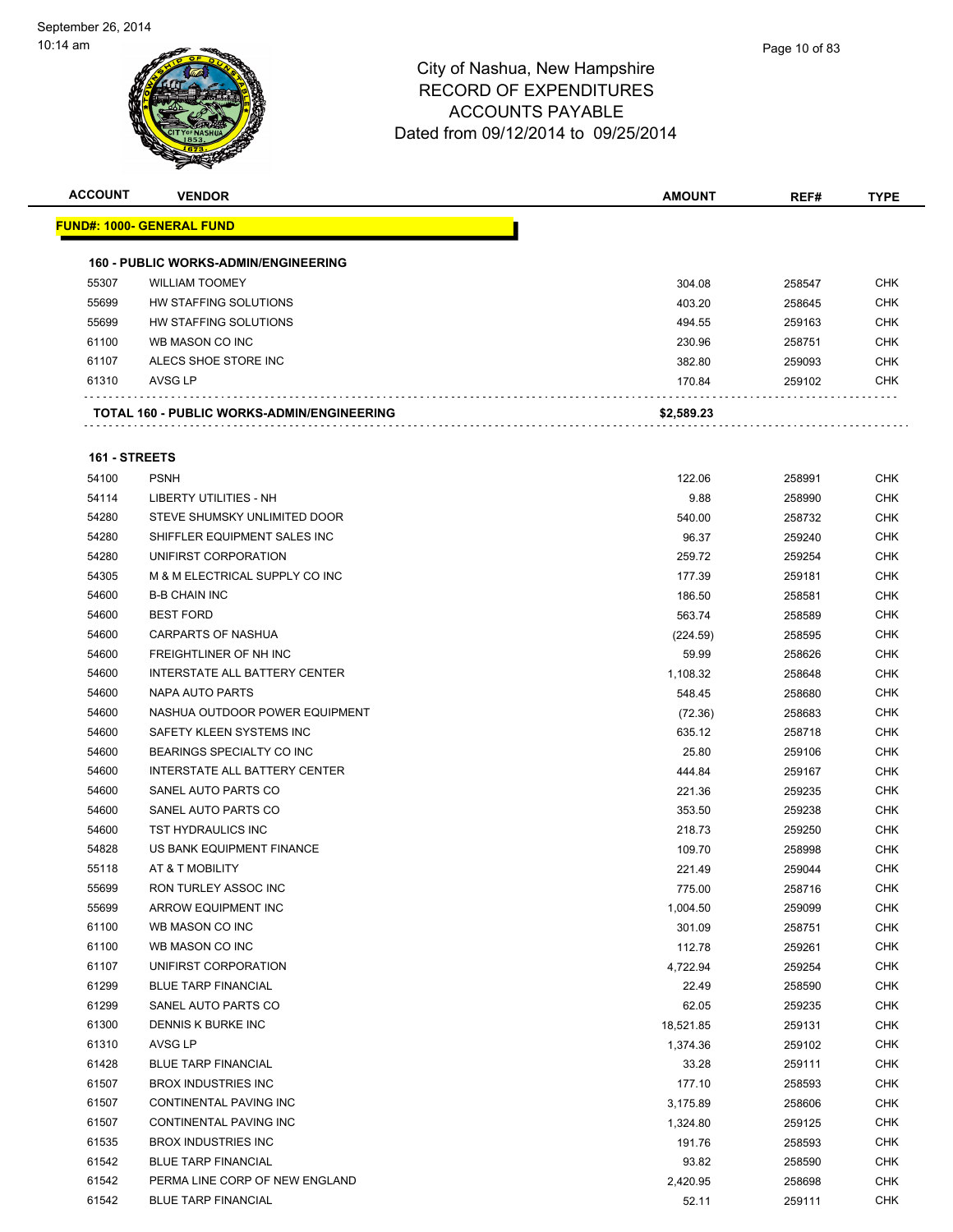| <b>ACCOUNT</b> | <b>VENDOR</b>                                    | <b>AMOUNT</b> | REF#   | <b>TYPE</b> |
|----------------|--------------------------------------------------|---------------|--------|-------------|
|                | <b>FUND#: 1000- GENERAL FUND</b>                 |               |        |             |
| 161 - STREETS  |                                                  |               |        |             |
| 61556          | OCEAN STATE SIGNAL CO                            | 870.00        | 258693 | <b>CHK</b>  |
| 61556          | <b>BLUE TARP FINANCIAL</b>                       | 11.23         | 259111 | <b>CHK</b>  |
| 61556          | M & M ELECTRICAL SUPPLY CO INC                   | 106.92        | 259181 | CHK         |
| 61560          | <b>CORRIVEAU ROUTHIER INC</b>                    | 252.00        | 258607 | CHK         |
| 61560          | <b>BLUE TARP FINANCIAL</b>                       | 36.87         | 259111 | <b>CHK</b>  |
| 61562          | <b>BLUE TARP FINANCIAL</b>                       | 1,051.56      | 258590 | <b>CHK</b>  |
| 61562          | <b>FASTENAL CO</b>                               | 16.61         | 258618 | <b>CHK</b>  |
| 61705          | MAYNARD & LESIEUR INC                            | 68.20         | 258669 | <b>CHK</b>  |
| 61709          | <b>CARPARTS OF NASHUA</b>                        | 24.10         | 258595 | <b>CHK</b>  |
| 61709          | SANEL AUTO PARTS CO                              | 31.38         | 259238 | <b>CHK</b>  |
| 61799          | <b>CARPARTS OF NASHUA</b>                        | 30.72         | 258595 | <b>CHK</b>  |
| 61799          | <b>FASTENAL CO</b>                               | 12.55         | 258618 | CHK         |
| 61799          | NAPA AUTO PARTS                                  | 31.35         | 258680 | CHK         |
| 61799          | <b>CARPARTS OF NASHUA</b>                        | 34.91         | 259116 | CHK         |
| 71025          | <b>B-B CHAIN INC</b>                             | 34.00         | 258581 | <b>CHK</b>  |
| 71025          | NAPA AUTO PARTS                                  | 7.58          | 258680 | <b>CHK</b>  |
| 71025          | NH BRAGG & SONS INC                              | 25.95         | 259210 | CHK         |
| 71025          | <b>VIBCO VIBRATORS</b>                           | 187.56        | 259258 | CHK         |
|                | TOTAL 161 - STREETS                              | \$42,806.27   |        |             |
|                |                                                  |               |        |             |
|                | <b>162 - STREET LIGHTING</b>                     |               |        |             |
| 54100          | <b>PSNH</b>                                      | 484.58        | 258991 | CHK         |
|                | <b>TOTAL 162 - STREET LIGHTING</b>               | \$484.58      |        |             |
|                |                                                  |               |        |             |
|                | <b>166 - PARKING LOTS</b>                        |               |        |             |
| 54100          | <b>PSNH</b>                                      | 1,300.33      | 258991 | CHK         |
| 61299          | LOWE'S - 3502                                    | 47.30         | 259180 | CHK         |
| 71600          | HOME DEPOT CREDIT SERVICE 3065                   | 252.00        | 259160 | CHK         |
|                | <b>TOTAL 166 - PARKING LOTS</b>                  | \$1,599.63    |        |             |
|                |                                                  |               |        |             |
|                | <b>171 - COMMUNITY SERVICES</b>                  |               |        |             |
| 54100          | <b>PSNH</b>                                      | 1,055.26      | 258991 | <b>CHK</b>  |
| 54828          | US BANK EQUIPMENT FINANCE                        | 339.00        | 259081 | <b>CHK</b>  |
| 55400          | <b>NHPHA</b>                                     | 500.00        | 259066 | <b>CHK</b>  |
|                | <b>TOTAL 171 - COMMUNITY SERVICES</b>            | \$1,894.26    |        |             |
|                |                                                  |               |        |             |
| 55118          | <b>172 - COMMUNITY HEALTH</b><br>AT & T MOBILITY | 51.07         | 259044 | <b>CHK</b>  |
|                |                                                  |               |        |             |
|                | <b>TOTAL 172 - COMMUNITY HEALTH</b>              | \$51.07       |        |             |
|                | <b>173 - ENVIRONMENTAL HEALTH</b>                |               |        |             |
| 53142          | DRAGON MOSQUITO CONTROL INC                      | 500.00        | 259134 | <b>CHK</b>  |
| 55118          | AT & T MOBILITY                                  | 31.91         | 259044 | <b>CHK</b>  |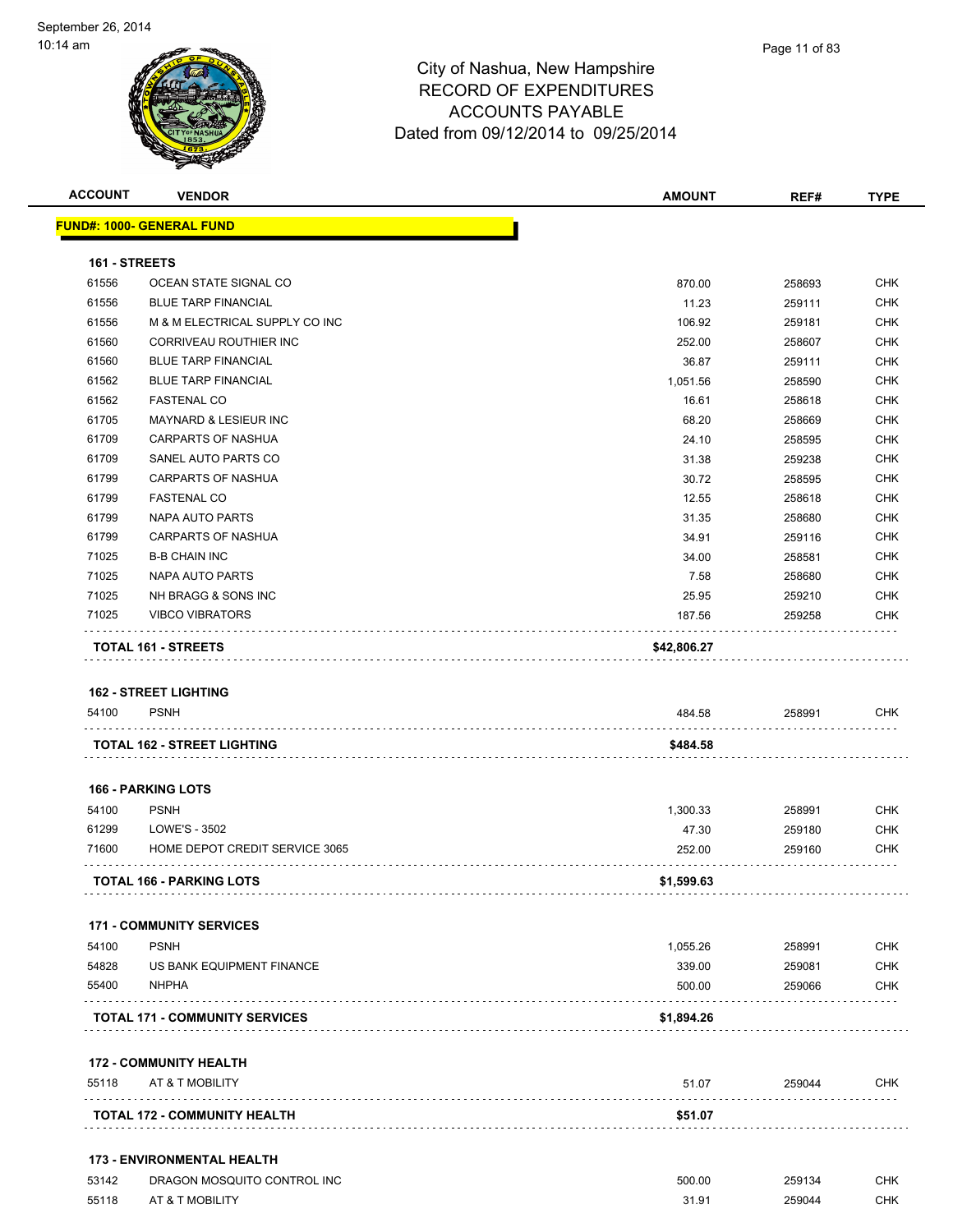| <b>ACCOUNT</b> | <b>VENDOR</b>                             | <b>AMOUNT</b> | REF#   | <b>TYPE</b> |
|----------------|-------------------------------------------|---------------|--------|-------------|
|                | <u> FUND#: 1000- GENERAL FUND</u>         |               |        |             |
|                | <b>173 - ENVIRONMENTAL HEALTH</b>         |               |        |             |
| 55307          | <b>HOWARD PRICE</b>                       | 50.96         | 258544 | CHK         |
|                | TOTAL 173 - ENVIRONMENTAL HEALTH          | \$582.87      |        |             |
|                | <b>174 - WELFARE ADMINISTRATION</b>       |               |        |             |
| 55200          | NH LOCAL WELFARE ADMIN ASSOC              | 50.00         | 259064 | <b>CHK</b>  |
| 55307          | ROBERT MACK                               | 54.88         | 259034 | CHK         |
|                | <b>TOTAL 174 - WELFARE ADMINISTRATION</b> | \$104.88      |        |             |
|                | <b>175 - WELFARE ASSISTANCE</b>           |               |        |             |
| 55810          | 188 CONCORD ST LLC                        | 1,134.00      | 258970 | <b>CHK</b>  |
| 55810          | 28-34 RAILROAD SQUARE LLC                 | 700.00        | 258971 | <b>CHK</b>  |
| 55810          | 32 B REAL ESTATE LLC                      | 555.00        | 258972 | CHK         |
| 55810          | AMHERST ST ASSOC                          | 1,850.44      | 258973 | <b>CHK</b>  |
| 55810          | ANDRE WOOD REALTY TRUST                   | 550.55        | 258974 | <b>CHK</b>  |
| 55810          | THERESA A CORRIVEAU                       | 350.00        | 258975 | <b>CHK</b>  |
| 55810          | <b>COUNTRY BARN MOTEL</b>                 | 931.00        | 258976 | CHK         |
| 55810          | LOPUS LAKE LLC                            | 695.00        | 258977 | <b>CHK</b>  |
| 55810          | OTD REALTY LLC                            | 703.46        | 258978 | <b>CHK</b>  |
| 55810          | <b>VICTOR A PEPI</b>                      | 1,100.00      | 258979 | <b>CHK</b>  |
| 55810          | PAUL D WILLIAMS                           | 800.00        | 258980 | <b>CHK</b>  |
| 55810          | 188 CONCORD ST LLC                        | 637.00        | 259505 | <b>CHK</b>  |
| 55810          | 23-25 TEMPLE ST REALTY LLC                | 250.00        | 259506 | <b>CHK</b>  |
| 55810          | CENTRAL REALTY INC                        | 900.97        | 259507 | <b>CHK</b>  |
| 55810          | <b>COUNTRY BARN MOTEL</b>                 | 301.00        | 259508 | <b>CHK</b>  |
| 55810          | RICHARD A DUVARNEY                        | 145.42        | 259509 | <b>CHK</b>  |
| 55810          | <b>GP NASHUA LTD PARTNERSHIP</b>          | 1,683.86      | 259510 | <b>CHK</b>  |
| 55810          | <b>LEO M LAVOIE</b>                       | 400.00        | 259511 | <b>CHK</b>  |
| 55810          | ALFRED LEBLANC                            | 532.17        | 259512 | <b>CHK</b>  |
| 55810          | NASHUA HOUSING AUTHORITY                  | 1,105.00      | 259514 | <b>CHK</b>  |
| 55810          | <b>VICTOR A PEPI</b>                      | 252.60        | 259515 | CHK         |
| 55810          | R CARDIN FAMILY TRUST                     | 795.00        | 259516 | <b>CHK</b>  |
| 55810          | <b>SCOTT ROGERS</b>                       | 669.54        | 259517 | <b>CHK</b>  |
| 55814          | <b>LIBERTY UTILITIES</b>                  | 805.83        | 258968 | <b>CHK</b>  |
| 55814          | NORTHEAST UTILITIES                       | 527.67        | 258969 | <b>CHK</b>  |
| 55814          | LIBERTY UTILITIES                         | 641.57        | 259503 | <b>CHK</b>  |
| 55814          | NORTHEAST UTILITIES                       | 464.49        | 259504 | <b>CHK</b>  |
| 55816          | MARKET BASKET ACCT 2589096                | 1,126.49      | 259513 | <b>CHK</b>  |
| 55818          | MARKET BASKET ACCT 2589096                | 171.02        | 259513 | <b>CHK</b>  |
|                | <b>TOTAL 175 - WELFARE ASSISTANCE</b>     | \$20,779.08   |        |             |
|                |                                           |               |        |             |

#### **177 - PARKS & RECREATION**

| 54100 | <b>PSNH</b>            | 7.387.90 | 258991 | снк |
|-------|------------------------|----------|--------|-----|
| 54100 | <b>PSNH</b>            | 111.36   | 259071 | СНК |
| 54114 | DIRECT ENERGY BUSINESS | 179.29   | 258613 | снк |
| 54114 | LIBERTY UTILITIES - NH | 41.19    | 259052 | снк |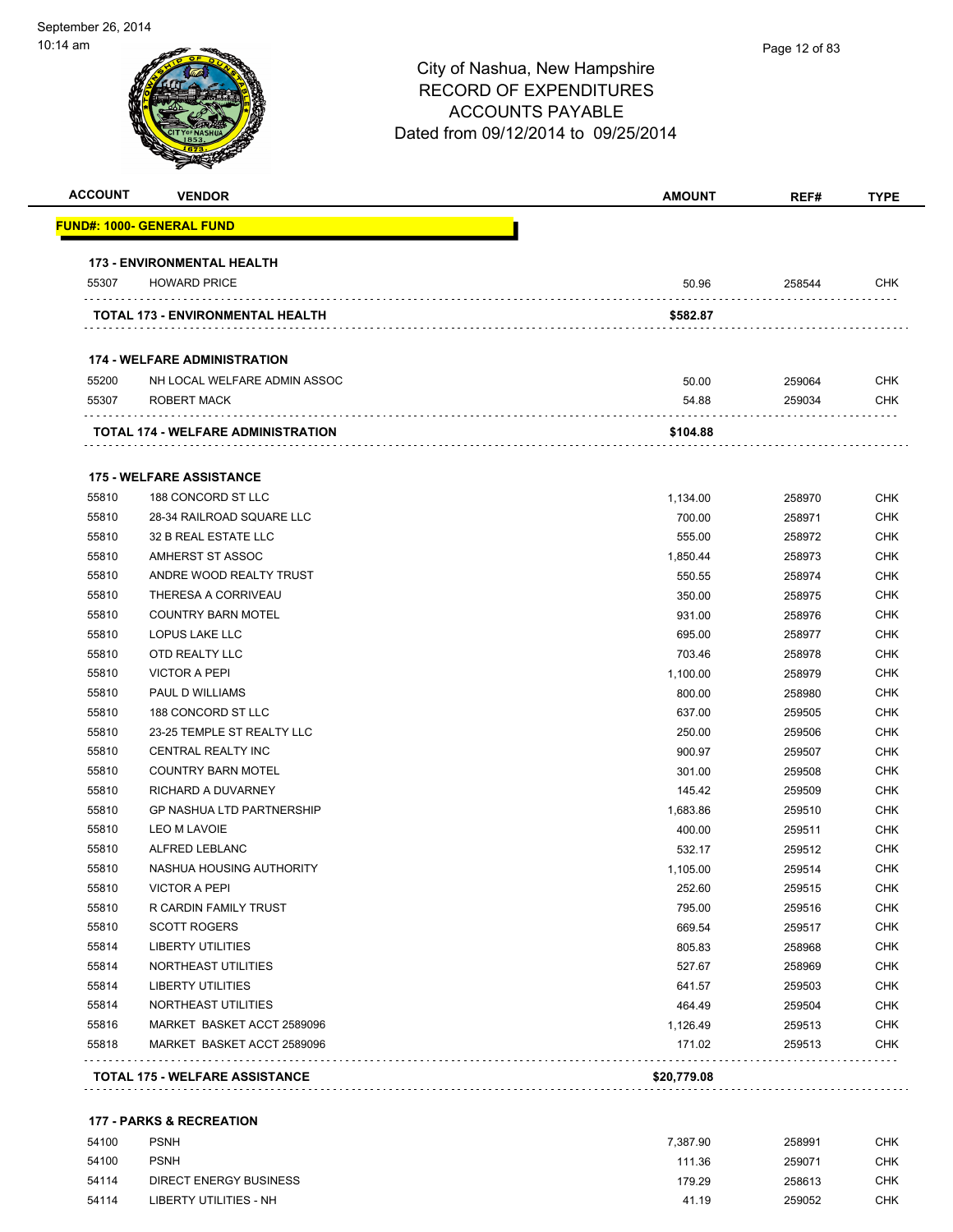**FUND#:** 



#### City of Nashua, New Hampshire RECORD OF EXPENDITURES ACCOUNTS PAYABLE Dated from 09/12/2014 to 09/25/2014

| ACCOUNT | <b>VENDOR</b>                       | <b>AMOUNT</b> | REF#   | <b>TYPE</b> |
|---------|-------------------------------------|---------------|--------|-------------|
|         | <u> IND#: 1000- GENERAL FUND</u>    |               |        |             |
|         | <b>177 - PARKS &amp; RECREATION</b> |               |        |             |
| 54114   | <b>LIBERTY UTILITIES - NH</b>       | 48.46         | 259061 | <b>CHK</b>  |
| 54141   | PENNICHUCK WATER WORKS INC          | 4,602.54      | 258561 | <b>CHK</b>  |
| 54141   | PENNICHUCK WATER WORKS INC          | 1,647.75      | 259070 | <b>CHK</b>  |
| 54280   | BANNER SYSTEMS OF MASSACHUSETT      | 1,527.84      | 258584 | <b>CHK</b>  |
| 54280   | <b>BELLETETES INC</b>               | 23.02         | 258586 | CHK         |
| 54280   | F W WEBB CO                         | 70.24         | 258617 | CHK         |
| 54280   | JOHN DEERE LANDSCAPES LLC           | 34.06         | 258653 | <b>CHK</b>  |
| 54280   | NASHUA FARMERS EXCHANGE INC         | 334.32        | 258682 | CHK         |
| 54280   | NASHUA OUTDOOR POWER EQUIPMENT      | 360.08        | 258683 | <b>CHK</b>  |
| 54280   | OUTDOOR PRIDE LANDSCAPING INC       | 1,500.00      | 258694 | <b>CHK</b>  |
| 54280   | STATELINE IRRIGATION                | 274.04        | 258730 | CHK         |
| 54280   | TIMS TURF & LANDSCAPING MATERI      | 68.00         | 258738 | CHK         |
| 54280   | AFFILIATED HVAC SERVICES LLC        | 125.00        | 259090 | <b>CHK</b>  |
| 54280   | HOME DEPOT CREDIT SERVICE 3065      | 822.80        | 259160 | <b>CHK</b>  |
| 54280   | JOHN DEERE LANDSCAPES LLC           | 442.56        | 259171 | <b>CHK</b>  |
| 54280   | JOHNSONS ELECTRIC INC               | 416.86        | 259172 | CHK         |
| 54280   | NASHUA WALLPAPER & PAINT CO         | 395.96        | 259208 | CHK         |
| 54280   | OUTDOOR PRIDE LANDSCAPING INC       | 1,250.00      | 259219 | <b>CHK</b>  |
| 54280   | PEABODY SUPPLY CO                   | 149.48        | 259220 | <b>CHK</b>  |
| 54280   | <b>TURF PRODUCTS</b>                | 103.96        | 259251 | CHK         |
| 54280   | WILDCO-PES                          | 168.86        | 259262 | CHK         |
| 54487   | <b>HUDSON SMALL ENGINE</b>          | 366.00        | 259162 | <b>CHK</b>  |
| 54487   | NORTH AMERICAN EQUIP UPFITTERS      | 105.00        | 259215 | CHK         |
| 54828   | US BANK EQUIPMENT FINANCE           | 83.85         | 259080 | <b>CHK</b>  |
| 55118   | AT & T MOBILITY                     | 167.07        | 259044 | <b>CHK</b>  |
| 55118   | AT & T MOBILITY                     | 38.11         | 259045 | <b>CHK</b>  |
| 55200   | NAT'L RECREATION & PARK ASSOC       | 165.00        | 259062 | CHK         |
| 55642   | <b>HOWARD TITUS</b>                 | 90.00         | 259491 | CHK         |
| 61110   | HOME DEPOT CREDIT SERVICE 3065      | 283.68        | 259160 | <b>CHK</b>  |
| 61114   | JOHNSONS ELECTRIC INC               | 21.04         | 258654 | <b>CHK</b>  |
| 61114   | <b>BELLETETES INC</b>               | 95.76         | 259107 | <b>CHK</b>  |
| 61114   | HOME DEPOT CREDIT SERVICE 3065      | 77.60         | 259160 | <b>CHK</b>  |
| 61128   | <b>BSN SPORTS</b>                   | 747.80        | 259113 | <b>CHK</b>  |
| 61299   | <b>CVS WHOLESALE FLAGS</b>          | 546.00        | 259128 | <b>CHK</b>  |
| 61310   | AVSG LP                             | 895.25        | 259102 | <b>CHK</b>  |
| 61428   | BANNER SYSTEMS OF MASSACHUSETT      | 954.90        | 258584 | <b>CHK</b>  |
| 61705   | <b>MAYNARD &amp; LESIEUR INC</b>    | 314.60        | 259189 | <b>CHK</b>  |
| 61799   | <b>CARPARTS OF NASHUA</b>           | 131.97        | 258595 | CHK         |
| 61799   | SANEL AUTO PARTS CO                 | 27.64         | 258722 | <b>CHK</b>  |
| 61799   | <b>BEST FORD</b>                    | 179.84        | 259110 | <b>CHK</b>  |
| 61799   | <b>CARPARTS OF NASHUA</b>           | 190.47        | 259116 | CHK         |
| 61799   | MERRIMACK AUTO CENTER-NASHUA        | 50.00         | 259194 | <b>CHK</b>  |
| 61799   | NAPA AUTO PARTS                     | 189.21        | 259205 | <b>CHK</b>  |
| 61799   | NUERA TRANSPORT INC                 | 61.15         | 259217 | CHK         |
| 61799   | SANEL AUTO PARTS CO                 | 6.96          | 259236 | <b>CHK</b>  |
| 61799   | SANEL AUTO PARTS CO                 | 62.97         | 259238 | <b>CHK</b>  |

HUDSON SMALL ENGINE 229.00 259162 CHK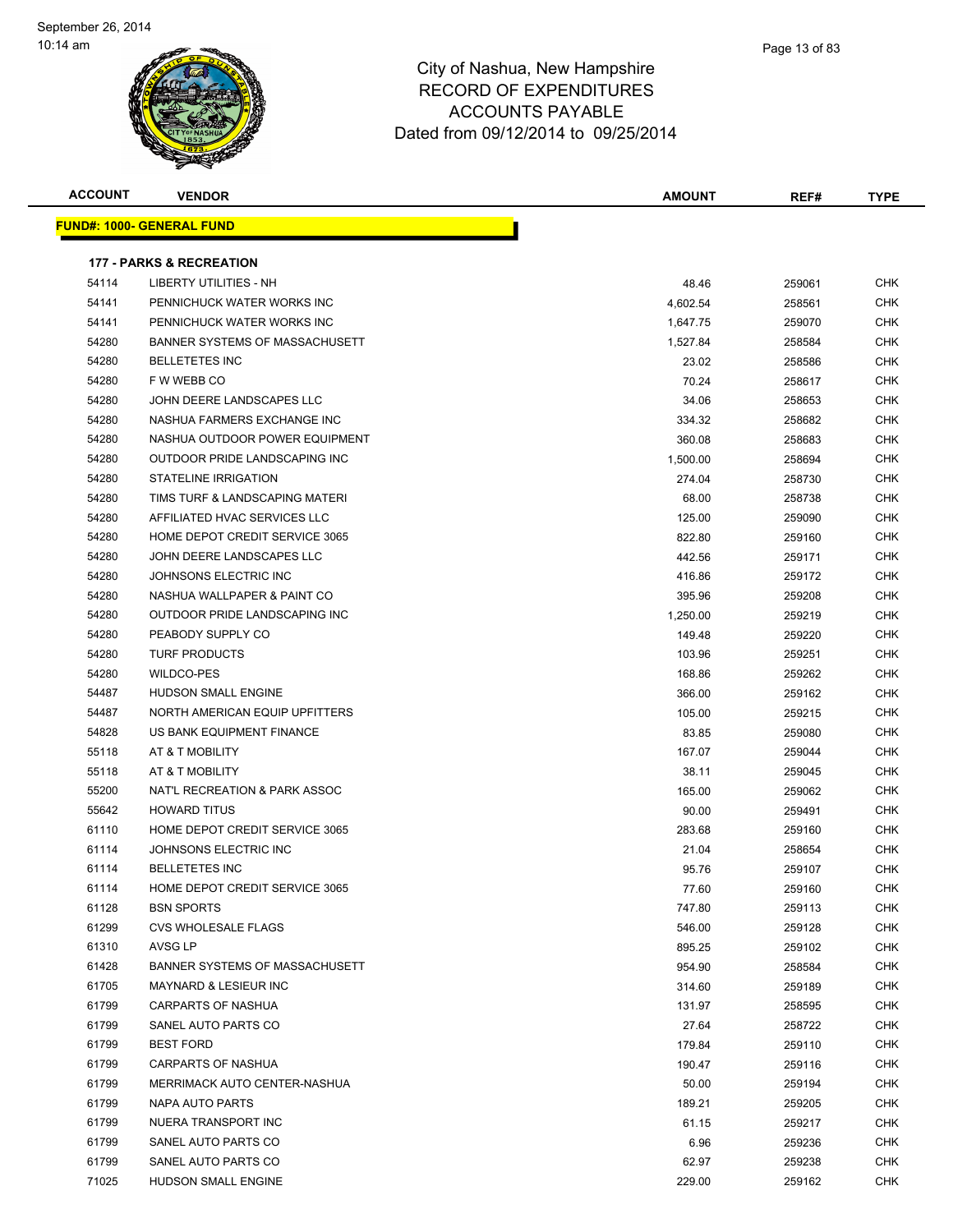

Page 14 of 83

| <b>ACCOUNT</b> | <b>VENDOR</b>                              | <b>AMOUNT</b>  | REF#             | <b>TYPE</b> |
|----------------|--------------------------------------------|----------------|------------------|-------------|
|                | <u> FUND#: 1000- GENERAL FUND</u>          |                |                  |             |
|                | TOTAL 177 - PARKS & RECREATION             | \$28,166.44    |                  |             |
| 179 - LIBRARY  |                                            |                |                  |             |
| 54114          | <b>DIRECT ENERGY BUSINESS</b>              | 11.49          | 258613           | <b>CHK</b>  |
| 54114          | <b>LIBERTY UTILITIES - NH</b>              | 126.31         | 258985           | <b>CHK</b>  |
| 54114          | <b>DIRECT ENERGY BUSINESS</b>              | 21.64          | 259133           | <b>CHK</b>  |
| 54141          | PENNICHUCK WATER WORKS INC                 | 350.81         | 259070           | <b>CHK</b>  |
| 54280          | HOME DEPOT CREDIT SERVICE 3065             | 14.94          | 258641           | <b>CHK</b>  |
| 54280          | <b>ALPHAGRAPHICS</b>                       | 440.19         | 259095           | <b>CHK</b>  |
| 54280          | DEPENDABLE LOCK SERVICE INC                | 98.00          | 259132           | <b>CHK</b>  |
| 54280          | LOWE'S - 3502                              | 82.48          | 259180           | <b>CHK</b>  |
| 54280          | STANLEY ELEVATOR CO INC                    | 268.00         | 259242           | <b>CHK</b>  |
| 54428          | COMCAST CABLE COMMUNICATIONS I             | 102.90         | 259046           | <b>CHK</b>  |
| 55109          | AT & T MOBILITY                            | 35.61          | 259044           | <b>CHK</b>  |
| 55307          | <b>LARRY CASE</b>                          | 51.52          | 258596           | <b>CHK</b>  |
| 55607          | PITNEY BOWES GLOBAL FIN SVCS               | 286.44         | 258701           | <b>CHK</b>  |
| 61299          | <b>GAYLORD BROS INC</b>                    | 243.20         | 258629           | <b>CHK</b>  |
| 61428          | <b>NEW ENGLAND PAPER &amp; SUPPLY</b>      | 476.70         | 259209           | <b>CHK</b>  |
| 61807          | <b>AMAZON</b>                              | 57.23          | 258549           | <b>CHK</b>  |
| 61807          | <b>BAKER &amp; TAYLOR</b>                  | 2,364.49       | 258583           | <b>CHK</b>  |
| 61807          | <b>INGRAM LIBRARY SERVICES</b>             | 136.79         | 258647           | <b>CHK</b>  |
| 61807          | PETERSON'S NELNET COMPANY                  | 27.63          | 258699           | <b>CHK</b>  |
| 61807          | NH UNION LEADER                            | 71.80          | 259065           | <b>CHK</b>  |
| 61807          | <b>ACTRACE</b>                             | 425.00         | 259089           | <b>CHK</b>  |
| 61807          | <b>GALE/CENGAGE LEARNING</b>               | 302.69         | 259151           | <b>CHK</b>  |
| 61807          | <b>INGRAM LIBRARY SERVICES</b>             | 1,200.83       | 259165           | <b>CHK</b>  |
| 61814          | MICRO MARKETING ASSOCIATES                 | 447.19         | 258674           | <b>CHK</b>  |
| 61814          | <b>MIDWEST TAPE</b>                        | 815.70         | 258675           | <b>CHK</b>  |
| 61814          | ON THE WATER                               | 18.24          | 259068           | <b>CHK</b>  |
| 61814          | <b>MICRO MARKETING ASSOCIATES</b>          | 33.99          | 259197           | CHK         |
| 61814          | <b>MIDWEST TAPE</b>                        | 752.53         |                  | <b>CHK</b>  |
| 61814          | MULTICULTURAL BOOKS & VIDEOS               | 107.75         | 259198<br>259200 | <b>CHK</b>  |
| 61814          | <b>RANDOM HOUSE LLC</b>                    |                |                  | CHK         |
|                | AC MOORE INC                               | 52.50<br>36.86 | 259226           | <b>CHK</b>  |
| 61816<br>61821 | NADA USED CAR GUIDE                        | 105.00         | 259088           | <b>CHK</b>  |
|                |                                            |                | 259202           | <b>CHK</b>  |
| 61830          | <b>GALE/CENGAGE LEARNING</b>               | 7,551.00       | 258627           | <b>CHK</b>  |
| 61830<br>68322 | RECORDED BOOKS LLC<br><b>ANTHONY AMORE</b> | 5,100.00       | 259228           |             |
|                |                                            | 215.00         | 259096           | <b>CHK</b>  |
| 71221          | <b>TECHSOUP GLOBAL</b>                     | 972.00         | 258736           | CHK         |
|                | TOTAL 179 - LIBRARY                        | \$23,404.45    |                  |             |
|                | <b>181 - COMMUNITY DEVELOPMENT</b>         |                |                  |             |
| 54828          | US BANK EQUIPMENT FINANCE                  | 364.19         | 258995           | <b>CHK</b>  |
| 61100          | WB MASON CO INC                            | 104.73         | 258751           | <b>CHK</b>  |
| 61650          | WB MASON CO INC                            | 58.06          | 258751           | <b>CHK</b>  |
|                |                                            |                |                  |             |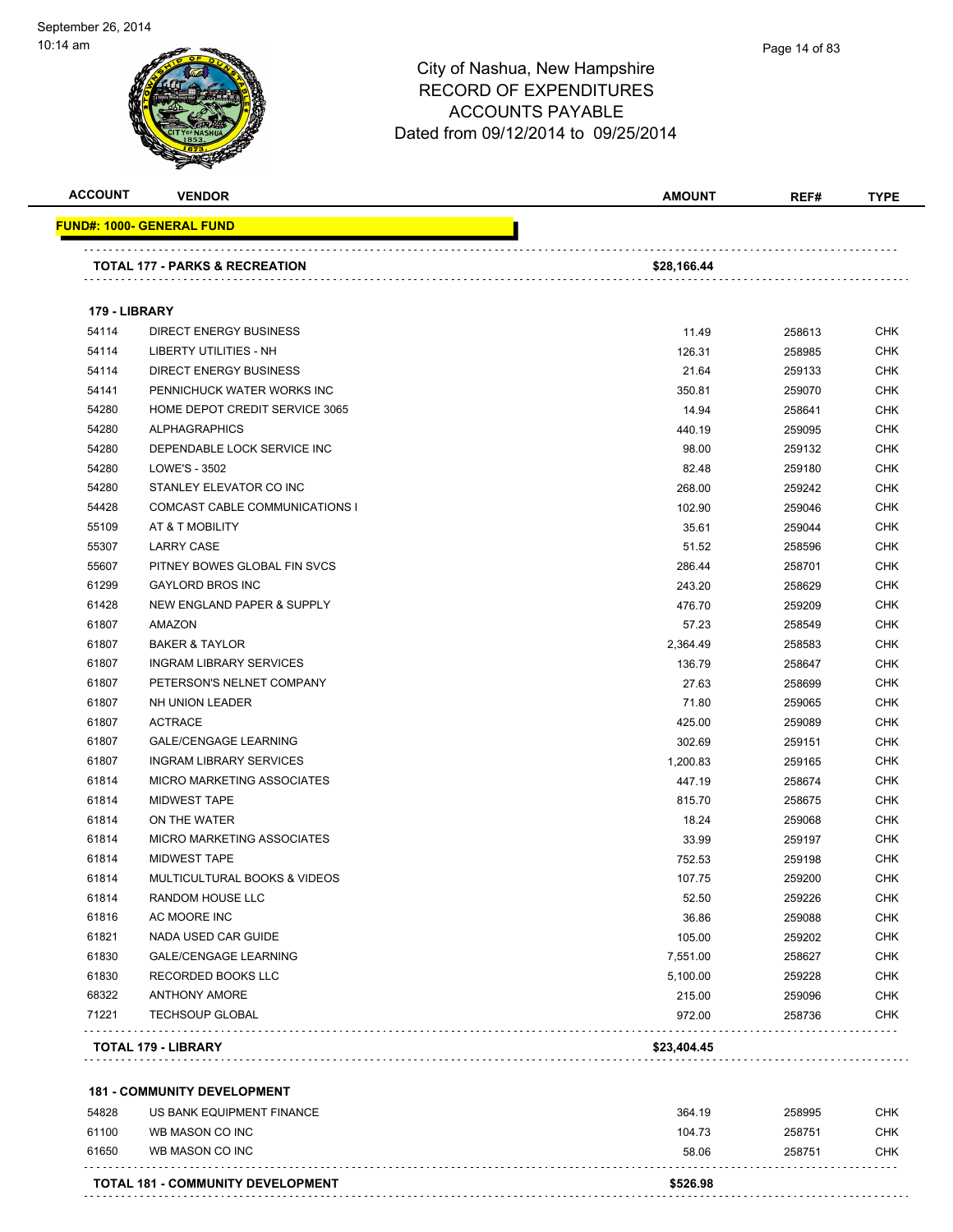| <b>ACCOUNT</b>      | <b>VENDOR</b>                         | <b>AMOUNT</b> | REF#   | <b>TYPE</b> |
|---------------------|---------------------------------------|---------------|--------|-------------|
|                     | <u> FUND#: 1000- GENERAL FUND</u>     |               |        |             |
|                     |                                       |               |        |             |
| <b>191 - SCHOOL</b> |                                       |               |        |             |
| 44700               | <b>BRENDA BOUTIN</b>                  | 16.25         | 258789 | <b>CHK</b>  |
| 44700               | ANA CRUZ                              | 65.00         | 258809 | <b>CHK</b>  |
| 53128               | <b>JACKSON LEWIS LLP</b>              | 100.00        | 258857 | <b>CHK</b>  |
| 53135               | CHARLES T CAPPETTA, MD #9330          | 2,500.00      | 258793 | <b>CHK</b>  |
| 53614               | <b>CLARK ASSOC</b>                    | 27,231.00     | 258801 | <b>CHK</b>  |
| 53614               | <b>COMPASSIONATE STAFFING LLC</b>     | 967.50        | 258804 | <b>CHK</b>  |
| 53614               | <b>INTERIM HEALTH CARE</b>            | 1,176.00      | 258856 | <b>CHK</b>  |
| 53614               | <b>INTERIM HEALTH CARE</b>            | 1,176.00      | 259364 | <b>CHK</b>  |
| 53614               | <b>AMY MCCARTNEY</b>                  | 9,164.70      | 259399 | <b>CHK</b>  |
| 53614               | <b>SERESC</b>                         | 994.00        | 259462 | <b>CHK</b>  |
| 53628               | ASAP FIRE & SAFETY CORP               | 5,540.60      | 258775 | <b>CHK</b>  |
| 53628               | LAURA BABB                            | 500.00        | 258777 | CHK         |
| 53628               | MICHAEL DETTORRE                      | 375.00        | 258817 | CHK         |
| 53628               | <b>ENDPOINT, LLC</b>                  | 3,400.00      | 258826 | <b>CHK</b>  |
| 53628               | <b>MULTI STATE BILLING SERVICES L</b> | 5,032.06      | 258882 | <b>CHK</b>  |
| 53628               | ELISABETH NAULT                       | 1,000.00      | 258888 | <b>CHK</b>  |
| 53628               | NORTHEAST PRO-CON SOLUTIONS           | 770.00        | 258898 | <b>CHK</b>  |
| 53628               | PERFORMANCE REHAB INC                 | 5,424.40      | 258905 | <b>CHK</b>  |
| 53628               | <b>JASON TARDY</b>                    | 1,650.00      | 258932 | <b>CHK</b>  |
| 53628               | <b>TWIN STATE</b>                     | 817.18        | 258935 | <b>CHK</b>  |
| 53628               | <b>URBAN TREE SERVICE</b>             | 1,426.00      | 258937 | <b>CHK</b>  |
| 53628               | <b>CARD TECH ID</b>                   | 1,537.50      | 259301 | <b>CHK</b>  |
| 53628               | DJ JEFF HAMILTON                      | 250.00        | 259316 | <b>CHK</b>  |
| 53628               | MONIQUE DUDA                          | 420.00        | 259323 | <b>CHK</b>  |
| 54100               | <b>PSNH</b>                           | 7,346.80      | 258763 | <b>CHK</b>  |
| 54100               | PUBLIC SERVICE OF NH-LARGE POW        | 4,281.39      | 258912 | <b>CHK</b>  |
| 54100               | <b>PSNH</b>                           | 10,967.64     | 259272 | CHK         |
| 54100               | PUBLIC SERVICE OF NH-LARGE POW        | 89,815.62     | 259430 | <b>CHK</b>  |
| 54114               | <b>LIBERTY UTILITIES</b>              | 1,095.44      | 258755 | CHK         |
| 54114               | <b>DIRECT ENERGY BUSINESS</b>         | 424.46        | 258757 | <b>CHK</b>  |
| 54114               | <b>LIBERTY UTILITIES</b>              | 838.00        | 259269 | <b>CHK</b>  |
| 54114               | <b>DIRECT ENERGY BUSINESS</b>         | 220.65        | 259315 | CHK         |
| 54141               | PENNICHUCK WATER WORKS INC            | 2,861.71      | 258756 | <b>CHK</b>  |
| 54141               | PENNICHUCK WATER WORKS INC            | 3,069.29      | 259271 | <b>CHK</b>  |
| 54243               | FILTER SALES & SERVICE                | 4,478.47      | 259330 | <b>CHK</b>  |
| 54280               | <b>B &amp; S LOCKSMITHS INC</b>       | 255.28        | 258776 | <b>CHK</b>  |
| 54280               | <b>GREGORY J FLOORING</b>             | 2,076.00      | 258846 | CHK         |
| 54280               | <b>B &amp; S LOCKSMITHS INC</b>       | 114.00        | 259283 | <b>CHK</b>  |
| 54280               | R & S FLOORING AMERICA                | 6,397.00      | 259431 | <b>CHK</b>  |
| 54280               | STANLEY ELEVATOR CO INC               | 268.00        | 259468 | <b>CHK</b>  |
| 54421               | SPECIALIZED PURCHASING CONSULT        | 78,170.58     | 258929 | <b>CHK</b>  |
| 54450               | 3M                                    | 1,058.00      | 258768 | <b>CHK</b>  |
| 54487               | SAFETY KLEEN SYSTEMS INC              | 671.72        | 258764 | <b>CHK</b>  |
| 54487               | D A BUCCI & SONS INC                  | 54.00         | 258812 | <b>CHK</b>  |
| 54487               | <b>LISA GINGRAS</b>                   | 104.75        | 258838 | <b>CHK</b>  |
| 54487               | NEVERETTS SEW & VAC INC               | 81.40         | 258891 | <b>CHK</b>  |
| 54487               | NEW ENGLAND SHARPENING CO INC         | 60.00         | 258893 | <b>CHK</b>  |
| 54487               | TRI STATE HOOD & DUCT LLC             | 195.00        | 258934 | <b>CHK</b>  |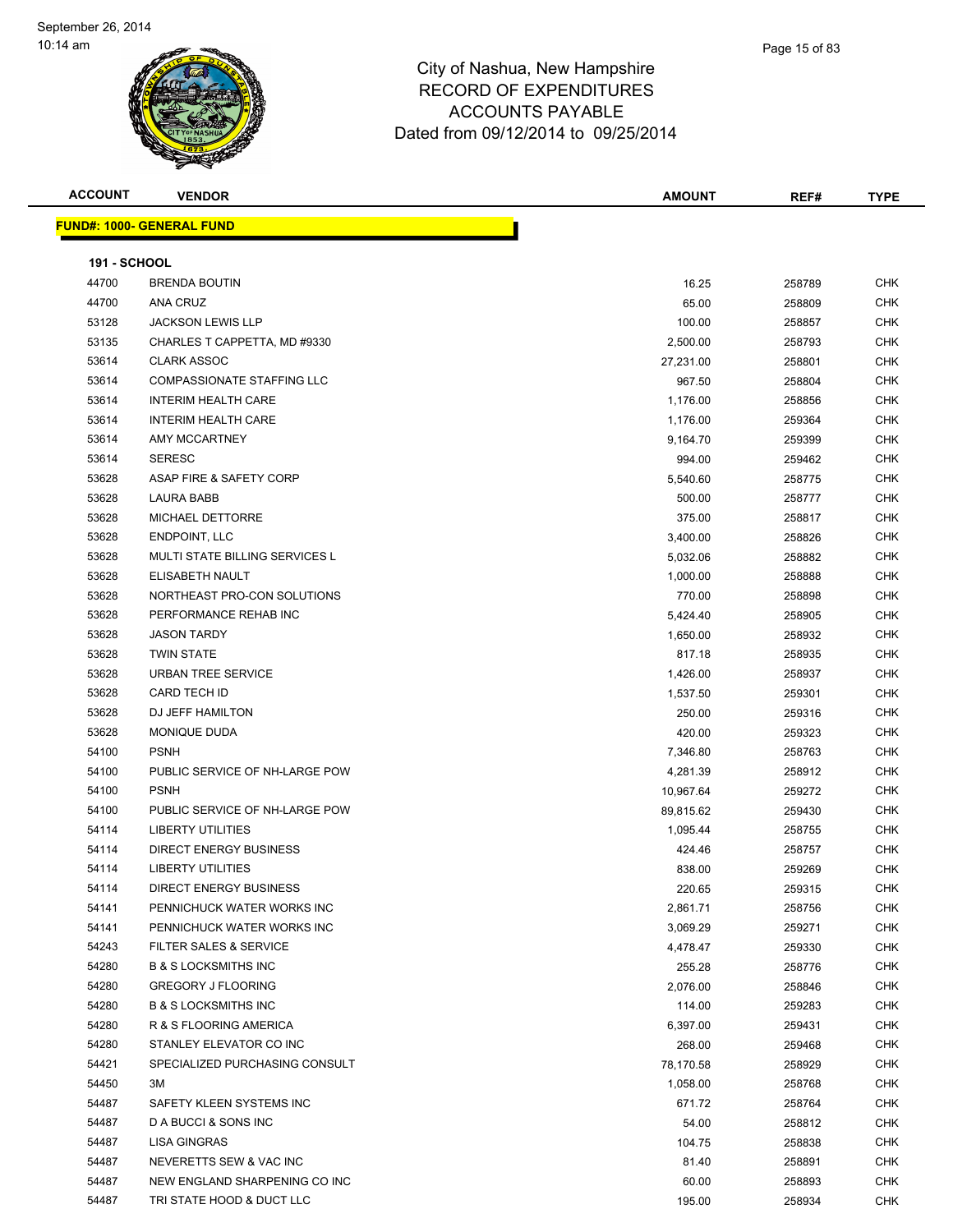| <b>ACCOUNT</b>      | <b>VENDOR</b>                                 | <b>AMOUNT</b>        | REF#             | <b>TYPE</b>       |
|---------------------|-----------------------------------------------|----------------------|------------------|-------------------|
|                     | <u> FUND#: 1000- GENERAL FUND</u>             |                      |                  |                   |
|                     |                                               |                      |                  |                   |
| <b>191 - SCHOOL</b> |                                               |                      |                  |                   |
| 54487               | UNITED MACHINE REPAIR INC                     | 3,500.05             | 258936           | <b>CHK</b>        |
| 54487               | AFFILIATED HVAC SERVICES LLC                  | 88.00                | 259277           | <b>CHK</b>        |
| 54487               | <b>BSN SPORTS</b>                             | 191.06               | 259299           | <b>CHK</b>        |
| 54487               | RIDDELL/ALL AMERICAN SPORTS CO                | 109.22               | 259440           | CHK               |
| 54600               | <b>MAYNARD &amp; LESIEUR INC</b>              | 813.80               | 258876           | <b>CHK</b>        |
| 54600               | SANEL AUTO PARTS CO                           | 82.79                | 258919           | <b>CHK</b>        |
| 54600               | <b>MAYNARD &amp; LESIEUR INC</b>              | 424.50               | 259397           | <b>CHK</b>        |
| 54600               | SANEL AUTO PARTS CO                           | 8.13                 | 259447           | <b>CHK</b>        |
| 54821               | PITNEY BOWES GLOBAL FIN SRVS                  | 345.00               | 258908           | <b>CHK</b>        |
| 55109               | <b>FAIRPOINT COMMUNICATIONS</b>               | 850.36               | 258553           | <b>CHK</b>        |
| 55109               | <b>EARTHLINK BUSINESS</b>                     | 895.13               | 258758           | <b>CHK</b>        |
| 55109               | <b>EARTHLINK BUSINESS</b>                     | 219.12               | 258759           | <b>CHK</b>        |
| 55109               | <b>FAIRPOINT COMMUNICATIONS</b>               | 101.26               | 258760           | <b>CHK</b>        |
| 55109               | <b>FAIRPOINT COMMUNICATIONS</b>               | 34.87                | 259267           | CHK               |
| 55109               | VERIZON WIRELESS 742005979                    | 479.49               | 259274           | CHK               |
| 55200               | <b>KAYLENE CHAUSSE</b>                        | 40.00                | 258799           | <b>CHK</b>        |
| 55200               | ELITE SPIRIT OFFICIALS OF NH                  | 50.00                | 258824           | CHK               |
| 55200               | <b>GMNHBRA</b>                                | 20.00                | 258840           | <b>CHK</b>        |
| 55200               | SOUTH CENTRAL SUPERINTENDENT'S                | 105.00               | 259273           | <b>CHK</b>        |
| 55200               | <b>ASCD</b>                                   | 239.00               | 259281           | <b>CHK</b>        |
| 55200               | <b>NEASC INC</b>                              | 8,320.00             | 259410           | <b>CHK</b>        |
| 55200               | NH MUSIC EDUCATORS ASSOC                      | 200.00               | 259413           | <b>CHK</b>        |
| 55200               | <b>SERESC</b>                                 | 150.00               | 259462           | <b>CHK</b>        |
| 55300               | DAVID VARANO                                  | 840.00               | 258938           | <b>CHK</b>        |
| 55300               | NH PARTNERS IN EDUCATION                      | 30.00                | 259270           | CHK               |
| 55307               | <b>KAREN CREBASE</b>                          | 120.04               | 258808           | <b>CHK</b>        |
| 55307               | <b>JENNIFER GRANTHAM</b>                      | 31.64                | 258843           | <b>CHK</b>        |
| 55307               | NATHAN MAZEROLLE                              | 56.00                | 258877           | <b>CHK</b>        |
| 55307               | MICHELLE PAPANICOLAU                          | 97.16                | 258900           | <b>CHK</b>        |
| 55307               | <b>SHARON SAUNDERS</b>                        | 56.70                | 259450           | <b>CHK</b>        |
| 55307               | <b>JENNIFER SEUSING</b>                       | 159.15               | 259463           | <b>CHK</b>        |
| 55400               | <b>BARNES &amp; NOBLE INC</b><br><b>NHSTE</b> | 59.95                | 258780           | <b>CHK</b>        |
| 55400               |                                               | 30.00                | 258894           | <b>CHK</b>        |
| 55400<br>55500      | PEARSON EDUCATION<br>THE TELEGRAPH            | 105.62               | 258904           | <b>CHK</b>        |
| 55500               | UNION LEADER CORP -- 19828                    | 3,264.87<br>1,947.48 | 258565           | <b>CHK</b><br>CHK |
| 55600               | <b>ALPHAGRAPHICS</b>                          | 1,504.76             | 258567<br>258771 | <b>CHK</b>        |
| 55600               | THE COPY SHOP                                 | 192.00               | 258806           | <b>CHK</b>        |
| 55600               | <b>JOSTENS INC</b>                            | 8.56                 | 259368           | <b>CHK</b>        |
| 55607               | FAIRGROUNDS MIDDLE SCH PETTY C                | 51.00                | 259266           | <b>CHK</b>        |
| 55607               | LEDGE ST SCH PETTY CASH                       | 5.60                 | 259268           | <b>CHK</b>        |
| 55635               | NASHUA SCHOOL DISTRICT 42                     | 760.00               | 147642           | ACH               |
| 55635               | NASHUA SCHOOL DISTRICT 42                     | 1,400.00             | 147700           | ACH               |
| 55642               | DANA BOURASSA                                 | 64.00                | 258788           | <b>CHK</b>        |
| 55642               | DAVE CHESTNUTT                                | 64.00                | 258800           | CHK               |
| 55642               | <b>BENJAMIN W DAVIS</b>                       | 84.00                | 258813           | CHK               |
| 55642               | <b>DAVID DICKSON</b>                          | 84.00                | 258818           | CHK               |
| 55642               | <b>KEITH FRONK</b>                            | 84.00                | 258834           | CHK               |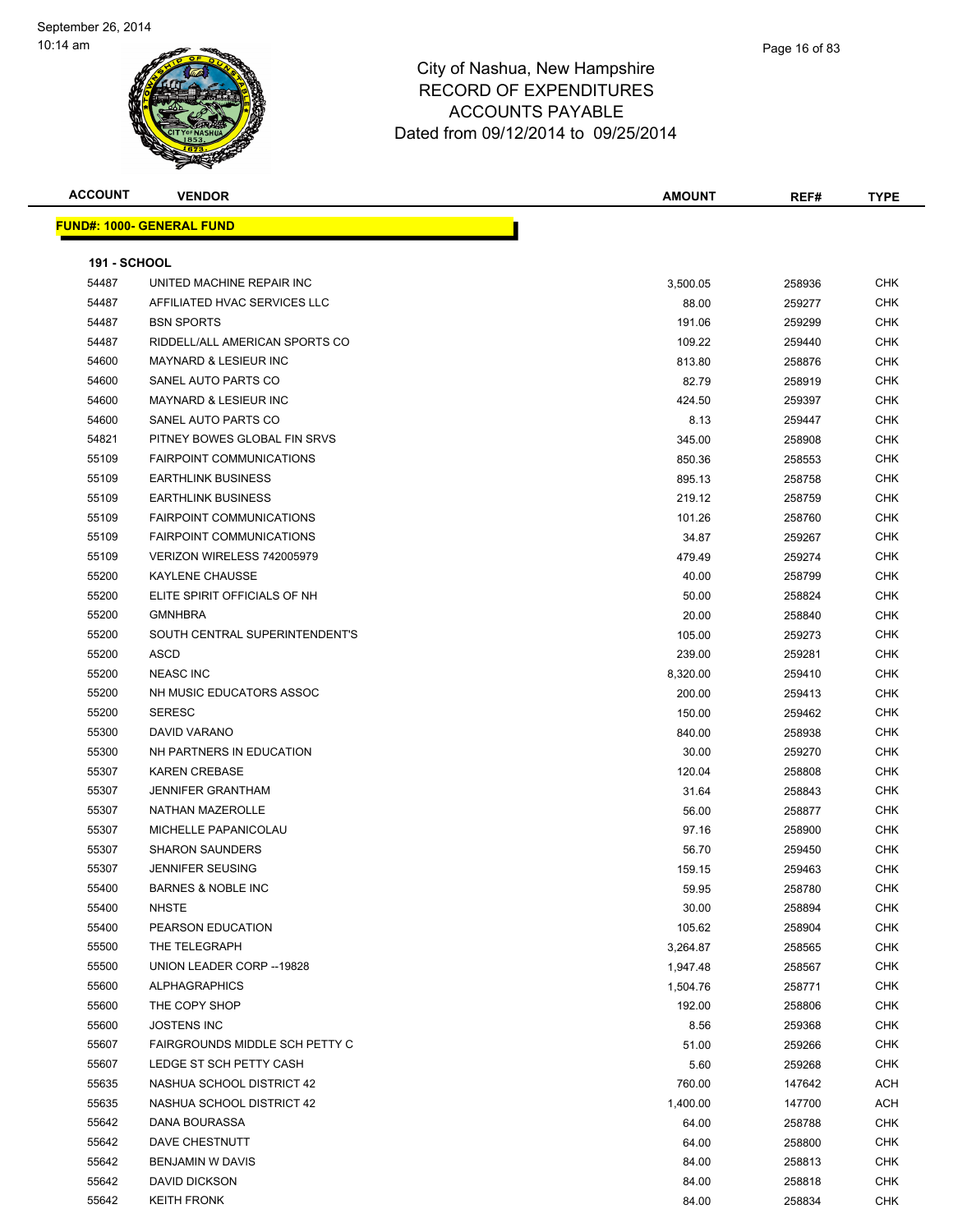

| <b>ACCOUNT</b>      | <b>VENDOR</b>                     | <b>AMOUNT</b> | REF#   | <b>TYPE</b> |
|---------------------|-----------------------------------|---------------|--------|-------------|
|                     | <u> FUND#: 1000- GENERAL FUND</u> |               |        |             |
|                     |                                   |               |        |             |
| <b>191 - SCHOOL</b> |                                   |               |        |             |
| 55642               | <b>MICHAEL HUMPHRIES</b>          | 84.00         | 258855 | <b>CHK</b>  |
| 55642               | EDWARD JONSON                     | 64.00         | 258860 | <b>CHK</b>  |
| 55642               | ALBERT LAWLOR                     | 96.00         | 258866 | <b>CHK</b>  |
| 55642               | <b>NICK MANDRAVELIS</b>           | 138.00        | 258874 | <b>CHK</b>  |
| 55642               | PATRICK MCCARTHY                  | 64.00         | 258878 | <b>CHK</b>  |
| 55642               | <b>BRUCE MCCONIGH</b>             | 64.00         | 258879 | <b>CHK</b>  |
| 55642               | <b>JOACHIM S MUSEKIWA</b>         | 128.00        | 258883 | <b>CHK</b>  |
| 55642               | <b>WILLIAM NUNNALLY</b>           | 138.00        | 258899 | <b>CHK</b>  |
| 55642               | VICTORIA PARADY-GUAY              | 54.00         | 258901 | CHK         |
| 55642               | PETER PERICH                      | 84.00         | 258906 | <b>CHK</b>  |
| 55642               | ROLAND F ST GERMAN JR             | 54.00         | 258930 | <b>CHK</b>  |
| 55642               | <b>MICHAEL VIVEIROS</b>           | 54.00         | 258940 | <b>CHK</b>  |
| 55642               | DEREK W ADAIR                     | 64.00         | 259276 | <b>CHK</b>  |
| 55642               | <b>JOHN ANDRICK</b>               | 54.00         | 259278 | <b>CHK</b>  |
| 55642               | <b>WILLIAM L ANDRUS</b>           | 128.00        | 259279 | <b>CHK</b>  |
| 55642               | <b>WILLIAM AUBIN</b>              | 84.00         | 259282 | <b>CHK</b>  |
| 55642               | PIERRE BELANGER                   | 138.00        | 259286 | <b>CHK</b>  |
| 55642               | <b>KEVIN J BEMIS</b>              | 84.00         | 259288 | <b>CHK</b>  |
| 55642               | <b>LAUREN BENSON</b>              | 76.00         | 259289 | CHK         |
| 55642               | MIKE BLAZE                        | 84.00         | 259292 | CHK         |
| 55642               | OLEG BROVIN                       | 64.00         | 259298 | CHK         |
| 55642               | DAVE CHESTNUTT                    | 96.00         | 259306 | <b>CHK</b>  |
| 55642               | <b>WESLEY DAUER</b>               | 84.00         | 259314 | CHK         |
| 55642               | <b>BOUZNED DJABELARBI</b>         | 64.00         | 259317 | <b>CHK</b>  |
| 55642               | DANA DRAPER                       | 138.00        | 259319 | CHK         |
| 55642               | <b>JACKIE DRISCOLL</b>            | 138.00        | 259320 | CHK         |
| 55642               | <b>JOYCE DROWN</b>                | 202.00        | 259321 | <b>CHK</b>  |
| 55642               | <b>COLLEEN DRUGAN</b>             | 64.00         | 259322 | <b>CHK</b>  |
| 55642               | ROBERT A EARL                     | 64.00         | 259324 | CHK         |
| 55642               | ELAINE ENGELHARDT                 | 64.00         | 259326 | CHK         |
| 55642               | PAUL FLEISNER                     | 148.00        | 259333 | <b>CHK</b>  |
| 55642               | NORRIS TROY GERTON                | 64.00         | 259341 | CHK         |
| 55642               | STEPHEN R HALL                    | 84.00         | 259348 | <b>CHK</b>  |
| 55642               | DANIEL K HAMMOND                  | 84.00         | 259349 | <b>CHK</b>  |
| 55642               | DAVID HEBERT                      | 168.00        | 259354 | <b>CHK</b>  |
| 55642               | KATHLEEN HOEPF                    | 84.00         | 259358 | <b>CHK</b>  |
| 55642               | EDWARD R JOHNSON                  | 128.00        | 259367 | <b>CHK</b>  |
| 55642               | <b>JOSEPY D KACPRZYK</b>          | 168.00        | 259369 | <b>CHK</b>  |
| 55642               | <b>CHARLES KAJEN</b>              | 256.00        | 259370 | CHK         |
| 55642               | <b>MARCIA KEANE</b>               | 138.00        | 259371 | CHK         |
| 55642               | <b>JOSEPH KURTA</b>               | 64.00         | 259374 | CHK         |
| 55642               | KALI LANGEVIN                     | 84.00         | 259377 | CHK         |
| 55642               | <b>IAN LAROSE</b>                 | 84.00         | 259378 | CHK         |
| 55642               | <b>FREDERICK LATHAM</b>           | 138.00        | 259379 | <b>CHK</b>  |
| 55642               | <b>TIMOTHY LEAFE</b>              | 84.00         | 259381 | CHK         |
| 55642               | <b>ARTHUR LEBEL</b>               | 64.00         | 259382 | CHK         |
| 55642               | SARA LOUGHLIN                     | 276.00        | 259385 | CHK         |
| 55642               | NADIRE LUTAS                      | 84.00         | 259386 | CHK         |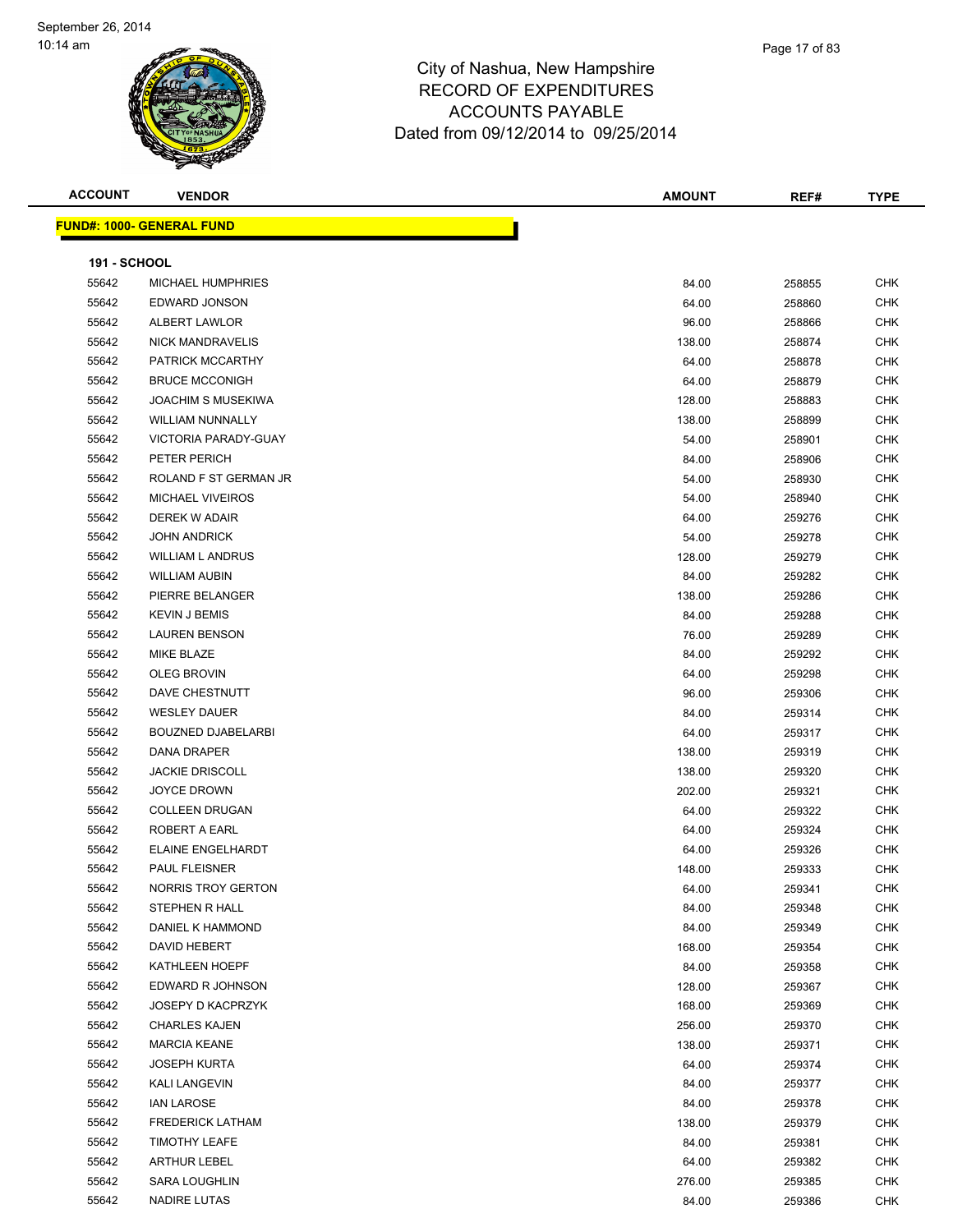| <b>ACCOUNT</b>      | <b>VENDOR</b>                     | <b>AMOUNT</b> | REF#   | <b>TYPE</b> |
|---------------------|-----------------------------------|---------------|--------|-------------|
|                     | <u> FUND#: 1000- GENERAL FUND</u> |               |        |             |
|                     |                                   |               |        |             |
| <b>191 - SCHOOL</b> |                                   |               |        |             |
| 55642               | <b>NICK MANDRAVELIS</b>           | 202.00        | 259392 | <b>CHK</b>  |
| 55642               | <b>JOY M MANNING</b>              | 138.00        | 259393 | <b>CHK</b>  |
| 55642               | <b>MATTHEW MATSIS</b>             | 64.00         | 259396 | <b>CHK</b>  |
| 55642               | <b>WILLIAM MEISEL II</b>          | 84.00         | 259400 | CHK         |
| 55642               | <b>JAMES MOYLAN</b>               | 98.00         | 259403 | <b>CHK</b>  |
| 55642               | <b>JOACHIM S MUSEKIWA</b>         | 64.00         | 259404 | <b>CHK</b>  |
| 55642               | <b>WILLIAM NEVERETT</b>           | 54.00         | 259411 | CHK         |
| 55642               | <b>JOHN PASQUARIELLO</b>          | 64.00         | 259421 | <b>CHK</b>  |
| 55642               | <b>CATHY PEASE</b>                | 78.00         | 259425 | <b>CHK</b>  |
| 55642               | <b>CLAUDE F PEYROT</b>            | 96.00         | 259427 | <b>CHK</b>  |
| 55642               | <b>CHRISTIANE RAABE</b>           | 128.00        | 259433 | <b>CHK</b>  |
| 55642               | <b>TAMARA REYNOLDS</b>            | 64.00         | 259439 | CHK         |
| 55642               | <b>CHARLES ROBERT</b>             | 84.00         | 259441 | <b>CHK</b>  |
| 55642               | <b>HARRY ROSENSTEIN</b>           | 64.00         | 259443 | CHK         |
| 55642               | <b>GEORGE ROY</b>                 | 84.00         | 259445 | CHK         |
| 55642               | RALPH P SIDORE                    | 64.00         | 259465 | <b>CHK</b>  |
| 55642               | MIKE SMITH                        | 64.00         | 259467 | CHK         |
| 55642               | <b>DEBRA STOLL</b>                | 202.00        | 259469 | CHK         |
| 55642               | <b>KEVIN E THEODORE</b>           | 84.00         | 259470 | <b>CHK</b>  |
| 55642               | <b>KEVIN TORRE</b>                | 202.00        | 259472 | <b>CHK</b>  |
| 55642               | <b>TROUPE BRIAN</b>               | 96.00         | 259474 | <b>CHK</b>  |
| 55642               | DANIEL VALAVANE                   | 84.00         | 259478 | <b>CHK</b>  |
| 55642               | <b>DENNIS VAN ERON</b>            | 192.00        | 259479 | CHK         |
| 55642               | RICHARD W WOOD                    | 64.00         | 259485 | <b>CHK</b>  |
| 55642               | RONALD A YANKUM                   | 64.00         | 259486 | <b>CHK</b>  |
| 55642               | <b>FREDERICK ZECHA</b>            | 84.00         | 259488 | CHK         |
| 55642               | <b>KAREN ZIELINSKI</b>            | 192.00        | 259489 | <b>CHK</b>  |
| 55690               | FIRST STUDENT INC                 | 6,851.26      | 259331 | CHK         |
| 55690               | U-HAUL                            | 83.02         | 259475 | CHK         |
| 55691               | CARING HANDS TRANSPORTATION LL    | 12,650.00     | 258795 | <b>CHK</b>  |
| 55691               | FIRST STUDENT INC                 | 109,342.79    | 258830 | <b>CHK</b>  |
| 55691               | <b>JIM MONAHAN</b>                | 26.88         | 258881 | CHK         |
| 55691               | THE PROVIDER ENTERPRISES INC      | 47,058.10     | 258911 | <b>CHK</b>  |
| 61100               | CANON SOLUTIONS AMERICA           | 66.00         | 258792 | <b>CHK</b>  |
| 61100               | <b>WENDY DELISLE</b>              | 54.98         | 258814 | <b>CHK</b>  |
| 61100               | <b>ANNE PRICE</b>                 | 12.99         | 258910 | <b>CHK</b>  |
| 61100               | <b>SCHOOL SPECIALTY</b>           | 197.29        | 258927 | <b>CHK</b>  |
| 61100               | WB MASON CO INC                   | 528.83        | 258942 | <b>CHK</b>  |
| 61100               | BICENTENNIAL SCHOOL PETTY CASH    | 4.89          | 259264 | <b>CHK</b>  |
| 61100               | BIRCH HILL SCHOOL PETTY CASH      | 48.21         | 259265 | <b>CHK</b>  |
| 61100               | LEDGE ST SCH PETTY CASH           | 8.49          | 259268 | <b>CHK</b>  |
| 61100               | EQUIPMENT TRADE SERVICE CO        | 72.58         | 259327 | <b>CHK</b>  |
| 61100               | <b>MARC MOREAU</b>                | 14.97         | 259402 | <b>CHK</b>  |
| 61100               | <b>SCHOOL SPECIALTY</b>           | 1,640.23      | 259457 | <b>CHK</b>  |
| 61100               | WB MASON CO INC                   | 2,102.84      | 259484 | <b>CHK</b>  |
| 61135               | MAIN DUNSTABLE STUDENT ACTVTY     | 109.50        | 258762 | <b>CHK</b>  |
| 61135               | THE TELEGRAPH                     | 161.20        | 258766 | CHK         |
| 61135               | UNITED PARCEL SERVICE             | 21.38         | 258767 | <b>CHK</b>  |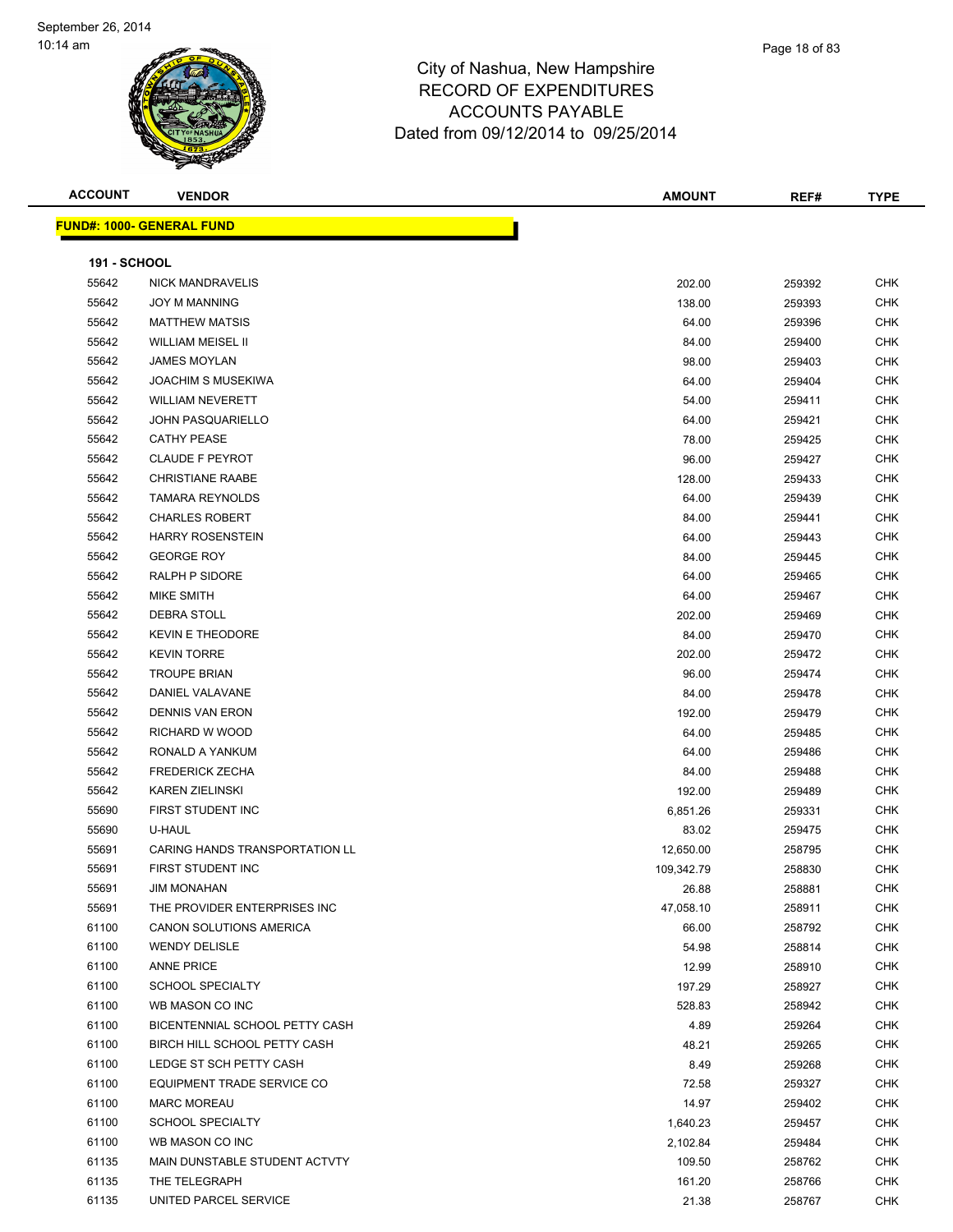| <b>ACCOUNT</b>      | <b>VENDOR</b>                         | <b>AMOUNT</b> | REF#   | <b>TYPE</b> |
|---------------------|---------------------------------------|---------------|--------|-------------|
|                     | <b>FUND#: 1000- GENERAL FUND</b>      |               |        |             |
|                     |                                       |               |        |             |
| <b>191 - SCHOOL</b> |                                       |               |        |             |
| 61135               | AC MOORE                              | 35.93         | 258769 | CHK         |
| 61135               | ANDERSON'S                            | 143.72        | 258772 | <b>CHK</b>  |
| 61135               | DAVID BAILEY                          | 390.00        | 258778 | <b>CHK</b>  |
| 61135               | <b>CYNTHIA BANNON</b>                 | 34.62         | 258779 | <b>CHK</b>  |
| 61135               | <b>BELLETETES INC</b>                 | 17.99         | 258782 | <b>CHK</b>  |
| 61135               | <b>BLICK ART MATERIALS</b>            | 1,133.95      | 258784 | <b>CHK</b>  |
| 61135               | CARD TECH ID                          | 567.43        | 258794 | CHK         |
| 61135               | CARTRIDGE WORLD NASHUA                | 90.00         | 258796 | <b>CHK</b>  |
| 61135               | CRYSTAL ROCK BOTTLED WATER            | 28.00         | 258810 | CHK         |
| 61135               | <b>CURRICULUM ASSOCIATES LLC</b>      | 141.96        | 258811 | CHK         |
| 61135               | DEMCO INC                             | 434.25        | 258816 | CHK         |
| 61135               | EDUCATIONAL OUTFITTERS OF NH          | 1,939.35      | 258823 | CHK         |
| 61135               | ELM ST PETTY CASH                     | 93.00         | 258825 | CHK         |
| 61135               | <b>FIRE MOUNTAIN GEMS</b>             | 76.04         | 258828 | <b>CHK</b>  |
| 61135               | <b>KAREN GREEN</b>                    | 62.36         | 258845 | <b>CHK</b>  |
| 61135               | <b>HAL LEONARD CORP</b>               | 265.00        | 258847 | <b>CHK</b>  |
| 61135               | HANDWRITING WITHOUT TEARS             | 27.45         | 258848 | <b>CHK</b>  |
| 61135               | <b>HANNAFORD</b>                      | 72.76         | 258849 | <b>CHK</b>  |
| 61135               | <b>HEINEMANN</b>                      | 600.60        | 258850 | <b>CHK</b>  |
| 61135               | HOME DEPOT CREDIT SERVICE             | 1,189.40      | 258852 | CHK         |
| 61135               | <b>HOUGHTON MIFFLIN HARCOURT PUB.</b> | 754.95        | 258854 | <b>CHK</b>  |
| 61135               | <b>TRACI A JOHNSON</b>                | 202.27        | 258859 | <b>CHK</b>  |
| 61135               | LAKESHORE LEARNING MATERIALS          | 550.85        | 258862 | <b>CHK</b>  |
| 61135               | KYLE MARIE LANGILLE                   | 78.98         | 258864 | <b>CHK</b>  |
| 61135               | DONNA LUNA                            | 79.33         | 258869 | <b>CHK</b>  |
| 61135               | <b>MAINE OXY</b>                      | 156.00        | 258873 | <b>CHK</b>  |
| 61135               | MARKET BASKET ACCT 2589096            | 161.47        | 258875 | <b>CHK</b>  |
| 61135               | <b>NASCO</b>                          | 577.64        | 258885 | <b>CHK</b>  |
| 61135               | LYN NELSON                            | 279.99        | 258890 | <b>CHK</b>  |
| 61135               | NIMCO INC                             | 166.15        | 258895 | CHK         |
| 61135               | NORTHEAST MAILING SYSTEMS LLC         | 422.82        | 258897 | <b>CHK</b>  |
| 61135               | PAXTON PATTERSON                      | 180.00        | 258902 | CHK         |
| 61135               | PLANK ROAD PUBLISHING INC             | 152.20        | 258909 | <b>CHK</b>  |
| 61135               | <b>ANNE PRICE</b>                     | 28.72         | 258910 | <b>CHK</b>  |
| 61135               | <b>DAVID PURINGTON</b>                | 74.28         | 258913 | CHK         |
| 61135               | REALLY GOOD STUFF INC                 | 73.94         | 258914 | CHK         |
| 61135               | <b>KEITH RICHARD</b>                  | 143.93        | 258915 | CHK         |
| 61135               | ROBOMATTER, INC                       | 299.95        | 258916 | CHK         |
| 61135               | <b>SARGENT WELCH</b>                  | 414.40        | 258920 | <b>CHK</b>  |
| 61135               | <b>ALLAN SAULNIER</b>                 | 294.00        | 258921 | <b>CHK</b>  |
| 61135               | <b>SCHOLASTIC INC</b>                 | 275.55        | 258923 | CHK         |
| 61135               | <b>SCHOLASTIC INC</b>                 | 319.00        | 258924 | CHK         |
| 61135               | <b>SCHOOL SPECIALTY</b>               | 5,415.89      | 258927 | CHK         |
| 61135               | <b>RENEE SCHWARZ</b>                  | 99.96         | 258928 | <b>CHK</b>  |
| 61135               | <b>CHERRIE SWANN</b>                  | 35.98         | 258931 | CHK         |
| 61135               | <b>KYLE TAVE</b>                      | 21.07         | 258933 | CHK         |
| 61135               | WB MASON CO INC                       | 2,175.69      | 258942 | CHK         |
| 61135               | BICENTENNIAL SCHOOL PETTY CASH        | 172.04        | 259264 | <b>CHK</b>  |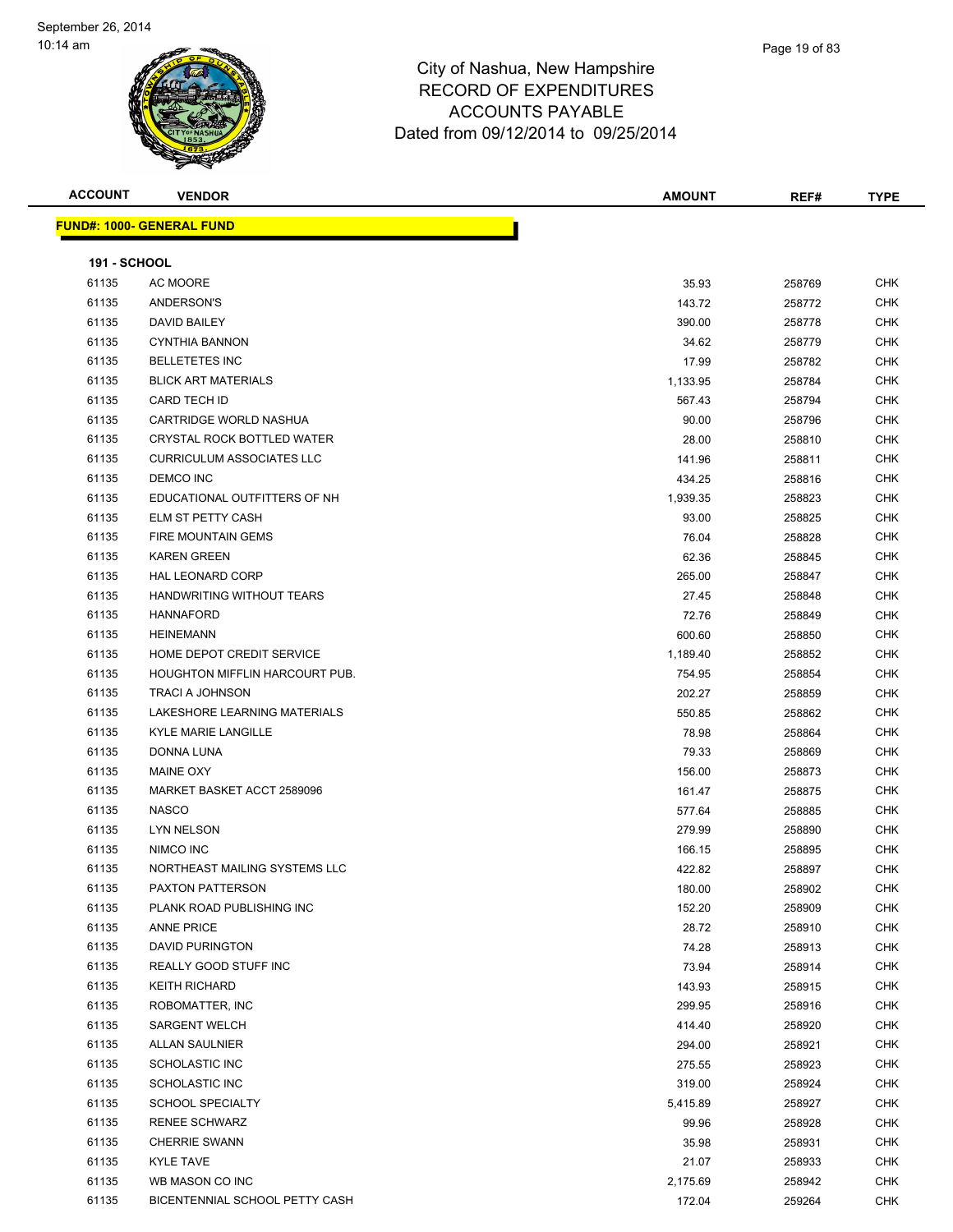| <b>ACCOUNT</b>      | <b>VENDOR</b>                         | <b>AMOUNT</b> | REF#   | <b>TYPE</b> |
|---------------------|---------------------------------------|---------------|--------|-------------|
|                     | <b>FUND#: 1000- GENERAL FUND</b>      |               |        |             |
|                     |                                       |               |        |             |
| <b>191 - SCHOOL</b> |                                       |               |        |             |
| 61135               | BIRCH HILL SCHOOL PETTY CASH          | 70.97         | 259265 | <b>CHK</b>  |
| 61135               | FAIRGROUNDS MIDDLE SCH PETTY C        | 37.46         | 259266 | CHK         |
| 61135               | LEDGE ST SCH PETTY CASH               | 46.94         | 259268 | CHK         |
| 61135               | <b>AC MOORE</b>                       | 13.52         | 259275 | CHK         |
| 61135               | <b>BARNES &amp; NOBLE INC</b>         | 33.54         | 259284 | CHK         |
| 61135               | <b>BELLETETES INC</b>                 | 41.37         | 259287 | CHK         |
| 61135               | <b>BLICK ART MATERIALS</b>            | 1,216.69      | 259293 | CHK         |
| 61135               | CARD TECH ID                          | 366.27        | 259301 | CHK         |
| 61135               | CARTRIDGE WORLD NASHUA                | 414.94        | 259303 | CHK         |
| 61135               | <b>LEANNE CLARK</b>                   | 82.62         | 259307 | CHK         |
| 61135               | <b>CLT COMPUTER DBA MWAVE</b>         | 57.74         | 259308 | CHK         |
| 61135               | <b>KRISTI CUNHA</b>                   | 45.46         | 259312 | CHK         |
| 61135               | <b>JULIE DONOVAN</b>                  | 54.98         | 259318 | CHK         |
| 61135               | EDUCATIONAL OUTFITTERS OF NH          | 203.75        | 259325 | CHK         |
| 61135               | <b>FIELDTEX PRODUCTS</b>              | 288.90        | 259329 | CHK         |
| 61135               | ROBERTA FLANAGAN                      | 76.68         | 259332 | <b>CHK</b>  |
| 61135               | FOLLETT SCHOOL SOLUTIONS INC          | 1,679.14      | 259337 | CHK         |
| 61135               | <b>FRANKLIN COVEY</b>                 | 3,538.82      | 259338 | CHK         |
| 61135               | <b>GENERAL LINEN SERVICE INC</b>      | 102.36        | 259340 | CHK         |
| 61135               | <b>HAL LEONARD CORP</b>               | 265.00        | 259347 | <b>CHK</b>  |
| 61135               | <b>HANNAFORD</b>                      | 53.71         | 259350 | CHK         |
| 61135               | <b>HEINEMANN</b>                      | 858.00        | 259355 | <b>CHK</b>  |
| 61135               | HOME DEPOT CREDIT SERVICES            | 468.81        | 259359 | CHK         |
| 61135               | HOME DEPOT CREDIT SERVICE             | 750.09        | 259360 | <b>CHK</b>  |
| 61135               | <b>HOUGHTON MIFFLIN HARCOURT PUB.</b> | 107.60        | 259362 | CHK         |
| 61135               | <b>IXL LEARNING INC</b>               | 1,850.00      | 259365 | CHK         |
| 61135               | LAKESHORE LEARNING MATERIALS          | 394.20        | 259375 | CHK         |
| 61135               | <b>JOSEF LAMBERT</b>                  | 89.98         | 259376 | CHK         |
| 61135               | <b>JEFFREY LEONE</b>                  | 106.80        | 259383 | CHK         |
| 61135               | JEANAMARIE LOPEZ-CARRASCO             | 26.62         | 259384 | <b>CHK</b>  |
| 61135               | <b>TARA MACDONALD</b>                 | 78.99         | 259389 | CHK         |
| 61135               | MARKET BASKET ACCT 2589096            | 238.99        | 259394 | CHK         |
| 61135               | MOORE MEDICAL LLC                     | 97.57         | 259401 | <b>CHK</b>  |
| 61135               | <b>MUSIC &amp; ART CENTERS</b>        | 1,725.00      | 259405 | <b>CHK</b>  |
| 61135               | <b>MUSIC IN MOTION</b>                | 12.74         | 259406 | CHK         |
| 61135               | NORTH CENTER FOOD SERVICE             | 1,648.57      | 259415 | <b>CHK</b>  |
| 61135               | P J CURRIER LUMBER CO                 | 1,089.40      | 259417 | <b>CHK</b>  |
| 61135               | <b>PASCO</b>                          | 1,880.00      | 259419 | <b>CHK</b>  |
| 61135               | PRO AV SYSTEMS INC                    | 403.48        | 259428 | <b>CHK</b>  |
| 61135               | <b>RADIOSHACK</b>                     | 299.90        | 259434 | CHK         |
| 61135               | RAND MCNALLY EDUCATION                | 96.00         | 259435 | CHK         |
| 61135               | R C BUYERS WAREHOUSE                  | 47.36         | 259436 | <b>CHK</b>  |
| 61135               | REALLY GOOD STUFF INC                 | 87.70         | 259437 | CHK         |
| 61135               | KIMBERLEE REICH                       | 82.45         | 259438 | <b>CHK</b>  |
| 61135               | ROCHESTER 100 INC                     | 143.75        | 259442 | <b>CHK</b>  |
| 61135               | <b>SUSAN ROURKE</b>                   | 676.12        | 259444 | CHK         |
| 61135               | <b>SARGENT WELCH</b>                  | 230.98        | 259449 | CHK         |
| 61135               | <b>SCHOLASTIC INC</b>                 | 19.79         | 259454 | <b>CHK</b>  |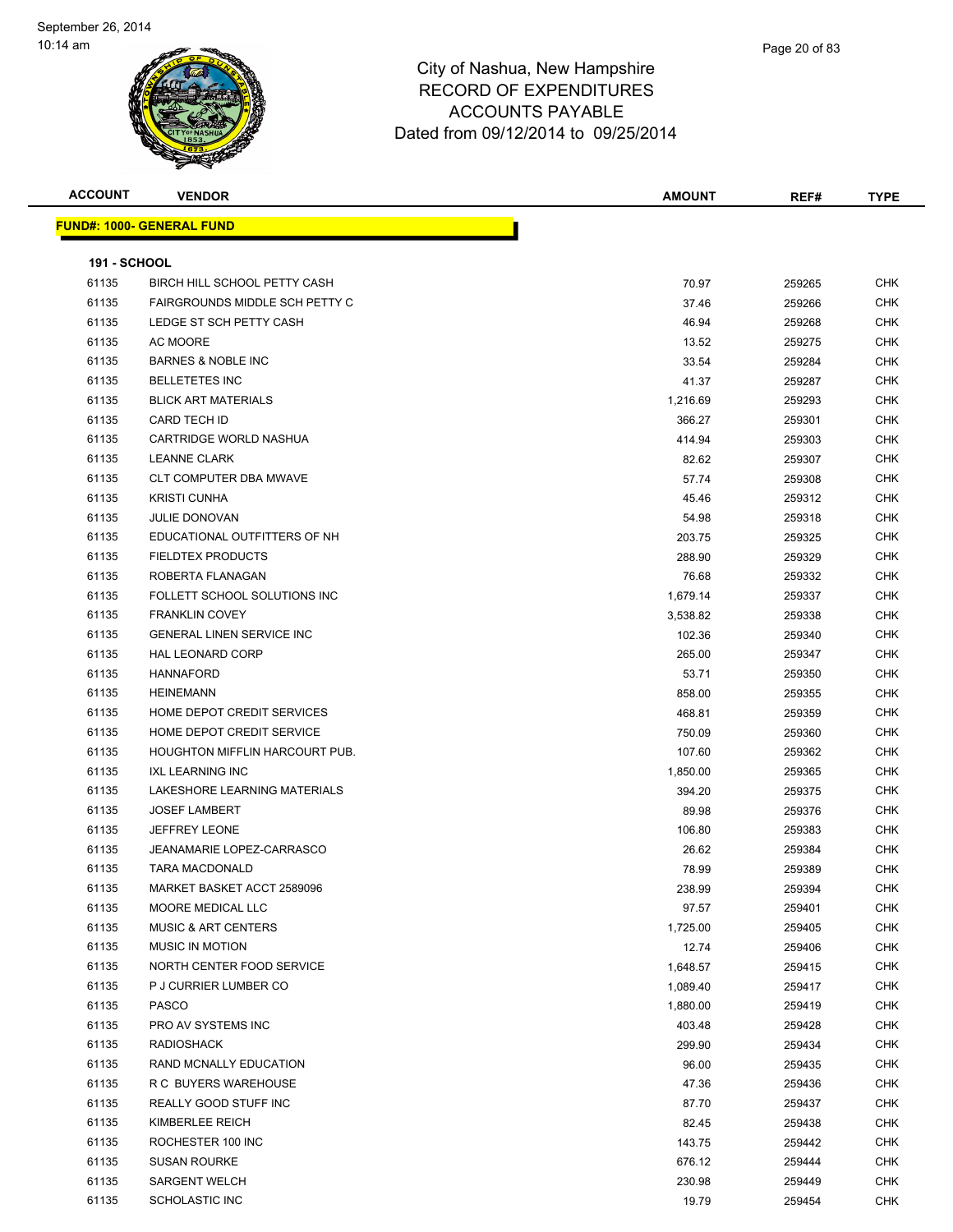| <b>ACCOUNT</b>      | <b>VENDOR</b>                    | <b>AMOUNT</b> | REF#   | <b>TYPE</b> |
|---------------------|----------------------------------|---------------|--------|-------------|
|                     | <b>FUND#: 1000- GENERAL FUND</b> |               |        |             |
|                     |                                  |               |        |             |
| <b>191 - SCHOOL</b> |                                  |               |        |             |
| 61135               | <b>SCHOOL SPECIALTY</b>          | 10,034.09     | 259457 | CHK         |
| 61135               | <b>RENEE SCHWARZ</b>             | 32.20         | 259459 | CHK         |
| 61135               | <b>TOWERS MOTOR PARTS CORP</b>   | 206.76        | 259473 | CHK         |
| 61135               | <b>WAL-MART</b>                  | 133.51        | 259481 | CHK         |
| 61135               | <b>WARD'S NATURAL SCIENCE</b>    | 240.03        | 259483 | <b>CHK</b>  |
| 61135               | WB MASON CO INC                  | 2,662.31      | 259484 | CHK         |
| 61142               | ELM ST PETTY CASH                | 21.88         | 258825 | CHK         |
| 61142               | <b>SCHOOL HEALTH CORP</b>        | 216.51        | 258926 | CHK         |
| 61142               | BICENTENNIAL SCHOOL PETTY CASH   | 4.50          | 259264 | CHK         |
| 61142               | PATTERSON MEDICAL SUPPLY INC     | 152.01        | 259422 | CHK         |
| 61142               | <b>SCHOOL HEALTH CORP</b>        | 340.62        | 259456 | CHK         |
| 61249               | <b>CHRISTINA EATON</b>           | 126.50        | 258821 | CHK         |
| 61249               | <b>NCS PEARSON</b>               | 3,321.55      | 258889 | CHK         |
| 61249               | <b>CURRICULUM ASSOCIATES LLC</b> | 82,174.40     | 259313 | CHK         |
| 61299               | ARTS FOR ALL                     | 602.60        | 258774 | CHK         |
| 61299               | <b>BLUE TARP FINANCIAL</b>       | 11.54         | 258785 | CHK         |
| 61299               | <b>DISCOUNT SCHOOL SUPPLY</b>    | 152.47        | 258819 | CHK         |
| 61299               | <b>FASTENAL CO</b>               | 40.05         | 258827 | CHK         |
| 61299               | <b>FLAGHOUSE INC</b>             | 387.19        | 258831 | CHK         |
| 61299               | HOME DEPOT CREDIT SERVICES       | 191.73        | 258853 | CHK         |
| 61299               | LINEN & SHADE BIN INC            | 132.00        | 258868 | CHK         |
| 61299               | MERRIMACK BUILDING SUPPLY INC    | 444.53        | 258880 | CHK         |
| 61299               | NORTH CENTER FOOD SERVICE        | 123.39        | 258896 | CHK         |
| 61299               | <b>BELLETETES INC</b>            | 190.54        | 259287 | CHK         |
| 61299               | FIRST STUDENT INC                | 732.28        | 259331 | CHK         |
| 61299               | HOME DEPOT CREDIT SERVICES       | 280.11        | 259361 | CHK         |
| 61299               | NASHUA WALLPAPER & PAINT CO      | 392.40        | 259408 | CHK         |
| 61299               | <b>PASEK CORP</b>                | 3,285.51      | 259420 | CHK         |
| 61299               | SCHOOL-TECH INC                  | 157.30        | 259458 | CHK         |
| 61299               | WB MASON CO INC                  | 1.14          | 259484 | CHK         |
| 61299               | <b>ZAX SIGNAGE</b>               | 500.00        | 259487 | CHK         |
| 61407               | M & M ELECTRICAL SUPPLY CO INC   | 923.79        | 258870 | CHK         |
| 61407               | <b>BATTERIES PLUS</b>            | 269.94        | 259285 | CHK         |
| 61407               | CEN-COM                          | 15.00         | 259304 | CHK         |
| 61407               | M & M ELECTRICAL SUPPLY CO INC   | 48.35         | 259387 | CHK         |
| 61414               | PEABODY SUPPLY CO                | 889.01        | 258903 | CHK         |
| 61414               | F W WEBB CO                      | 276.36        | 259328 | CHK         |
| 61414               | <b>GRANITE GROUP</b>             | 2,424.13      | 259345 | CHK         |
| 61414               | PEABODY SUPPLY CO                | 1,382.70      | 259423 | CHK         |
| 61421               | <b>GRAINGER</b>                  | 291.22        | 258842 | CHK         |
| 61421               | <b>GRAINGER</b>                  | 781.87        | 259344 | CHK         |
| 61421               | NORTHEAST ELECTRICAL DISTRIBUT   | 107.83        | 259416 | CHK         |
| 61428               | CENTRAL PAPER PRODUCTS CO        | 4,171.65      | 258798 | CHK         |
| 61428               | NATIONWIDE SALES & SERVICE       | 540.00        | 258887 | CHK         |
| 61428               | CENTRAL PAPER PRODUCTS CO        | 1,007.04      | 259305 | CHK         |
| 61428               | NATIONWIDE SALES & SERVICE       | 875.07        | 259409 | CHK         |
| 61599               | FRANKLIN PAINT CO INC            | 99.90         | 258833 | CHK         |
| 61599               | JOHN DEERE LANDSCAPES LLC        | 3,015.60      | 258858 | <b>CHK</b>  |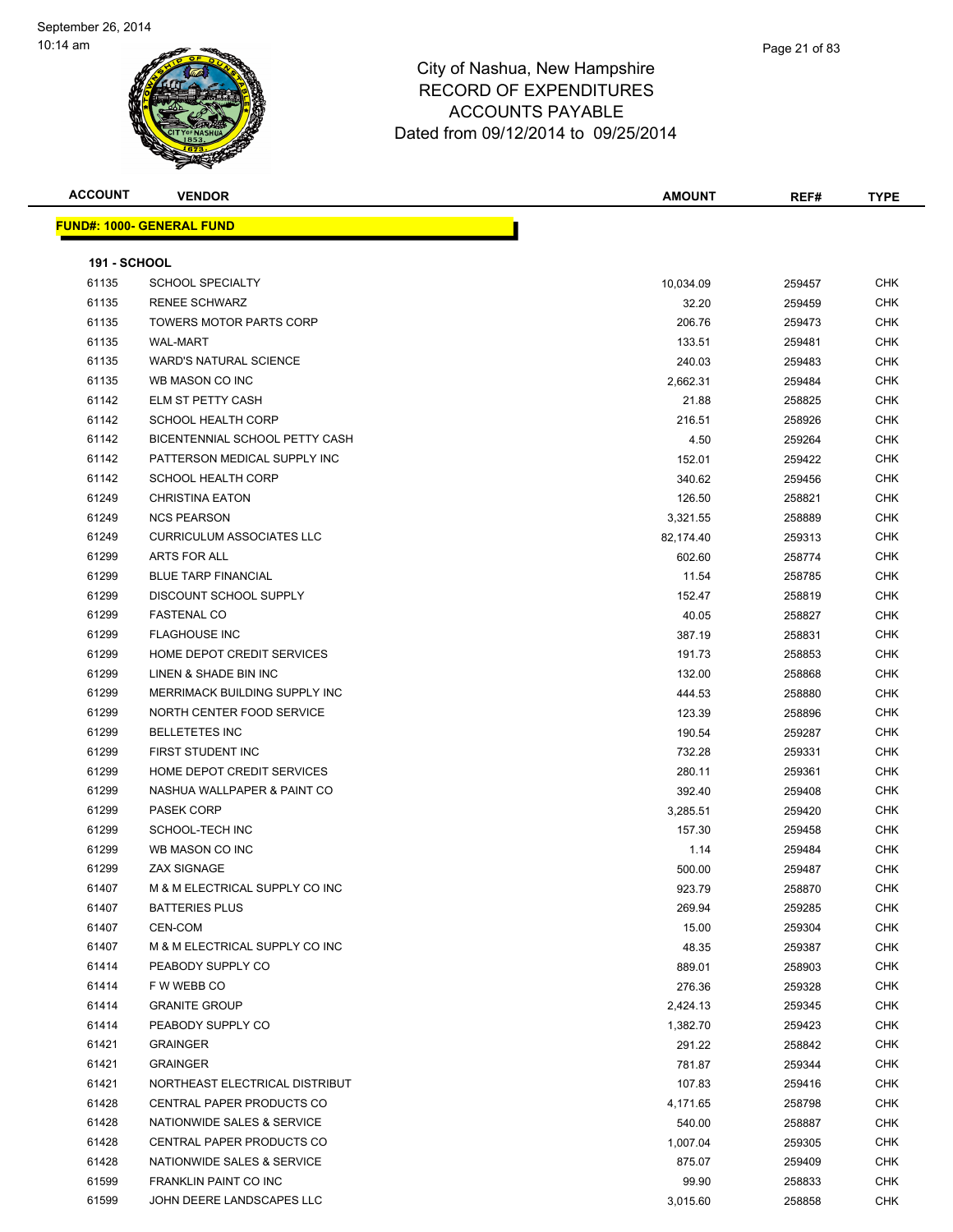| <b>ACCOUNT</b>      | <b>VENDOR</b>                     | <b>AMOUNT</b> | REF#   | <b>TYPE</b> |
|---------------------|-----------------------------------|---------------|--------|-------------|
|                     | <b>FUND#: 1000- GENERAL FUND</b>  |               |        |             |
| <b>191 - SCHOOL</b> |                                   |               |        |             |
| 61599               | NASHUA OUTDOOR POWER EQUIPMENT    | 135.50        | 258886 | CHK         |
| 61599               | NASHUA OUTDOOR POWER EQUIPMENT    | 217.63        | 259407 | <b>CHK</b>  |
| 61599               | <b>URBAN TREE SERVICE</b>         | 749.00        | 259477 | <b>CHK</b>  |
| 61607               | <b>ELM ST PETTY CASH</b>          | 29.98         | 258825 | <b>CHK</b>  |
| 61814               | <b>DEMCO</b>                      | 222.44        | 258815 | <b>CHK</b>  |
| 61814               | <b>GALE/CENGAGE LEARNING</b>      | 3,858.75      | 258835 | <b>CHK</b>  |
| 61814               | PERMA-BOUND                       | 32.79         | 258907 | <b>CHK</b>  |
| 61814               | FOLLETT SCHOOL SOLUTIONS INC      | 271.55        | 259336 | <b>CHK</b>  |
| 61814               | FOLLETT SCHOOL SOLUTIONS INC      | 2,596.79      | 259337 | <b>CHK</b>  |
| 61821               | <b>COMMUNICATION ARTS</b>         | 53.00         | 258803 | <b>CHK</b>  |
| 61821               | <b>EBSCO INFORMATION SERVICES</b> | 1,301.65      | 258822 | <b>CHK</b>  |
| 61821               | PROQUEST LLC                      | 1,895.00      | 259429 | CHK         |
| 61821               | <b>SCHOLASTIC INC</b>             | 578.66        | 259452 | <b>CHK</b>  |
| 61830               | <b>SCHOLASTIC INC</b>             | 263.47        | 258923 | CHK         |
| 61830               | SCHOLASTIC INCORPORATED           | 1,010.36      | 258925 | <b>CHK</b>  |
| 61830               | <b>MAKEMUSIC</b>                  | 228.00        | 259391 | CHK         |
| 61830               | <b>SCHOLASTIC INC</b>             | 346.12        | 259452 | <b>CHK</b>  |
| 61830               | <b>SCHOLASTIC INC</b>             | 658.68        | 259454 | CHK         |
| 61830               | <b>SCHOLASTIC INCORPORATED</b>    | 2,424.84      | 259455 | <b>CHK</b>  |
| 61830               | TIME FOR KIDS                     | 1,222.04      | 259471 | <b>CHK</b>  |
| 61875               | <b>BARNES &amp; NOBLE INC</b>     | 1,495.17      | 258780 | <b>CHK</b>  |
| 61875               | <b>KAREN CREBASE</b>              | 62.40         | 258808 | <b>CHK</b>  |
| 61875               | DAVID GOLDSMITH                   | 128.87        | 258841 | <b>CHK</b>  |
| 61875               | <b>SCHOLASTIC INC</b>             | 186.39        | 258922 | <b>CHK</b>  |
| 61875               | <b>BARNES &amp; NOBLE INC</b>     | 48.00         | 259284 | <b>CHK</b>  |
| 61875               | <b>CURRICULUM ASSOCIATES LLC</b>  | 604.50        | 259313 | <b>CHK</b>  |
| 61875               | PEARSON EDUCATION                 | 2,040.71      | 259424 | <b>CHK</b>  |
| 71221               | APPLE INC                         | 1,996.00      | 258773 | <b>CHK</b>  |
| 71221               | <b>APPLE INC</b>                  | 147.00        | 259280 | <b>CHK</b>  |
| 71221               | RTM COMMUNICATIONS INC            | 29,697.50     | 259446 | <b>CHK</b>  |
| 71228               | TECHNICAL EDUCATION SOLUTIONS     | 2,000.00      | 258765 | <b>CHK</b>  |
| 71800               | <b>VIRCO INC</b>                  | 1,249.20      | 258939 | CHK         |
| 71999               | <b>LEGO EDUCATION</b>             | 13,468.09     | 258867 | <b>CHK</b>  |
| 71999               | <b>MUSIC &amp; ART CENTERS</b>    | 11,748.67     | 258884 | <b>CHK</b>  |
| 71999               | COMPUTER HUT dba IT INSIDERS      | 570.00        | 259310 | <b>CHK</b>  |
| 71999               | <b>FLETCHERS APPLIANCE</b>        | 629.00        | 259334 | <b>CHK</b>  |
| 71999               | HEWLETT PACKARD COMPANY           | 22,032.00     | 259356 | <b>CHK</b>  |
| 71999               | <b>MUSIC &amp; ART CENTERS</b>    | 4,121.90      | 259405 | <b>CHK</b>  |

#### **TOTAL FUND 1000 - GENERAL FUND \$1,596,298.77**

**FUND#: 1001- GF-CAPITAL IMPROVEMENTS**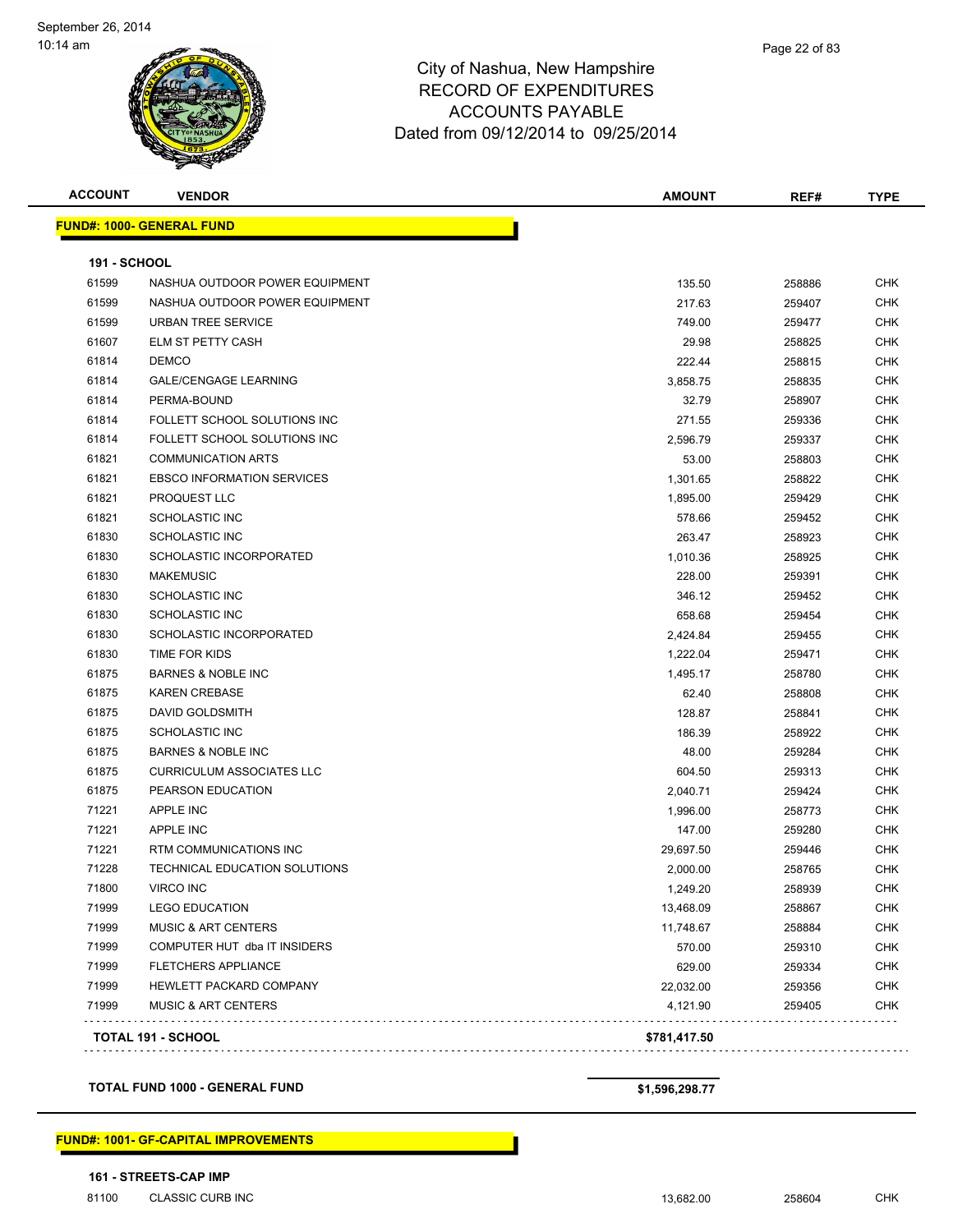**ACCOUNT VENDOR AMOUNT REF# TYPE**

|                     | <u> FUND#: 1001- GF-CAPITAL IMPROVEMENTS</u>        |             |        |                                                                                                |
|---------------------|-----------------------------------------------------|-------------|--------|------------------------------------------------------------------------------------------------|
|                     | <b>161 - STREETS-CAP IMP</b>                        |             |        |                                                                                                |
| 81100               | ASSOCIATED CONCRETE COATINGS                        | 6,045.00    | 259100 | <b>CHK</b>                                                                                     |
| 81100               | PRO CUT INC                                         | 375.00      | 259223 | <b>CHK</b>                                                                                     |
| 81100               | <b>BROX INDUSTRIES INC</b>                          | 91.44       | 258593 | <b>CHK</b>                                                                                     |
| 81100               | <b>GRANITE STATE CONCRETE CO INC</b>                | 3,105.00    | 258636 | <b>CHK</b>                                                                                     |
| 81100               | JOHNSONS ELECTRIC INC                               | 368.00      | 258654 | <b>CHK</b>                                                                                     |
| 81100               | CONTINENTAL PAVING INC                              | 363.79      | 259125 | <b>CHK</b>                                                                                     |
| 81100               | <b>MICHIE CORP</b>                                  | 2,478.00    | 259196 | <b>CHK</b>                                                                                     |
|                     | TOTAL 161 - STREETS-CAP IMP                         | \$26,508.23 |        |                                                                                                |
|                     | 166 - PARKING-CAP IMP                               |             |        |                                                                                                |
| 81100               | <b>CALE AMERICA</b>                                 | 890.00      | 259115 | <b>CHK</b>                                                                                     |
|                     | <b>TOTAL 166 - PARKING-CAP IMP</b>                  | \$890.00    |        |                                                                                                |
| <b>191 - SCHOOL</b> |                                                     |             |        |                                                                                                |
| 81100               | <b>NOBLIN &amp; ASSOCIATES</b>                      | 10,815.00   | 259414 | <b>CHK</b>                                                                                     |
|                     | <b>TOTAL 191 - SCHOOL</b>                           | \$10,815.00 |        |                                                                                                |
|                     |                                                     |             |        |                                                                                                |
|                     | TOTAL FUND 1001 - GF-CAPITAL IMPROVEMENTS           | \$38,213.23 |        |                                                                                                |
|                     | <u> FUND#: 1010- GF-PRIOR YEAR ESCROWS/EXPENSES</u> |             |        |                                                                                                |
|                     | 122 - IT-PRIOR YEAR                                 |             |        |                                                                                                |
| 54414               | SOUTHWORTH-MILTON INC                               | 455.00      | 258563 |                                                                                                |
|                     | .<br><b>TOTAL 122 - IT-PRIOR YEAR</b>               | \$455.00    |        |                                                                                                |
|                     | 150 - POLICE-PRIOR YEAR                             |             |        |                                                                                                |
| 61110               | <b>BEN'S UNIFORMS</b>                               | 228.00      | 259108 |                                                                                                |
|                     | <b>TOTAL 150 - POLICE-PRIOR YEAR</b>                | \$228.00    |        |                                                                                                |
|                     | <b>177 - PARKS &amp; RECREATION-PRIOR YEAR</b>      |             |        |                                                                                                |
| 54280               | <b>GUSTAVO PRESTON COMPANY INC</b>                  | 6,314.11    | 258638 |                                                                                                |
| 54280               | OUTDOOR PRIDE LANDSCAPING INC                       | 3,550.00    | 259219 |                                                                                                |
| 55654               | <b>DAZIAN RENTALS</b>                               | 350.00      | 258611 |                                                                                                |
| 81650               | JOHN DEERE LANDSCAPES LLC                           | 96.96       | 259171 |                                                                                                |
|                     | TOTAL 177 - PARKS & RECREATION-PRIOR YEAR           | \$10,311.07 |        |                                                                                                |
|                     | 179 - LIBRARY-PRIOR YEAR                            |             |        |                                                                                                |
| 54280               | SAINTS LANDSCAPING & IRRIGATIO                      | 13,000.00   | 258719 | <b>CHK</b><br><b>CHK</b><br><b>CHK</b><br><b>CHK</b><br><b>CHK</b><br><b>CHK</b><br><b>CHK</b> |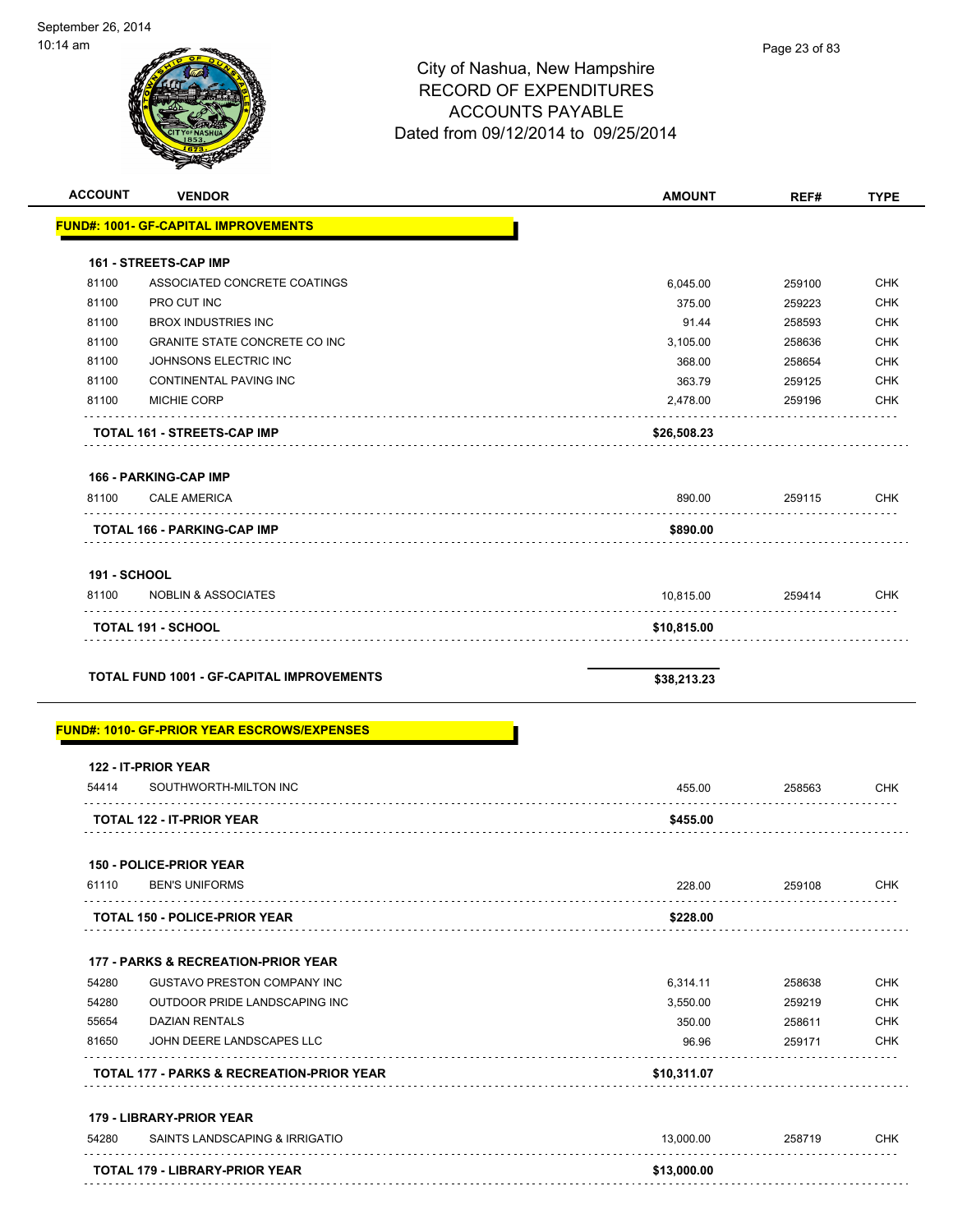| <b>ACCOUNT</b>      | <b>VENDOR</b>                                                          | <b>AMOUNT</b> | REF#   | <b>TYPE</b>                                                                                                                              |
|---------------------|------------------------------------------------------------------------|---------------|--------|------------------------------------------------------------------------------------------------------------------------------------------|
|                     | <b>FUND#: 1010- GF-PRIOR YEAR ESCROWS/EXPENSES</b>                     |               |        |                                                                                                                                          |
|                     | <b>181 - COMMUNITY DEV-PRIOR YEAR</b>                                  |               |        |                                                                                                                                          |
| 55421               | NH HOUSING FINANCE AUTHORITY                                           | 45.00         | 258558 | <b>CHK</b>                                                                                                                               |
|                     | <b>TOTAL 181 - COMMUNITY DEV-PRIOR YEAR</b>                            | \$45.00       |        |                                                                                                                                          |
| <b>191 - SCHOOL</b> |                                                                        |               |        |                                                                                                                                          |
| 53628               | <b>SECURADYNE SYSTEMS</b>                                              | 295.00        | 259461 | <b>CHK</b>                                                                                                                               |
| 61135               | <b>MATH'S MATE USA</b>                                                 | 5,236.00      | 259395 | <b>CHK</b>                                                                                                                               |
| 61875               | FOLLETT SCHOOL SOLUTIONS INC                                           | 32.52         | 258832 | <b>CHK</b>                                                                                                                               |
| 61875               | FOLLETT SCHOOL SOLUTIONS INC                                           | 191.66        | 259335 | <b>CHK</b>                                                                                                                               |
|                     | <b>TOTAL 191 - SCHOOL</b>                                              | \$5,755.18    |        |                                                                                                                                          |
|                     | <b>TOTAL FUND 1010 - GF-PRIOR YEAR ESCROWS/EXPENSES</b>                | \$29,794.25   |        |                                                                                                                                          |
| 54487               | <b>FUND#: 2100- FOOD SERVICES FUND</b><br>AFFILIATED HVAC SERVICES LLC | 1,192.07      | 258770 | <b>CHK</b>                                                                                                                               |
| 54487               | <b>BASSETT SERVICES CORPORATION</b>                                    | 138.50        | 258781 | <b>CHK</b>                                                                                                                               |
| 54487               | <b>HOBART SERVICE</b>                                                  | 97.00         | 258851 | <b>CHK</b>                                                                                                                               |
| 54487               | AFFILIATED HVAC SERVICES LLC                                           | 245.00        | 259277 | <b>CHK</b>                                                                                                                               |
| 54487               | <b>HOBART SERVICE</b>                                                  | 221.31        | 259357 | <b>CHK</b>                                                                                                                               |
| 55307               | <b>AMY CASSIDY</b>                                                     | 109.84        | 258797 | <b>CHK</b>                                                                                                                               |
| 55307               | <b>KARYN LAWLESS</b>                                                   | 64.40         | 259380 |                                                                                                                                          |
| 55307               | <b>ODETTE SLOSEK</b>                                                   | 62.30         | 259466 |                                                                                                                                          |
| 61100               |                                                                        | 436.97        |        |                                                                                                                                          |
| 61214               | WB MASON CO INC                                                        |               | 258942 |                                                                                                                                          |
| 61214               | <b>BIMBO FOODS BAKERIES INC</b>                                        | 1,901.65      | 258783 |                                                                                                                                          |
| 61214               | <b>BOSTON PIE INC</b>                                                  | 410.40        | 258787 |                                                                                                                                          |
| 61214               | COCA COLA BOTTLING CO                                                  | 3,086.00      | 258802 |                                                                                                                                          |
|                     | COSTA FRUIT & PRODUCE CO INC                                           | 19,772.75     | 258807 |                                                                                                                                          |
| 61214               | <b>GARELICK FARMS LYNN</b>                                             | 9,232.19      | 258836 |                                                                                                                                          |
| 61214               | GILLS PIZZA CO                                                         | 4,370.90      | 258837 |                                                                                                                                          |
| 61214               | <b>GREAT STATE BEVERAGES INC</b>                                       | 197.80        | 258844 | <b>CHK</b><br><b>CHK</b><br><b>CHK</b><br><b>CHK</b><br><b>CHK</b><br><b>CHK</b><br><b>CHK</b><br><b>CHK</b><br><b>CHK</b><br><b>CHK</b> |
| 61214               | M SAUNDERS INC                                                         | 8,631.76      | 258871 | <b>CHK</b>                                                                                                                               |

| 61214 | <b>GREAT STATE BEVERAGES INC</b> | 197.80    | 258844 | CHK        |
|-------|----------------------------------|-----------|--------|------------|
| 61214 | <b>M SAUNDERS INC</b>            | 8,631.76  | 258871 | <b>CHK</b> |
| 61214 | NEW ENGLAND ICE CREAM            | 360.19    | 258892 | CHK        |
| 61214 | <b>BIMBO FOODS BAKERIES INC</b>  | 1,191.85  | 259291 | <b>CHK</b> |
| 61214 | COCA COLA BOTTLING CO            | 974.90    | 259309 | <b>CHK</b> |
| 61214 | COSTA FRUIT & PRODUCE CO INC     | 26,755.51 | 259311 | <b>CHK</b> |
| 61214 | <b>GARELICK FARMS LYNN</b>       | 12,374.85 | 259339 | <b>CHK</b> |
| 61214 | GILLS PIZZA CO                   | 4,409.05  | 259342 | <b>CHK</b> |
| 61214 | <b>GREAT STATE BEVERAGES INC</b> | 186.20    | 259346 | CHK        |
| 61214 | <b>M SAUNDERS INC</b>            | 6,361.96  | 259388 | <b>CHK</b> |
| 61214 | NEW ENGLAND ICE CREAM            | 185.30    | 259412 | <b>CHK</b> |
| 61299 | CENTRAL PAPER PRODUCTS CO        | 7,613.10  | 258798 | <b>CHK</b> |
| 61299 | <b>CENTRAL PAPER PRODUCTS CO</b> | 5,724.01  | 259305 | CHK        |
| 71000 | KITTREDGE EQUIPMENT CO - NH      | 186.40    | 258861 | <b>CHK</b> |
| 71000 | LISA BORDELEAU                   | 43.60     | 259296 | CHK        |
| 71000 | KITTREDGE EQUIPMENT CO - NH      | 46.00     | 259373 | <b>CHK</b> |
|       |                                  |           |        |            |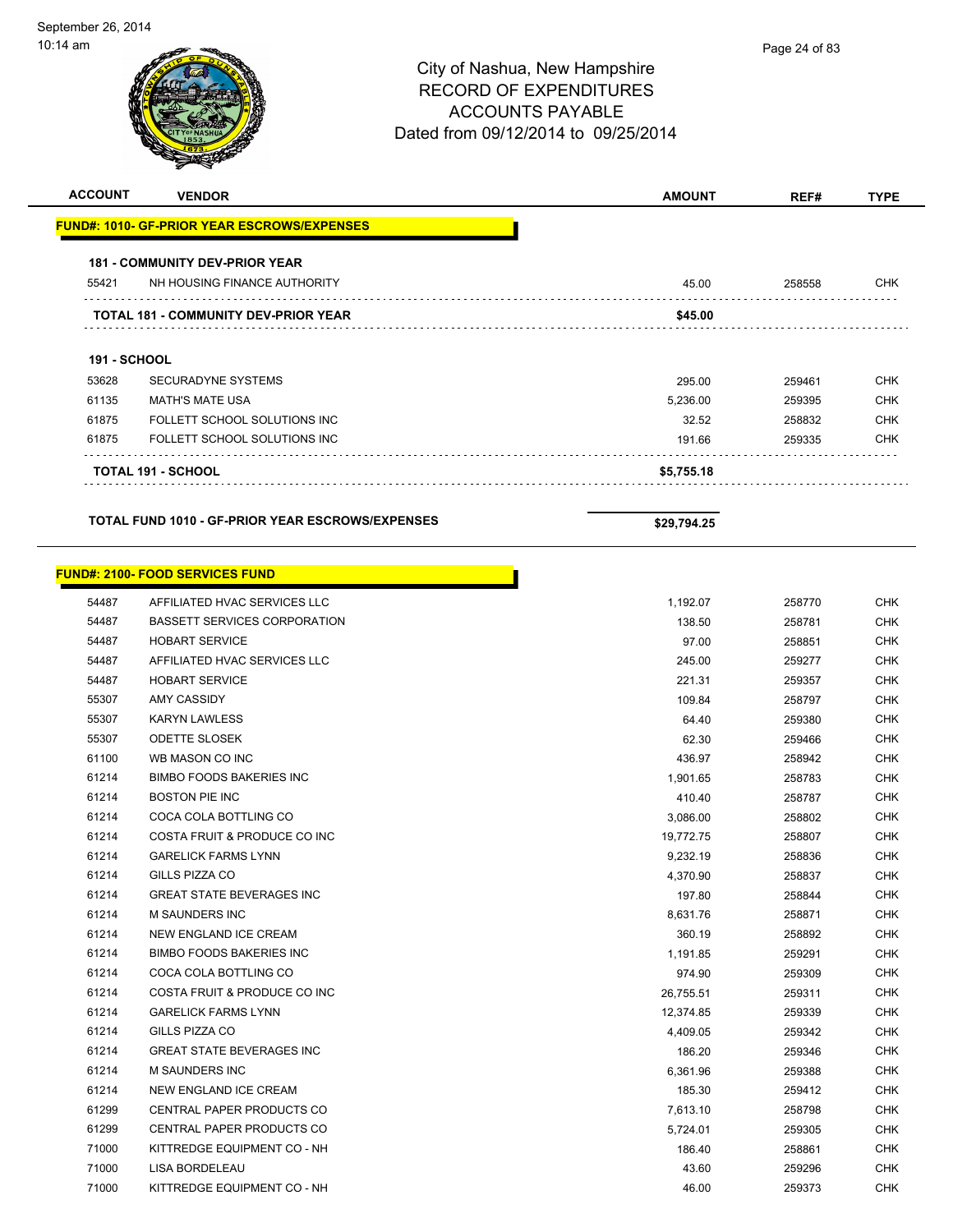| <b>ACCOUNT</b> | <b>VENDOR</b>                                          | <b>AMOUNT</b> | REF#   | <b>TYPE</b> |
|----------------|--------------------------------------------------------|---------------|--------|-------------|
|                | <b>FUND#: 2100- FOOD SERVICES FUND</b>                 |               |        |             |
| 71800          | WB MASON CO INC                                        | 861.84        | 258942 | <b>CHK</b>  |
|                | <b>TOTAL FUND 2100 - FOOD SERVICES FUND</b>            | \$117,445.60  |        |             |
|                |                                                        |               |        |             |
|                | <b>FUND#: 2201- DRIVERS EDUCATION FUND</b>             |               |        |             |
| 55300          | <b>RENEE SANTOS</b>                                    | 23.08         | 259448 | <b>CHK</b>  |
| 61799          | <b>BEST FORD</b>                                       | 218.90        | 259290 | <b>CHK</b>  |
|                | <b>TOTAL FUND 2201 - DRIVERS EDUCATION FUND</b>        | \$241.98      |        |             |
|                | <b>FUND#: 2207- ADULT ED/CONTINUING ED</b>             |               |        |             |
| 44600          | <b>MARY BETH SCIBILIA</b>                              | 170.00        | 259460 | <b>CHK</b>  |
| 55307          | ADAM ROZUMEK                                           | 146.38        | 258917 | <b>CHK</b>  |
|                | <b>TOTAL FUND 2207 - ADULT ED/CONTINUING ED</b>        | \$316.38      |        |             |
|                | <b>FUND#: 2212- ATHLETICS REVENUE FUND</b>             |               |        |             |
| 44563          | NASHUA SCHOOL DISTRICT 42                              | 1,050.00      | 147642 | <b>ACH</b>  |
| 61107          | <b>VARSITY SPIRIT FASHION</b>                          | 9,371.70      | 259480 | <b>CHK</b>  |
| 71999          | <b>LISA GINGRAS</b>                                    | 61.19         | 259343 | <b>CHK</b>  |
| 71999          | <b>SCOTT MAYS</b>                                      | 35.78         | 259398 | <b>CHK</b>  |
|                | <b>TOTAL FUND 2212 - ATHLETICS REVENUE FUND</b>        | \$10,518.67   |        |             |
|                | <b>FUND#: 2222- AFTER SCHOOL PROGRAM</b>               |               |        |             |
| 55300          | LACONIA SCHOOL DISTRICT                                | 140.00        | 258761 | <b>CHK</b>  |
| 61299          | <b>GARELICK FARMS LYNN</b>                             | 14.30         | 258836 | <b>CHK</b>  |
| 61299          | SAMS CLUB/GECRB (21ST)                                 | 16.99         | 258918 | <b>CHK</b>  |
| 61299          | <b>GARELICK FARMS LYNN</b>                             | 201.94        | 259339 | <b>CHK</b>  |
|                | TOTAL FUND 2222 - AFTER SCHOOL PROGRAM                 | \$373.23      |        |             |
|                | <b>FUND#: 2503- PARKS &amp; REC PROGRAMS FUND</b>      |               |        |             |
| 51400          | ELIZABETH BRESETT                                      | 450.00        | 259490 | CHK         |
| 53600          | <b>MAD SCIENCE</b>                                     | 3,645.00      | 259182 | <b>CHK</b>  |
| 55658          | ISABELLA STEWART GARDNERMUSEUM                         | 1,075.00      | 258538 | <b>CHK</b>  |
|                | <b>TOTAL FUND 2503 - PARKS &amp; REC PROGRAMS FUND</b> | \$5,170.00    |        |             |
|                | <b>FUND#: 2504- HOLMAN STADIUM EVENTS FUND</b>         |               |        |             |
| 55699          | CLEAR CHANNEL BROADCASTING INC                         | 5,711.89      | 259124 | CHK         |
| 55699          | NASHUA POLICE ATHLETIC LEAGUE                          | 7,004.19      | 259207 | <b>CHK</b>  |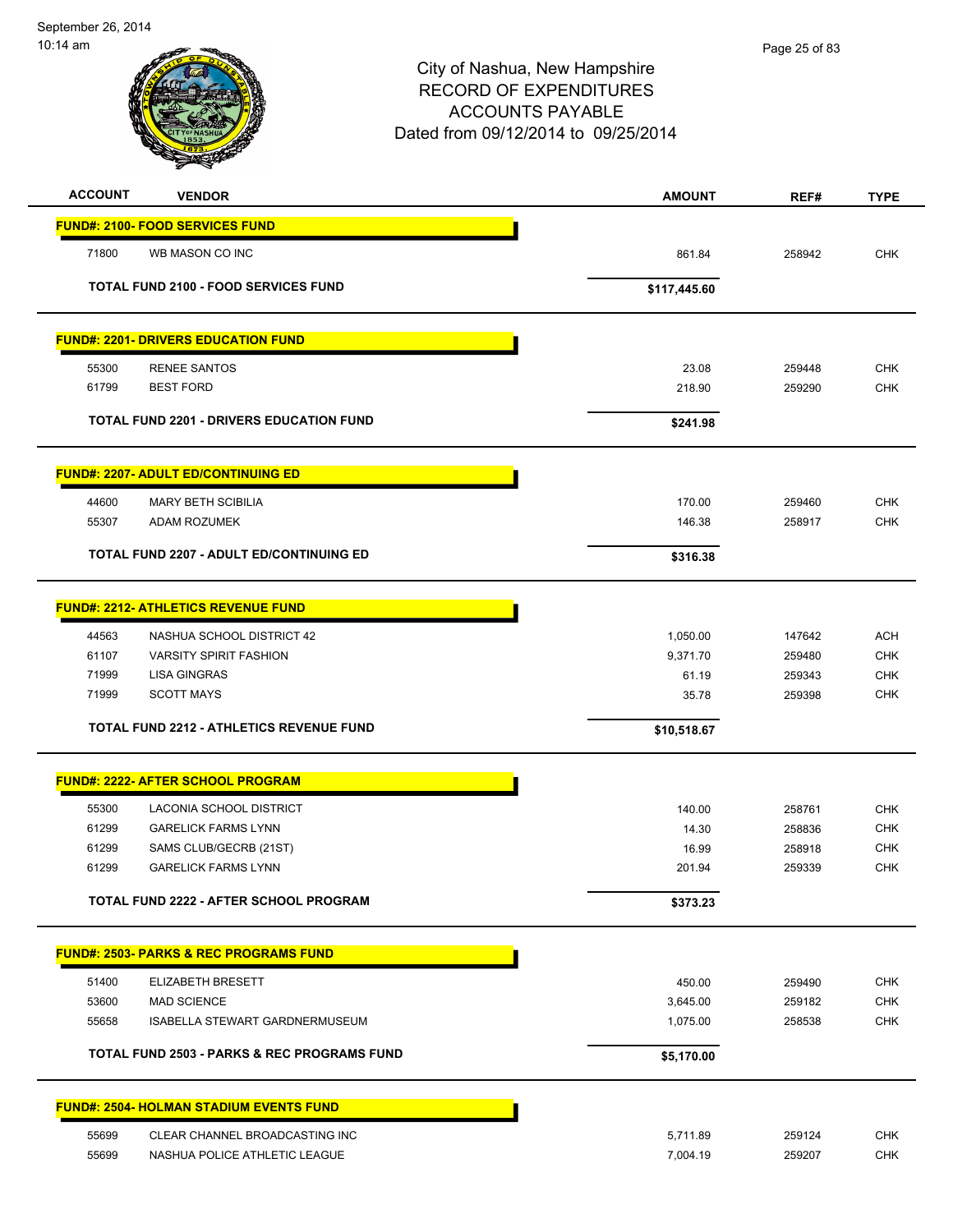| <b>ACCOUNT</b> | <b>VENDOR</b>                                               | <b>AMOUNT</b> | REF#   | <b>TYPE</b> |
|----------------|-------------------------------------------------------------|---------------|--------|-------------|
|                | <b>TOTAL FUND 2504 - HOLMAN STADIUM EVENTS FUND</b>         | \$12,716.08   |        |             |
|                | <b>FUND#: 2505- GOVT &amp; EDUCATION CHANNELS FUND</b>      |               |        |             |
| 53470          | <b>JOHN COLLINS</b>                                         | 100.00        | 258605 | <b>CHK</b>  |
| 53470          | <b>MIKE JEYNES</b>                                          | 250.00        | 258652 | <b>CHK</b>  |
| 53470          | <b>THOMAS KING</b>                                          | 100.00        | 258658 | <b>CHK</b>  |
| 53470          | PATRICK MALONE                                              | 50.00         | 258664 | <b>CHK</b>  |
| 53470          | <b>JIM MCLEAN</b>                                           | 200.00        | 258672 | <b>CHK</b>  |
| 53470          | <b>TIM O'NEIL</b>                                           | 275.00        | 258692 | <b>CHK</b>  |
| 53470          | FRANK J WALLENT                                             | 250.00        | 258750 | <b>CHK</b>  |
| 54114          | <b>LIBERTY UTILITIES - NH</b>                               | 4.09          | 258988 | <b>CHK</b>  |
| 54141          | PENNICHUCK WATER WORKS INC                                  | 16.68         | 259070 | <b>CHK</b>  |
| 55699          | COMCAST CABLE COMMUNICATIONS I                              | 10.40         | 258551 | <b>CHK</b>  |
|                | <b>TOTAL FUND 2505 - GOVT &amp; EDUCATION CHANNELS FUND</b> | \$1,256.17    |        |             |
|                | <b>FUND#: 2506- HUNT BLDG SPECIAL REVENUE FUND</b>          |               |        |             |
| 54141          | PENNICHUCK WATER WORKS INC                                  | 313.25        | 259070 | <b>CHK</b>  |
|                | <b>TOTAL FUND 2506 - HUNT BLDG SPECIAL REVENUE FUND</b>     | \$313.25      |        |             |
|                | <b>FUND#: 3068- COMMUNITY SERVICES GRANTS FUND</b>          |               |        |             |
| 55100          | AT & T MOBILITY                                             | 76.22         | 259044 | <b>CHK</b>  |
| 55300          | PATRICIA CROOKER                                            | 151.48        | 259023 | <b>CHK</b>  |
| 55421          | <b>NHPHA</b>                                                | 100.00        | 259066 | <b>CHK</b>  |
| 55421          | NH PROVIDERS ASSOCATION                                     | 25.00         | 259211 | <b>CHK</b>  |
| 55699          | SOUTHERN NH HIV AIDS TASK FORC                              | 9,205.00      | 258727 | <b>CHK</b>  |
| 55810          | <b>HARBOR HOMES INC</b>                                     | 33,052.00     | 259158 | <b>CHK</b>  |
| 61299          | AMAZON                                                      | 262.96        | 258549 | <b>CHK</b>  |
| 68235          | SOUTHERN NH HIV AIDS TASK FORC                              | 734.00        | 258727 | <b>CHK</b>  |
| 68235          | <b>HARBOR HOMES INC</b>                                     | 2,383.64      | 259158 | <b>CHK</b>  |
| 69025          | SOUTHERN NH HIV AIDS TASK FORC                              | 1,278.00      | 258727 | CHK         |
| 69025          | <b>HARBOR HOMES INC</b>                                     | 1,000.00      | 259158 | <b>CHK</b>  |
|                | TOTAL FUND 3068 - COMMUNITY SERVICES GRANTS FUND            | \$48,268.30   |        |             |
|                | <b>FUND#: 3070- COMMUNITY HEALTH GRANTS FUND</b>            |               |        |             |
| 55300          | <b>LUIS PORRES</b>                                          | 24.64         | 258543 | <b>CHK</b>  |
| 55300          | THERESA CALOPE-YAKLIN                                       | 134.40        | 258594 | <b>CHK</b>  |
| 55300          | LUIS PORRES                                                 | 12.32         | 258543 | <b>CHK</b>  |
| 55300          | <b>LUIS PORRES</b>                                          | 10.08         | 258543 | <b>CHK</b>  |
| 61142          | NH MEDICAL DENTAL SUPPLY LLC                                | 7.96          | 258690 | <b>CHK</b>  |
|                | TOTAL FUND 3070 - COMMUNITY HEALTH GRANTS FUND              | \$189.40      |        |             |
|                |                                                             |               |        |             |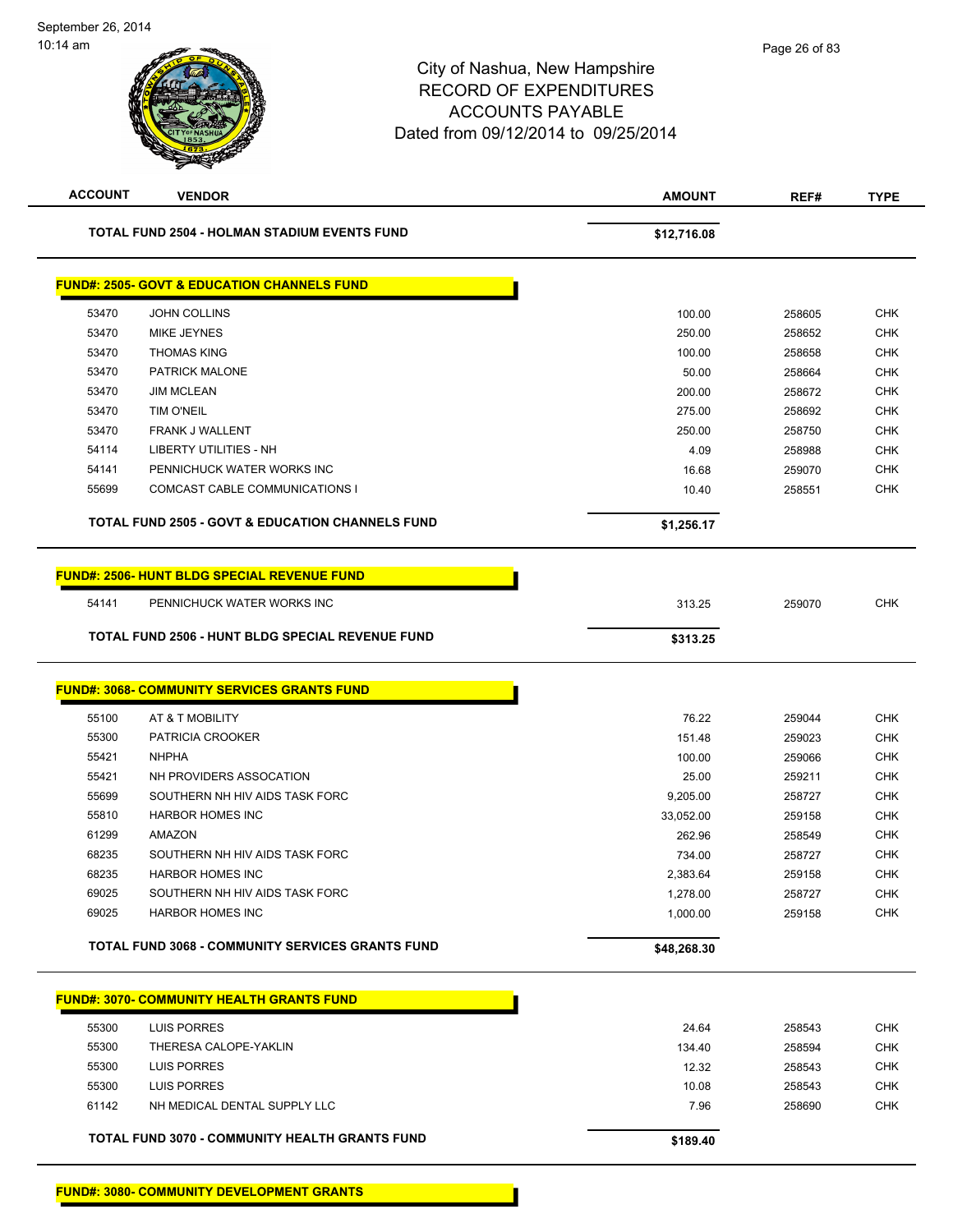| <b>ACCOUNT</b> | <b>VENDOR</b>                                      | <b>AMOUNT</b> | REF#   | <b>TYPE</b> |
|----------------|----------------------------------------------------|---------------|--------|-------------|
|                | <b>FUND#: 3080- COMMUNITY DEVELOPMENT GRANTS</b>   |               |        |             |
| 68400          | JOHN P STABILE II                                  | 37,392.44     | 258540 | <b>CHK</b>  |
|                | TOTAL FUND 3080 - COMMUNITY DEVELOPMENT GRANTS     | \$37,392.44   |        |             |
|                |                                                    |               |        |             |
|                | <b>FUND#: 3090- URBAN PROGRAM GRANTS FUND</b>      |               |        |             |
| 54210          | JOHN AND SERAH FISHER & DAD'S                      | 2,500.00      | 259539 | <b>CHK</b>  |
| 54210          | CONSTANCE GAUTHIER AND DADS                        | 2,280.00      | 259542 | <b>CHK</b>  |
| 54210          | CONSTANCE GAUTHIER AND DADS                        | 1,000.00      | 259540 | <b>CHK</b>  |
| 54210          | CONSTANCE GAUTHIER AND DADS                        | 30,000.00     | 259541 | <b>CHK</b>  |
| 54210          | ZHONGSHAN CHEN &                                   | 11,990.00     | 259543 | <b>CHK</b>  |
| 54210          | CONSTANCE GAUTHIER AND DADS                        | 1,000.00      | 259540 | <b>CHK</b>  |
| 54210          | CONSTANCE GAUTHIER AND DADS                        | 10,000.00     | 259541 | <b>CHK</b>  |
| 54210          | <b>ZHONGSHAN CHEN &amp;</b>                        | 2,000.00      | 259543 | <b>CHK</b>  |
| 54225          | ALCHEMY LEAD MANAGMENT                             | 6,800.00      | 258576 | <b>CHK</b>  |
| 55118          | AT & T MOBILITY                                    | 31.91         | 259044 | <b>CHK</b>  |
| 55200          | <b>ROBERT RICE</b>                                 | 249.00        | 259041 | <b>CHK</b>  |
| 55307          | <b>AMY MOUTENOT</b>                                | 62.24         | 259036 | <b>CHK</b>  |
| 55421          | EVENTS YOUR WAY LLC                                | 200.00        | 259141 | <b>CHK</b>  |
| 68345          | NICHOLE D MORAN                                    | 400.00        | 258676 | <b>CHK</b>  |
| 68345          | <b>JENNIFER LYNN REED</b>                          | 400.00        | 258710 | CHK         |
| 68345          | <b>TAMARA A DUFF</b>                               | 400.00        | 259024 | <b>CHK</b>  |
| 68345          | <b>KRISTINA LLAMAS</b>                             | 400.00        | 259032 | <b>CHK</b>  |
| 68345          | <b>CRYSTAL E MELLEN</b>                            | 400.00        | 259035 | <b>CHK</b>  |
| 68345          | SHERRY OGLESBY                                     | 400.00        | 259038 | <b>CHK</b>  |
| 68345          | PAULARAE RONDEAU                                   | 400.00        | 259042 | <b>CHK</b>  |
|                |                                                    |               |        |             |
|                | <b>TOTAL FUND 3090 - URBAN PROGRAM GRANTS FUND</b> | \$70,913.15   |        |             |
|                |                                                    |               |        |             |
|                | <b>FUND#: 3120- TRANSIT GRANTS FUND</b>            |               |        |             |
| 54114          | LIBERTY UTILITIES - NH                             | 15.13         | 258988 | <b>CHK</b>  |
| 54114          | LIBERTY UTILITIES - NH                             | 39.82         | 258989 | <b>CHK</b>  |
| 54141          | PENNICHUCK WATER WORKS INC                         | 61.16         | 259070 | <b>CHK</b>  |
| 54210          | HOME DEPOT CREDIT SERVICE 3065                     | 191.72        | 259160 | <b>CHK</b>  |
| 54600          | <b>GILLIG LLC</b>                                  | 548.62        | 258633 | <b>CHK</b>  |
| 54600          | AIREX FILTER CORPORATION                           | 100.48        | 259091 | <b>CHK</b>  |
| 54600          | <b>CUMMINS NORTHEAST LLC</b>                       | 1,364.35      | 259127 | <b>CHK</b>  |
| 54600          | GILLIG LLC                                         | 1,515.26      | 259152 | <b>CHK</b>  |
| 54600          | RON TURLEY ASSOC INC                               | 775.00        | 258716 | <b>CHK</b>  |
| 55109          | FAIRPOINT COMMUNICATIONS                           | 179.50        | 259047 | <b>CHK</b>  |
| 55118          | AT & T MOBILITY                                    | 156.25        | 259044 | <b>CHK</b>  |
| 55400          | LORI LORMAN                                        | 27.00         | 259033 | <b>CHK</b>  |
| 55607          | UNITED PARCEL SERVICE                              | 22.40         | 259079 | <b>CHK</b>  |
| 55699          | FIRST TRANSIT INC                                  | 112,438.00    | 258622 | <b>CHK</b>  |
| 55699          | VERIZON WIRELESS-342008805                         | 131.00        | 258570 | <b>CHK</b>  |
| 55699          | VERIZON WIRELESS-842008777                         | 191.04        | 258571 | <b>CHK</b>  |

 FIRST TRANSIT INC 14,150.36 258622 CHK VERIZON WIRELESS-342008805 131.00 259084 CHK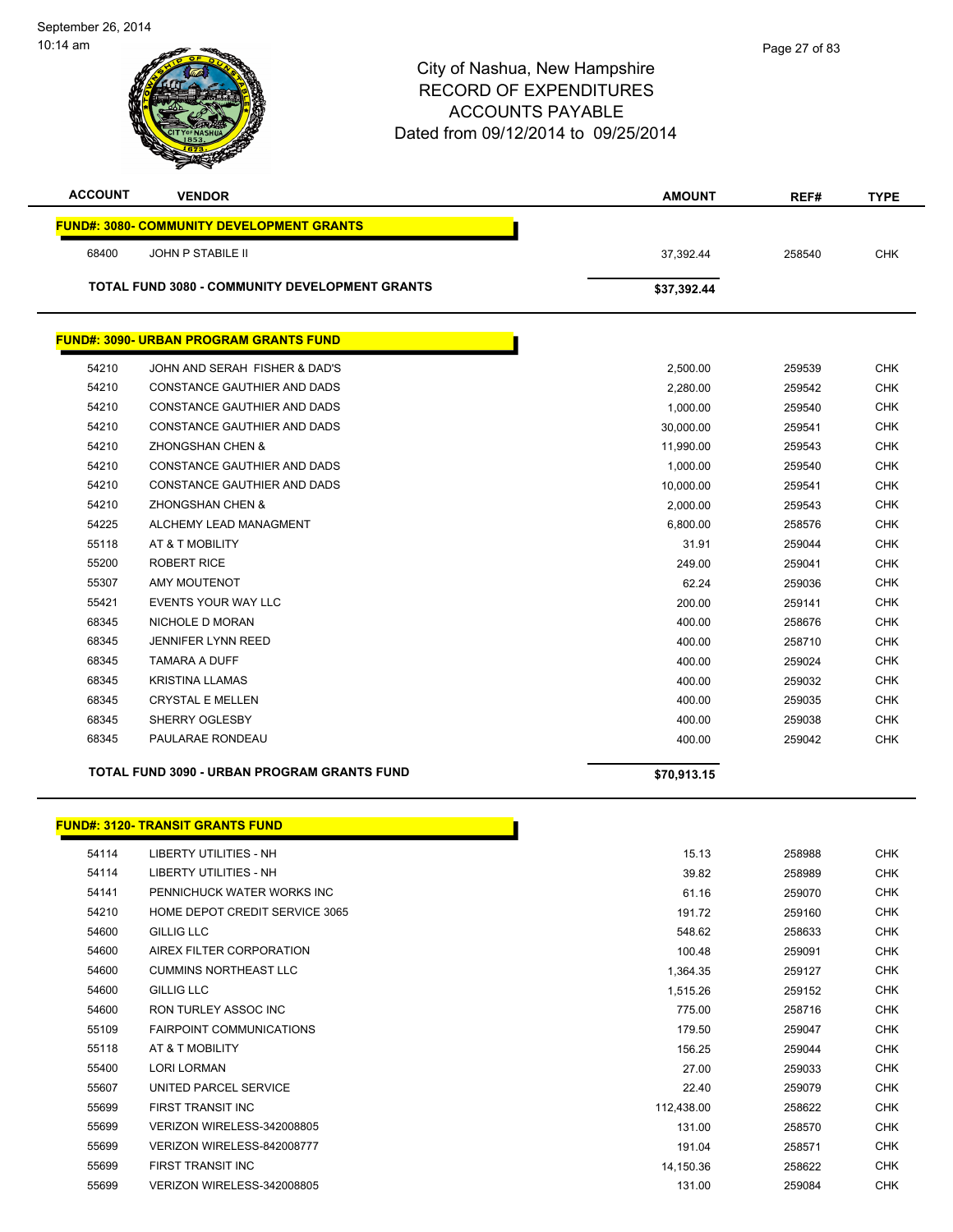

| <b>ACCOUNT</b> | <b>VENDOR</b>                                | <b>AMOUNT</b> | REF#   | <b>TYPE</b> |
|----------------|----------------------------------------------|---------------|--------|-------------|
|                | <b>FUND#: 3120- TRANSIT GRANTS FUND</b>      |               |        |             |
| 55699          | VERIZON WIRELESS-842008777                   | 191.04        | 259085 | <b>CHK</b>  |
| 55699          | <b>CINTAS UNIFORMS</b>                       | 42.96         | 259122 | <b>CHK</b>  |
| 55699          | MASI PLUMBING & HEATING INC                  | 340.80        | 259185 | <b>CHK</b>  |
| 61299          | WB MASON CO INC                              | 43.19         | 258751 | <b>CHK</b>  |
| 61307          | <b>EAST RIVER ENERGY INC</b>                 | 30,640.00     | 259136 | <b>CHK</b>  |
| 61310          | AVSG LP                                      | 88.87         | 259102 | <b>CHK</b>  |
| 61705          | <b>MAYNARD &amp; LESIEUR INC</b>             | 1,840.00      | 259190 | <b>CHK</b>  |
| 61705          | <b>STRATHAM TIRE</b>                         | 1,956.40      | 258733 | <b>CHK</b>  |
| 61709          | SAFETY KLEEN SYSTEMS INC                     | 329.02        | 258718 | <b>CHK</b>  |
| 61799          | <b>GILLIG LLC</b>                            | 1,087.89      | 258633 | <b>CHK</b>  |
| 61799          | <b>CUMMINS NORTHEAST LLC</b>                 | (523.89)      | 259127 | <b>CHK</b>  |
| 61799          | QUIRK GM PARTS DEPOT                         | 53.50         | 258707 | <b>CHK</b>  |
| 61799          | <b>GRAINGER</b>                              | 42.53         | 259155 | <b>CHK</b>  |
| 61799          | <b>FASTENAL CO</b>                           | 34.00         | 258618 | <b>CHK</b>  |
| 61799          | <b>FASTENAL CO</b>                           | 8.26          | 259143 | <b>CHK</b>  |
| 61799          | HOME DEPOT CREDIT SERVICE 3065               | 304.70        | 259160 | <b>CHK</b>  |
| 68240          | PURE WATERS OF NEW ENGLAND LLC               | 31.50         | 258705 | <b>CHK</b>  |
| 71207          | ROUTEMATCH SOFTWARE INC                      | 14,580.00     | 258546 | <b>CHK</b>  |
| 71999          | VERIZON WIRELESS-842008777                   | 719.98        | 259085 | <b>CHK</b>  |
| 71999          | <b>GREEN MOUNTAIN MANUFACTURING</b>          | 974.00        | 259157 | <b>CHK</b>  |
|                | <b>TOTAL FUND 3120 - TRANSIT GRANTS FUND</b> | \$184,822.84  |        |             |

#### **FUND#: 3800- SCHOOL GRANTS FUND**

| 53600 | <b>STEVE BLUNT</b>                  | 400.00    | 259294 | <b>CHK</b> |
|-------|-------------------------------------|-----------|--------|------------|
| 53607 | <b>JONG-YOON KIM</b>                | 2,750.00  | 259372 | <b>CHK</b> |
| 53628 | <b>MARJORIE M PETIT</b>             | 2,368.02  | 259426 | <b>CHK</b> |
| 53628 | <b>JEAN M WARD</b>                  | 1,320.45  | 259482 | <b>CHK</b> |
| 53628 | <b>MARIAH CAMPBELL</b>              | 225.00    | 258791 | <b>CHK</b> |
| 53628 | <b>HOLLY LAVINE</b>                 | 100.00    | 258865 | <b>CHK</b> |
| 53628 | <b>TIMOTHY F BOSCH</b>              | 250.00    | 259297 | <b>CHK</b> |
| 53628 | <b>KARYN SCHNEIDER</b>              | 75.00     | 259451 | <b>CHK</b> |
| 53628 | <b>BOOTHBY THERAPY SERVICES LLC</b> | 701.36    | 258786 | <b>CHK</b> |
| 53628 | <b>BOOTHBY THERAPY SERVICES LLC</b> | 701.36    | 259295 | <b>CHK</b> |
| 53628 | THE CARROLL CENTER FOR THE BLI      | 1,450.00  | 259302 | <b>CHK</b> |
| 53628 | <b>INTERIM HEALTH CARE</b>          | 10,222.00 | 259364 | <b>CHK</b> |
| 54807 | <b>FIRST CHURCH</b>                 | 3,746.00  | 258829 | <b>CHK</b> |
| 55109 | <b>FAIRPOINT COMMUNICATIONS</b>     | 170.12    | 258553 | <b>CHK</b> |
| 55300 | <b>MARIANNE DUSTIN</b>              | 281.02    | 258820 | <b>CHK</b> |
| 55300 | <b>JOSEF LAMBERT</b>                | 609.28    | 258863 | <b>CHK</b> |
| 55400 | <b>MICHAEL HARRINGTON</b>           | 428.78    | 259352 | <b>CHK</b> |
| 55400 | <b>KATELYN BUSH</b>                 | 60.00     | 258790 | <b>CHK</b> |
| 55400 | UNH INSTITUTE ON DISABILITY         | 1,596.00  | 259476 | <b>CHK</b> |
| 61135 | <b>CURRICULUM ASSOCIATES LLC</b>    | 402.08    | 258811 | <b>CHK</b> |
| 61135 | <b>RANDY CALHOUN</b>                | 3,040.22  | 259300 | <b>CHK</b> |
| 61299 | <b>GIOVANNIS</b>                    | 231.95    | 258839 | <b>CHK</b> |
| 61299 | <b>WAL-MART</b>                     | 22.69     | 258941 | <b>CHK</b> |
| 61299 | WB MASON CO INC                     | 177.97    | 258942 | <b>CHK</b> |

Ì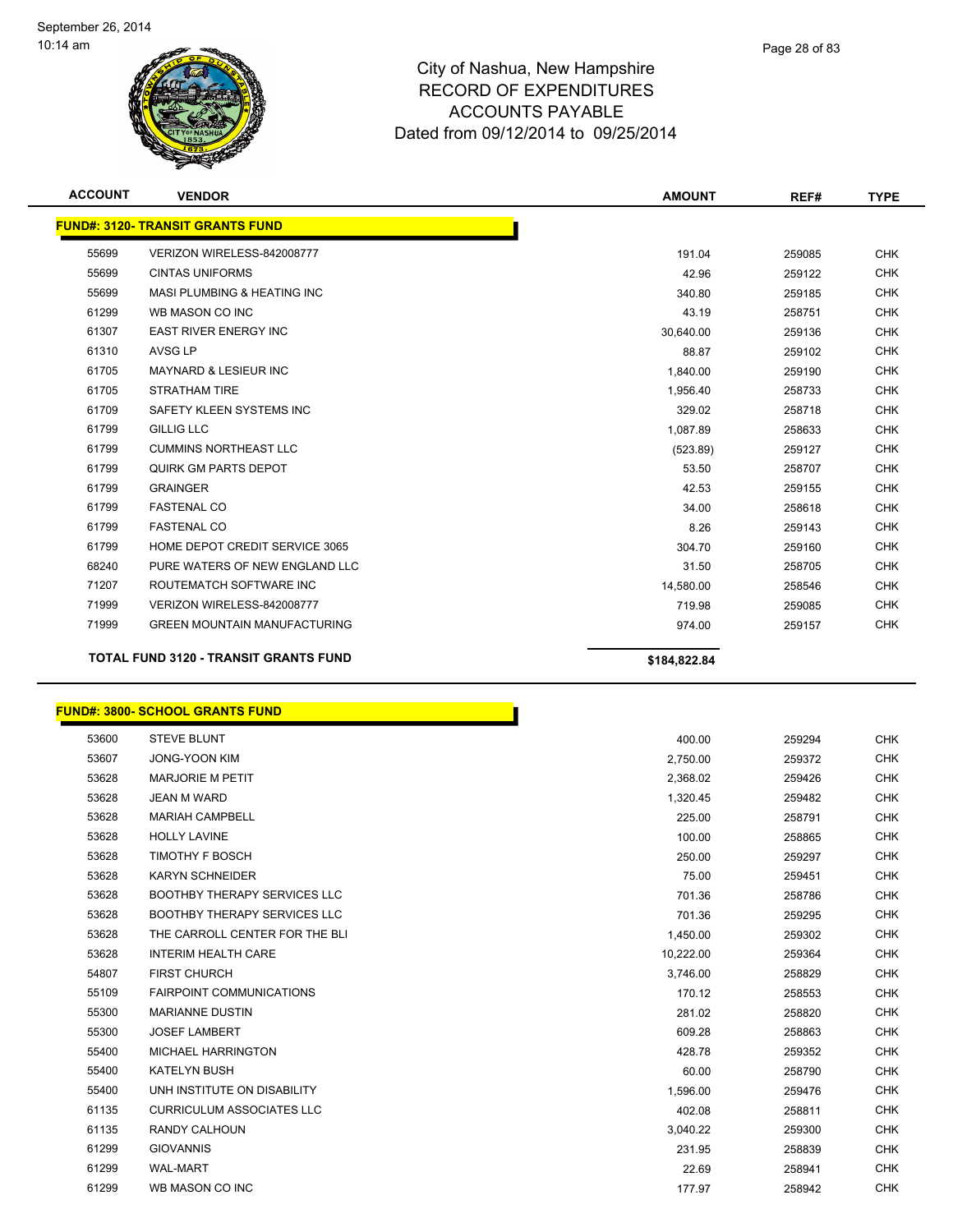

| <b>ACCOUNT</b> | <b>VENDOR</b>                        | <b>AMOUNT</b> | REF#   | <b>TYPE</b> |
|----------------|--------------------------------------|---------------|--------|-------------|
|                | FUND#: 3800- SCHOOL GRANTS FUND_     |               |        |             |
| 61299          | SCHOLASTIC INC                       | 403.25        | 259453 | <b>CHK</b>  |
| 61299          | KATHLEEN MACINTYRE                   | 77.22         | 259390 | <b>CHK</b>  |
| 61875          | <b>HEINEMANN</b>                     | 35.00         | 258850 | <b>CHK</b>  |
| 61875          | SCHOLASTIC INCORPORATED              | 42.58         | 259455 | <b>CHK</b>  |
| 61875          | UNITED PARCEL SERVICE                | 128.01        | 258767 | <b>CHK</b>  |
| 61875          | <b>HEINEMANN</b>                     | 4,750.00      | 258850 | <b>CHK</b>  |
| 61875          | <b>HOUGHTON MIFFLIN HARCOURT PUB</b> | 1,098.90      | 259363 | <b>CHK</b>  |
| 71221          | COMPUTER HUT dba IT INSIDERS         | 1,398.90      | 258805 | <b>CHK</b>  |
| 71999          | CARTRIDGE WORLD NASHUA               | 69.99         | 259303 | <b>CHK</b>  |

г

**TOTAL FUND 3800 - SCHOOL GRANTS FUND \$39,333.15** 

#### **FUND#: 3810- FOOD SERVICE GRANTS FUND**

|       | <b>TOTAL FUND 3810 - FOOD SERVICE GRANTS FUND</b> | \$3,345.47 |        |            |
|-------|---------------------------------------------------|------------|--------|------------|
| 61299 | COSTA FRUIT & PRODUCE CO INC                      | 32.00      | 258807 | <b>CHK</b> |
| 61299 | <b>CENTRAL PAPER PRODUCTS CO</b>                  | 144.37     | 258798 | <b>CHK</b> |
| 61299 | COSTA FRUIT & PRODUCE CO INC                      | 32.00      | 258807 | <b>CHK</b> |
| 61299 | CENTRAL PAPER PRODUCTS CO                         | 96.59      | 258798 | <b>CHK</b> |
| 61299 | COSTA FRUIT & PRODUCE CO INC                      | 32.00      | 258807 | <b>CHK</b> |
| 61299 | <b>CENTRAL PAPER PRODUCTS CO</b>                  | 52.28      | 258798 | <b>CHK</b> |
| 61299 | COSTA FRUIT & PRODUCE CO INC                      | 64.00      | 258807 | <b>CHK</b> |
| 61299 | COSTA FRUIT & PRODUCE CO INC                      | 64.00      | 258807 | <b>CHK</b> |
| 61299 | COSTA FRUIT & PRODUCE CO INC                      | 32.00      | 258807 | <b>CHK</b> |
| 61299 | COSTA FRUIT & PRODUCE CO INC                      | 32.00      | 258807 | <b>CHK</b> |
| 61299 | <b>CENTRAL PAPER PRODUCTS CO</b>                  | 65.35      | 258798 | <b>CHK</b> |
| 61214 | <b>M SAUNDERS INC</b>                             | 293.95     | 258871 | <b>CHK</b> |
| 61214 | <b>M SAUNDERS INC</b>                             | 163.25     | 258871 | <b>CHK</b> |
| 61214 | <b>M SAUNDERS INC</b>                             | 327.45     | 258871 | <b>CHK</b> |
| 61214 | <b>M SAUNDERS INC</b>                             | 430.15     | 258871 | <b>CHK</b> |
| 61214 | <b>M SAUNDERS INC</b>                             | 416.35     | 258871 | <b>CHK</b> |
| 61214 | <b>M SAUNDERS INC</b>                             | 288.05     | 258871 | <b>CHK</b> |
| 61214 | <b>M SAUNDERS INC</b>                             | 616.43     | 258871 | <b>CHK</b> |
| 61214 | <b>M SAUNDERS INC</b>                             | 163.25     | 258871 | <b>CHK</b> |

|       | <b>FUND#: 4005- TRAFFIC VIOLATIONS FUND</b> |  |
|-------|---------------------------------------------|--|
| 45400 | ROBERT J EVANS                              |  |

| 45400 | ROBERT J EVANS                 | 10.00    | 258616 | <b>CHK</b> |
|-------|--------------------------------|----------|--------|------------|
| 45400 | MITCHELL TAKESSIAN             | 5.00     | 259246 | <b>CHK</b> |
| 55607 | <b>MAILINGS UNLIMITED</b>      | 10.10    | 259184 | <b>CHK</b> |
| 55699 | 1ST PRIORITY TOWING & RECOVERY | 630.00   | 258573 | <b>CHK</b> |
| 55699 | D & R TOWING INC               | 95.00    | 258610 | <b>CHK</b> |
| 55699 | STATEWIDE COLLISION LLC        | 1.265.00 | 258731 | <b>CHK</b> |
| 55699 | VERIZON WIRELESS-742016226     | 192.62   | 259086 | <b>CHK</b> |
| 61107 | ALECS SHOE STORE INC           | 92.95    | 259093 | <b>CHK</b> |
| 61799 | NORTHERN FOREIGN CAR PARTS INC | 153.67   | 259216 | <b>CHK</b> |
| 61799 | <b>STADIUM GRAPHICS</b>        | 20.00    | 259241 | <b>CHK</b> |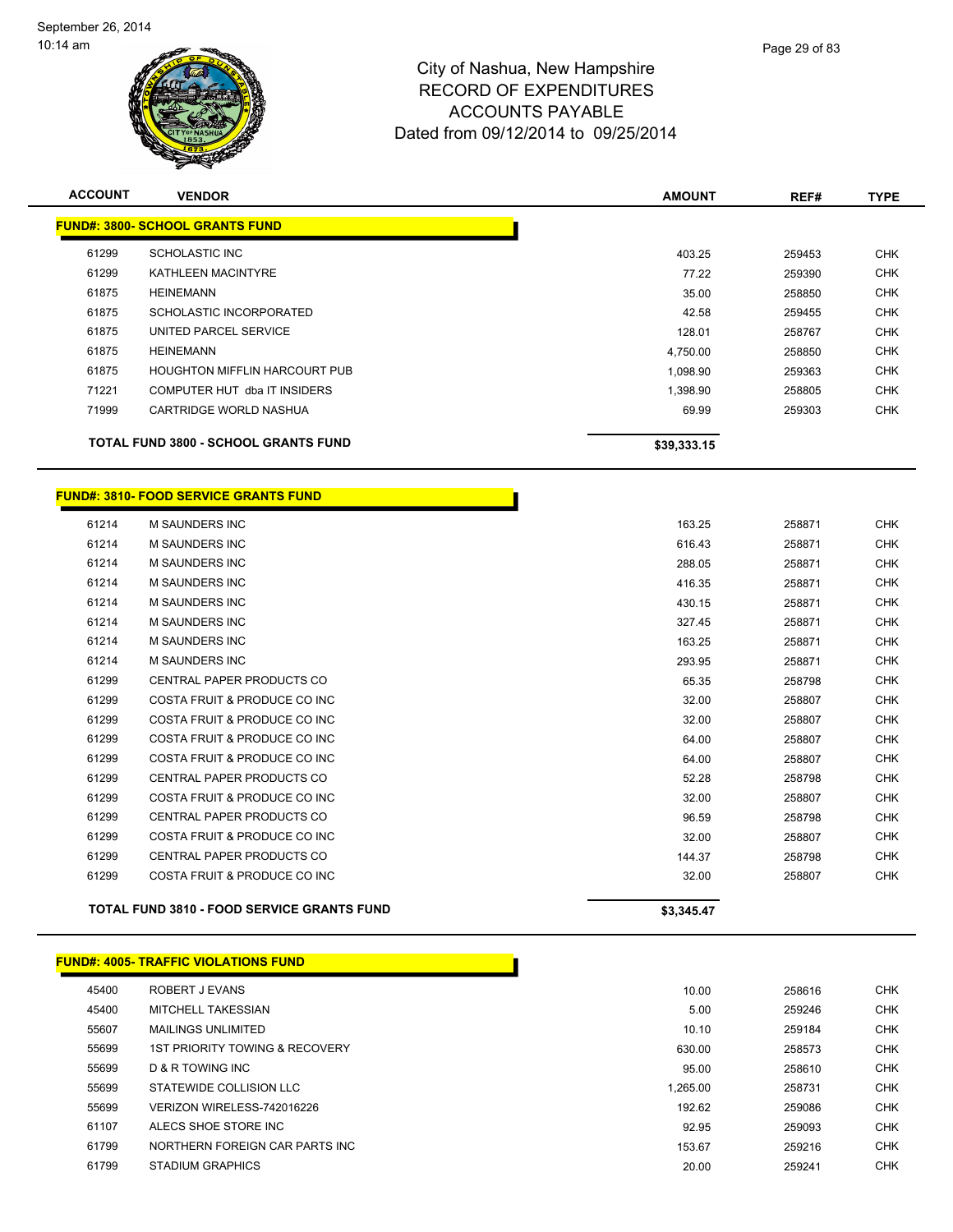|                | <b>VENDOR</b>                                         | <b>AMOUNT</b>   | REF#             | <b>TYPE</b>                                                                      |
|----------------|-------------------------------------------------------|-----------------|------------------|----------------------------------------------------------------------------------|
|                | <b>TOTAL FUND 4005 - TRAFFIC VIOLATIONS FUND</b>      | \$2,474.34      |                  |                                                                                  |
|                | <b>FUND#: 4010- MOTOR VEHICLE ADMIN FUND</b>          |                 |                  |                                                                                  |
| 53467          | <b>MAILINGS UNLIMITED</b>                             | 143.23          | 259184           | <b>CHK</b>                                                                       |
| 55699          | <b>CINTAS DOCUMENT MANAGEMENT</b>                     | 43.28           | 258603           | <b>CHK</b>                                                                       |
|                |                                                       |                 |                  |                                                                                  |
|                | <b>TOTAL FUND 4010 - MOTOR VEHICLE ADMIN FUND</b>     | \$186.51        |                  |                                                                                  |
|                | <b>FUND#: 4020- POLICE DRUG ENFORCEMENT FUND</b>      |                 |                  |                                                                                  |
| 54899          | LAW REALTY CO INC                                     | 416.67          | 259177           | <b>CHK</b>                                                                       |
| 54899          | LITCHFIELD VANTAGE LLC                                | 1,583.33        | 259179           | <b>CHK</b>                                                                       |
|                | <b>TOTAL FUND 4020 - POLICE DRUG ENFORCEMENT FUND</b> | \$2,000.00      |                  |                                                                                  |
|                | <b>FUND#: 4025- DOJ DRUG FORFEITURE FUND</b>          |                 |                  |                                                                                  |
| 54100          | <b>PSNH</b>                                           | 290.55          | 258991           | <b>CHK</b>                                                                       |
| 54487          | DTC COMMUNICATIONS INC                                | 321.12          | 259135           | <b>CHK</b>                                                                       |
| 55118          | VERIZON WIRELESS-785728687                            | 384.90          | 259082           | <b>CHK</b>                                                                       |
| 55699          | COMCAST CABLE COMMUNICATIONS I                        | 457.26          | 258551           | <b>CHK</b>                                                                       |
| 56315          | HILLSBOROUGH COUNTY CHILD                             | 833.35          | 258602           | <b>CHK</b>                                                                       |
|                |                                                       |                 |                  |                                                                                  |
|                | <b>TOTAL FUND 4025 - DOJ DRUG FORFEITURE FUND</b>     | \$2,287.18      |                  |                                                                                  |
|                | <b>FUND#: 4090- LIB-LOST/DAMAGED BOOK FINES</b>       |                 |                  |                                                                                  |
|                |                                                       |                 |                  |                                                                                  |
| 54280          | SAINTS LANDSCAPING & IRRIGATIO<br><b>MIDWEST TAPE</b> | 3,010.00        | 258719           |                                                                                  |
| 61814<br>61814 | RANDOM HOUSE LLC                                      | 154.31<br>33.75 | 258675<br>258708 |                                                                                  |
| 61875          | <b>BAKER &amp; TAYLOR</b>                             | 235.80          | 258583           |                                                                                  |
| 61875          | <b>BAKER &amp; TAYLOR</b>                             | 54.19           | 259104           |                                                                                  |
| 61875          | <b>INGRAM LIBRARY SERVICES</b>                        | 152.00          | 259165           |                                                                                  |
|                | TOTAL FUND 4090 - LIB-LOST/DAMAGED BOOK FINES         | \$3,640.05      |                  | <b>CHK</b><br><b>CHK</b><br><b>CHK</b><br><b>CHK</b><br><b>CHK</b><br><b>CHK</b> |
|                |                                                       |                 |                  |                                                                                  |
|                | FUND#: 5010- CAP PROJECTS-INFO TECHNOLOGY             |                 |                  |                                                                                  |
| 81342          | INFOR (US) INC                                        | 240.00          | 258646           | <b>CHK</b>                                                                       |
| 81342          | <b>TYLER TECHNOLOGIES INC</b>                         | 166,696.50      | 258744           |                                                                                  |
| 81342          | HYLAND SOFTWARE INC                                   | 65,164.39       | 259164           |                                                                                  |
| 81342          | TYLER TECHNOLOGIES INC                                | 2,866.78        | 259252           | <b>CHK</b><br><b>CHK</b><br>CHK                                                  |

81500 PIERCE MANUFACTURING INC 1,087,019.00 920140917 ACH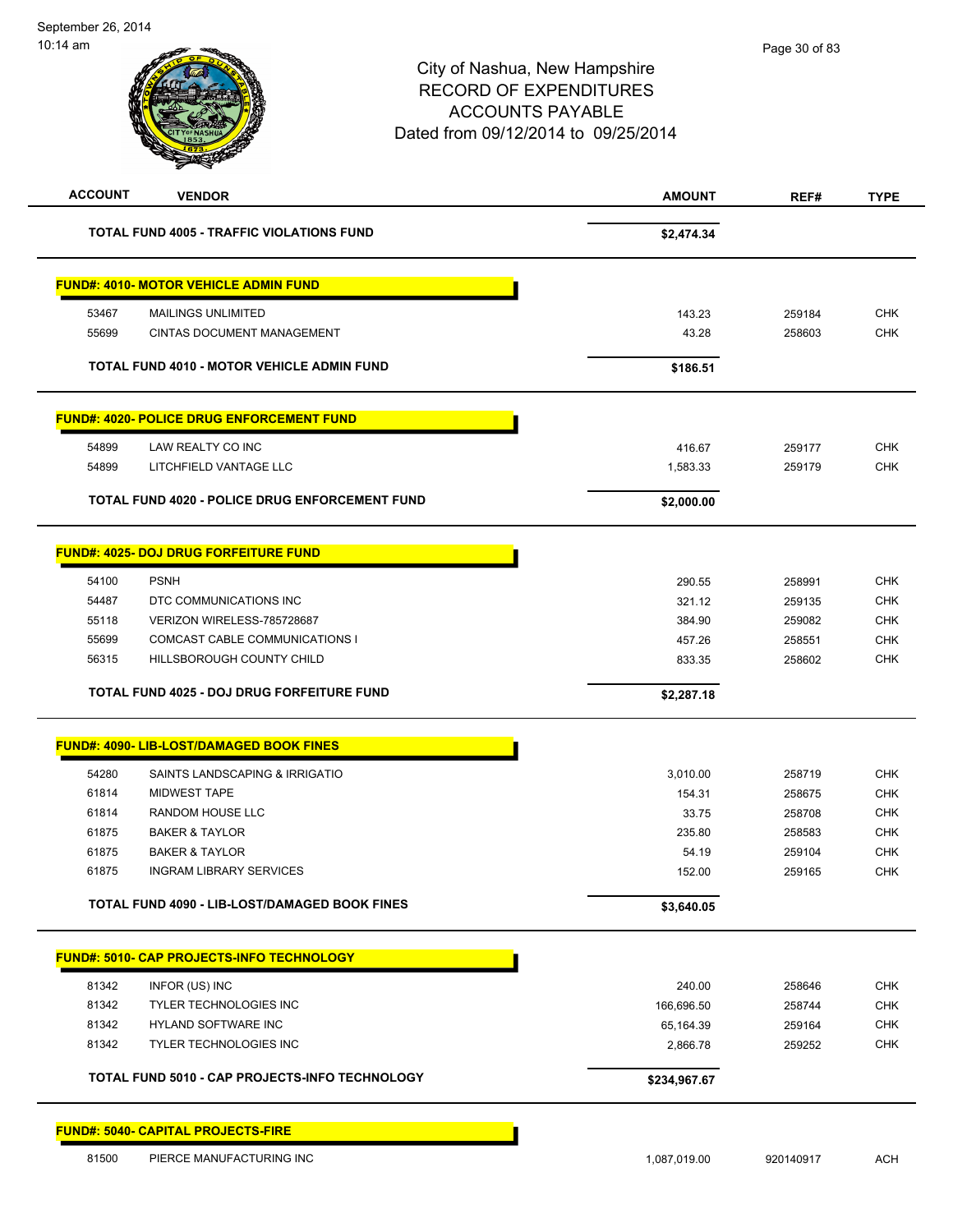# City of Nashua, New Hampshire RECORD OF EXPENDITURES ACCOUNTS PAYABLE Dated from 09/12/2014 to 09/25/2014 **ACCOUNT VENDOR AMOUNT REF# TYPE TOTAL FUND 5040 - CAPITAL PROJECTS-FIRE \$1,087,019.00 FUND#: 5150- CAPITAL PROJECTS-PARKS & REC** 81650 GATE CITY FENCE CO INC 2,850.00 258628 CHK **TOTAL FUND 5150 - CAPITAL PROJECTS-PARKS & REC \$2,850.00 FUND#: 5200- CAPITAL PROJECTS-STREETS** 81700 CLD CONSULTING ENGINEERS INC 17,069.60 259123 CHK 81700 VANASSE HANGEN BRUSTLIN INC 13,283.90 259256 CHK **TOTAL FUND 5200 - CAPITAL PROJECTS-STREETS \$30,353.50 FUND#: 5700- CAP PROJECTS-BROAD ST PKWY** 81700 INTERNATIONAL CHIMNEY CORP 105,260.00 259166 CHK 81700 D L KING & ASSOC INC 45,200.00 259129 CHK 81700 PENNICHUCK WATER WORKS INC NEWSLEY AND RELEASED A STATE RELEASED AS A STATE OF METHOD OF A STATE OF METHOD OF THE STATE OF THE STATE OF THE STATE OF THE STATE OF THE STATE OF THE STATE OF THE STATE OF THE STATE OF TH 81700 THE TELEGRAPH 484.44 258565 CHK ed and the state of the state of the state of the state of the state of the state of the state of the state of the state of the state of the state of the state of the state of the state of the state of the state of the sta 81700 HAYNER SWANSON INC **EXECUTE: 1999 TO A SET A SET A SET A SET A SET A SET A SET A SET A SET A SET A SET A SET A SET A SET A SET A SET A SET A SET A SET A SET A SET A SET A SET A SET A SET A SET A SET A SET A SET A SET**  81700 PSNH 27,539.07 258981 CHK 81700 PSNH 6,292.96 258982 CHK **TOTAL FUND 5700 - CAP PROJECTS-BROAD ST PKWY \$187,125.56 FUND#: 5800- SCHOOL CAPITAL PROJECTS FUND** 81200 HARRIMAN ASSOCIATES 8,097.87 259351 CHK 81200 HARVEY CONSTRUCTION CO 929,847.05 259353 CHK 81200 JOHN TURNER CONSULTING INC NO CONSULTING A CHIEF CONSULTING INC ed and the state of the state of the state of the state of the state of the state of the state of the state of the state of the state of the state of the state of the state of the state of the state of the state of the sta 81200 R W GILLESPIE & ASSOC INC 1,136.88 259432 CHK **TOTAL FUND 5800 - SCHOOL CAPITAL PROJECTS FUND \$941,771.80 FUND#: 6000- SOLID WASTE FUND** 53107 SANBORN HEAD & ASSOC INC 7,992.40 259233 CHK 54280 HOME DEPOT CREDIT SERVICE 3065 66.27 259160 CHK 54600 CARPARTS OF NASHUA (10.33) 258595 CHK 54600 CHADWICK BAROSS INC 1,561.29 258598 CHK 54600 FASTENAL CO 18.30 258618 CHK 54600 MCNEILUS TRUCK & MANUFACTURING 91.43 258673 CHK 54600 NAPA AUTO PARTS 19.46 258681 CHK 54600 SANEL AUTO PARTS CO **187.35** 258721 CHK 54600 CARPARTS OF NASHUA 249.33 259116 CHK

 54600 FLEETPRIDE INC 80.65 259147 CHK 54600 G H BERLIN OIL CO 259150 CHK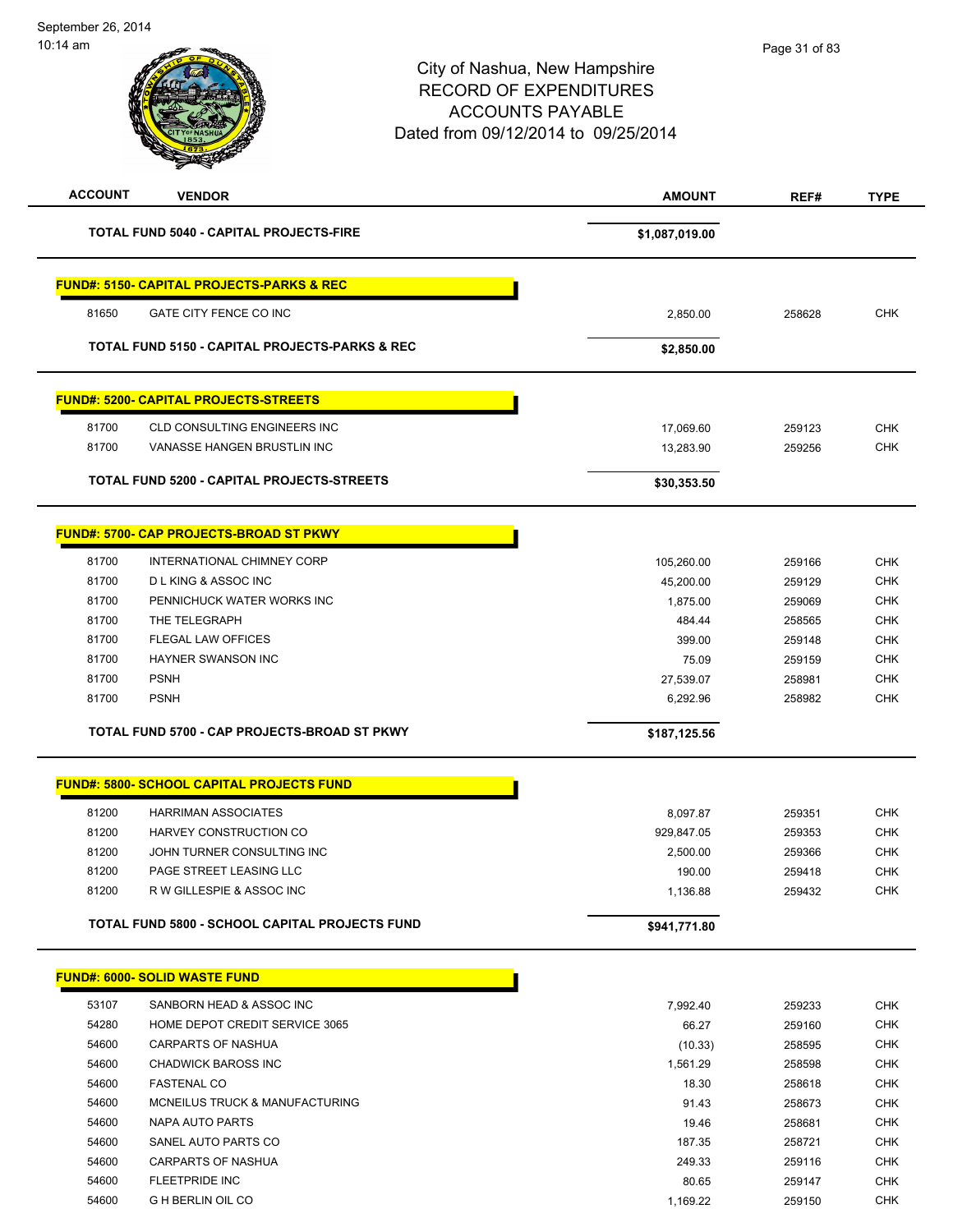

| <b>ACCOUNT</b> | <b>VENDOR</b>                             | <b>AMOUNT</b> | REF#   | <b>TYPE</b> |
|----------------|-------------------------------------------|---------------|--------|-------------|
|                | <b>FUND#: 6000- SOLID WASTE FUND</b>      |               |        |             |
| 54600          | <b>MCNEILUS TRUCK &amp; MANUFACTURING</b> | 2,890.86      | 259193 | <b>CHK</b>  |
| 55109          | <b>FAIRPOINT COMMUNICATIONS</b>           | 32.62         | 258554 | <b>CHK</b>  |
| 55118          | AT & T MOBILITY                           | 38.11         | 259045 | <b>CHK</b>  |
| 55607          | <b>FEDEX</b>                              | 768.68        | 258555 | <b>CHK</b>  |
| 55699          | HW STAFFING SOLUTIONS                     | 86.40         | 258645 | <b>CHK</b>  |
| 55699          | <b>ENVIRON, RESOURCE RETURN CORP</b>      | 36,579.20     | 259140 | <b>CHK</b>  |
| 55699          | HW STAFFING SOLUTIONS                     | 105.98        | 259163 | <b>CHK</b>  |
| 55699          | UNIVERSAL RECYCLING TECH                  | 2,896.34      | 259255 | <b>CHK</b>  |
| 61100          | WB MASON CO INC                           | 156.53        | 258751 | <b>CHK</b>  |
| 61107          | UNIFIRST CORPORATION                      | 189.63        | 259254 | <b>CHK</b>  |
| 61110          | ALECS SHOE STORE INC                      | 199.90        | 259093 | <b>CHK</b>  |
| 61307          | SHATTUCK MALONE OIL CO                    | 1,979.94      | 258562 | <b>CHK</b>  |
| 61307          | SHATTUCK MALONE OIL CO                    | 1,446.20      | 259074 | <b>CHK</b>  |
| 61310          | AVSG LP                                   | 13,285.16     | 259102 | <b>CHK</b>  |
| 61428          | OMEGA INDUSTRIAL SUPPLY INC               | 401.50        | 259218 | <b>CHK</b>  |
| 61705          | <b>MAYNARD &amp; LESIEUR INC</b>          | 496.60        | 259186 | <b>CHK</b>  |
| 71000          | HOME DEPOT CREDIT SERVICE 3065            | 113.51        | 258641 | <b>CHK</b>  |
| 71000          | <b>ISCO INDUSTRIES INC</b>                | 1,088.51      | 258649 | <b>CHK</b>  |
| 71000          | HOME DEPOT CREDIT SERVICE 3065            | 274.89        | 259160 | <b>CHK</b>  |
| 81100          | NORTHEAST EARTH MECHANICS INC             | 69,682.00     | 258691 | <b>CHK</b>  |
| 81100          | SANBORN HEAD & ASSOC INC                  | 4,612.46      | 258720 | <b>CHK</b>  |
|                | <b>TOTAL FUND 6000 - SOLID WASTE FUND</b> | \$148,750.39  |        |             |

|       | <b>FUND#: 6200- WASTEWATER FUND</b> |           |        |
|-------|-------------------------------------|-----------|--------|
| 21775 | <b>BENNETT DESFOSSES</b>            | 81.07     | 259492 |
| 21775 | <b>COCO ANTHONY PROPERTIES</b>      | 50.91     | 259493 |
| 21775 | <b>CORELOGIC</b>                    | 19.28     | 259494 |
| 21775 | <b>JNT REALTY</b>                   | 72.51     | 259495 |
| 21775 | <b>KFC - SAN WECO INC</b>           | 270.24    | 259496 |
| 21775 | <b>MARY FEBONIO</b>                 | 48.39     | 259497 |
| 21775 | <b>MATTHEW &amp; LEANNE GAUDIO</b>  | 203.84    | 259498 |
| 21775 | <b>MICHAEL IQUANITO</b>             | 63.61     | 259499 |
| 21775 | SANDRA KORSAK                       | 19.57     | 259500 |
| 21775 | <b>SHIRLEY BRICKEY</b>              | 23.33     | 259501 |
| 53107 | CHEMSERVE ENVIRONMENTAL ANALYS      | 678.85    | 258601 |
| 53107 | <b>EASTERN ANALYTICAL INC</b>       | 65.00     | 258615 |
| 53107 | EASTERN ANALYTICAL INC              | 343.75    | 259137 |
| 53467 | <b>MAILINGS UNLIMITED</b>           | 775.39    | 259184 |
| 54100 | <b>PSNH-LARGE POWER</b>             | 41,189.25 | 259072 |
| 54114 | <b>LIBERTY UTILITIES - NH</b>       | 119.46    | 259053 |
| 54114 | <b>LIBERTY UTILITIES - NH</b>       | 124.59    | 259054 |
| 54114 | <b>LIBERTY UTILITIES - NH</b>       | 467.01    | 259055 |
| 54114 | <b>LIBERTY UTILITIES - NH</b>       | 123.25    | 259056 |
| 54114 | <b>LIBERTY UTILITIES - NH</b>       | 39.82     | 259057 |
| 54114 | <b>LIBERTY UTILITIES - NH</b>       | 41.99     | 259058 |
| 54114 | <b>LIBERTY UTILITIES - NH</b>       | 42.37     | 259059 |
| 54141 | PENNICHUCK WATER WORKS INC          | 148.78    | 258561 |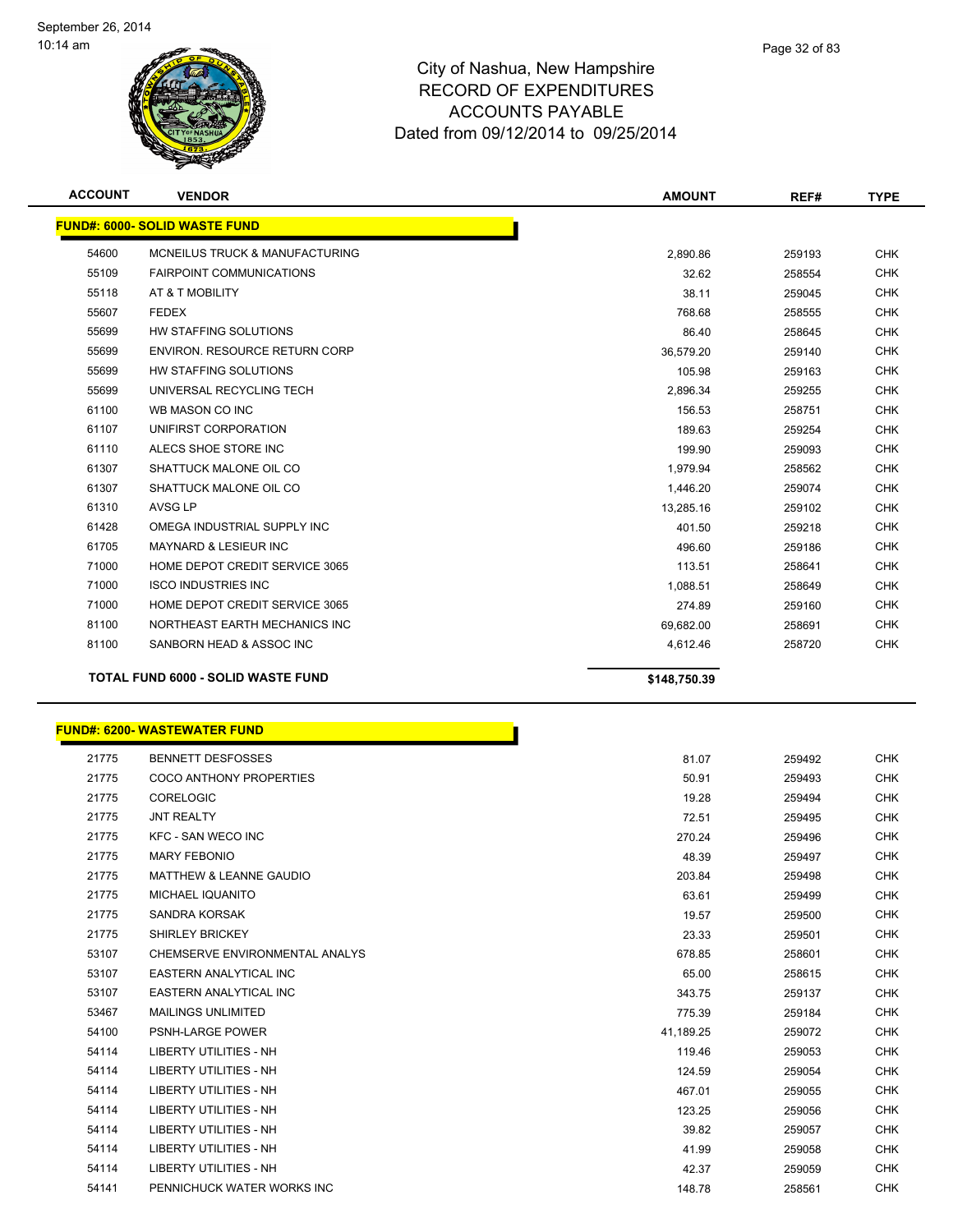

| <b>ACCOUNT</b> | <b>VENDOR</b>                                                      | <b>AMOUNT</b>        | REF#             | <b>TYPE</b> |
|----------------|--------------------------------------------------------------------|----------------------|------------------|-------------|
|                | <u> FUND#: 6200- WASTEWATER FUND</u>                               |                      |                  |             |
| 54141          | PENNICHUCK WATER WORKS INC                                         | 47.48                | 259070           | CHK         |
| 54200          | ALL GREEN COMMERCIAL JANITORS                                      | 693.33               | 258577           | <b>CHK</b>  |
| 54200          | <b>GRAINGER</b>                                                    | 555.42               | 259155           | CHK         |
| 54221          | <b>BRIDGEWATER FARM SUPPLY</b>                                     | 1,800.00             | 258592           | CHK         |
| 54221          | METHUEN CONSTRUCTION CO                                            | 5,256.00             | 259195           | <b>CHK</b>  |
| 54221          | NASHUA FARMERS EXCHANGE INC                                        | 670.40               | 259206           | CHK         |
| 54280          | M & M ELECTRICAL SUPPLY CO INC                                     | 23.67                | 259181           | CHK         |
| 54300          | CRISP CONTRACTING LLC                                              | 3,800.00             | 258539           | CHK         |
| 54300          | CONTINENTAL PAVING INC                                             | 1,619.36             | 258606           | CHK         |
| 54300          | <b>J F MCDERMOTT CORP</b>                                          | 1,465.59             | 258650           | CHK         |
| 54300          | NEENAH FOUNDRY CO                                                  | 6,574.00             | 258688           | <b>CHK</b>  |
| 54300          | CRISP CONTRACTING LLC                                              | 4,000.00             | 259022           | CHK         |
| 54300          | <b>BROX INDUSTRIES INC</b>                                         | 46.20                | 259112           | <b>CHK</b>  |
| 54300          | CONTINENTAL PAVING INC                                             | 134.84               | 259125           | <b>CHK</b>  |
| 54300          | TEAM EJP CONCORD NH                                                | 5,698.14             | 259247           | CHK         |
| 54487          | F W WEBB CO                                                        | 96.14                | 258617           | <b>CHK</b>  |
| 54487          | <b>FASTENAL CO</b>                                                 | 48.82                | 258618           | CHK         |
| 54487          | <b>GRAINGER</b>                                                    | 843.30               | 258635           | <b>CHK</b>  |
| 54487          | HOME DEPOT CREDIT SERVICE 3065                                     | 672.92               | 258641           | CHK         |
| 54487          | AQUA SOLUTIONS INC                                                 | 2,478.25             | 259098           | CHK         |
| 54487          | AUTO ELECTRIC WAREHOUSE INC                                        | 145.00               | 259101           | <b>CHK</b>  |
| 54487          | CHASE ELECTRIC MOTORS LLC                                          | 3,995.00             | 259120           | CHK         |
| 54487          | EASTERN INDUSTRIAL AUTOMATION                                      | 337.95               | 259138           | CHK         |
| 54487          | F W WEBB CO                                                        | 5.84                 | 259142           | <b>CHK</b>  |
| 54487          | <b>FASTENAL CO</b>                                                 | 39.18                | 259143           | CHK         |
| 54487          | <b>GRAINGER</b>                                                    | 361.00               | 259155           | CHK         |
| 54487          | HOME DEPOT CREDIT SERVICE 3065                                     | 92.61                | 259160           | <b>CHK</b>  |
| 54487          | M & M ELECTRICAL SUPPLY CO INC                                     | 788.39               | 259181           | CHK         |
| 54487          | PEABODY SUPPLY CO                                                  | 92.80                | 259220           | CHK         |
| 54487          | PINE MOTOR PARTS                                                   | 80.24                | 259221           | CHK         |
| 54487          | SANEL AUTO PARTS CO                                                | 11.13                | 259237           | CHK         |
| 54487          | TEAM EJP CONCORD NH                                                | 944.25               | 259247           | CHK         |
| 54600          | <b>CARPARTS OF NASHUA</b>                                          | 16.57                | 258595           | CHK         |
| 54600          | <b>GRANITE STATE GLASS</b>                                         | 390.00               | 258637           | CHK         |
| 54600          | <b>BEST FORD</b>                                                   | 81.04                | 259110           | <b>CHK</b>  |
| 54600          | NAPA AUTO PARTS                                                    | 112.49               | 259203           | <b>CHK</b>  |
| 54600          | NAPA AUTO PARTS                                                    | 4.76                 | 259204           | <b>CHK</b>  |
| 55109          | <b>BAYRING COMMUNICATIONS</b>                                      | 60.21                | 258550           | <b>CHK</b>  |
| 55109          | <b>FAIRPOINT COMMUNICATIONS</b><br><b>FAIRPOINT COMMUNICATIONS</b> | 733.92               | 258553           | CHK         |
| 55109          |                                                                    | 76.68                | 258554           | CHK         |
| 55118<br>55118 | AT & T MOBILITY<br>AT & T MOBILITY                                 | 297.81               | 259044           | CHK<br>CHK  |
|                |                                                                    | 38.11                | 259045           |             |
| 55400<br>55400 | <b>NERPCA</b><br>TREASURER STATE OF NH                             | 125.00<br>200.00     | 259063<br>259078 | CHK<br>CHK  |
|                | <b>CITIZENS BANK</b>                                               |                      |                  |             |
| 55618<br>55618 | <b>CITIZENS BANK</b>                                               | 1,531.58<br>2,303.94 | 147645           | ACH<br>ACH  |
| 55699          | HW STAFFING SOLUTIONS                                              | 86.40                | 147646<br>258645 | CHK         |
| 55699          | KENT CLEAN SEPTIC SERVICE LLC                                      | 2,410.00             | 258657           | <b>CHK</b>  |
| 55699          | ANSWERING SERVICES OF NH LLC                                       | 86.55                | 259097           | <b>CHK</b>  |
|                |                                                                    |                      |                  |             |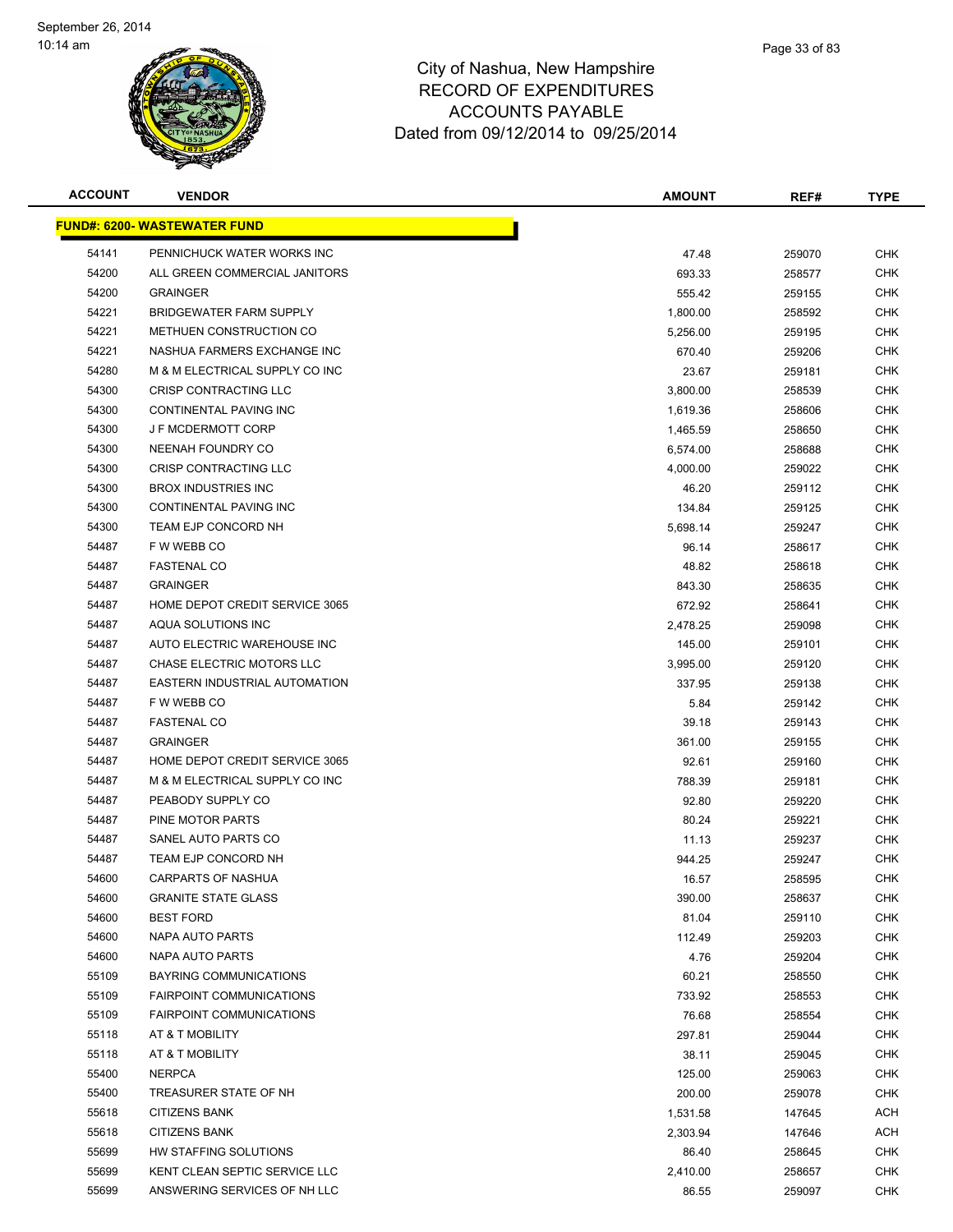

| <b>ACCOUNT</b> | <b>VENDOR</b>                            | <b>AMOUNT</b> | REF#   | <b>TYPE</b> |
|----------------|------------------------------------------|---------------|--------|-------------|
|                | <b>FUND#: 6200- WASTEWATER FUND</b>      |               |        |             |
| 55699          | HW STAFFING SOLUTIONS                    | 105.97        | 259163 | <b>CHK</b>  |
| 61107          | <b>FASTENAL CO</b>                       | 41.28         | 259143 | <b>CHK</b>  |
| 61107          | <b>GRAINGER</b>                          | 55.72         | 259155 | <b>CHK</b>  |
| 61107          | UNIFIRST CORPORATION                     | 566.20        | 259254 | <b>CHK</b>  |
| 61149          | <b>VWR INTERNATIONAL</b>                 | 993.50        | 259260 | <b>CHK</b>  |
| 61156          | <b>JCI JONES CHEMICALS INC</b>           | 2,106.23      | 258651 | <b>CHK</b>  |
| 61156          | POLYDYNE INC                             | 4,738.00      | 258702 | <b>CHK</b>  |
| 61156          | PVS CHEMICAL SOLUTIONS INC               | 3,911.63      | 258706 | <b>CHK</b>  |
| 61156          | <b>JCI JONES CHEMICALS INC</b>           | 2,167.70      | 259170 | <b>CHK</b>  |
| 61299          | <b>FASTENAL CO</b>                       | 106.89        | 258618 | <b>CHK</b>  |
| 61299          | HOME DEPOT CREDIT SERVICE 3065           | 141.45        | 258641 | <b>CHK</b>  |
| 61299          | <b>GRAINGER</b>                          | 35.28         | 259155 | <b>CHK</b>  |
| 61299          | MCMASTER-CARR                            | 176.06        | 259192 | <b>CHK</b>  |
| 61310          | AVSG LP                                  | 514.16        | 259102 | <b>CHK</b>  |
| 71000          | EASTERN INDUSTRIAL AUTOMATION            | 5,485.99      | 259138 | <b>CHK</b>  |
| 71025          | HOME DEPOT CREDIT SERVICE 3065           | 70.65         | 258641 | <b>CHK</b>  |
| 71025          | <b>FASTENAL CO</b>                       | 970.85        | 259143 | <b>CHK</b>  |
| 71025          | HOME DEPOT CREDIT SERVICE 3065           | 51.63         | 259160 | <b>CHK</b>  |
| 71025          | M & M ELECTRICAL SUPPLY CO INC           | 31.65         | 259181 | <b>CHK</b>  |
| 71025          | PINE MOTOR PARTS                         | 79.95         | 259221 | <b>CHK</b>  |
| 71228          | <b>VU-RITE VIDEO INSPECTION SYS</b>      | 84.99         | 258749 | <b>CHK</b>  |
| 71228          | PITNEY BOWES GLOBAL FIN SRVS             | 323.58        | 259222 | <b>CHK</b>  |
| 81200          | T BUCK CONSTRUCTION INC                  | 22,526.50     | 259245 | <b>CHK</b>  |
| 81700          | WOODARD & CURRAN INC                     | 19,641.74     | 259263 | <b>CHK</b>  |
| 81700          | METHUEN CONSTRUCTION CO                  | 736,262.00    | 259195 | <b>CHK</b>  |
|                | <b>TOTAL FUND 6200 - WASTEWATER FUND</b> | \$898,174.17  |        |             |

# **FUND#: 6500- PROPERTY & CASUALTY FUND**

| 54267 | TREASURER STATE OF NH          | 100.00   | 259077 |
|-------|--------------------------------|----------|--------|
| 59207 | <b>CHRISTOPHER NELSON</b>      | 69.00    | 258943 |
| 59207 | ACCURATE TRANSCRIPTION MATTERS | 212.50   | 258945 |
| 59207 | ASSOCIATED RADIOLOGISTS PA     | 32.00    | 258947 |
| 59207 | <b>CONCORD HOSPITAL</b>        | 1,841.00 | 258948 |
| 59207 | DARTMOUTH HITCHCOCK CLINIC     | 3,971.00 | 258950 |
| 59207 | DEVINE MILLIMET & BRANCH PA    | 2,743.74 | 258951 |
| 59207 | FOUNDATION MEDICAL PARTNERS    | 154.00   | 258952 |
| 59207 | FOUR SEASONS ORTHOPEDIC CENTER | 938.03   | 258953 |
| 59207 | INJURED WORKERS PHARMACY LLC   | 269.95   | 258955 |
| 59207 | NASHUA RADIOLOGY PA            | 37.00    | 258956 |
| 59207 | NEW ENGLAND BAPTIST HOSPITAL   | 485.00   | 258957 |
| 59207 | OCCUPATIONAL HEALTH CTRS SOUTH | 285.69   | 258958 |
| 59207 | PERFORMANCE REHAB INC          | 805.00   | 258959 |
| 59207 | PINNACLE REHABILITATION        | 1.065.00 | 258960 |
| 59207 | RAYMOND DERUSHA                | 96.88    | 258961 |
| 59207 | <b>SJ PHYSICIAN SERVICES</b>   | 340.00   | 258962 |
| 59207 | ST JOSEPHS HOSPITAL            | 1.077.50 | 258963 |
| 59207 | STONERIVER PHARMACY SOLUTIONS  | 800.40   | 258966 |

П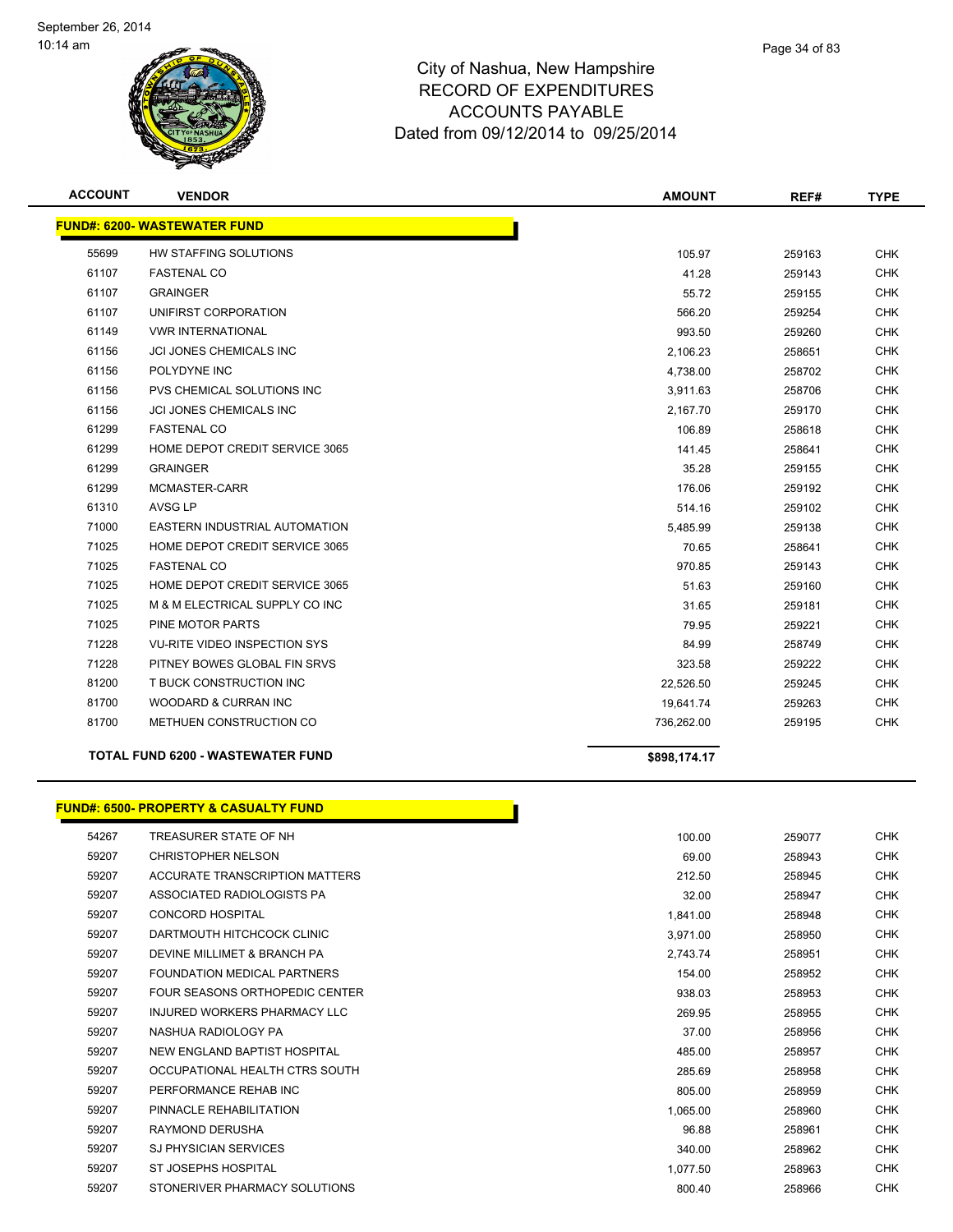

| <b>ACCOUNT</b> | <b>VENDOR</b>                                    | <b>AMOUNT</b> | REF#   | <b>TYPE</b> |
|----------------|--------------------------------------------------|---------------|--------|-------------|
|                | <b>FUND#: 6500- PROPERTY &amp; CASUALTY FUND</b> |               |        |             |
| 59207          | <b>CONCORD HOSPITAL</b>                          | 516.00        | 259518 | <b>CHK</b>  |
| 59207          | DARTMOUTH HITCHCOCK CLINIC                       | 855.00        | 259519 | <b>CHK</b>  |
| 59207          | <b>ELLIOT HOSPITAL</b>                           | 540.00        | 259520 | <b>CHK</b>  |
| 59207          | INJURED WORKERS PHARMACY LLC                     | 215.03        | 259522 | <b>CHK</b>  |
| 59207          | <b>INTEGRATED PAIN CARE</b>                      | 224.00        | 259523 | <b>CHK</b>  |
| 59207          | <b>JODY STEWART</b>                              | 9.41          | 259524 | <b>CHK</b>  |
| 59207          | MEDICINE WORLD INC                               | 506.95        | 259525 | <b>CHK</b>  |
| 59207          | MERRIMACK VALLEY PHYSICAL                        | 206.00        | 259526 | <b>CHK</b>  |
| 59207          | NEB RADIOLOGY PC                                 | 56.00         | 259527 | <b>CHK</b>  |
| 59207          | OCCUPATIONAL HEALTH CTRS SOUTH                   | 158.10        | 259528 | CHK         |
| 59207          | PERFORMANCE REHAB INC                            | 600.00        | 259529 | <b>CHK</b>  |
| 59207          | PINNACLE REHABILITATION                          | 355.00        | 259530 | <b>CHK</b>  |
| 59207          | <b>SCOTT J DIEHL MD</b>                          | 175.00        | 259531 | CHK         |
| 59207          | SO NH REGIONAL MEDICAL CENTER                    | 3,601.19      | 259532 | <b>CHK</b>  |
| 59207          | ST JOSEPHS HOSPITAL                              | 1,523.00      | 259533 | <b>CHK</b>  |
| 59207          | STONERIVER PHARMACY SOLUTIONS                    | 3,875.35      | 259534 | <b>CHK</b>  |
| 59207          | <b>WINCHESTER HOSPITAL</b>                       | 2,160.38      | 259535 | <b>CHK</b>  |
| 59225          | DEVINE MILLIMET & BRANCH PA                      | 827.33        | 258951 | <b>CHK</b>  |
| 59225          | THE LAW OFFICES OF MARTIN &                      | 3,000.00      | 258967 | <b>CHK</b>  |
| 59250          | APPLIED INDUSTRIAL TECH                          | 2,371.01      | 258946 | <b>CHK</b>  |
| 59250          | CW SLITER & SONS INC                             | 5,845.00      | 258949 | <b>CHK</b>  |
| 59250          | STATE FARM MUTUAL AUTO INS CO                    | 2,144.92      | 258965 | <b>CHK</b>  |
| 59275          | <b>WILLIAM R MANSFIELD</b>                       | 474.88        | 258944 | <b>CHK</b>  |
| 59275          | <b>ILLG AUTOMOTIVE CORP</b>                      | 1,337.73      | 258954 | <b>CHK</b>  |
| 59275          | ST LAURENT COLLISION CENTER                      | 2,103.57      | 258964 | <b>CHK</b>  |
| 59275          | <b>ENTERPRISE HOLDINGS INC</b>                   | 111.78        | 259521 | <b>CHK</b>  |
|                | TOTAL FUND 6500 - PROPERTY & CASUALTY FUND       | \$49,116.32   |        |             |
|                | <b>FUND#: 6600- BENEFITS SELF INSURANCE FUND</b> |               |        |             |
| 21500          | <b>ITT HARTFORD</b>                              | 36,247.85     | 147676 | <b>ACH</b>  |
| 21520          | SUN LIFE ASSURANCE CO OF CANAD                   | 6,372.24      | 147679 | <b>ACH</b>  |
| 21545          | NORTHERN NEW ENGLAND BENEFIT                     | 41,480.96     | 147678 | <b>ACH</b>  |
| 21553          | ANTHEM BLUE CROSS /BLUE SHIELD                   | 340,024.32    | 147673 | <b>ACH</b>  |
| 45648          | CTRS FOR MEDICARE & MEDICAID S                   | 40,130.95     | 259017 | <b>CHK</b>  |
| 53999          | <b>BENEFIT STRATEGIES (ADMIN)</b>                | 3,626.10      | 147639 | ACH         |
| 59507          | ANTHEM BCBS OF NE                                | 34,684.06     | 147672 | <b>ACH</b>  |
| 59507          | ANTHEM BCBS OF NE                                | 1,013,905.38  | 147672 | <b>ACH</b>  |
| 59507          | ANTHEM BCBS OF NE                                | 63,355.10     | 147672 | ACH         |
| 59507          | HARVARD PILGRIM HEALTH CARE                      | 81,379.40     | 147675 | ACH         |
| 59525          | NORTHEAST DELTA DENTAL                           | 28,480.96     | 147677 | ACH         |

TOTAL FUND 6600 - BENEFITS SELF INSURANCE FUND \$1,689,687.32

#### **FUND#: 7052- MINE FALLS PARK ETF**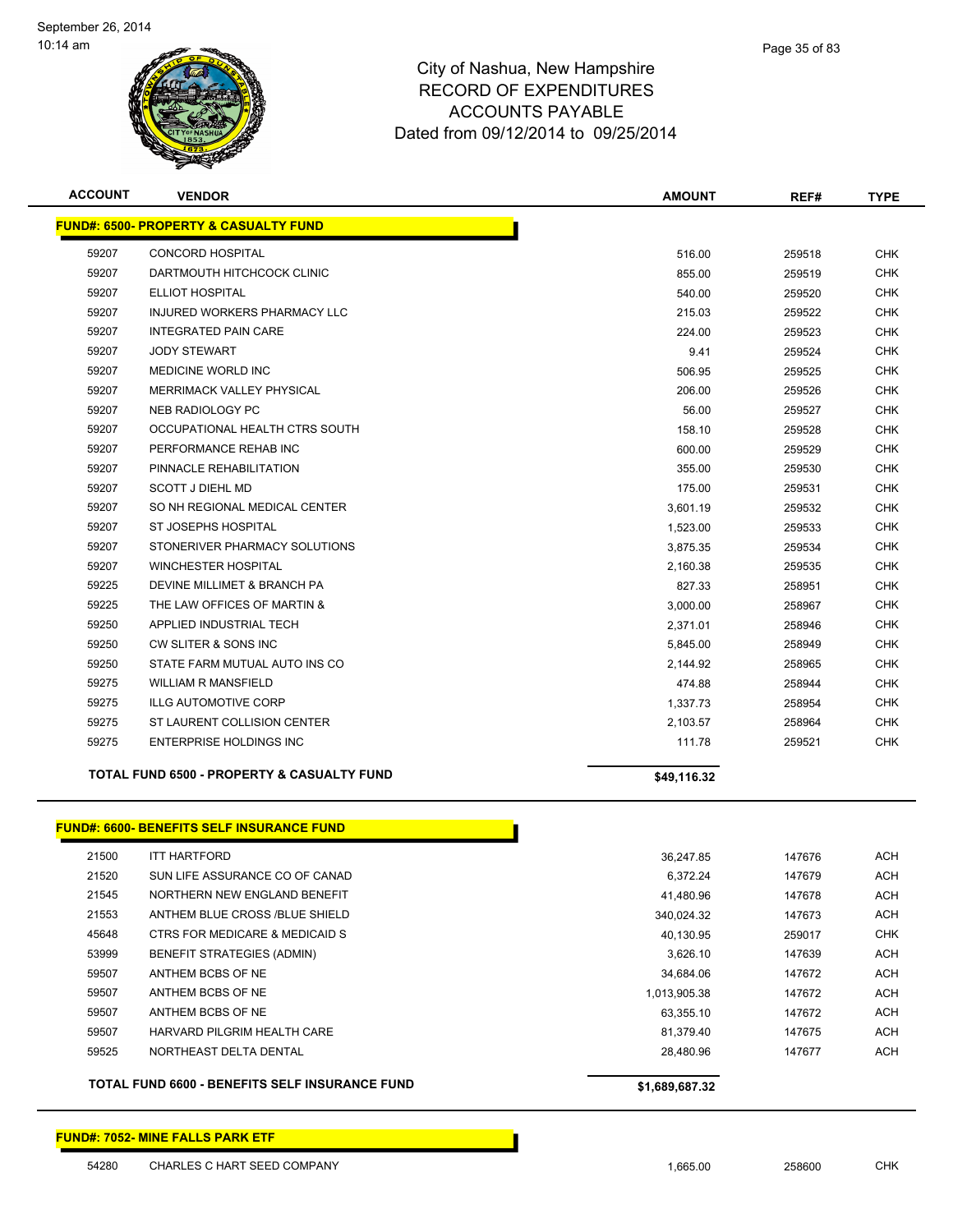| ווווט דו טו    |                                                     | City of Nashua, New Hampshire<br><b>RECORD OF EXPENDITURES</b><br><b>ACCOUNTS PAYABLE</b><br>Dated from 09/12/2014 to 09/25/2014 |               | Page 36 or 83 |             |  |
|----------------|-----------------------------------------------------|----------------------------------------------------------------------------------------------------------------------------------|---------------|---------------|-------------|--|
| <b>ACCOUNT</b> | <b>VENDOR</b>                                       |                                                                                                                                  | <b>AMOUNT</b> | REF#          | <b>TYPE</b> |  |
|                | <b>TOTAL FUND 7052 - MINE FALLS PARK ETF</b>        |                                                                                                                                  | \$1,665.00    |               |             |  |
|                | FUND#: 7076- REG VOC ED CAPITAL RESERVE             |                                                                                                                                  |               |               |             |  |
|                | TOTAL FUND 7076 - REG VOC ED CAPITAL RESERVE        |                                                                                                                                  | \$0.00        |               |             |  |
|                | <b>FUND#: 7518- PW-PINE HILL/CHARRON TRAF MIT</b>   |                                                                                                                                  |               |               |             |  |
| 55699          | MCFARLAND-JOHNSON INC                               |                                                                                                                                  | 110.35        | 259191        | <b>CHK</b>  |  |
|                | TOTAL FUND 7518 - PW-PINE HILL/CHARRON TRAF MIT     |                                                                                                                                  | \$110.35      |               |             |  |
|                | <b>FUND#: 7549- LIBRARY-MISC LIB DONATIONS</b>      |                                                                                                                                  |               |               |             |  |
| 68322          | <b>LISA ALLEN</b>                                   |                                                                                                                                  | 95.00         | 258578        | <b>CHK</b>  |  |
| 68322          | <b>ANTHONY AMORE</b>                                |                                                                                                                                  | 285.00        | 259096        | <b>CHK</b>  |  |
|                | <b>TOTAL FUND 7549 - LIBRARY-MISC LIB DONATIONS</b> |                                                                                                                                  | \$380.00      |               |             |  |
|                | <b>FUND#: 7551- P&amp;R-SUMMERFUN</b>               |                                                                                                                                  |               |               |             |  |
| 53400          | <b>GNMHC-SIMPLY SIGNS</b>                           |                                                                                                                                  | 158.00        | 259153        | <b>CHK</b>  |  |
| 55650          | <b>DAZIAN RENTALS</b>                               |                                                                                                                                  | 59.90         | 258611        | <b>CHK</b>  |  |
|                | <b>TOTAL FUND 7551 - P&amp;R-SUMMERFUN</b>          |                                                                                                                                  | \$217.90      |               |             |  |
|                | <b>FUND#: 7565- SCHOOL RELATED PROGRAMS-ETF</b>     |                                                                                                                                  |               |               |             |  |
| 55642          | WILLIAM L ANDRUS                                    |                                                                                                                                  | 64.00         | 259279        | <b>CHK</b>  |  |
| 61135          | <b>BRANDI MACDONALD</b>                             |                                                                                                                                  | 57.44         | 258872        | CHK         |  |
| 61135          | <b>SHAR MUSIC</b>                                   |                                                                                                                                  | 23.92         | 259464        | <b>CHK</b>  |  |
| 61875          | <b>BARNES &amp; NOBLE INC</b>                       |                                                                                                                                  | 2,478.77      | 258780        | <b>CHK</b>  |  |
|                | TOTAL FUND 7565 - SCHOOL RELATED PROGRAMS-ETF       |                                                                                                                                  | \$2,624.13    |               |             |  |
|                | <b>FUND#: 8050- LIBRARY-CHARLES ZYLONIS</b>         |                                                                                                                                  |               |               |             |  |
| 61299          | STATE OF NH                                         |                                                                                                                                  | 75.00         | 259043        | <b>CHK</b>  |  |
|                | <b>TOTAL FUND 8050 - LIBRARY-CHARLES ZYLONIS</b>    |                                                                                                                                  | \$75.00       |               |             |  |
|                | <b>FUND#: 8063- LIBRARY-HENRY STEARNS FUND</b>      |                                                                                                                                  |               |               |             |  |
| 61807          | <b>BAKER &amp; TAYLOR</b>                           |                                                                                                                                  | 124.32        | 258583        | <b>CHK</b>  |  |
| 61807          | <b>BAKER &amp; TAYLOR</b>                           |                                                                                                                                  | 341.87        | 259104        | <b>CHK</b>  |  |
| 61807          | <b>INGRAM LIBRARY SERVICES</b>                      |                                                                                                                                  | 85.02         | 259165        | <b>CHK</b>  |  |

TOTAL FUND 8063 - LIBRARY-HENRY STEARNS FUND<br>
\$551.21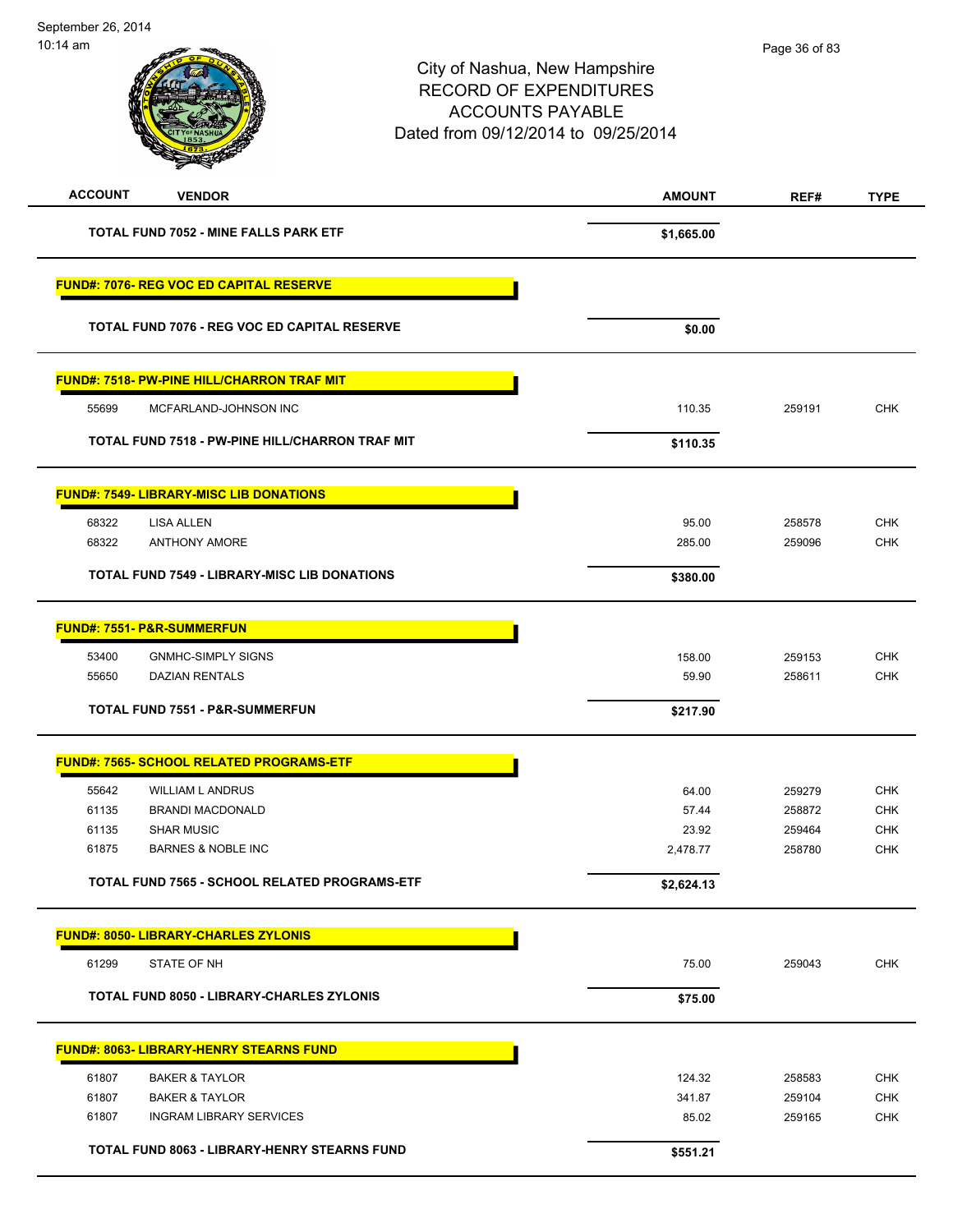

| <b>FUND#: 8400- AGENCY-DEVELOPER ESCROWS</b>          |          |        |            |
|-------------------------------------------------------|----------|--------|------------|
| 21730<br><b>JOHN HOGAN</b>                            | 375.00   | 259538 | <b>CHK</b> |
| <b>TOTAL FUND 8400 - AGENCY-DEVELOPER ESCROWS</b>     | \$375.00 |        |            |
| <b>FUND#: 8401- AGENCY-HOME PROGRAM DEPOSITS</b>      |          |        |            |
| 21800<br><b>HARBOR HOMES</b>                          | 697.35   | 147669 | <b>ACH</b> |
| <b>TOTAL FUND 8401 - AGENCY-HOME PROGRAM DEPOSITS</b> | \$697.35 |        |            |

**Grand Total:**

**\$7,484,022.11**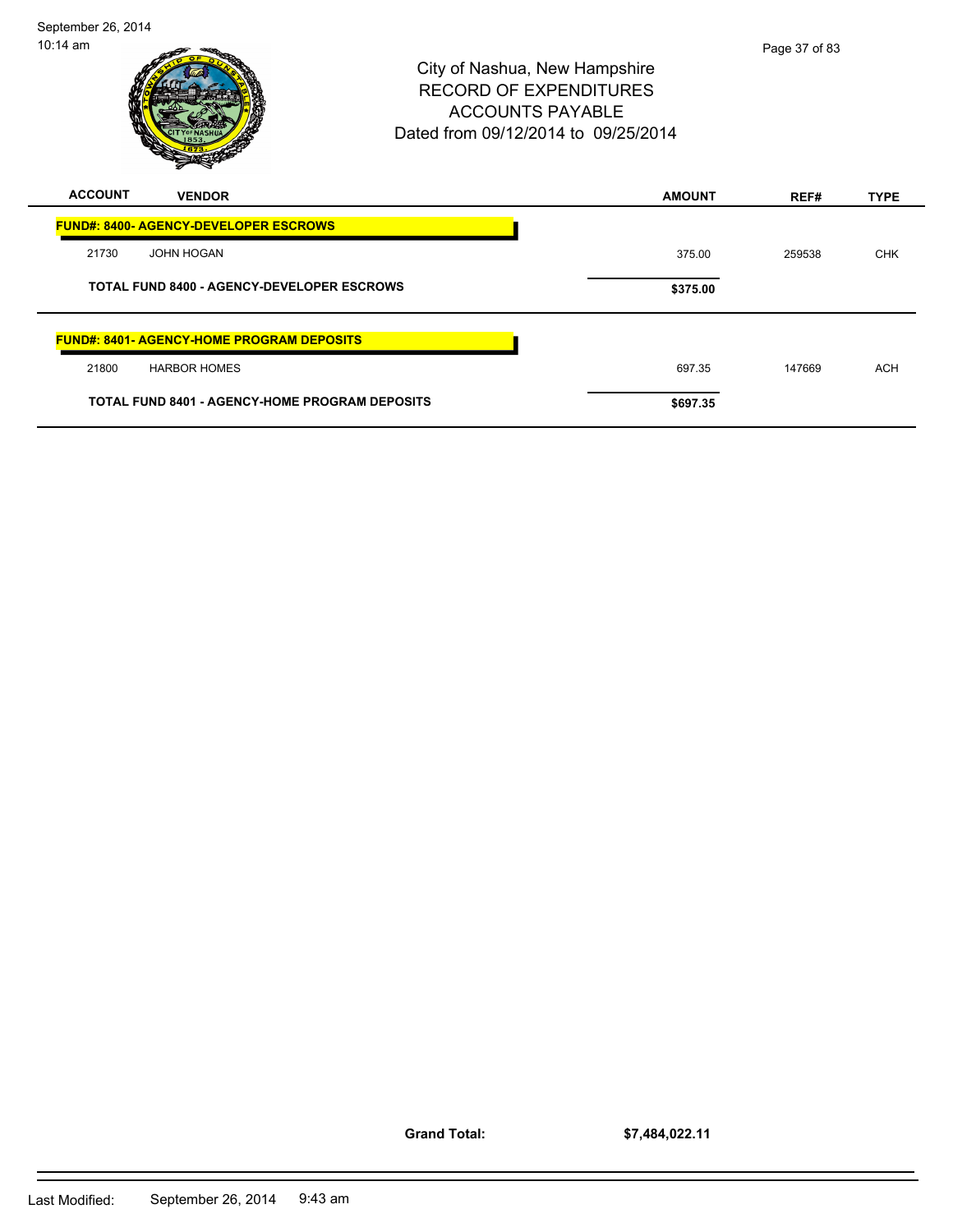

Page 38 of 83

| <b>STATERS</b> |                                   |                                      |                                |               |
|----------------|-----------------------------------|--------------------------------------|--------------------------------|---------------|
|                | <b>PAY DATE</b>                   | <b>ACCOUNT</b>                       | <b>DESCRIPTION</b>             | <b>AMOUNT</b> |
|                | <b>FUND#: 1000 - GENERAL FUND</b> |                                      |                                |               |
|                |                                   |                                      |                                |               |
| 101            | <b>MAYOR</b>                      |                                      |                                |               |
|                | 9/18/14                           | 51100                                | CITIZEN SERVICES DIRECTOR      | 903.15        |
|                | 9/25/14                           | 51100                                | CITIZEN SERVICES DIRECTOR      | 903.15        |
|                | 9/18/14                           | 51100                                | <b>COMMUNICATIONS DIRECTOR</b> | 852.15        |
|                | 9/25/14                           | 51100                                | <b>COMMUNICATIONS DIRECTOR</b> | 852.15        |
|                | 9/18/14                           | 51100                                | EXECUTIVE SECRETARY AA         | 903.15        |
|                | 9/25/14                           | 51100                                | EXECUTIVE SECRETARY AA         | 903.15        |
|                | 9/18/14                           | 51100                                | SECRETARY RECEPTIONIST         | 565.55        |
|                | 9/25/14                           | 51100                                | SECRETARY RECEPTIONIST         | 565.55        |
|                | 9/18/14                           | 51500                                | <b>MAYOR</b>                   | 2,115.95      |
|                | 9/25/14                           | 51500                                | <b>MAYOR</b>                   | 2,115.95      |
|                | 9/25/14                           | 55118                                | TELEPHONE-CELLULAR             | 50.00         |
|                |                                   |                                      |                                |               |
|                | <b>TOTAL 101 - MAYOR</b>          |                                      |                                | \$10,729.90   |
| 102            | <b>BOARD OF ALDERMEN</b>          |                                      |                                |               |
|                | 9/18/14                           | 51100                                | ALDERMANIC LEGISLATION MANAGER | 1,446.40      |
|                | 9/25/14                           | 51100                                | ALDERMANIC LEGISLATION MANAGER | 1,446.40      |
|                | 9/18/14                           | 51200                                | LEGISLATIVE TRANSCRIPTION SPEC | 441.91        |
|                | 9/25/14                           | 51200                                | LEGISLATIVE TRANSCRIPTION SPEC | 485.18        |
|                | 9/25/14                           | 51500                                | <b>BOARD OF ALDERMEN</b>       | 18,750.00     |
|                |                                   | <b>TOTAL 102 - BOARD OF ALDERMEN</b> |                                | \$22,569.89   |
|                |                                   |                                      |                                |               |
| 103            | <b>LEGAL</b>                      |                                      |                                |               |
|                | 9/18/14                           | 51100                                | ASSISTANT CORP COUNSEL         | 1,364.20      |
|                | 9/25/14                           | 51100                                | ASSISTANT CORP COUNSEL         | 1,364.20      |
|                | 9/18/14                           | 51100                                | <b>CORPORATION COUNSEL</b>     | 2,229.60      |
|                | 9/25/14                           | 51100                                | <b>CORPORATION COUNSEL</b>     | 2.229.60      |
|                | 9/18/14                           | 51100                                | DEPUTY CORPORATION COUNSEL     | 2,028.40      |
|                | 9/25/14                           | 51100                                | DEPUTY CORPORATION COUNSEL     | 2,028.40      |
|                | 9/18/14                           | 51100                                | <b>LEGAL ASSISTANT</b>         | 1,901.05      |
|                | 9/25/14                           | 51100                                | <b>LEGAL ASSISTANT</b>         | 1,901.05      |
|                | 9/18/14                           | 51300                                | OVERTIME-REGULAR               | 9.04          |
|                | 9/25/14                           | 55118                                | TELEPHONE-CELLULAR             | 100.00        |
|                | <b>TOTAL 103 - LEGAL</b>          |                                      |                                | \$15,155.54   |
| 107            | <b>CITY CLERK</b>                 |                                      |                                |               |
|                | 9/18/14                           | 51100                                | <b>CITY CLERK</b>              | 1,823.90      |
|                | 9/25/14                           |                                      | <b>CITY CLERK</b>              | 1,823.90      |
|                |                                   | 51100                                |                                | 1,463.25      |
|                | 9/18/14                           | 51100                                | CLERK VITAL RECORDS II         |               |
|                | 9/25/14                           | 51100                                | <b>CLERK VITAL RECORDS II</b>  | 1,463.24      |
|                | 9/18/14                           | 51100                                | DEPARTMENT COORDINATOR, CC     | 791.45        |
|                | 9/25/14                           | 51100                                | DEPARTMENT COORDINATOR, CC     | 791.45        |
|                | 9/18/14                           | 51100                                | DEPUTY CITY CLERK              | 1,411.70      |
|                | 9/25/14                           | 51100                                | DEPUTY CITY CLERK              | 1,411.70      |
|                | 9/18/14                           | 51300                                | OVERTIME-REGULAR               | 222.59        |
|                | 9/25/14                           | 51300                                | OVERTIME-REGULAR               | 29.68         |
|                | 9/18/14                           | 51500                                | <b>BOARD OF ALDERMEN</b>       | 165.00        |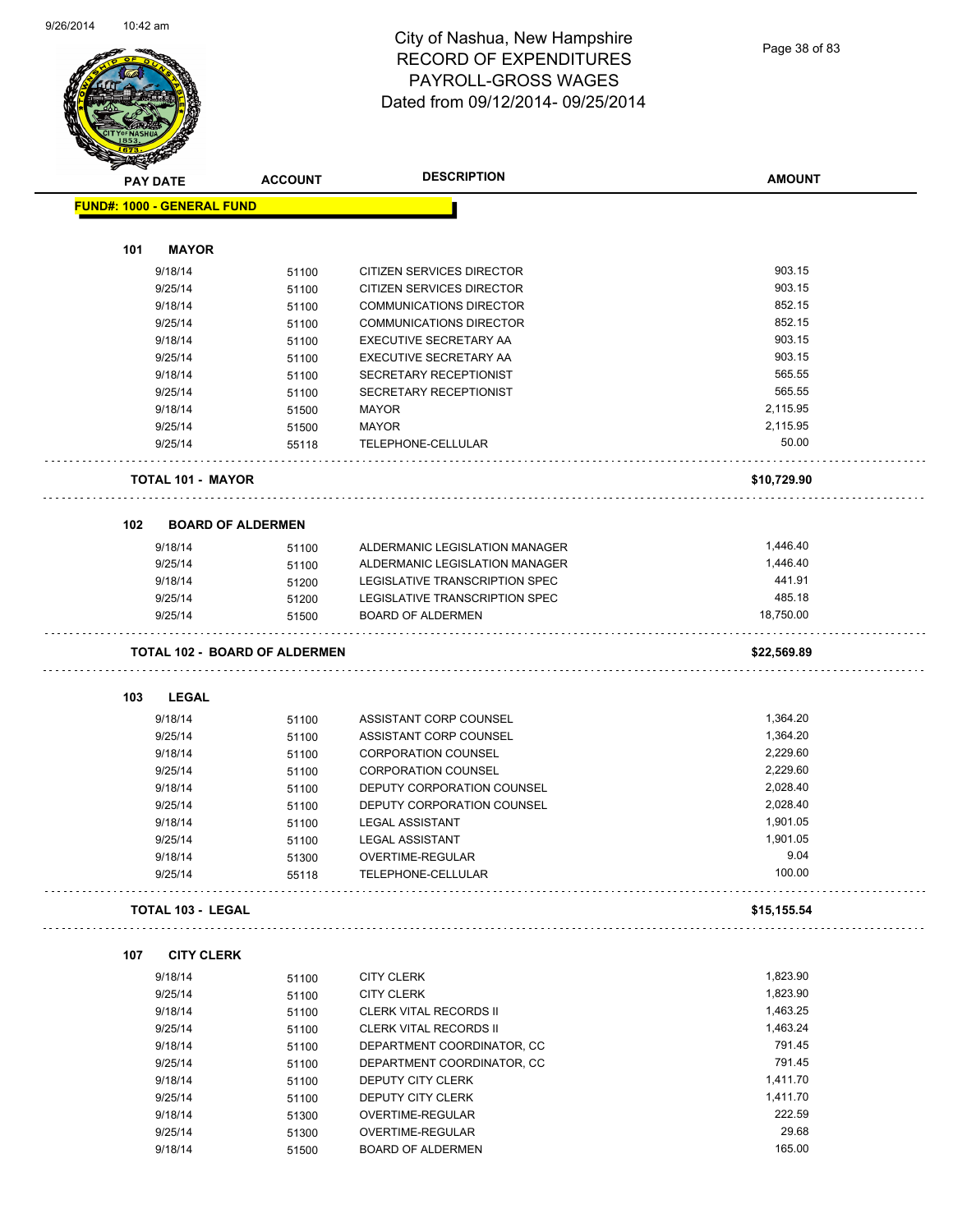Page 39 of 83

|     | <b>PAY DATE</b>                   | <b>ACCOUNT</b>                       | <b>DESCRIPTION</b>               | <b>AMOUNT</b> |
|-----|-----------------------------------|--------------------------------------|----------------------------------|---------------|
|     | <b>FUND#: 1000 - GENERAL FUND</b> |                                      |                                  |               |
| 107 | <b>CITY CLERK</b>                 |                                      |                                  |               |
|     | 9/18/14                           |                                      | ELECTED BALLOT INSPECTOR         | 2,435.00      |
|     | 9/18/14                           | 51500                                | ELECTED DEPUTY VOTER REGISTRAR   | 455.00        |
|     | 9/18/14                           | 51500<br>51500                       | ELECTED MODERATOR                | 760.00        |
|     | 9/18/14                           |                                      | ELECTED SELECTMAN                | 2.445.00      |
|     | 9/18/14                           | 51500<br>51500                       | ELECTED WARD CLERK               | 1,140.00      |
|     | 9/18/14                           | 51500                                | <b>SUB CLERICAL</b>              | 165.00        |
|     | 9/18/14                           | 51512                                | <b>WAGES APPOINTED OFFICIALS</b> | 6,900.00      |
|     | 9/25/14                           | 51512                                | <b>WAGES APPOINTED OFFICIALS</b> | 393.75        |
|     |                                   |                                      |                                  |               |
|     | <b>TOTAL 107 - CITY CLERK</b>     |                                      |                                  | \$26,091.61   |
| 111 | <b>HUMAN RESOURCES</b>            |                                      |                                  |               |
|     | 9/18/14                           | 51100                                | <b>HR ANALYST</b>                | 1,044.70      |
|     | 9/25/14                           | 51100                                | <b>HR ANALYST</b>                | 1,044.70      |
|     | 9/18/14                           | 51100                                | HR SPEC                          | 858.45        |
|     | 9/25/14                           | 51100                                | HR SPEC                          | 858.44        |
|     | 9/18/14                           | 51100                                | <b>HUMAN RESOURCES DIRECTOR</b>  | 1,592.50      |
|     | 9/25/14                           | 51100                                | HUMAN RESOURCES DIRECTOR         | 1,592.50      |
|     | 9/18/14                           | 51200                                | ADMINISTRATIVE ASSISTANT I       | 273.40        |
|     | 9/25/14                           | 51200                                | ADMINISTRATIVE ASSISTANT I       | 273.40        |
|     | 9/25/14                           | 55118                                | TELEPHONE-CELLULAR               | 50.00         |
|     |                                   | <b>TOTAL 111 - HUMAN RESOURCES</b>   |                                  | \$7,588.09    |
|     |                                   |                                      |                                  |               |
| 115 | <b>CITYWIDE PENSIONS</b>          |                                      |                                  |               |
|     | 9/25/14                           | 52120                                | PENSION DISTRIBUTIONS            | 50.00         |
|     |                                   | <b>TOTAL 115 - CITYWIDE PENSIONS</b> |                                  | \$50.00       |
| 122 |                                   | <b>INFORMATION TECHNOLOGY</b>        |                                  |               |
|     | 9/18/14                           | 51100                                | ADMIN ASSISTANT II               | 665.60        |
|     | 9/25/14                           | 51100                                | ADMIN ASSISTANT II               | 665.60        |
|     | 9/18/14                           | 51100                                | ENTERPRISE SYS ADMINISTRATOR     | 1,364.20      |
|     | 9/25/14                           | 51100                                | ENTERPRISE SYS ADMINISTRATOR     | 1,364.20      |
|     | 9/18/14                           | 51100                                | ERP SYSTEM ADMIN DBA             | 1,670.35      |
|     | 9/25/14                           | 51100                                | ERP SYSTEM ADMIN DBA             | 1,670.35      |
|     | 9/18/14                           | 51100                                | INTER INTRA APPL DEV PROJ LDR    | 1,626.11      |
|     | 9/25/14                           | 51100                                | INTER INTRA APPL DEV PROJ LDR    | 1,626.11      |
|     | 9/18/14                           | 51100                                | IT APPLICATIONS ANALYST          | 1,143.65      |
|     | 9/25/14                           | 51100                                | IT APPLICATIONS ANALYST          | 1,143.65      |
|     | 9/18/14                           | 51100                                | IT DIVISION DIRECTOR             | 2,028.40      |
|     | 9/25/14                           | 51100                                | IT DIVISION DIRECTOR             | 2,028.40      |
|     | 9/18/14                           | 51100                                | IT INFRASTRUCTURE ANALYST        | 1,194.35      |
|     | 9/25/14                           | 51100                                | IT INFRASTRUCTURE ANALYST        | 1,194.35      |
|     | 9/18/14                           | 51100                                | IT INFRASTRUCTURE TEAM LEADER    | 1,823.90      |
|     | 9/25/14                           | 51100                                | IT INFRASTRUCTURE TEAM LEADER    | 1,823.89      |
|     |                                   | 51100                                | SYSTEMS ADM DATABASE ADM         | 1,611.15      |

9/25/14 51100 SYSTEMS ADM DATABASE ADM 1,611.15 9/18/14 51100 TECH SUPPORT TEAM LEADER 1,537.40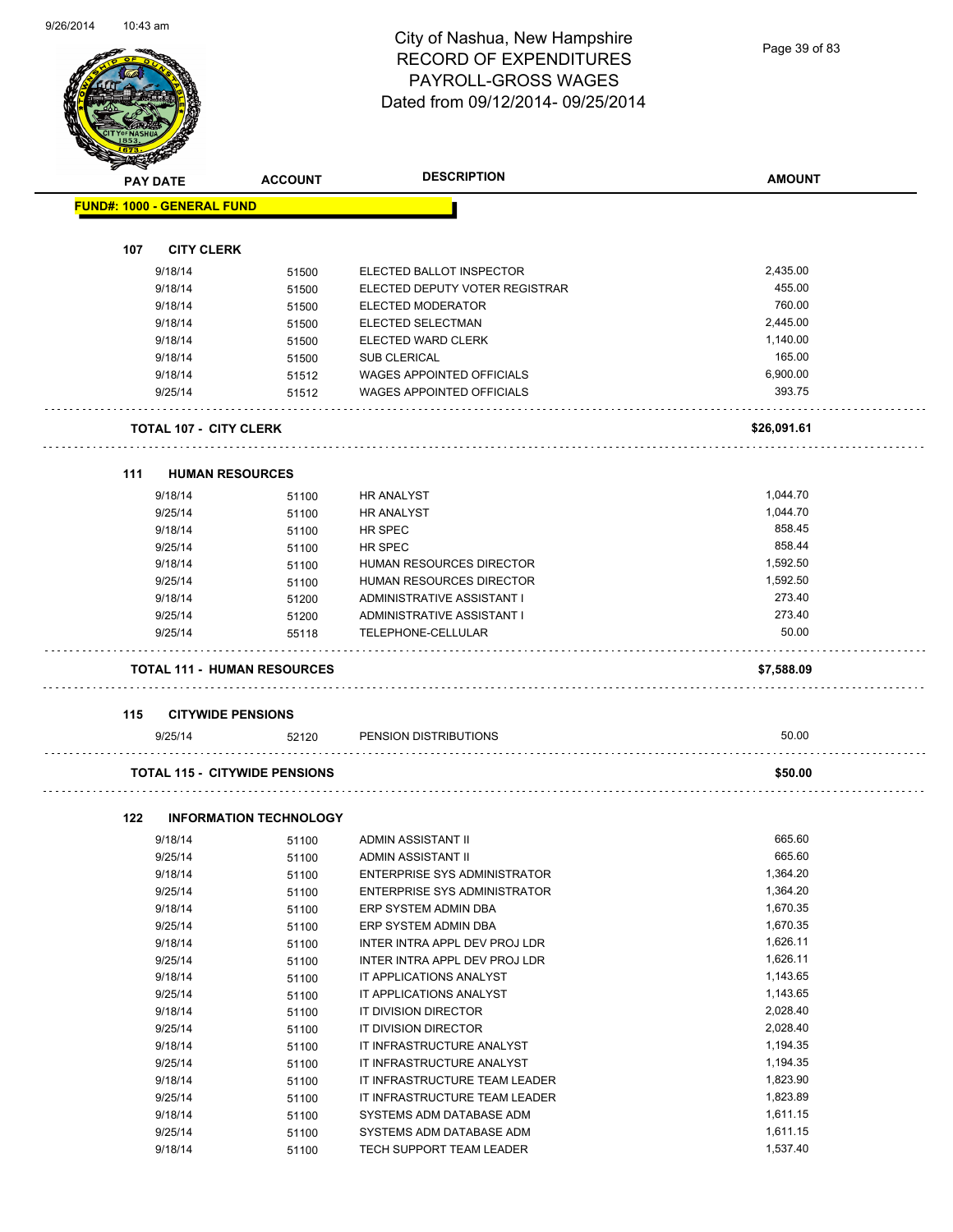Page 40 of 83

| <b>PAY DATE</b>                   | <b>ACCOUNT</b>                     | <b>DESCRIPTION</b>               | <b>AMOUNT</b>    |
|-----------------------------------|------------------------------------|----------------------------------|------------------|
| <b>FUND#: 1000 - GENERAL FUND</b> |                                    |                                  |                  |
|                                   |                                    |                                  |                  |
| 122                               | <b>INFORMATION TECHNOLOGY</b>      |                                  |                  |
| 9/25/14                           | 51100                              | <b>TECH SUPPORT TEAM LEADER</b>  | 1,537.40         |
| 9/18/14                           | 51100                              | TECHNICAL SPEC II NET SUPPORT    | 1,086.15         |
| 9/25/14                           | 51100                              | TECHNICAL SPEC II NET SUPPORT    | 1,086.15         |
| 9/18/14                           | 51100                              | <b>TECHNICAL SPECIALIST I</b>    | 687.75           |
| 9/25/14                           | 51100                              | <b>TECHNICAL SPECIALIST I</b>    | 687.75           |
| 9/18/14                           | 51100                              | <b>WEB DESIGNER</b>              | 633.45<br>633.45 |
| 9/25/14                           | 51100                              | <b>WEB DESIGNER</b>              | 40.73            |
| 9/25/14                           | 51300                              | OVERTIME-REGULAR                 |                  |
| 9/25/14                           | 55118                              | TELEPHONE-CELLULAR               | 317.00           |
|                                   | TOTAL 122 - INFORMATION TECHNOLOGY |                                  | \$34,502.64      |
| 126                               | <b>FINANCIAL SERVICES</b>          |                                  |                  |
| 9/18/14                           |                                    | ACCOUNTING COMPLIANCE MGR        | 1,105.45         |
| 9/25/14                           | 51100<br>51100                     | ACCOUNTING COMPLIANCE MGR        | 1,105.45         |
| 9/18/14                           | 51100                              | ACCOUNTS PAYABLE COORDINATOR     | 2,199.05         |
| 9/25/14                           |                                    | ACCOUNTS PAYABLE COORDINATOR     | 2,192.90         |
| 9/18/14                           | 51100<br>51100                     | ADMINISTRATIVE ASSISTANT I       | 646.79           |
| 9/25/14                           | 51100                              | ADMINISTRATIVE ASSISTANT I       | 646.80           |
| 9/18/14                           | 51100                              | <b>CFO COMPTROLLER</b>           | 2,059.25         |
| 9/25/14                           | 51100                              | CFO COMPTROLLER                  | 2,059.25         |
| 9/18/14                           | 51100                              | <b>CLERK VITAL RECORDS II</b>    | 481.25           |
| 9/25/14                           | 51100                              | <b>CLERK VITAL RECORDS II</b>    | 481.25           |
| 9/18/14                           | 51100                              | <b>COMPENSATION MANAGER</b>      | 1,579.20         |
| 9/25/14                           | 51100                              | <b>COMPENSATION MANAGER</b>      | 1,579.20         |
| 9/18/14                           | 51100                              | DEP TREASURER TAX COLLECTOR      | 1,098.80         |
| 9/25/14                           | 51100                              | DEP TREASURER TAX COLLECTOR      | 1,098.80         |
| 9/18/14                           | 51100                              | FINANCE AND ADMIN MANAGER        | 766.80           |
| 9/25/14                           | 51100                              | FINANCE AND ADMIN MANAGER        | 766.80           |
| 9/18/14                           | 51100                              | FINANCIAL MANAGER GENERAL GOVT   | 1,408.20         |
| 9/25/14                           | 51100                              | FINANCIAL MANAGER GENERAL GOVT   | 1,408.20         |
| 9/18/14                           | 51100                              | FINANCIAL SERVICES COORDINATOR   | 964.35           |
| 9/25/14                           | 51100                              | FINANCIAL SERVICES COORDINATOR   | 964.35           |
| 9/18/14                           | 51100                              | MOTOR VEHICLE COORDINATOR        | 646.80           |
| 9/25/14                           | 51100                              | <b>MOTOR VEHICLE COORDINATOR</b> | 646.80           |
| 9/18/14                           | 51100                              | MV CLERK II REGISTRATION         | 632.00           |
| 9/25/14                           | 51100                              | MV CLERK II REGISTRATION         | 632.00           |
| 9/18/14                           | 51100                              | OPERATIONS ANALYST               | 742.60           |
| 9/25/14                           | 51100                              | OPERATIONS ANALYST               | 742.60           |
| 9/18/14                           | 51100                              | PAYROLL ANALYST                  | 1,883.88         |
| 9/25/14                           | 51100                              | PAYROLL ANALYST                  | 1,883.91         |
| 9/25/14                           | 51100                              | REVENUE ACCOUNTS SPEC            | 752.10           |
| 9/18/14                           | 51100                              | REVENUE COORDINATOR              | 961.60           |
| 9/25/14                           | 51100                              | REVENUE COORDINATOR              | 961.60           |
| 9/18/14                           | 51100                              | SENIOR ACCOUNTANT                | 1,013.95         |
| 9/25/14                           | 51100                              | SENIOR ACCOUNTANT                | 1,013.95         |
| 9/18/14                           | 51100                              | SENIOR FINANCIAL ANALYST         | 1,100.45         |
| 9/25/14                           | 51100                              | SENIOR FINANCIAL ANALYST         | 1,100.45         |
| 9/18/14                           | 51100                              | <b>SUPV VEHICLE REGISTRATION</b> | 1,075.61         |
| 9/25/14                           | 51100                              | SUPV VEHICLE REGISTRATION        | 1,075.60         |
| 9/18/14                           | 51100                              | TREASURER TAX COLLECTOR          | 1,823.90         |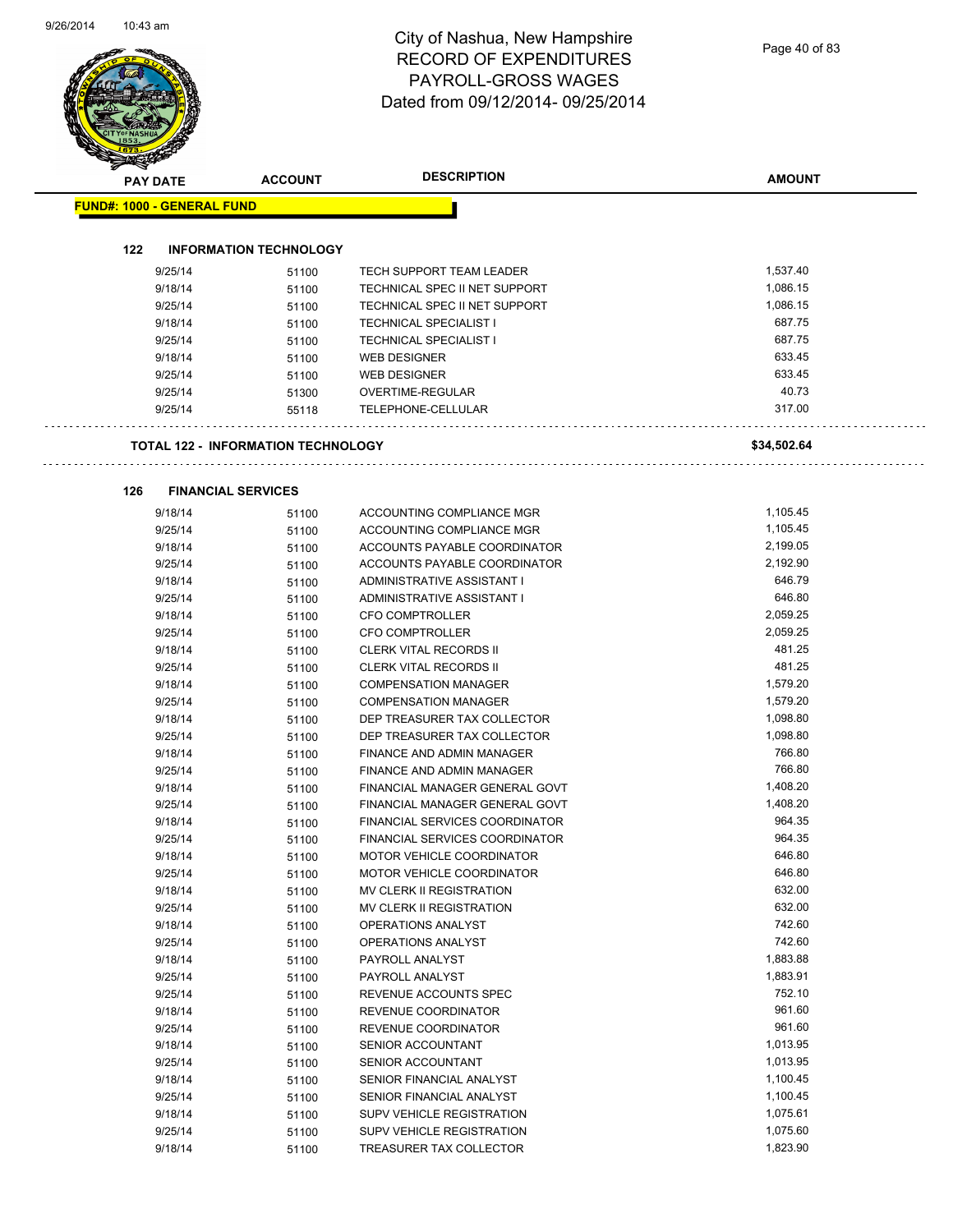|     | <b>PAY DATE</b>    | <b>ACCOUNT</b>                        | <b>DESCRIPTION</b>                                         | <b>AMOUNT</b>    |
|-----|--------------------|---------------------------------------|------------------------------------------------------------|------------------|
|     |                    | <b>FUND#: 1000 - GENERAL FUND</b>     |                                                            |                  |
|     |                    |                                       |                                                            |                  |
| 126 |                    | <b>FINANCIAL SERVICES</b>             |                                                            |                  |
|     | 9/25/14            | 51100                                 | TREASURER TAX COLLECTOR                                    | 1,823.90         |
|     | 9/18/14            | 51100                                 | <b>VEHICLE REGISTRATION CLERK</b>                          | 1,629.94         |
|     | 9/25/14            | 51100                                 | <b>VEHICLE REGISTRATION CLERK</b>                          | 1,629.95         |
|     | 9/18/14            | 51200                                 | TRUST ACCOUNTANT PT                                        | 670.88           |
|     | 9/25/14            | 51200                                 | TRUST ACCOUNTANT PT                                        | 670.88           |
|     | 9/18/14            | 51300                                 | OVERTIME-REGULAR                                           | 137.49           |
|     | 9/25/14            | 51300                                 | OVERTIME-REGULAR                                           | 33.66            |
|     | 9/25/14            | 55118                                 | TELEPHONE-CELLULAR                                         | 50.00            |
|     |                    | <b>TOTAL 126 - FINANCIAL SERVICES</b> |                                                            | \$49,948.64      |
| 129 |                    | <b>CITY BUILDINGS</b>                 |                                                            |                  |
|     | 9/18/14            | 51100                                 | <b>BUILDING MANAGER</b>                                    | 811.80           |
|     | 9/25/14            | 51100                                 | <b>BUILDING MANAGER</b>                                    | 811.80           |
|     | 9/18/14            | 51100                                 | <b>CUSTODIAN I</b>                                         | 1,166.85         |
|     | 9/25/14            | 51100                                 | <b>CUSTODIAN I</b>                                         | 1,166.85         |
|     | 9/18/14            | 51100                                 | MAINTENANCE SPEC                                           | 663.85           |
|     | 9/25/14            | 51100                                 | <b>MAINTENANCE SPEC</b>                                    | 663.85           |
|     | 9/18/14            | 51200                                 | <b>CUSTODIAN I</b>                                         | 306.75           |
|     | 9/25/14            | 51200                                 | <b>CUSTODIAN I</b>                                         | 306.75           |
|     | 9/18/14            | 51300                                 | OVERTIME-REGULAR                                           | 87.13            |
|     |                    | <b>TOTAL 129 - CITY BUILDINGS</b>     |                                                            | \$5,985.63       |
| 130 |                    | <b>PURCHASING</b>                     |                                                            |                  |
|     |                    |                                       |                                                            | 972.30           |
|     | 9/18/14            | 51100                                 | PRINTING TECH MAIL DIST                                    | 972.30           |
|     | 9/25/14            | 51100                                 | PRINTING TECH MAIL DIST                                    | 661.95           |
|     | 9/18/14<br>9/25/14 | 51100                                 | PURCHASING AGENT I                                         | 661.95           |
|     | 9/18/14            | 51100                                 | PURCHASING AGENT I<br>PURCHASING AGENT II                  | 1,224.54         |
|     |                    | 51100                                 | PURCHASING AGENT II                                        | 1,020.45         |
|     | 9/25/14<br>9/18/14 | 51100<br>51300                        | OVERTIME-REGULAR                                           | 18.62            |
|     |                    | <b>TOTAL 130 - PURCHASING</b>         |                                                            | \$5,532.11       |
|     |                    |                                       |                                                            |                  |
| 131 |                    | <b>HUNT BUILDING</b>                  |                                                            |                  |
|     | 9/18/14<br>9/25/14 | 51200<br>51200                        | HUNT BUILDING ADMINISTRATOR<br>HUNT BUILDING ADMINISTRATOR | 326.64<br>330.77 |
|     |                    | <b>TOTAL 131 - HUNT BUILDING</b>      |                                                            |                  |
|     |                    |                                       |                                                            | \$657.41         |
| 132 | <b>ASSESSING</b>   |                                       |                                                            |                  |
|     | 9/18/14            | 51100                                 | <b>APPRAISER I</b>                                         | 853.70           |
|     | 9/25/14            | 51100                                 | <b>APPRAISER I</b>                                         | 853.70           |
|     | 9/18/14            | 51100                                 | <b>APPRAISER II</b>                                        | 1,020.45         |
|     | 9/25/14            | 51100                                 | <b>APPRAISER II</b>                                        | 1,020.45         |
|     | 9/18/14<br>9/25/14 | 51100                                 | <b>APPRAISER III</b>                                       | 1,162.45         |
|     |                    | 51100                                 | <b>APPRAISER III</b>                                       | 1,394.94         |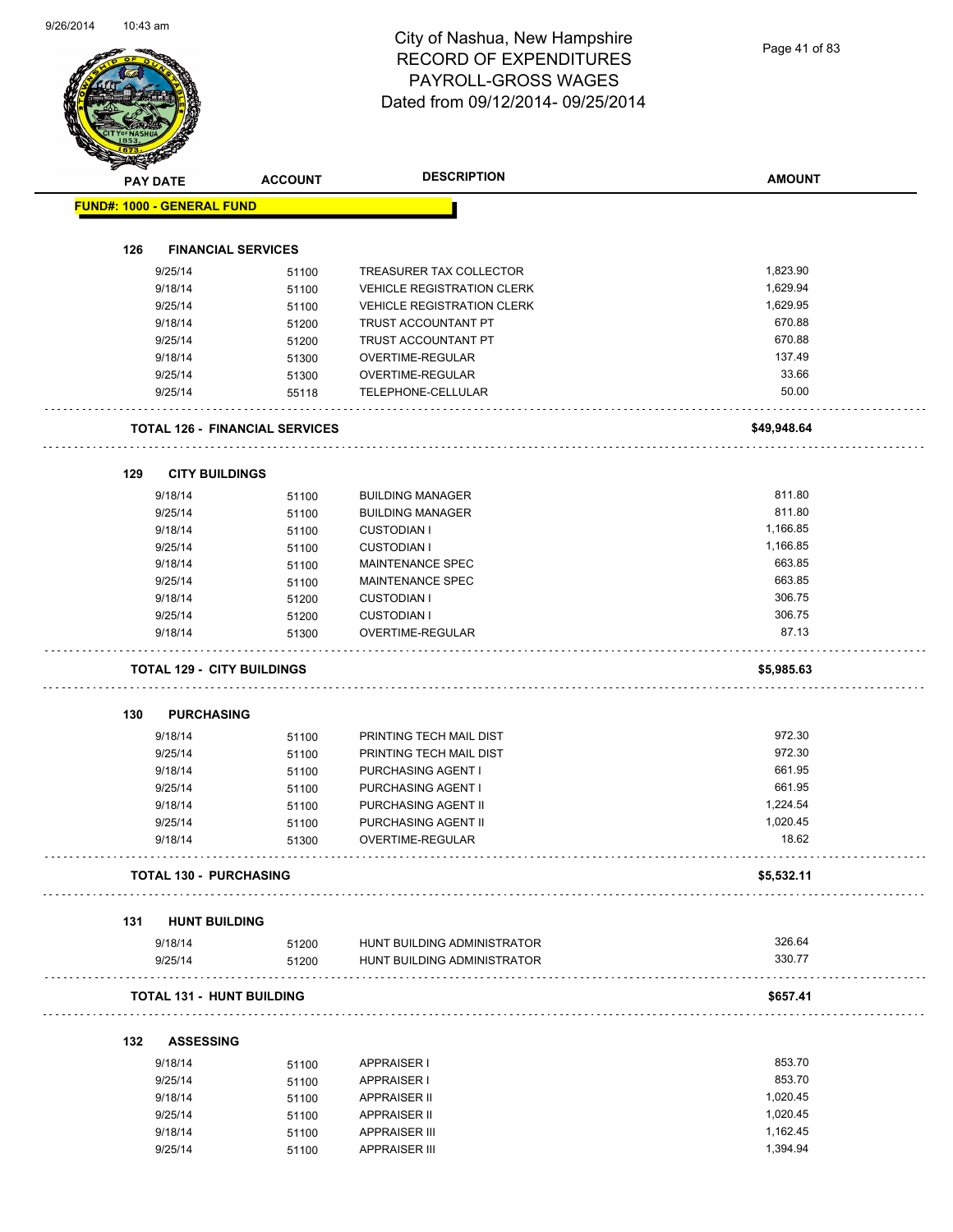

|     | <b>PAY DATE</b>                   | <b>ACCOUNT</b>                       | <b>DESCRIPTION</b>               | <b>AMOUNT</b> |
|-----|-----------------------------------|--------------------------------------|----------------------------------|---------------|
|     | <b>FUND#: 1000 - GENERAL FUND</b> |                                      |                                  |               |
| 132 | <b>ASSESSING</b>                  |                                      |                                  |               |
|     | 9/18/14                           |                                      | ASSESSING ADMIN SPEC I CSR       | 603.40        |
|     | 9/25/14                           | 51100                                | ASSESSING ADMIN SPEC I CSR       | 603.39        |
|     | 9/18/14                           | 51100                                | ASSESSING ADMIN SPEC II CSR      | 699.35        |
|     | 9/25/14                           | 51100<br>51100                       | ASSESSING ADMIN SPEC II CSR      | 699.35        |
|     | 9/18/14                           | 51100                                | ASSESSING ADMIN SPEC III CSR     | 888.76        |
|     | 9/25/14                           | 51100                                | ASSESSING ADMIN SPEC III CSR     | 888.75        |
|     | 9/18/14                           | 51100                                | CHIEF ASSESSOR GIS MANAGER       | 2,120.90      |
|     | 9/25/14                           | 51100                                | CHIEF ASSESSOR GIS MANAGER       | 2,120.90      |
|     | 9/18/14                           | 51100                                | DEPARTMENT COORDINATOR           | 844.05        |
|     | 9/25/14                           | 51100                                | DEPARTMENT COORDINATOR           | 844.05        |
|     | 9/18/14                           | 51100                                | DEPUTY MANAGER APPRAISER IV      | 1,493.05      |
|     | 9/25/14                           | 51100                                | DEPUTY MANAGER APPRAISER IV      | 1,493.05      |
|     | 9/25/14                           | 51512                                | <b>WAGES APPOINTED OFFICIALS</b> | 375.00        |
|     | <b>TOTAL 132 - ASSESSING</b>      |                                      |                                  | \$19,979.69   |
| 134 | GIS                               |                                      |                                  |               |
|     | 9/18/14                           | 51100                                | <b>GIS TECHNICIAN II</b>         | 1,042.60      |
|     | 9/25/14                           | 51100                                | <b>GIS TECHNICIAN II</b>         | 1,042.60      |
|     | <b>TOTAL 134 - GIS</b>            |                                      |                                  | \$2,085.20    |
| 140 |                                   | <b>PINEWOOD CEMETERY</b>             |                                  |               |
|     | 9/25/14                           | 51400                                | <b>WAGES TEMP-SEASONAL</b>       | 720.00        |
|     | 9/25/14                           | 51700                                | <b>STIPENDS</b>                  | 1,000.00      |
|     | 9/25/14                           | 55314                                | FIXED RATE MILEAGE ALLOWANCE     | 100.00        |
|     |                                   | <b>TOTAL 140 - PINEWOOD CEMETERY</b> |                                  | \$1,820.00    |
| 142 |                                   | <b>WOODLAWN CEMETERY</b>             |                                  |               |
|     | 9/18/14                           | 51100                                | <b>GROUNDSKEEPER CEMETERY</b>    | 1,301.50      |
|     | 9/25/14                           | 51100                                | <b>GROUNDSKEEPER CEMETERY</b>    | 1,301.50      |
|     | 9/18/14                           | 51100                                | SUBFOREMAN CEMETERY              | 744.15        |
|     | 9/25/14                           | 51100                                | SUBFOREMAN CEMETERY              | 744.15        |
|     | 9/18/14                           | 51100                                | SUPERINTENDENT CEMETERY I        | 1,044.70      |
|     | 9/25/14                           | 51100                                | SUPERINTENDENT CEMETERY I        | 1,044.70      |
|     | 9/18/14                           | 51400                                | WAGES TEMP-SEASONAL              | 800.00        |
|     | 9/25/14                           | 51400                                | WAGES TEMP-SEASONAL              | 80.00         |
|     |                                   | <b>TOTAL 142 - WOODLAWN CEMETERY</b> |                                  | \$7,060.70    |
|     |                                   |                                      |                                  |               |
| 144 | 9/18/14                           | <b>EDGEWOOD CEMETERY</b><br>51100    | <b>GROUNDSKEEPER CEMETERY</b>    | 1,127.15      |
|     |                                   |                                      |                                  |               |

| 9/18/14 | 51100 | GROUNDSKEEPER CEMETERY        | 1.127.15 |
|---------|-------|-------------------------------|----------|
| 9/25/14 | 51100 | <b>GROUNDSKEEPER CEMETERY</b> | 1.127.15 |
| 9/18/14 | 51100 | SUBFOREMAN CEMETERY           | 811.80   |
| 9/25/14 | 51100 | SUBFOREMAN CEMETERY           | 811.80   |
| 9/18/14 | 51100 | SUPERINTENDENT CEMETERY II    | 1.148.25 |
| 9/25/14 | 51100 | SUPERINTENDENT CEMETERY II    | 1.148.25 |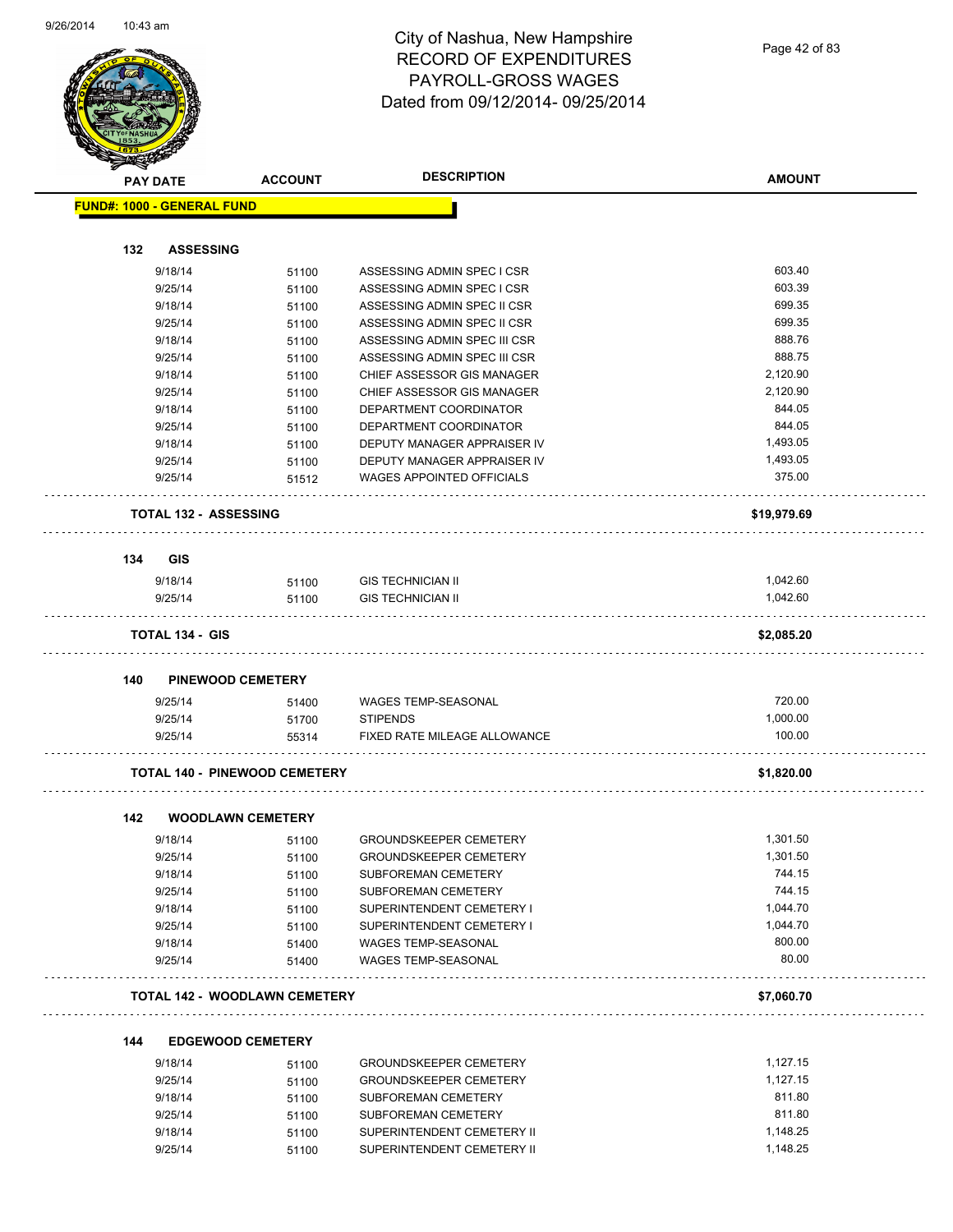Page 43 of 83

| <b>PAY DATE</b>                   | <b>ACCOUNT</b>                       | <b>DESCRIPTION</b>                                       | <b>AMOUNT</b>   |
|-----------------------------------|--------------------------------------|----------------------------------------------------------|-----------------|
| <b>FUND#: 1000 - GENERAL FUND</b> |                                      |                                                          |                 |
|                                   |                                      |                                                          |                 |
| 144                               | <b>EDGEWOOD CEMETERY</b>             |                                                          |                 |
| 9/18/14<br>9/18/14                | 51300                                | OVERTIME-REGULAR                                         | 45.66<br>465.00 |
| 9/25/14                           | 51400<br>51400                       | <b>WAGES TEMP-SEASONAL</b><br><b>WAGES TEMP-SEASONAL</b> | 560.00          |
| 9/25/14                           | 55314                                | FIXED RATE MILEAGE ALLOWANCE                             | 100.00          |
|                                   |                                      |                                                          |                 |
|                                   | <b>TOTAL 144 - EDGEWOOD CEMETERY</b> |                                                          | \$7,345.06      |
| 145                               | <b>SUBURBAN CEMETERY</b>             |                                                          |                 |
| 9/25/14                           | 51700                                | <b>STIPENDS</b>                                          | 1,592.00        |
|                                   | <b>TOTAL 145 - SUBURBAN CEMETERY</b> |                                                          | \$1,592.00      |
| 150<br><b>POLICE</b>              |                                      |                                                          |                 |
| 9/18/14                           | 51100                                | <b>1ST YEAR OFFICERS</b>                                 | 6,672.40        |
| 9/25/14                           | 51100                                | <b>1ST YEAR OFFICERS</b>                                 | 6,672.40        |
| 9/18/14                           | 51100                                | <b>ACCOUNT CLERK III</b>                                 | 2,090.85        |
| 9/25/14                           | 51100                                | <b>ACCOUNT CLERK III</b>                                 | 2,090.85        |
| 9/18/14                           | 51100                                | ADMINISTRATIVE PROJECT SPEC                              | 1,248.00        |
| 9/25/14                           | 51100                                | ADMINISTRATIVE PROJECT SPEC                              | 1,248.00        |
| 9/18/14                           | 51100                                | ANIMAL CONTROL OFFICER                                   | 927.40          |
| 9/25/14                           | 51100                                | ANIMAL CONTROL OFFICER                                   | 927.40          |
| 9/18/14                           | 51100                                | AUTO MECHANIC 1ST CLASS                                  | 1,550.60        |
| 9/25/14                           | 51100                                | AUTO MECHANIC 1ST CLASS                                  | 1,550.60        |
| 9/18/14                           | 51100                                | <b>BUILDING MAINTENANCE SUPV</b>                         | 962.00          |
| 9/25/14                           | 51100                                | <b>BUILDING MAINTENANCE SUPV</b>                         | 962.00          |
| 9/18/14                           | 51100                                | <b>CAPTAIN</b>                                           | 12,292.50       |
| 9/25/14                           | 51100                                | <b>CAPTAIN</b>                                           | 12,292.50       |
| 9/18/14                           | 51100                                | CHIEF OF POLICE                                          | 2,524.30        |
| 9/25/14                           | 51100                                | CHIEF OF POLICE                                          | 2,524.30        |
| 9/18/14                           | 51100                                | COMM TECH ALL DESIGNATIONS                               | 8,530.87        |
| 9/25/14                           | 51100                                | COMM TECH ALL DESIGNATIONS                               | 8,401.00        |
| 9/18/14                           | 51100                                | COMMUNITY POLICE COORD CEMD                              | 1,266.80        |
| 9/25/14                           | 51100                                | COMMUNITY POLICE COORD CEMD                              | 1,266.80        |
| 9/18/14                           | 51100                                | <b>CRIME ANALYST</b>                                     | 1,199.75        |
| 9/25/14                           | 51100                                | <b>CRIME ANALYST</b>                                     | 1,199.75        |
| 9/18/14                           | 51100                                | <b>CUSTODIAN II</b>                                      | 723.40          |
| 9/25/14                           | 51100                                | <b>CUSTODIAN II</b>                                      | 723.40          |
| 9/18/14                           | 51100                                | <b>CUSTODIAN III</b>                                     | 1,414.00        |
| 9/25/14                           | 51100                                | <b>CUSTODIAN III</b>                                     | 1,414.00        |
| 9/18/14                           | 51100                                | DEPUTY CHIEF OF POLICE                                   | 4,575.00        |
| 9/25/14                           | 51100                                | DEPUTY CHIEF OF POLICE                                   | 4,575.00        |
| 9/18/14                           | 51100                                | DETENTION SPEC                                           | 817.20          |
| 9/25/14                           | 51100                                | DETENTION SPEC                                           | 817.20          |
| 6/26/14                           | 51100                                | DISPATCHERS ALL DESIGNATIONS                             | (337.12)        |
| 9/18/14                           | 51100                                | DISPATCHERS ALL DESIGNATIONS                             | 6,901.32        |
| 9/25/14                           | 51100                                | DISPATCHERS ALL DESIGNATIONS                             | 7,183.72        |
| 9/18/14                           | 51100                                | FLEET MAINTENANCE ASST SUPV                              | 900.80          |
| 9/25/14                           | 51100                                | FLEET MAINTENANCE ASST SUPV                              | 900.80          |
| 9/18/14                           | 51100                                | IT MANAGER/SOFTWARE SPECIALIST                           | 1,616.40        |
| 9/25/14                           | 51100                                | IT MANAGER/SOFTWARE SPECIALIST                           | 1,616.40        |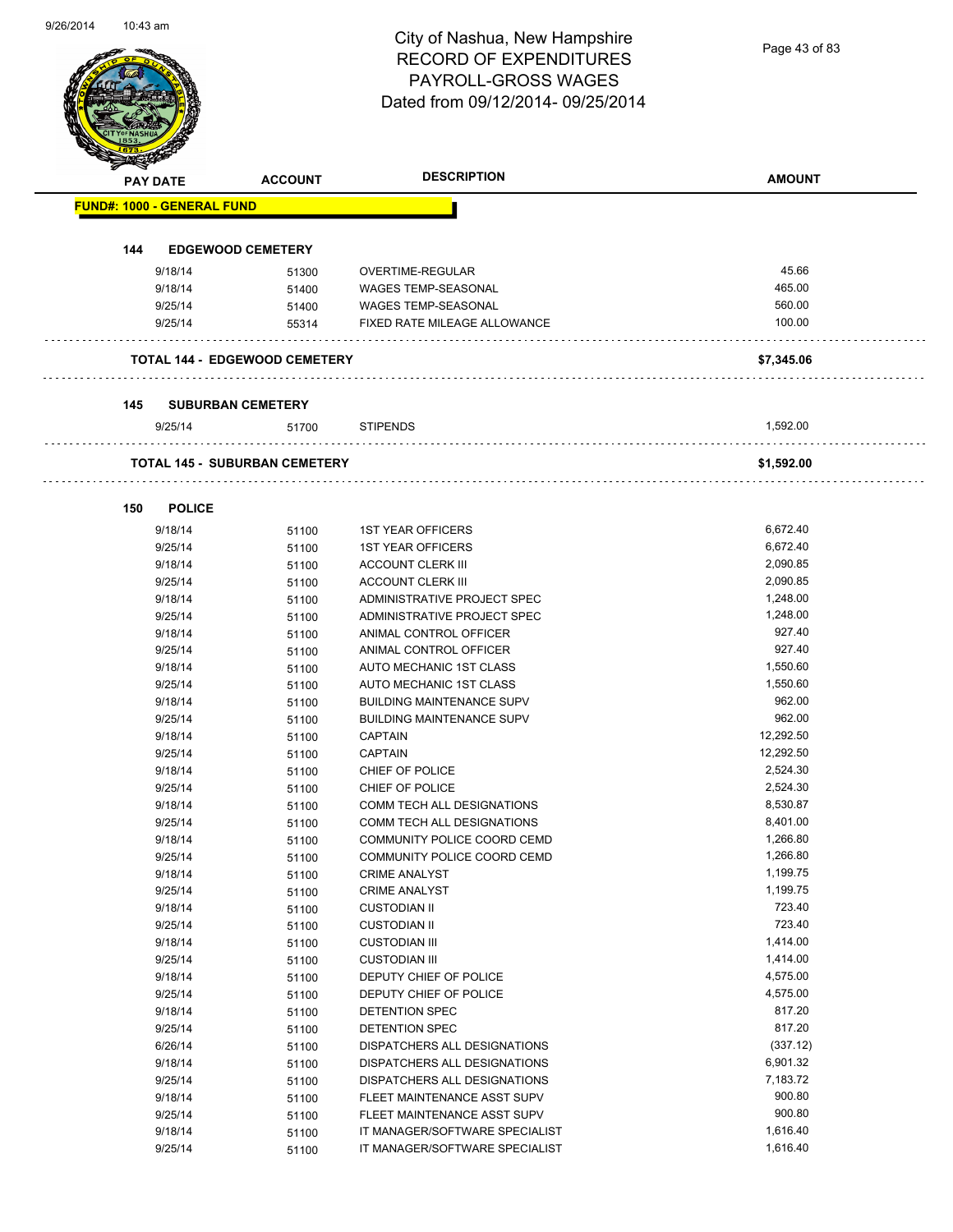

|     | <b>PAY DATE</b>                   | <b>ACCOUNT</b> | <b>DESCRIPTION</b>                                           | <b>AMOUNT</b>         |
|-----|-----------------------------------|----------------|--------------------------------------------------------------|-----------------------|
|     | <b>FUND#: 1000 - GENERAL FUND</b> |                |                                                              |                       |
|     |                                   |                |                                                              |                       |
|     |                                   |                |                                                              |                       |
| 150 | <b>POLICE</b>                     |                |                                                              |                       |
|     | 9/18/14                           | 51100          | <b>LEGAL SECRETARY</b>                                       | 661.85                |
|     | 9/25/14                           | 51100          | <b>LEGAL SECRETARY</b>                                       | 661.85                |
|     | 9/18/14                           | 51100          | LIEUTENANT                                                   | 12,158.65             |
|     | 9/25/14                           | 51100          | LIEUTENANT                                                   | 12,158.65             |
|     | 9/18/14                           | 51100          | NPD BUSINESS COORDINATOR                                     | 962.00                |
|     | 9/25/14                           | 51100          | NPD BUSINESS COORDINATOR                                     | 962.00                |
|     | 9/18/14                           | 51100          | NPD BUSINESS MANAGER                                         | 1,709.65              |
|     | 9/25/14                           | 51100          | NPD BUSINESS MANAGER                                         | 1,709.65              |
|     | 9/18/14                           | 51100          | NPD NETWORK ADMINISTRATOR                                    | 1,288.45              |
|     | 9/25/14                           | 51100          | NPD NETWORK ADMINISTRATOR                                    | 1,288.45              |
|     | 9/18/14                           | 51100          | PARALEGAL                                                    | 925.55                |
|     | 9/25/14                           | 51100          | PARALEGAL                                                    | 925.55                |
|     | 9/18/14                           | 51100          | PATROLMAN ALL RANKS                                          | 150,854.75            |
|     | 9/25/14                           | 51100          | PATROLMAN ALL RANKS                                          | 152,093.91            |
|     | 9/18/14                           | 51100          | POLICE ATTORNEY                                              | 1,561.60              |
|     | 9/25/14                           | 51100          | POLICE ATTORNEY                                              | 1,561.60              |
|     | 9/18/14                           | 51100          | <b>RECORDS MANAGER</b>                                       | 1,230.00              |
|     | 9/25/14                           | 51100          | <b>RECORDS MANAGER</b>                                       | 1,230.00              |
|     | 9/18/14                           | 51100          | <b>RECORDS TECHNICIAN I</b>                                  | 1,853.95              |
|     | 9/25/14                           | 51100          | <b>RECORDS TECHNICIAN I</b>                                  | 1,853.95              |
|     | 9/18/14                           | 51100          | RECORDS TECHNICIAN II                                        | 1,608.00              |
|     | 9/25/14                           | 51100          | RECORDS TECHNICIAN II                                        | 1,608.00              |
|     | 9/18/14                           | 51100          | SEC DOMESTIC VIOLENCE UNIT                                   | 683.95                |
|     | 9/25/14                           | 51100          | SEC DOMESTIC VIOLENCE UNIT                                   | 683.95                |
|     | 9/18/14                           | 51100          | SECRETARIAL SUPV DET BUREAU                                  | 882.80                |
|     | 9/25/14                           | 51100          | SECRETARIAL SUPV DET BUREAU                                  | 882.80                |
|     | 9/18/14                           | 51100          | <b>SECRETARY III</b>                                         | 2,662.40              |
|     | 9/25/14                           | 51100          | <b>SECRETARY III</b>                                         | 2,662.40              |
|     | 9/18/14                           | 51100          | <b>SECRETARY V</b>                                           | 3,159.20              |
|     | 9/25/14                           | 51100          | <b>SECRETARY V</b>                                           | 3,159.20              |
|     | 9/11/14                           | 51100          | <b>SERGEANT</b>                                              | (3, 176.80)           |
|     | 9/18/14                           | 51100          | <b>SERGEANT</b>                                              | 34,944.68             |
|     | 9/25/14                           | 51100          | <b>SERGEANT</b>                                              | 34,944.71<br>1,222.00 |
|     | 9/18/14                           | 51100          | <b>SUPV POLICE FLEET</b><br><b>SUPV POLICE FLEET</b>         | 1,222.00              |
|     | 9/25/14<br>9/18/14                | 51100          |                                                              | 1,017.76              |
|     |                                   | 51200          | <b>ACCREDITATION MANAGER</b><br><b>ACCREDITATION MANAGER</b> | 1,017.76              |
|     | 9/25/14<br>9/18/14                | 51200          | DETENTION SPEC                                               | 699.16                |
|     | 9/25/14                           | 51200          | DETENTION SPEC                                               | 699.16                |
|     | 9/18/14                           | 51200          | POLICE ATTORNEY PT                                           | 1,208.96              |
|     | 9/25/14                           | 51200<br>51200 | POLICE ATTORNEY PT                                           | 1,208.96              |
|     | 9/18/14                           | 51200          | PRISONER TRANSPORT OFFICER                                   | 726.00                |
|     | 9/25/14                           | 51200          | PRISONER TRANSPORT OFFICER                                   | 726.00                |
|     | 9/11/14                           | 51300          | OVERTIME-REGULAR                                             | (853.08)              |
|     | 9/18/14                           | 51300          | OVERTIME-REGULAR                                             | 3,566.66              |
|     | 9/25/14                           | 51300          | OVERTIME-REGULAR                                             | 7,164.35              |
|     | 9/18/14                           | 51309          | <b>OVERTIME-TRAINING</b>                                     | 2,977.12              |
|     | 9/25/14                           | 51309          | <b>OVERTIME-TRAINING</b>                                     | 530.77                |
|     | 9/18/14                           | 51315          | <b>OVERTIME-WITNESS</b>                                      | 3,896.39              |
|     | 9/25/14                           | 51315          | <b>OVERTIME-WITNESS</b>                                      | 4,493.51              |
|     | 9/18/14                           | 51322          | OVERTIME-INVESTIGATIVE                                       | 3,806.52              |
|     | 9/25/14                           | 51322          | OVERTIME-INVESTIGATIVE                                       | 8,731.97              |
|     |                                   |                |                                                              |                       |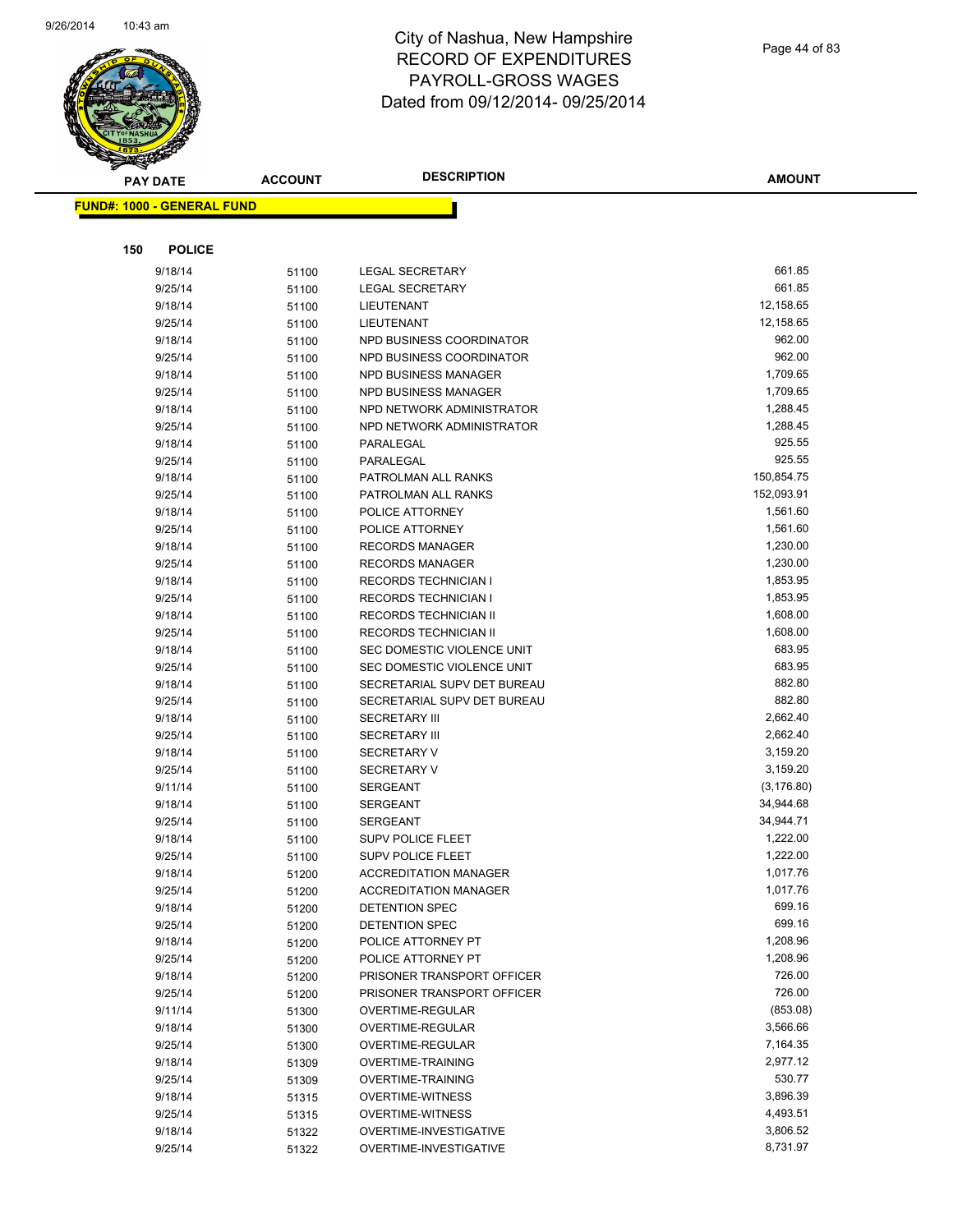

Page 45 of 83

| <b>PAY DATE</b>                   | <b>ACCOUNT</b> | <b>DESCRIPTION</b>                     | <b>AMOUNT</b> |
|-----------------------------------|----------------|----------------------------------------|---------------|
| <b>FUND#: 1000 - GENERAL FUND</b> |                |                                        |               |
|                                   |                |                                        |               |
| <b>POLICE</b><br>150              |                |                                        |               |
| 9/18/14                           | 51330          | OVERTIME-COVERAGE                      | 8,956.17      |
| 9/25/14                           | 51330          | OVERTIME-COVERAGE                      | 9,720.36      |
| 9/18/14                           | 51412          | <b>WAGES PER DIEM</b>                  | 690.00        |
| 9/25/14                           | 51412          | <b>WAGES PER DIEM</b>                  | 1,280.00      |
| 9/18/14                           | 51600          | <b>LONGEVITY</b>                       | 6,000.00      |
| 9/25/14                           | 51600          | <b>LONGEVITY</b>                       | 3,300.00      |
| 6/26/14                           | 51750          | <b>RETIREMENT &amp; SEPARATION PAY</b> | 337.12        |
| 9/25/14                           | 55118          | TELEPHONE-CELLULAR                     | 100.00        |
| 9/18/14                           | 61107          | <b>CLOTHING &amp; UNIFORMS</b>         | 266.76        |
| 9/25/14                           | 61107          | <b>CLOTHING &amp; UNIFORMS</b>         | 777.78        |
| <b>TOTAL 150 - POLICE</b>         |                |                                        | \$620,090.10  |
| 152<br><b>FIRE</b>                |                |                                        |               |
| 9/18/14                           | 51100          | ADMINISTRATIVE ASSISTANT II            | 2,206.25      |
| 9/25/14                           | 51100          | ADMINISTRATIVE ASSISTANT II            | 2,206.25      |
| 9/18/14                           | 51100          | <b>ASST FIRE CHIEF</b>                 | 2,075.08      |
| 9/25/14                           | 51100          | <b>ASST FIRE CHIEF</b>                 | 2,075.08      |
| 9/18/14                           | 51100          | ASST SUPERINTENDENT FIRE ALARM         | 1,512.76      |
| 9/25/14                           | 51100          | ASST SUPERINTENDENT FIRE ALARM         | 1,512.76      |
| 9/18/14                           | 51100          | ASST SUPERINTENDENT FIRE FLEET         | 861.22        |
| 9/25/14                           | 51100          | ASST SUPERINTENDENT FIRE FLEET         | 861.22        |
| 9/18/14                           | 51100          | ASST SUPERINTENDENT PREVENTION         | 3,010.52      |
| 9/25/14                           | 51100          | ASST SUPERINTENDENT PREVENTION         | 3,010.52      |
| 9/18/14                           | 51100          | <b>CAPTAIN</b>                         | 12,179.18     |
| 9/25/14                           | 51100          | <b>CAPTAIN</b>                         | 12,179.16     |
| 9/18/14                           | 51100          | CAPTAIN FIRE TRAINING SAFETY           | 1,704.12      |
| 9/25/14                           | 51100          | CAPTAIN FIRE TRAINING SAFETY           | 1,704.12      |
| 9/18/14                           | 51100          | <b>DEPUTY FIRE CHIEF</b>               | 7,506.71      |
| 9/25/14                           | 51100          | DEPUTY FIRE CHIEF                      | 7,506.71      |
| 9/18/14                           | 51100          | <b>EXEC ASST BUSINESS COORD</b>        | 1,041.35      |
| 9/25/14                           | 51100          | <b>EXEC ASST BUSINESS COORD</b>        | 1,041.35      |
| 9/18/14                           | 51100          | FIRE ALARM LINEMAN                     | 1,327.88      |
| 9/25/14                           | 51100          | FIRE ALARM LINEMAN                     | 1,327.88      |
| 9/18/14                           | 51100          | FIRE CHIEF                             | 2,380.24      |
| 9/25/14                           | 51100          | FIRE CHIEF                             | 2,380.24      |
| 9/18/14                           | 51100          | FIRE DISPATCH ALL RANKS                | 6,886.71      |
| 9/25/14                           | 51100          | FIRE DISPATCH ALL RANKS                | 6,963.56      |
| 9/18/14                           | 51100          | FIRE DISPATCHER CLERK TRAINER          | 1,531.02      |
| 9/25/14                           | 51100          | FIRE DISPATCHER CLERK TRAINER          | 1,531.02      |
| 9/18/14                           | 51100          | FIRE LIEUTENANT                        | 37,489.31     |
| 9/25/14                           | 51100          | FIRE LIEUTENANT                        | 37,489.30     |
| 9/18/14                           | 51100          | FIRE MECHANIC                          | 1,341.20      |
| 9/25/14                           | 51100          | FIRE MECHANIC                          | 1,341.20      |
| 9/18/14                           | 51100          | FIRE TRAINING OFFICER                  | 1,482.96      |
| 9/25/14                           | 51100          | FIRE TRAINING OFFICER                  | 1,482.96      |
| 9/18/14                           | 51100          | FIREFIGHTERS ALL RANKS                 | 118,972.61    |
| 9/25/14                           | 51100          | FIREFIGHTERS ALL RANKS                 | 119,612.23    |
| 9/18/14                           | 51100          | SUPERINTENDENT FIRE ALARM              | 1,670.56      |
| 9/25/14                           | 51100          | SUPERINTENDENT FIRE ALARM              | 1,670.56      |
| 9/18/14                           | 51100          | SUPERINTENDENT FIRE FLEET              | 1,670.56      |
|                                   |                |                                        |               |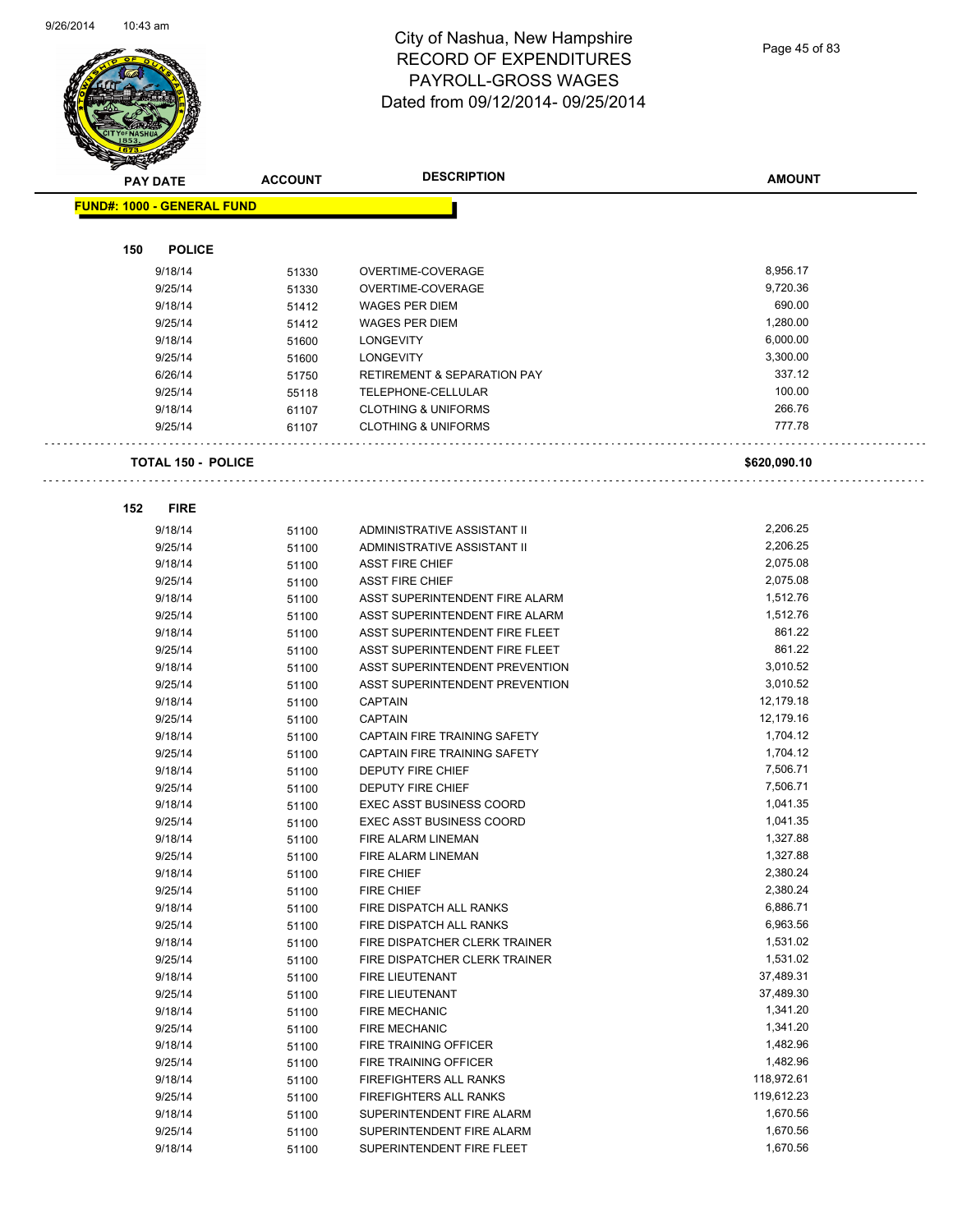

Page 46 of 83

|     | $\tilde{\phantom{a}}$<br><b>PAY DATE</b> | <b>ACCOUNT</b>                         | <b>DESCRIPTION</b>                    | <b>AMOUNT</b> |
|-----|------------------------------------------|----------------------------------------|---------------------------------------|---------------|
|     | <b>FUND#: 1000 - GENERAL FUND</b>        |                                        |                                       |               |
|     |                                          |                                        |                                       |               |
| 152 | <b>FIRE</b>                              |                                        |                                       |               |
|     | 9/25/14                                  | 51100                                  | SUPERINTENDENT FIRE FLEET             | 1,670.56      |
|     | 9/18/14                                  | 51100                                  | SUPERINTENDENT FIRE PREVENTION        | 1,629.80      |
|     | 9/25/14                                  | 51100                                  | SUPERINTENDENT FIRE PREVENTION        | 1,629.80      |
|     | 9/11/14                                  | 51300                                  | OVERTIME-REGULAR                      | 117.51        |
|     | 9/18/14                                  | 51300                                  | <b>OVERTIME-REGULAR</b>               | 892.21        |
|     | 9/25/14                                  | 51300                                  | <b>OVERTIME-REGULAR</b>               | 1,422.84      |
|     | 9/18/14                                  | 51330                                  | OVERTIME-COVERAGE                     | 9,556.03      |
|     | 9/25/14                                  | 51330                                  | OVERTIME-COVERAGE                     | 10,393.78     |
|     | 9/25/14                                  | 51500                                  | <b>COMMISSIONERS</b>                  | 1,500.00      |
|     | 9/25/14                                  | 51500                                  | <b>SUB TEACHER</b>                    | 375.00        |
|     | 9/18/14                                  | 51628                                  | <b>EXTRA HOLIDAY</b>                  | 1,008.55      |
|     | 9/18/14                                  | 51650                                  | <b>ADDITIONAL HOURS</b>               | 23,258.92     |
|     | 9/25/14                                  | 51650                                  | ADDITIONAL HOURS                      | 25,206.82     |
|     | 9/18/14                                  | 51700                                  | <b>STIPENDS</b>                       | 4,508.40      |
|     | 9/25/14                                  | 51700                                  | <b>STIPENDS</b>                       | 4,608.40      |
|     | 9/25/14                                  | 55118                                  | TELEPHONE-CELLULAR                    | 352.00        |
|     | <b>TOTAL 152 - FIRE</b>                  |                                        |                                       | \$500,876.98  |
| 153 |                                          | <b>BUILDING INSPECTION</b>             |                                       |               |
|     | 9/18/14                                  | 51100                                  | <b>BUILDING AND UTILITIES INSPCTR</b> | 3,224.41      |
|     | 9/25/14                                  | 51100                                  | <b>BUILDING AND UTILITIES INSPCTR</b> | 3,224.40      |
|     | 9/18/14                                  | 51100                                  | <b>BUILDING DEPARTMENT MANAGER</b>    | 1,408.20      |
|     | 9/25/14                                  | 51100                                  | <b>BUILDING DEPARTMENT MANAGER</b>    | 1,408.20      |
|     | 9/18/14                                  | 51100                                  | PERMIT TECHNICIAN I                   | 601.55        |
|     | 9/25/14                                  | 51100                                  | PERMIT TECHNICIAN I                   | 601.55        |
|     | 9/18/14                                  | 51100                                  | PERMIT TECHNICIAN III                 | 734.80        |
|     | 9/25/14                                  | 51100                                  | PERMIT TECHNICIAN III                 | 734.80        |
|     | 9/18/14                                  | 51100                                  | <b>PLANS EXAMINER</b>                 | 1,131.50      |
|     | 9/25/14                                  | 51100                                  | <b>PLANS EXAMINER</b>                 | 1,131.50      |
|     | 9/18/14                                  | 51200                                  | <b>BUILDING AND UTILITIES INSPCTR</b> | 768.60        |
|     | 9/25/14                                  | 51200                                  | <b>BUILDING AND UTILITIES INSPCTR</b> | 768.60        |
|     |                                          | <b>TOTAL 153 - BUILDING INSPECTION</b> |                                       | \$15,738.11   |
|     |                                          |                                        |                                       |               |
| 155 |                                          | <b>CODE ENFORCEMENT</b>                |                                       |               |
|     | 9/18/14                                  | 51100                                  | <b>CODE ENFORCEMENT OFFICER II</b>    | 2,026.65      |
|     | 9/25/14                                  | 51100                                  | <b>CODE ENFORCEMENT OFFICER II</b>    | 2,026.65      |
|     | 9/18/14                                  | 51100                                  | MGR CODE ENFORCEMENT DEPT             | 1,328.20      |
|     | 9/25/14                                  | 51100                                  | MGR CODE ENFORCEMENT DEPT             | 1,328.20      |
|     |                                          | <b>TOTAL 155 - CODE ENFORCEMENT</b>    |                                       | \$6,709.70    |
|     |                                          |                                        |                                       |               |
| 156 |                                          | <b>EMERGENCY MANAGEMENT</b>            |                                       |               |
|     | 9/18/14                                  | 51100                                  | EMERGENCY MANAGEMENT DIRECTOR         | 1,485.70      |
|     | 9/25/14                                  | 51100                                  | EMERGENCY MANAGEMENT DIRECTOR         | 1,485.70      |
|     | 9/25/14                                  | 55118                                  | TELEPHONE-CELLULAR                    | 50.00         |
|     |                                          |                                        |                                       |               |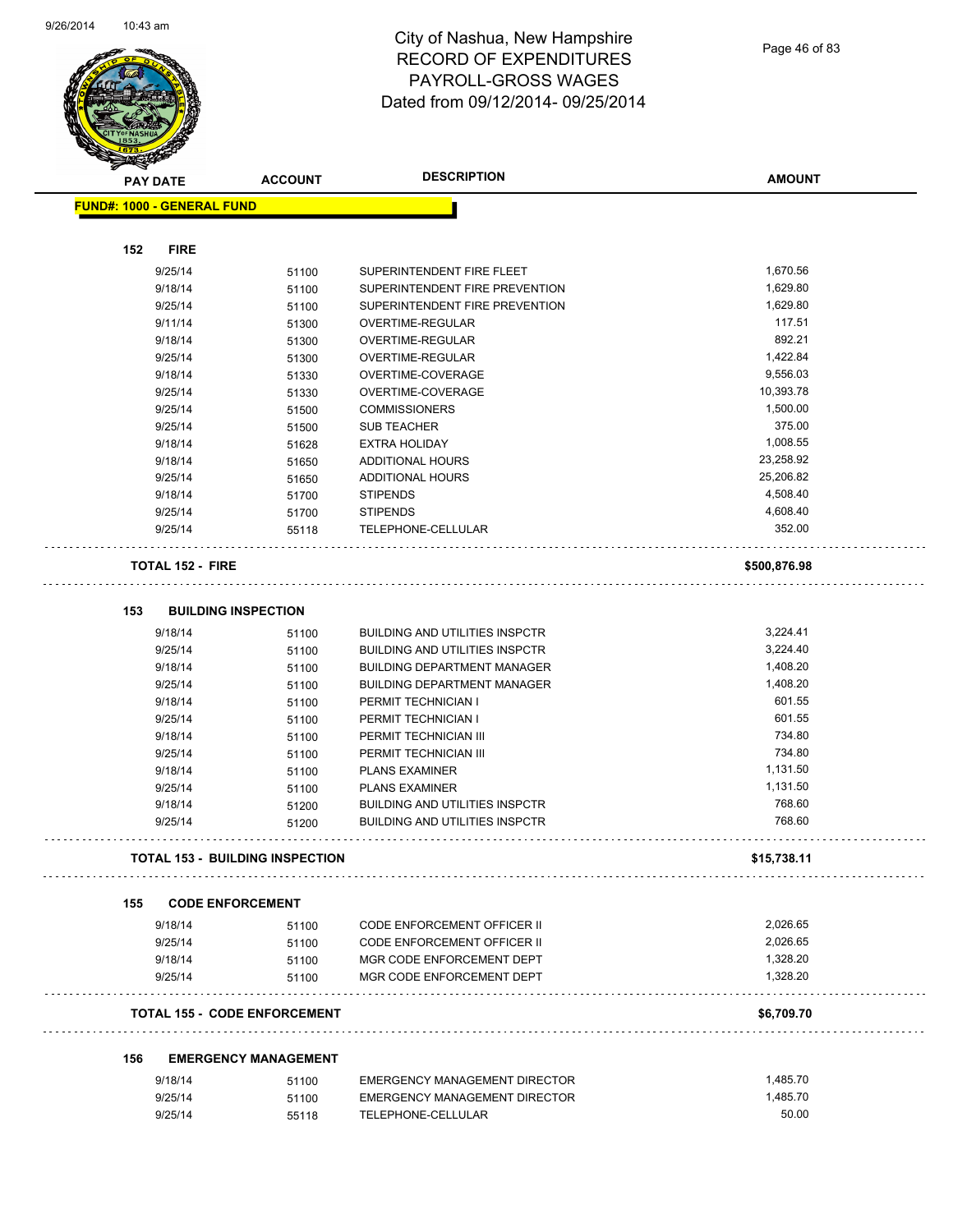| 9/26/2014 | 10:43 am                          |                                                   | City of Nashua, New Hampshire<br><b>RECORD OF EXPENDITURES</b><br><b>PAYROLL-GROSS WAGES</b><br>Dated from 09/12/2014-09/25/2014 | Page 47 of 83        |
|-----------|-----------------------------------|---------------------------------------------------|----------------------------------------------------------------------------------------------------------------------------------|----------------------|
|           | <b>PAY DATE</b>                   | <b>ACCOUNT</b>                                    | <b>DESCRIPTION</b>                                                                                                               | <b>AMOUNT</b>        |
|           | <b>FUND#: 1000 - GENERAL FUND</b> | <b>TOTAL 156 - EMERGENCY MANAGEMENT</b>           |                                                                                                                                  | \$3,021.40           |
|           |                                   |                                                   |                                                                                                                                  |                      |
|           | 157                               | <b>CITYWIDE COMMUNICATIONS</b>                    |                                                                                                                                  |                      |
|           | 9/18/14                           | 51100                                             | <b>COMM SYS ENGR TECH</b>                                                                                                        | 1,512.40             |
|           | 9/25/14                           | 51100                                             | <b>COMM SYS ENGR TECH</b>                                                                                                        | 1,512.40             |
|           | 9/18/14<br>9/25/14                | 51200                                             | <b>RADIO SYSTEMS MANAGER</b><br>RADIO SYSTEMS MANAGER                                                                            | 1,283.52<br>1,283.52 |
|           | 9/25/14                           | 51200<br>55118                                    | TELEPHONE-CELLULAR                                                                                                               | 100.00               |
|           |                                   |                                                   |                                                                                                                                  |                      |
|           |                                   | <b>TOTAL 157 - CITYWIDE COMMUNICATIONS</b>        |                                                                                                                                  | \$5,691.84           |
|           | 160                               | <b>PUBLIC WORKS-ADMIN/ENGINEERING</b>             |                                                                                                                                  |                      |
|           | 9/18/14                           | 51100                                             | ADMINISTRATIVE ASSISTANT II                                                                                                      | 665.60               |
|           | 9/25/14                           | 51100                                             | ADMINISTRATIVE ASSISTANT II                                                                                                      | 665.60               |
|           | 9/18/14                           | 51100                                             | CITIZEN SERVICES COORDINATOR                                                                                                     | 721.90               |
|           | 9/25/14                           | 51100                                             | CITIZEN SERVICES COORDINATOR                                                                                                     | 721.90               |
|           | 9/18/14                           | 51100                                             | <b>CITY ENGINEER</b>                                                                                                             | 1,014.20             |
|           | 9/25/14                           | 51100                                             | <b>CITY ENGINEER</b>                                                                                                             | 1,014.20             |
|           | 9/18/14                           | 51100                                             | DEPUTY MANAGER OF ENGINEERING                                                                                                    | 690.10               |
|           | 9/25/14                           | 51100                                             | DEPUTY MANAGER OF ENGINEERING                                                                                                    | 690.10               |
|           | 9/18/14                           | 51100                                             | <b>DIRECTOR PUBLIC WORKS</b>                                                                                                     | 1,484.40             |
|           | 9/25/14                           | 51100                                             | <b>DIRECTOR PUBLIC WORKS</b>                                                                                                     | 1,484.40             |
|           | 9/18/14                           | 51100                                             | DIVISION OPERATIONS MANAGER                                                                                                      | 1,413.40             |
|           | 9/25/14                           | 51100                                             | DIVISION OPERATIONS MANAGER                                                                                                      | 1,413.40             |
|           | 9/18/14                           | 51100                                             | DPW CONTRACT ADMINISTRATOR<br>DPW CONTRACT ADMINISTRATOR                                                                         | 324.86               |
|           | 9/25/14<br>9/18/14                | 51100<br>51100                                    | <b>ENGINEERING INSPECTORS</b>                                                                                                    | 324.85<br>1,805.20   |
|           | 9/25/14                           | 51100                                             | <b>ENGINEERING INSPECTORS</b>                                                                                                    | 1,805.20             |
|           | 9/18/14                           | 51100                                             | <b>SENIOR FOREMAN</b>                                                                                                            | 1,285.00             |
|           | 9/25/14                           | 51100                                             | <b>SENIOR FOREMAN</b>                                                                                                            | 1,285.00             |
|           | 9/18/14                           | 51100                                             | <b>SENIOR STAFF ENGINEER</b>                                                                                                     | 2,475.55             |
|           | 9/25/14                           | 51100                                             | SENIOR STAFF ENGINEER                                                                                                            | 2,475.56             |
|           | 9/18/14                           | 51100                                             | <b>SENIOR TRAFFIC ENGINEER</b>                                                                                                   | 1,579.20             |
|           | 9/25/14                           | 51100                                             | <b>SENIOR TRAFFIC ENGINEER</b>                                                                                                   | 1,579.20             |
|           | 9/18/14                           | 51100                                             | STREET CONSTRUCTION ENGINEER                                                                                                     | 1,312.00             |
|           | 9/25/14                           | 51100                                             | STREET CONSTRUCTION ENGINEER                                                                                                     | 1,312.00             |
|           | 9/18/14                           | 51100                                             | <b>SURVEY TECHNICIAN</b>                                                                                                         | 1,096.65             |
|           | 9/25/14                           | 51100                                             | <b>SURVEY TECHNICIAN</b>                                                                                                         | 1,096.65             |
|           | 9/25/14                           | 51300                                             | OVERTIME-REGULAR                                                                                                                 | 119.91<br>2,000.00   |
|           | 9/25/14<br>9/25/14                | 51500                                             | ELECTED BOARD MEMBER<br>TELEPHONE-CELLULAR                                                                                       | 234.00               |
|           | 9/25/14                           | 55118<br>55314                                    | FIXED RATE MILEAGE ALLOWANCE                                                                                                     | 600.00               |
|           |                                   | <b>TOTAL 160 - PUBLIC WORKS-ADMIN/ENGINEERING</b> |                                                                                                                                  | \$34,690.03          |
|           | 161<br><b>STREETS</b>             |                                                   |                                                                                                                                  |                      |
|           | 9/18/14                           | 51100                                             | ADMINISTRATIVE ASSISTANT III                                                                                                     | 953.24               |
|           | 9/25/14                           | 51100                                             | ADMINISTRATIVE ASSISTANT III                                                                                                     | 953.25               |
|           | 9/18/14                           | 51100                                             | AUTO MECH 1ST CLASS NIGHTS                                                                                                       | 2,022.40             |
|           | 9/25/14                           | 51100                                             | AUTO MECH 1ST CLASS NIGHTS                                                                                                       | 2,022.40             |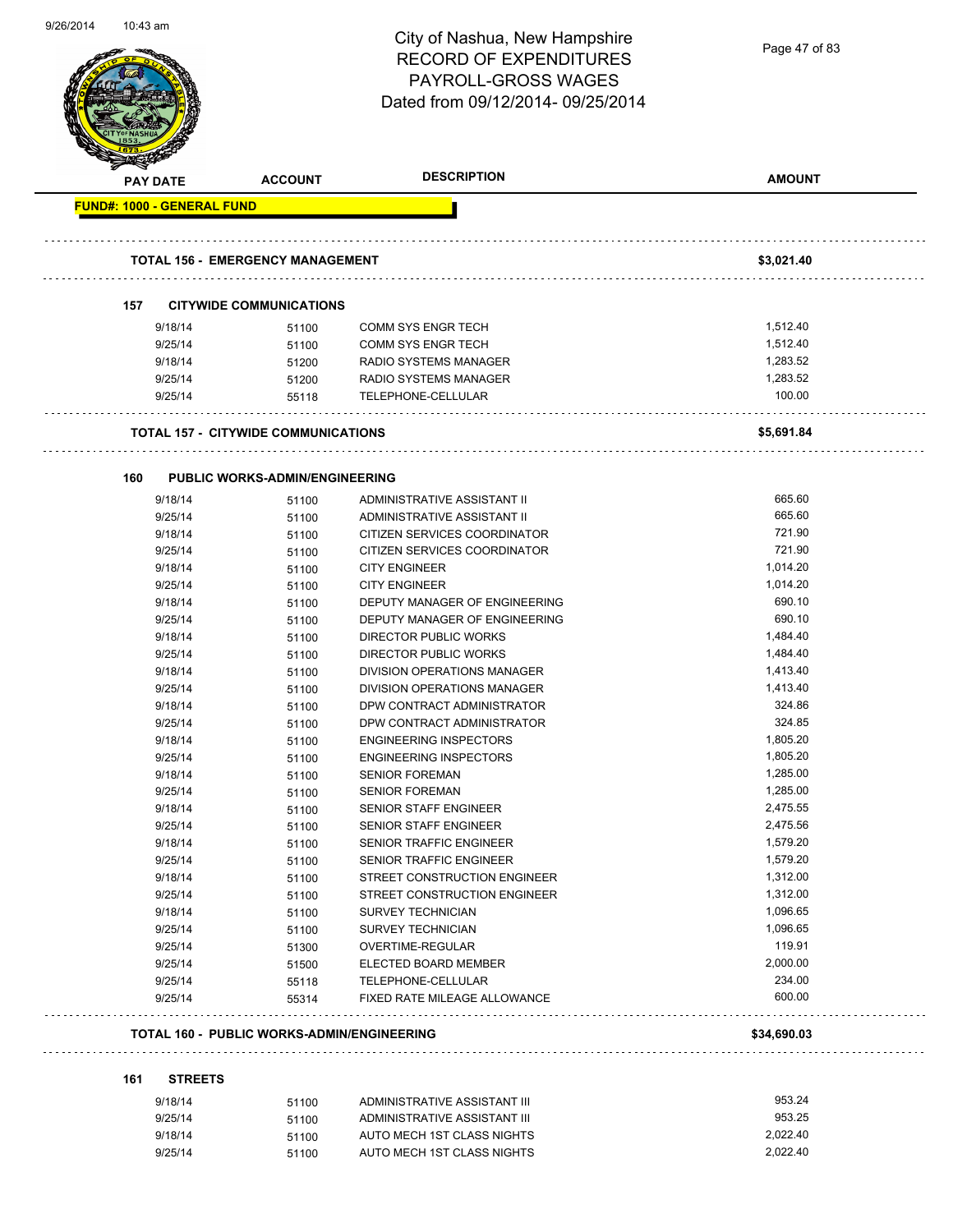

Page 48 of 83

| <b>PAY DATE</b>                   | <b>ACCOUNT</b> | <b>DESCRIPTION</b>                | <b>AMOUNT</b> |
|-----------------------------------|----------------|-----------------------------------|---------------|
| <b>FUND#: 1000 - GENERAL FUND</b> |                |                                   |               |
|                                   |                |                                   |               |
| 161<br><b>STREETS</b>             |                |                                   |               |
| 9/18/14                           | 51100          | AUTO MECH 2ND CLASS               | 909.20        |
| 9/25/14                           | 51100          | AUTO MECH 2ND CLASS               | 909.20        |
| 9/18/14                           | 51100          | AUTO MECH 2ND CLASS NIGHTS        | 921.20        |
| 9/25/14                           | 51100          | AUTO MECH 2ND CLASS NIGHTS        | 892.43        |
| 9/18/14                           | 51100          | AUTO MECHANIC 1ST CLASS           | 2,993.61      |
| 9/25/14                           | 51100          | AUTO MECHANIC 1ST CLASS           | 2,993.61      |
| 9/18/14                           | 51100          | <b>EQUIP OPR STREET REPAIR</b>    | 7,309.49      |
| 9/25/14                           | 51100          | EQUIP OPR STREET REPAIR           | 7,273.60      |
| 9/18/14                           | 51100          | FLEET MAINTENANCE FOREMAN         | 1,096.65      |
| 9/25/14                           | 51100          | FLEET MAINTENANCE FOREMAN         | 1,096.65      |
| 9/18/14                           | 51100          | FLEET MANAGER STREET DEPT         | 1,087.50      |
| 9/25/14                           | 51100          | FLEET MANAGER STREET DEPT         | 1,087.50      |
| 9/18/14                           | 51100          | <b>MASON PIPELAYER</b>            | 1,739.20      |
| 9/25/14                           | 51100          | <b>MASON PIPELAYER</b>            | 1,739.20      |
| 9/18/14                           | 51100          | OPERATIONS COORDINATOR            | 788.05        |
| 9/25/14                           | 51100          | OPERATIONS COORDINATOR            | 778.19        |
| 9/18/14                           | 51100          | <b>SIGN MAINTENANCE</b>           | 838.55        |
| 9/25/14                           | 51100          | <b>SIGN MAINTENANCE</b>           | 892.65        |
| 9/18/14                           | 51100          | SIGN MAINTENANCE ASSISTANT        | 807.20        |
| 9/25/14                           | 51100          | SIGN MAINTENANCE ASSISTANT        | 807.21        |
| 9/18/14                           | 51100          | STOREKEEPER PWD                   | 895.65        |
| 9/25/14                           | 51100          | STOREKEEPER PWD                   | 895.65        |
| 9/18/14                           | 51100          | STR CONSTR RPR AND PERMT COORD    | 1,075.15      |
| 9/25/14                           | 51100          | STR CONSTR RPR AND PERMT COORD    | 1,075.15      |
| 9/18/14                           | 51100          | <b>STREET FOREMAN</b>             | 4,616.60      |
| 9/25/14                           | 51100          | <b>STREET FOREMAN</b>             | 4,616.60      |
| 9/18/14                           | 51100          | SUPERINTENDENT OF STREETS         | 1,771.19      |
| 9/25/14                           | 51100          | SUPERINTENDENT OF STREETS         | 1,771.20      |
| 9/18/14                           | 51100          | TRAFFIC MAINTENANCE ASSISTANT     | 860.80        |
| 9/25/14                           | 51100          | TRAFFIC MAINTENANCE ASSISTANT     | 860.80        |
| 9/18/14                           | 51100          | <b>TRAFFIC MANAGER</b>            | 1,371.00      |
| 9/25/14                           | 51100          | <b>TRAFFIC MANAGER</b>            | 1,370.99      |
| 9/18/14                           | 51100          | <b>TRAFFIC TECHNICIAN I</b>       | 2,071.20      |
| 9/25/14                           | 51100          | <b>TRAFFIC TECHNICIAN I</b>       | 2,187.71      |
| 9/18/14                           | 51100          | <b>TRUCK DRIVER STREET REPAIR</b> | 16,925.15     |
| 9/25/14                           | 51100          | TRUCK DRIVER STREET REPAIR        | 16,759.10     |
| 9/18/14                           | 51100          | <b>WELDER FIRST CLASS</b>         | 1,984.80      |
| 9/25/14                           | 51100          | <b>WELDER FIRST CLASS</b>         | 1,984.80      |
| 9/18/14                           | 51300          | OVERTIME-REGULAR                  | 2,318.74      |
| 9/25/14                           | 51300          | OVERTIME-REGULAR                  | 2,742.13      |
| 9/25/14                           | 55118          | TELEPHONE-CELLULAR                | 67.00         |
|                                   |                |                                   |               |

#### **TOTAL 161 - STREETS \$111,133.59**

 $\omega$  is  $\omega$ 

**166 PARKING LOTS**

| 9/18/14 | 51100 | ADMINISTRATIVE ASSISTANT II | 665.60   |
|---------|-------|-----------------------------|----------|
| 9/25/14 | 51100 | ADMINISTRATIVE ASSISTANT II | 332.80   |
| 9/18/14 | 51100 | PARKING MAINTENANCE         | 1.315.20 |
| 9/25/14 | 51100 | PARKING MAINTENANCE         | 1.315.20 |
| 9/18/14 | 51300 | OVERTIME-REGULAR            | 259.47   |
| 9/25/14 | 51300 | OVERTIME-REGULAR            | 234.72   |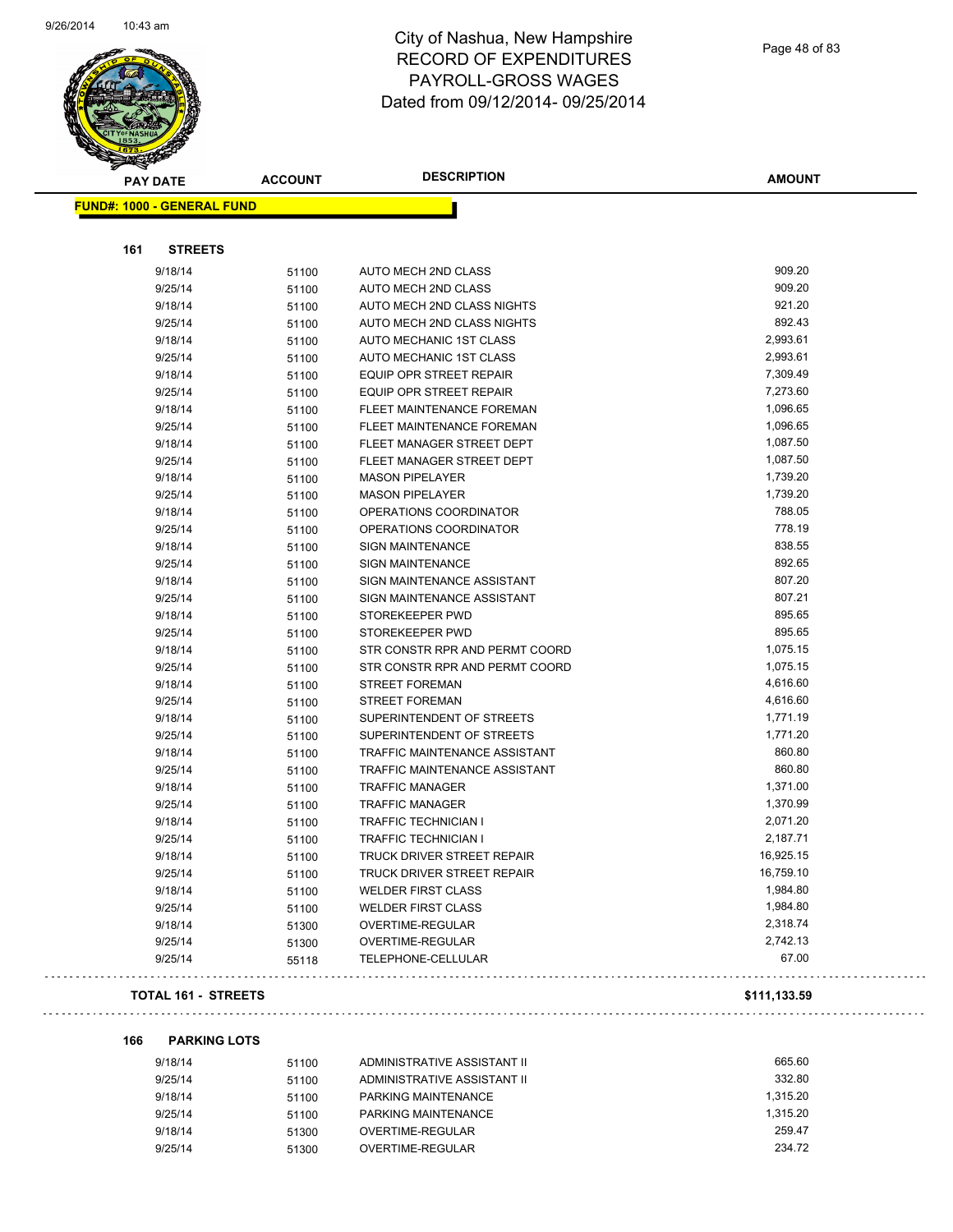| 9/20/2014 | 10:43 am |                                   |                                         | City of Nashua, New Hampshire<br><b>RECORD OF EXPENDITURES</b><br>PAYROLL-GROSS WAGES | Page 49 of 83   |
|-----------|----------|-----------------------------------|-----------------------------------------|---------------------------------------------------------------------------------------|-----------------|
|           |          |                                   |                                         | Dated from 09/12/2014-09/25/2014                                                      |                 |
|           |          | <b>PAY DATE</b>                   | <b>ACCOUNT</b>                          | <b>DESCRIPTION</b>                                                                    | <b>AMOUNT</b>   |
|           |          | <b>FUND#: 1000 - GENERAL FUND</b> |                                         |                                                                                       |                 |
|           |          |                                   |                                         |                                                                                       |                 |
|           | 166      | <b>PARKING LOTS</b>               |                                         |                                                                                       |                 |
|           |          | 9/25/14                           | 55118                                   | TELEPHONE-CELLULAR                                                                    | 51.00           |
|           |          |                                   | <b>TOTAL 166 - PARKING LOTS</b>         |                                                                                       | \$4,173.99      |
|           |          |                                   |                                         |                                                                                       |                 |
|           |          |                                   |                                         |                                                                                       |                 |
|           | 171      |                                   | <b>COMMUNITY SERVICES</b>               |                                                                                       |                 |
|           |          | 9/18/14                           | 51100                                   | DIRECTOR HEALTH AND COMM SVS                                                          | 1,726.91        |
|           |          | 9/25/14                           | 51100                                   | DIRECTOR HEALTH AND COMM SVS                                                          | 1,726.90        |
|           |          | 9/18/14                           | 51100                                   | PROGRAM ASSISTANT                                                                     | 435.30          |
|           |          | 9/25/14                           | 51100                                   | PROGRAM ASSISTANT                                                                     | 435.30          |
|           |          | 9/18/14                           | 51100                                   | PROGRAM COORDINATOR                                                                   | 929.80          |
|           |          | 9/25/14<br>9/25/14                | 51100                                   | PROGRAM COORDINATOR<br>TELEPHONE-CELLULAR                                             | 929.80<br>50.00 |
|           |          |                                   | 55118                                   |                                                                                       |                 |
|           |          |                                   | <b>TOTAL 171 - COMMUNITY SERVICES</b>   |                                                                                       | \$6,234.01      |
|           | 172      |                                   |                                         |                                                                                       |                 |
|           |          |                                   | <b>COMMUNITY HEALTH</b>                 |                                                                                       |                 |
|           |          | 9/18/14                           | 51100                                   | ADMINISTRATIVE ASSISTANT II                                                           | 717.24          |
|           |          | 9/25/14                           | 51100                                   | ADMINISTRATIVE ASSISTANT II                                                           | 717.24          |
|           |          | 9/18/14                           | 51100                                   | BILINGUAL OUTREACH WORKER                                                             | 764.30          |
|           |          | 9/25/14                           | 51100                                   | BILINGUAL OUTREACH WORKER                                                             | 764.30          |
|           |          | 9/18/14                           | 51100                                   | PUB HEALTH NURSE                                                                      | 2,229.46        |
|           |          | 9/25/14                           | 51100                                   | PUB HEALTH NURSE                                                                      | 2,229.45        |
|           |          | 7/24/14                           | 51400                                   | WAGES TEMP-SEASONAL                                                                   | (90.90)         |
|           |          | 7/24/14                           | 51412                                   | <b>WAGES PER DIEM</b>                                                                 | 90.90           |
|           |          | 9/18/14                           | 51412                                   | WAGES PER DIEM                                                                        | 60.60           |
|           |          | 9/25/14                           | 51412                                   | <b>WAGES PER DIEM</b>                                                                 | 393.91          |
|           |          |                                   | <b>TOTAL 172 - COMMUNITY HEALTH</b>     |                                                                                       | \$7,876.50      |
|           | 173      |                                   | <b>ENVIRONMENTAL HEALTH</b>             |                                                                                       |                 |
|           |          | 9/18/14                           | 51100                                   | <b>ENVIRONMENTAL HEALTH SPEC I</b>                                                    | 858.45          |
|           |          | 9/25/14                           | 51100                                   | <b>ENVIRONMENTAL HEALTH SPEC I</b>                                                    | 858.44          |
|           |          | 9/18/14                           | 51100                                   | ENVIRONMENTAL HEALTH SPEC II                                                          | 1,075.15        |
|           |          | 9/25/14                           | 51100                                   | ENVIRONMENTAL HEALTH SPEC II                                                          | 1,075.15        |
|           |          | 9/18/14                           | 51100                                   | ENVIRONMENTAL TECH OFFICE MGR                                                         | 992.85          |
|           |          | 9/25/14                           | 51100                                   | ENVIRONMENTAL TECH OFFICE MGR                                                         | 992.85          |
|           |          | 9/18/14                           | 51100                                   | <b>LABORATORY DIRECTOR</b>                                                            | 988.20          |
|           |          | 9/25/14                           | 51100                                   | LABORATORY DIRECTOR                                                                   | 988.20          |
|           |          | 9/18/14                           | 51100                                   | MANAGER ENVIRONMENTAL HEALTH                                                          | 1,446.40        |
|           |          | 9/25/14                           | 51100                                   | MANAGER ENVIRONMENTAL HEALTH                                                          | 1,446.40        |
|           |          | 9/25/14                           | 55118                                   | TELEPHONE-CELLULAR                                                                    | 67.00           |
|           |          |                                   | <b>TOTAL 173 - ENVIRONMENTAL HEALTH</b> |                                                                                       | \$10,789.09     |
|           | 174      |                                   | <b>WELFARE ADMINISTRATION</b>           |                                                                                       |                 |
|           |          | 9/18/14                           |                                         |                                                                                       | 829.30          |
|           |          | 9/25/14                           | 51100                                   | ADMINISTRATIVE ASSISTANT I<br>ADMINISTRATIVE ASSISTANT I                              | 829.30          |
|           |          | 9/18/14                           | 51100<br>51100                          | CASE TECHNICIAN WELFARE                                                               | 2,384.97        |
|           |          |                                   |                                         |                                                                                       |                 |

9/26/2014 10:43 am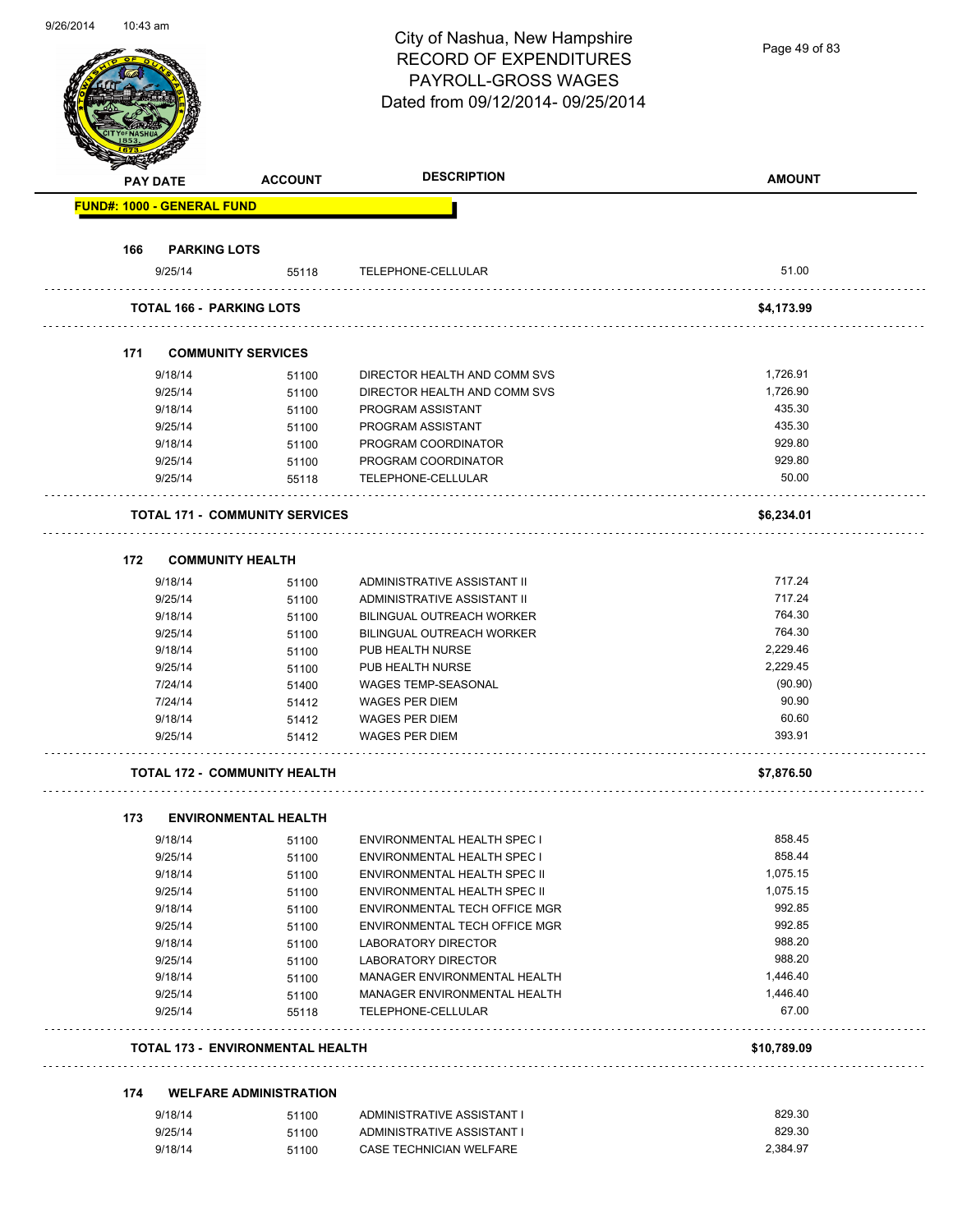Page 50 of 83

| <b>PAY DATE</b>                   |         | <b>ACCOUNT</b>                            | <b>DESCRIPTION</b>               | <b>AMOUNT</b> |
|-----------------------------------|---------|-------------------------------------------|----------------------------------|---------------|
| <b>FUND#: 1000 - GENERAL FUND</b> |         |                                           |                                  |               |
|                                   |         |                                           |                                  |               |
| 174                               |         | <b>WELFARE ADMINISTRATION</b>             |                                  |               |
|                                   | 9/25/14 | 51100                                     | <b>CASE TECHNICIAN WELFARE</b>   | 2,384.95      |
|                                   | 9/18/14 | 51100                                     | INTAKE WORKER ACCOUNTANT         | 936.70        |
|                                   | 9/25/14 | 51100                                     | INTAKE WORKER ACCOUNTANT         | 936.70        |
|                                   | 9/18/14 | 51100                                     | SENIOR CASE TECHNICIAN           | 957.30        |
|                                   | 9/25/14 | 51100                                     | SENIOR CASE TECHNICIAN           | 957.30        |
|                                   | 9/18/14 | 51100                                     | <b>WELFARE OFFICER</b>           | 1,450.00      |
|                                   | 9/25/14 | 51100                                     | <b>WELFARE OFFICER</b>           | 1,450.00      |
|                                   | 9/25/14 | 55118                                     | TELEPHONE-CELLULAR               | 50.00         |
|                                   |         | <b>TOTAL 174 - WELFARE ADMINISTRATION</b> |                                  | \$13,166.52   |
|                                   |         |                                           |                                  |               |
| 177                               | 9/18/14 | <b>PARKS &amp; RECREATION</b><br>51100    | ADMINISTRATIVE ASSISTANT II      | 734.80        |
|                                   | 9/25/14 | 51100                                     | ADMINISTRATIVE ASSISTANT II      | 734.80        |
|                                   | 9/18/14 | 51100                                     | <b>EQUIPMENT OPERATOR, PARKS</b> | 909.20        |
|                                   | 9/25/14 | 51100                                     | EQUIPMENT OPERATOR, PARKS        | 909.20        |
|                                   | 9/18/14 | 51100                                     | FOREMAN LABOR PARK               | 3,289.94      |
|                                   | 9/25/14 | 51100                                     | FOREMAN LABOR PARK               | 3,289.95      |
|                                   | 9/18/14 | 51100                                     | <b>GROUNDS KEEPER PARK MAINT</b> | 6,663.22      |
|                                   | 9/25/14 | 51100                                     | <b>GROUNDS KEEPER PARK MAINT</b> | 6,663.23      |
|                                   | 9/18/14 | 51100                                     | <b>GROUNDSMAN I PARKS</b>        | 1,559.20      |
|                                   | 9/25/14 | 51100                                     | <b>GROUNDSMAN I PARKS</b>        | 1,559.20      |
|                                   | 9/18/14 | 51100                                     | <b>GROUNDSMAN II PARKS</b>       | 818.80        |
|                                   | 9/25/14 | 51100                                     | <b>GROUNDSMAN II PARKS</b>       | 818.80        |
|                                   | 9/18/14 | 51100                                     | <b>LEAD GROUNDSMAN</b>           | 2,778.00      |
|                                   | 9/25/14 | 51100                                     | <b>LEAD GROUNDSMAN</b>           | 2.758.80      |
|                                   | 9/18/14 | 51100                                     | NURSERY WORKER PARKS             | 865.60        |
|                                   | 9/25/14 | 51100                                     | NURSERY WORKER PARKS             | 865.60        |
|                                   | 9/18/14 | 51100                                     | PROGRAM COORDINATOR              | 347.84        |
|                                   | 9/25/14 | 51100                                     | PROGRAM COORDINATOR              | 347.85        |
|                                   | 9/18/14 | 51100                                     | RECREATION PROGRAM MANAGER       | 1,098.20      |
|                                   | 9/25/14 | 51100                                     | RECREATION PROGRAM MANAGER       | 1,098.20      |
|                                   | 9/18/14 | 51100                                     | STELLOS STADIUM ATTENDANT        | 911.60        |
|                                   | 9/25/14 | 51100                                     | STELLOS STADIUM ATTENDANT        | 916.40        |
|                                   | 9/18/14 | 51100                                     | SUPERINTENDENT OF PARKS RECR     | 1,720.00      |
|                                   | 9/25/14 | 51100                                     | SUPERINTENDENT OF PARKS RECR     | 1,720.00      |
|                                   | 9/18/14 | 51100                                     | TRUCK DRIVER PARKS RECR          | 848.00        |
|                                   | 9/25/14 | 51100                                     | <b>TRUCK DRIVER PARKS RECR</b>   | 847.60        |
|                                   | 9/18/14 | 51300                                     | OVERTIME-REGULAR                 | 6,764.37      |
|                                   | 9/25/14 | 51300                                     | OVERTIME-REGULAR                 | 5,655.58      |
|                                   | 9/18/14 | 51400                                     | WAGES TEMP-SEASONAL              | 3,520.00      |
|                                   | 9/25/14 | 51400                                     | <b>WAGES TEMP-SEASONAL</b>       | 1,840.00      |
|                                   | 9/25/14 | 55118                                     | TELEPHONE-CELLULAR               | 67.00         |
|                                   | 9/18/14 | 61107                                     | <b>CLOTHING &amp; UNIFORMS</b>   | 83.56         |
|                                   |         | <b>TOTAL 177 - PARKS &amp; RECREATION</b> |                                  | \$63,004.54   |

| 9/18/14 | 51100 | ADMIN ASST COST ACCOUNTANT | 805.45 |
|---------|-------|----------------------------|--------|
| 9/25/14 | 51100 | ADMIN ASST COST ACCOUNTANT | 684.63 |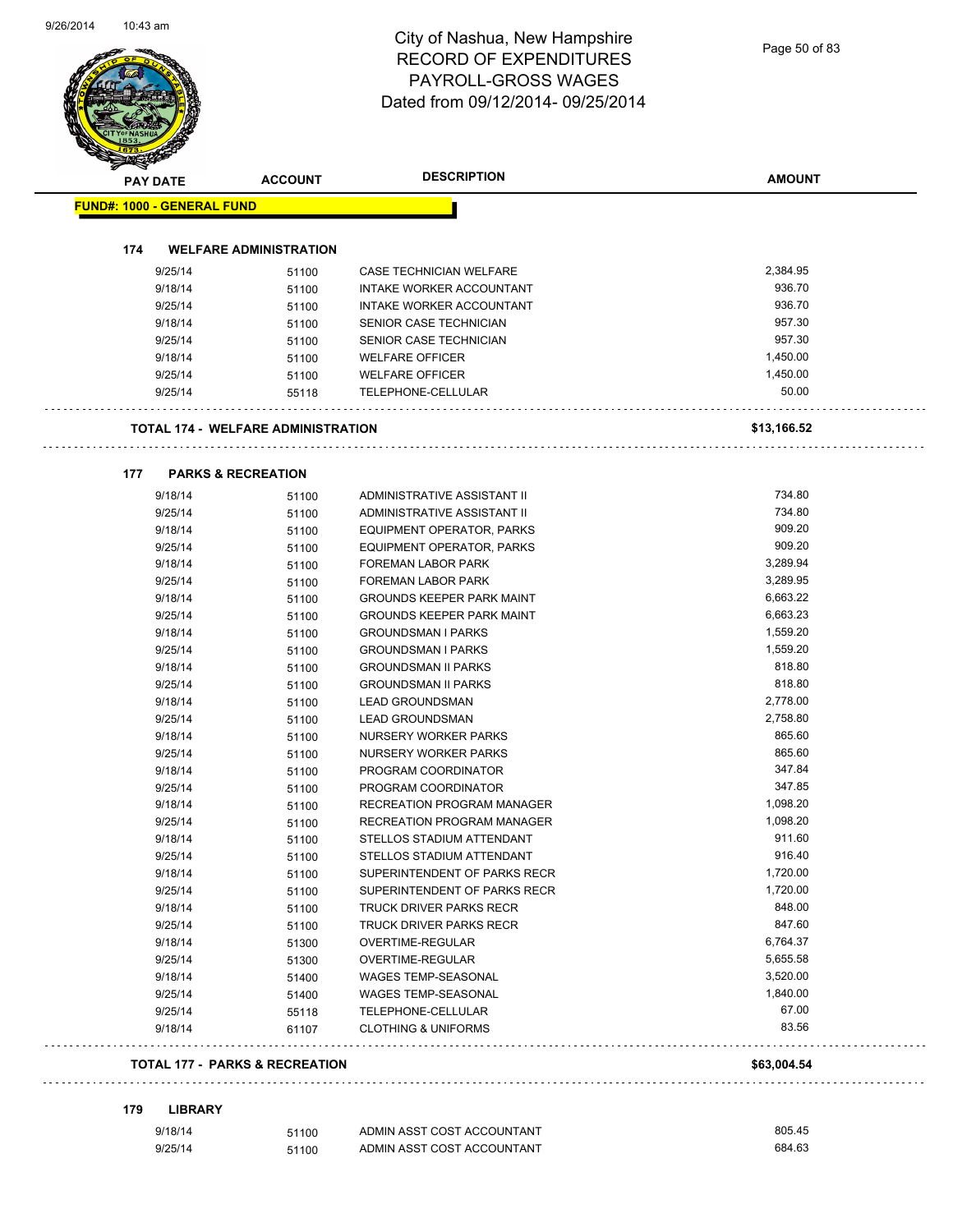

|     | <b>PAY DATE</b>                   | <b>ACCOUNT</b> | <b>DESCRIPTION</b>                                               | <b>AMOUNT</b>        |
|-----|-----------------------------------|----------------|------------------------------------------------------------------|----------------------|
|     | <b>FUND#: 1000 - GENERAL FUND</b> |                |                                                                  |                      |
|     |                                   |                |                                                                  |                      |
|     |                                   |                |                                                                  |                      |
| 179 | <b>LIBRARY</b>                    |                |                                                                  |                      |
|     | 9/18/14                           | 51100          | ASSISTANT DIRECTOR LIBRARY                                       | 1,293.10             |
|     | 9/25/14                           | 51100          | ASSISTANT DIRECTOR LIBRARY                                       | 1,293.10             |
|     | 9/18/14                           | 51100          | ASSISTANT LIBRARIAN CIRCULATIO                                   | 973.40               |
|     | 9/25/14                           | 51100          | ASSISTANT LIBRARIAN CIRCULATIO                                   | 973.40               |
|     | 9/18/14                           | 51100          | ASSISTANT LIBRARIAN MEDIA SERV                                   | 793.91               |
|     | 9/25/14                           | 51100          | ASSISTANT LIBRARIAN MEDIA SERV                                   | 793.91               |
|     | 9/18/14                           | 51100          | ASSISTANT LIBRARIAN TECH SVS                                     | 1,004.70<br>1,004.70 |
|     | 9/25/14                           | 51100          | ASSISTANT LIBRARIAN TECH SVS                                     | 784.98               |
|     | 9/18/14<br>9/25/14                | 51100          | ASSISTANT LIBRARIAN YOUTH SERV<br>ASSISTANT LIBRARIAN YOUTH SERV | 789.85               |
|     | 9/18/14                           | 51100          | DIRECTOR LIBRARY                                                 | 1,885.70             |
|     | 9/25/14                           | 51100          | <b>DIRECTOR LIBRARY</b>                                          | 1,885.70             |
|     | 9/18/14                           | 51100          | EXECUTIVE ASST OFFICE MANAGER                                    | 858.45               |
|     | 9/25/14                           | 51100<br>51100 | EXECUTIVE ASST OFFICE MANAGER                                    | 858.45               |
|     | 9/18/14                           | 51100          | <b>JANITOR</b>                                                   | 490.50               |
|     | 9/25/14                           | 51100          | <b>JANITOR</b>                                                   | 505.83               |
|     | 9/18/14                           | 51100          | LIBRARIAN ADULT SERVICES                                         | 962.61               |
|     | 9/25/14                           | 51100          | LIBRARIAN ADULT SERVICES                                         | 962.61               |
|     | 9/18/14                           | 51100          | <b>LIBRARIAN CIRCULATION</b>                                     | 1,003.20             |
|     | 9/25/14                           | 51100          | <b>LIBRARIAN CIRCULATION</b>                                     | 1,003.20             |
|     | 9/18/14                           | 51100          | <b>LIBRARIAN OUTREACH SVS</b>                                    | 999.20               |
|     | 9/25/14                           | 51100          | LIBRARIAN OUTREACH SVS                                           | 999.19               |
|     | 9/18/14                           | 51100          | LIBRARIAN TECH SERVICES                                          | 1,037.15             |
|     | 9/25/14                           | 51100          | LIBRARIAN TECH SERVICES                                          | 1,037.14             |
|     | 9/18/14                           | 51100          | LIBRARIAN YOUTH SERVICES                                         | 1,792.83             |
|     | 9/25/14                           | 51100          | LIBRARIAN YOUTH SERVICES                                         | 1,783.76             |
|     | 9/18/14                           | 51100          | LIBRARY ASSISTANT ADULT SERVIC                                   | 664.81               |
|     | 9/25/14                           | 51100          | LIBRARY ASSISTANT ADULT SERVIC                                   | 664.81               |
|     | 9/18/14                           | 51100          | LIBRARY ASSISTANT CIRCULATION                                    | 3,352.80             |
|     | 9/25/14                           | 51100          | LIBRARY ASSISTANT CIRCULATION                                    | 3,352.79             |
|     | 9/18/14                           | 51100          | <b>LIBRARY ASSISTANT MEDIA SERVIC</b>                            | 2,050.25             |
|     | 9/25/14                           | 51100          | LIBRARY ASSISTANT MEDIA SERVIC                                   | 2,050.25             |
|     | 9/18/14                           | 51100          | <b>LIBRARY ASSISTANT TECH SVS</b>                                | 706.90               |
|     | 9/25/14                           | 51100          | LIBRARY ASSISTANT TECH SVS                                       | 706.90               |
|     | 9/18/14                           | 51100          | LIBRARY ASSISTANT YOUTH SERVIC                                   | 1,328.25             |
|     | 9/25/14                           | 51100          | LIBRARY ASSISTANT YOUTH SERVIC                                   | 1,328.25             |
|     | 9/18/14                           | 51100          | <b>MAINTENANCE SUPV</b>                                          | 852.55               |
|     | 9/25/14                           | 51100          | MAINTENANCE SUPV                                                 | 852.55               |
|     | 9/18/14                           | 51100          | <b>MEDIA SERVICES COORDINATOR</b>                                | 1,205.05             |
|     | 9/25/14                           | 51100          | <b>MEDIA SERVICES COORDINATOR</b>                                | 1,205.04             |
|     | 9/18/14                           | 51100          | REFERENCE LIBRARIAN ADULT SERV                                   | 3,057.28             |
|     | 9/25/14                           | 51100          | REFERENCE LIBRARIAN ADULT SERV                                   | 3,057.27             |
|     | 9/18/14                           | 51100          | REFERENCE LIBRARIAN TECH SVS                                     | 756.45               |
|     | 9/25/14                           | 51100          | REFERENCE LIBRARIAN TECH SVS                                     | 756.45               |
|     | 9/18/14                           | 51100          | <b>SECURITY LIBRARY</b>                                          | 606.36               |
|     | 9/25/14                           | 51100          | <b>SECURITY LIBRARY</b>                                          | 564.15               |
|     | 9/18/14                           | 51200          | LIBRARY ASSISTANT TECH SVS                                       | 415.50               |
|     | 9/25/14                           | 51200          | <b>LIBRARY ASSISTANT TECH SVS</b>                                | 415.50               |
|     | 9/18/14                           | 51200          | LIBRARY PAGE YOUTH SERVICES                                      | 181.11               |
|     | 9/25/14                           | 51200          | LIBRARY PAGE YOUTH SERVICES                                      | 229.25               |
|     | 9/18/14                           | 51200          | <b>LIBRARY PAGES CIRCULATION</b>                                 | 1,006.93             |
|     | 9/25/14                           | 51200          | <b>LIBRARY PAGES CIRCULATION</b>                                 | 774.86               |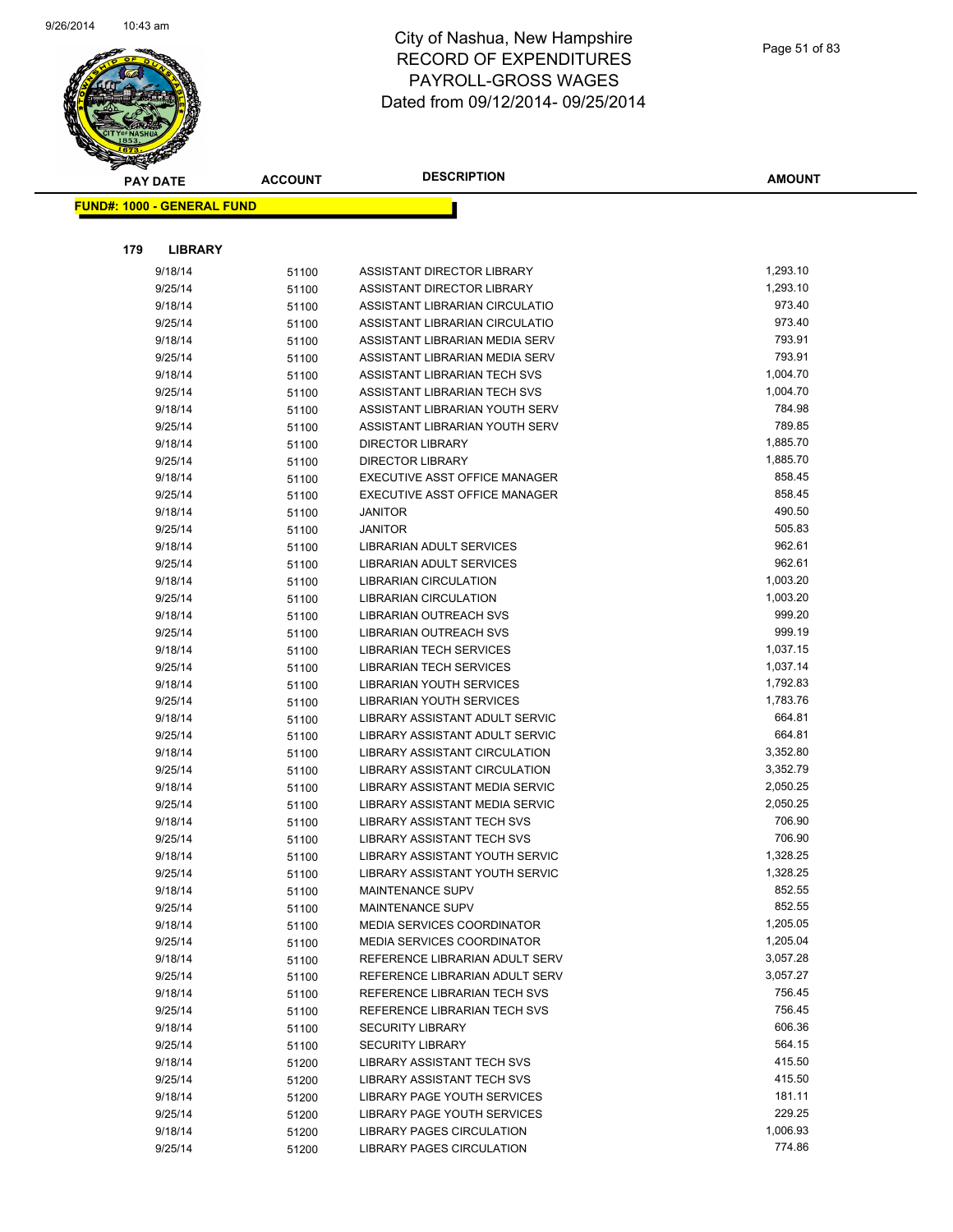Page 52 of 83

| <b>FUND#: 1000 - GENERAL FUND</b>        | <b>ACCOUNT</b>               | <b>DESCRIPTION</b>                     | <b>AMOUNT</b>        |
|------------------------------------------|------------------------------|----------------------------------------|----------------------|
|                                          |                              |                                        |                      |
|                                          |                              |                                        |                      |
| 179<br><b>LIBRARY</b>                    |                              |                                        | 505.09               |
| 9/18/14                                  | 51200                        | LIBRARY PAGES MEDIA SERVICES           | 465.03               |
| 9/25/14                                  | 51200                        | LIBRARY PAGES MEDIA SERVICES           |                      |
| 9/18/14                                  | 51200                        | <b>SECURITY LIBRARY</b>                | 346.08<br>403.76     |
| 9/25/14                                  | 51200                        | <b>SECURITY LIBRARY</b>                |                      |
| 9/18/14                                  | 51300                        | OVERTIME-REGULAR                       | 1,340.20             |
| 9/25/14                                  | 51300                        | OVERTIME-REGULAR                       | 1,198.40<br>5,368.13 |
| 9/25/14                                  | 51750                        | <b>RETIREMENT &amp; SEPARATION PAY</b> |                      |
| <b>TOTAL 179 - LIBRARY</b>               |                              |                                        | \$71,029.65          |
| 181                                      | <b>COMMUNITY DEVELOPMENT</b> |                                        |                      |
| 9/18/14                                  | 51100                        | ADMINISTRATIVE ASSISTANT II            | 665.60               |
| 9/25/14                                  | 51100                        | ADMINISTRATIVE ASSISTANT II            | 665.60               |
| 9/18/14                                  | 51100                        | DIRECTOR COMMUNITY DEVELOPMENT         | 1,715.70             |
| 9/25/14                                  | 51100                        | DIRECTOR COMMUNITY DEVELOPMENT         | 1,715.70             |
| 9/18/14                                  | 51200                        | ADMINISTRATIVE ASSISTANT I             | 336.99               |
| 9/25/14                                  | 51200                        | ADMINISTRATIVE ASSISTANT I             | 337.00               |
| 9/18/14                                  | 51400                        | WAGES TEMP-SEASONAL                    | 660.00               |
| 9/25/14                                  | 51400                        | WAGES TEMP-SEASONAL                    | 660.00               |
| 9/25/14                                  | 55118                        | TELEPHONE-CELLULAR                     | 50.00                |
| <b>TOTAL 181 - COMMUNITY DEVELOPMENT</b> |                              |                                        |                      |
|                                          |                              |                                        | \$6,806.59           |
| <b>PLANNING &amp; ZONING</b><br>182      |                              |                                        |                      |
| 9/18/14                                  | 51100                        | DEPARTMENT COORDINATOR                 | 913.60               |
| 9/25/14                                  | 51100                        | DEPARTMENT COORDINATOR                 | 913.60               |
| 9/18/14                                  | 51100                        | DEPUTY PLANNING MANAGER                | 2,589.60             |
| 9/25/14                                  | 51100                        | DEPUTY PLANNING MANAGER                | 2,589.60             |
| 9/18/14                                  | 51100                        | MANAGER PLANNING DEPT                  | 1,905.01             |
| 9/25/14                                  | 51100                        | MANAGER PLANNING DEPT                  | 1,905.00             |
| 9/18/14                                  | 51100                        | PLANNER I                              | 1,675.35             |
| 9/25/14                                  | 51100                        | PLANNER I                              | 1,675.35             |
| 9/18/14                                  | 51100                        | <b>PLANNER II</b>                      | 1,095.40             |
| 9/25/14                                  | 51100                        | PLANNER II                             | 1,095.40             |
| 9/18/14                                  | 51100                        | ZONING COORDINATOR                     | 682.30               |
| 9/25/14                                  | 51100                        | ZONING COORDINATOR                     | 682.30               |
| 9/18/14                                  | 53428                        | STENOGRAPHIC SERVICES                  | 500.00               |
| 9/25/14                                  | 55118                        | TELEPHONE-CELLULAR                     | 17.00                |
| <b>TOTAL 182 - PLANNING &amp; ZONING</b> |                              |                                        | \$18,239.51          |
| 183                                      | <b>ECONOMIC DEVELOPMENT</b>  |                                        |                      |
| 9/18/14                                  | 51100                        | ECONOMIC DEV DIRECTOR                  | 1,873.50             |
| 9/25/14                                  | 51100                        | ECONOMIC DEV DIRECTOR                  | 1,873.50             |
| 9/25/14                                  | 55118                        | TELEPHONE-CELLULAR                     | 50.00                |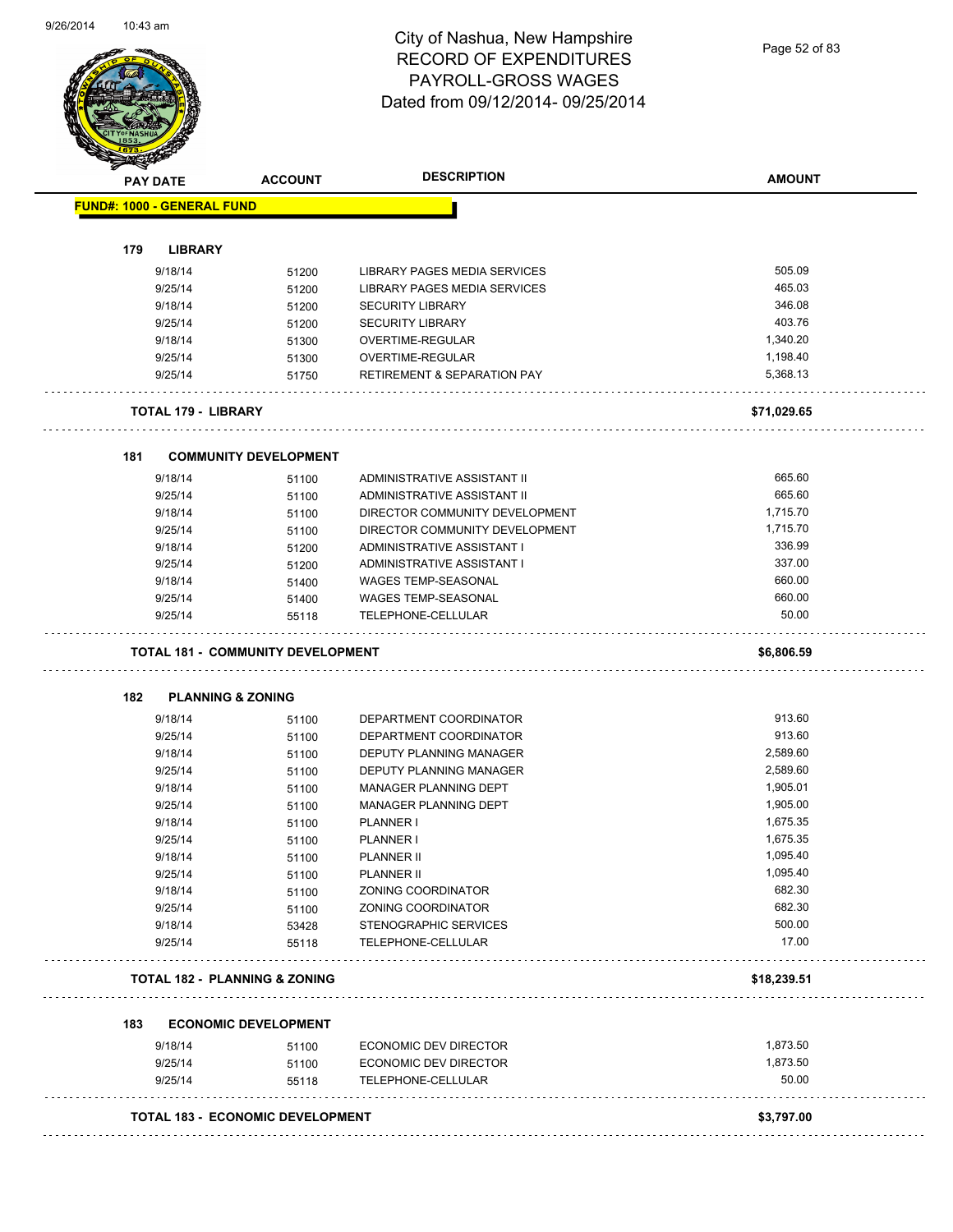

Page 53 of 83

|     | <b>PAY DATE</b>                   | <b>ACCOUNT</b> | <b>DESCRIPTION</b>                             | <b>AMOUNT</b>        |
|-----|-----------------------------------|----------------|------------------------------------------------|----------------------|
|     | <b>FUND#: 1000 - GENERAL FUND</b> |                |                                                |                      |
|     |                                   |                |                                                |                      |
|     |                                   |                |                                                |                      |
| 191 | <b>SCHOOL</b>                     |                |                                                |                      |
|     | 9/25/14                           | 51100          | ASSISTANT DIRECTOR BUSINESS                    | 2,893.00             |
|     | 9/25/14                           | 51100          | ASSISTANT PRINCIPAL AMH                        | 1,406.10             |
|     | 9/25/14                           | 51100          | ASSISTANT PRINCIPAL BIC                        | 2,925.70             |
|     | 9/25/14                           | 51100          | ASSISTANT PRINCIPAL BRO                        | 1,403.80             |
|     | 9/25/14                           | 51100          | ASSISTANT PRINCIPAL CHARL                      | 1,483.70             |
|     | 6/19/14                           | 51100          | ASSISTANT PRINCIPAL DR CRSP                    | (8,774.76)           |
|     | 9/25/14                           | 51100          | ASSISTANT PRINCIPAL DR CRSP                    | 2,807.70             |
|     | 9/25/14                           | 51100          | ASSISTANT PRINCIPAL ELM                        | 6,549.40             |
|     | 9/25/14                           | 51100          | ASSISTANT PRINCIPAL FES                        | 2,967.50             |
|     | 9/25/14                           | 51100          | ASSISTANT PRINCIPAL FMS                        | 3,472.50             |
|     | 9/25/14                           | 51100          | ASSISTANT PRINCIPAL LEDGE                      | 2,812.30             |
|     | 9/25/14                           | 51100          | ASSISTANT PRINCIPAL MDE                        | 1,406.10             |
|     | 9/25/14                           | 51100          | ASSISTANT PRINCIPAL MTP                        | 2,892.50             |
|     | 9/25/14                           | 51100          | <b>ASSISTANT PRINCIPAL NHN</b>                 | 12,595.80            |
|     | 9/25/14                           | 51100          | ASSISTANT PRINCIPAL NHS                        | 12,890.20            |
|     | 9/25/14                           | 51100          | ASSISTANT PRINCIPAL PMS                        | 3,272.60             |
|     | 9/25/14                           | 51100          | ASSISTANT PRINCIPAL SHE                        | 1,403.80             |
|     | 9/25/14                           | 51100          | ASSISTANT SUPERINTENDENT                       | 8,261.40             |
|     | 9/25/14                           | 51100          | ASST DIRECTOR PLANT OPS                        | 4,353.40             |
|     | 9/25/14                           | 51100          | <b>ASST DIRECTOR SPED</b>                      | 6,079.50             |
|     | 9/25/14                           | 51100          | ASST SYSTEMS ADMIN FULL YEAR                   | 13,903.88            |
|     | 9/18/14                           | 51100          | ASST SYSTEMS ADMIN SCH YEAR                    | 746.20               |
|     | 9/25/14                           | 51100          | ASST SYSTEMS ADMIN SCH YEAR                    | 746.20               |
|     | 9/25/14                           | 51100          | <b>ATTENDANCE OFFICER</b>                      | 2,270.20             |
|     | 9/25/14                           | 51100          | AYP FACILITATOR DRC                            | 2,540.23             |
|     | 9/25/14<br>9/25/14                | 51100          | AYP FACILITATOR FES<br>CAREER CENTER COORD NHN | 2,761.40<br>1,478.40 |
|     | 9/25/14                           | 51100          | CHIEF OPERATING OFFICER                        | 3,937.70             |
|     | 9/18/14                           | 51100          | CLERICAL ACADEMY NHN                           | 3,375.51             |
|     | 9/25/14                           | 51100<br>51100 | CLERICAL ACADEMY NHN                           | 3,356.75             |
|     | 9/18/14                           | 51100          | CLERICAL ACADEMY NHS                           | 2,664.10             |
|     | 9/25/14                           | 51100          | CLERICAL ACADEMY NHS                           | 2,634.26             |
|     | 9/18/14                           | 51100          | CLERICAL ADULT ED NHN                          | 731.15               |
|     | 9/25/14                           | 51100          | CLERICAL ADULT ED NHN                          | 735.15               |
|     | 9/18/14                           | 51100          | <b>CLERICAL ASST SUPER SUP</b>                 | 2,017.54             |
|     | 9/25/14                           | 51100          | CLERICAL ASST SUPER SUP                        | 2,017.56             |
|     | 9/18/14                           | 51100          | CLERICAL ATHLETIC NHN                          | 647.59               |
|     | 9/25/14                           | 51100          | CLERICAL ATHLETIC NHN                          | 666.36               |
|     | 9/18/14                           | 51100          | CLERICAL ATHLETIC NHS                          | 727.15               |
|     | 9/25/14                           | 51100          | CLERICAL ATHLETIC NHS                          | 727.15               |
|     | 9/18/14                           | 51100          | <b>CLERICAL BUSINESS</b>                       | 3,558.80             |
|     | 9/25/14                           | 51100          | <b>CLERICAL BUSINESS</b>                       | 3,567.61             |
|     | 9/18/14                           | 51100          | CLERICAL CHIEF OP OFFICER SUP                  | 794.65               |
|     | 9/25/14                           | 51100          | CLERICAL CHIEF OP OFFICER SUP                  | 784.04               |
|     | 9/18/14                           | 51100          | <b>CLERICAL CTE NHS</b>                        | 738.40               |
|     | 9/25/14                           | 51100          | <b>CLERICAL CTE NHS</b>                        | 738.40               |
|     | 9/18/14                           | 51100          | <b>CLERICAL GUIDANCE ELM</b>                   | 738.40               |
|     | 9/25/14                           | 51100          | <b>CLERICAL GUIDANCE ELM</b>                   | 738.40               |
|     | 9/18/14                           | 51100          | <b>CLERICAL GUIDANCE NHN</b>                   | 2,031.70             |
|     | 9/25/14                           | 51100          | <b>CLERICAL GUIDANCE NHN</b>                   | 1,994.15             |
|     | 9/18/14                           | 51100          | <b>CLERICAL GUIDANCE NHS</b>                   | 2,107.72             |
|     | 9/25/14                           | 51100          | <b>CLERICAL GUIDANCE NHS</b>                   | 2,058.50             |
|     |                                   |                |                                                |                      |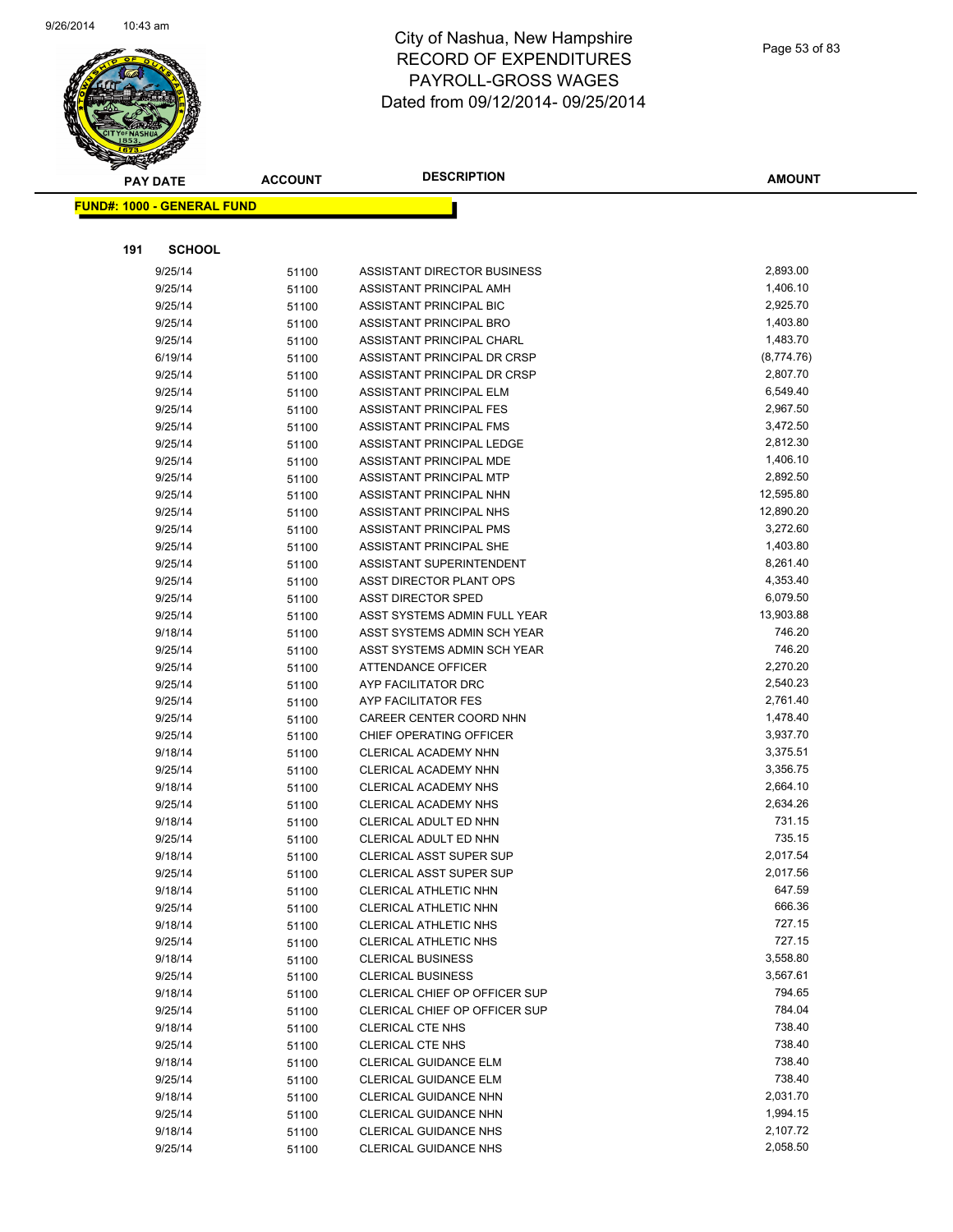

|     | <b>PAY DATE</b>                   | <b>ACCOUNT</b> | <b>DESCRIPTION</b>                                             | <b>AMOUNT</b>        |
|-----|-----------------------------------|----------------|----------------------------------------------------------------|----------------------|
|     | <b>FUND#: 1000 - GENERAL FUND</b> |                |                                                                |                      |
|     |                                   |                |                                                                |                      |
|     |                                   |                |                                                                |                      |
| 191 | <b>SCHOOL</b>                     |                |                                                                |                      |
|     | 9/18/14                           | 51100          | <b>CLERICAL HUMAN RESOURCES</b>                                | 2,084.01             |
|     | 9/25/14                           | 51100          | <b>CLERICAL HUMAN RESOURCES</b>                                | 2,100.76             |
|     | 9/18/14                           | 51100          | <b>CLERICAL PAYROLL SUP</b>                                    | 660.75               |
|     | 9/25/14                           | 51100          | <b>CLERICAL PAYROLL SUP</b>                                    | 660.75               |
|     | 9/18/14                           | 51100          | <b>CLERICAL PLANT OPS</b>                                      | 738.40               |
|     | 9/25/14                           | 51100          | <b>CLERICAL PLANT OPS</b>                                      | 738.40               |
|     | 9/18/14                           | 51100          | <b>CLERICAL PRINCIPAL AMH</b>                                  | 1,256.30             |
|     | 9/25/14                           | 51100          | <b>CLERICAL PRINCIPAL AMH</b>                                  | 1,256.30             |
|     | 9/18/14                           | 51100          | <b>CLERICAL PRINCIPAL BIC</b>                                  | 1,332.05             |
|     | 9/25/14                           | 51100          | <b>CLERICAL PRINCIPAL BIC</b>                                  | 1,332.04             |
|     | 9/18/14                           | 51100          | <b>CLERICAL PRINCIPAL BIR</b>                                  | 1,407.79             |
|     | 9/25/14                           | 51100          | <b>CLERICAL PRINCIPAL BIR</b>                                  | 1,407.80             |
|     | 9/18/14                           | 51100          | <b>CLERICAL PRINCIPAL BRO</b>                                  | 1,471.87             |
|     | 9/25/14                           | 51100          | <b>CLERICAL PRINCIPAL BRO</b>                                  | 1,471.87             |
|     | 9/18/14                           | 51100          | CLERICAL PRINCIPAL CHA                                         | 1,321.50             |
|     | 9/25/14                           | 51100          | <b>CLERICAL PRINCIPAL CHA</b>                                  | 1,321.50             |
|     | 9/18/14                           | 51100          | <b>CLERICAL PRINCIPAL DRC</b>                                  | 1,353.40             |
|     | 9/25/14                           | 51100          | <b>CLERICAL PRINCIPAL DRC</b>                                  | 1,353.40             |
|     | 9/18/14                           | 51100          | <b>CLERICAL PRINCIPAL ELM</b>                                  | 3,278.06<br>3,282.84 |
|     | 9/25/14                           | 51100          | <b>CLERICAL PRINCIPAL ELM</b>                                  |                      |
|     | 9/18/14<br>9/25/14                | 51100          | <b>CLERICAL PRINCIPAL FES</b>                                  | 1,353.40<br>1,353.40 |
|     |                                   | 51100          | <b>CLERICAL PRINCIPAL FES</b>                                  | 2,123.70             |
|     | 9/18/14<br>9/25/14                | 51100          | <b>CLERICAL PRINCIPAL FMS</b><br><b>CLERICAL PRINCIPAL FMS</b> | 2,114.00             |
|     | 9/18/14                           | 51100          | <b>CLERICAL PRINCIPAL LDG</b>                                  | 1,353.40             |
|     | 9/25/14                           | 51100          | <b>CLERICAL PRINCIPAL LDG</b>                                  | 1,353.40             |
|     | 9/18/14                           | 51100          | <b>CLERICAL PRINCIPAL MDE</b>                                  | 1,431.05             |
|     | 9/25/14                           | 51100<br>51100 | <b>CLERICAL PRINCIPAL MDE</b>                                  | 1,431.05             |
|     | 9/18/14                           | 51100          | <b>CLERICAL PRINCIPAL MTP</b>                                  | 1,364.65             |
|     | 9/25/14                           | 51100          | <b>CLERICAL PRINCIPAL MTP</b>                                  | 1,364.65             |
|     | 9/18/14                           | 51100          | CLERICAL PRINCIPAL NHN                                         | 1,302.13             |
|     | 9/25/14                           | 51100          | CLERICAL PRINCIPAL NHN                                         | 1,288.90             |
|     | 9/18/14                           | 51100          | <b>CLERICAL PRINCIPAL NHS</b>                                  | 1,433.94             |
|     | 9/25/14                           | 51100          | <b>CLERICAL PRINCIPAL NHS</b>                                  | 1,437.80             |
|     | 9/18/14                           | 51100          | <b>CLERICAL PRINCIPAL NSE</b>                                  | 1,460.70             |
|     | 9/25/14                           | 51100          | CLERICAL PRINCIPAL NSE                                         | 1,451.00             |
|     | 9/18/14                           | 51100          | <b>CLERICAL PRINCIPAL PMS</b>                                  | 1,983.45             |
|     | 9/25/14                           | 51100          | <b>CLERICAL PRINCIPAL PMS</b>                                  | 1,983.45             |
|     | 9/18/14                           | 51100          | <b>CLERICAL PRINCIPAL SHE</b>                                  | 1,442.30             |
|     | 9/25/14                           | 51100          | <b>CLERICAL PRINCIPAL SHE</b>                                  | 1,442.30             |
|     | 9/18/14                           | 51100          | CLERICAL RECEPTIONIST NHN                                      | 738.40               |
|     | 9/25/14                           | 51100          | CLERICAL RECEPTIONIST NHN                                      | 738.40               |
|     | 9/18/14                           | 51100          | CLERICAL RECEPTIONIST NHS                                      | 692.65               |
|     | 9/25/14                           | 51100          | <b>CLERICAL RECEPTIONIST NHS</b>                               | 692.65               |
|     | 9/18/14                           | 51100          | CLERICAL SPECIAL ED NHN                                        | 703.90               |
|     | 9/25/14                           | 51100          | <b>CLERICAL SPECIAL ED NHN</b>                                 | 703.90               |
|     | 9/18/14                           | 51100          | CLERICAL SPECIAL ED NHS                                        | 628.15               |
|     | 9/25/14                           | 51100          | CLERICAL SPECIAL ED NHS                                        | 628.15               |
|     | 9/18/14                           | 51100          | CLERICAL SPECIAL ED SUP                                        | 1,476.79             |
|     | 9/25/14                           | 51100          | CLERICAL SPECIAL ED SUP                                        | 1,476.80             |
|     | 9/18/14                           | 51100          | <b>CLERICAL STUDENT SERV SUP</b>                               | 784.15               |
|     | 9/25/14                           | 51100          | <b>CLERICAL STUDENT SERV SUP</b>                               | 784.14               |
|     |                                   |                |                                                                |                      |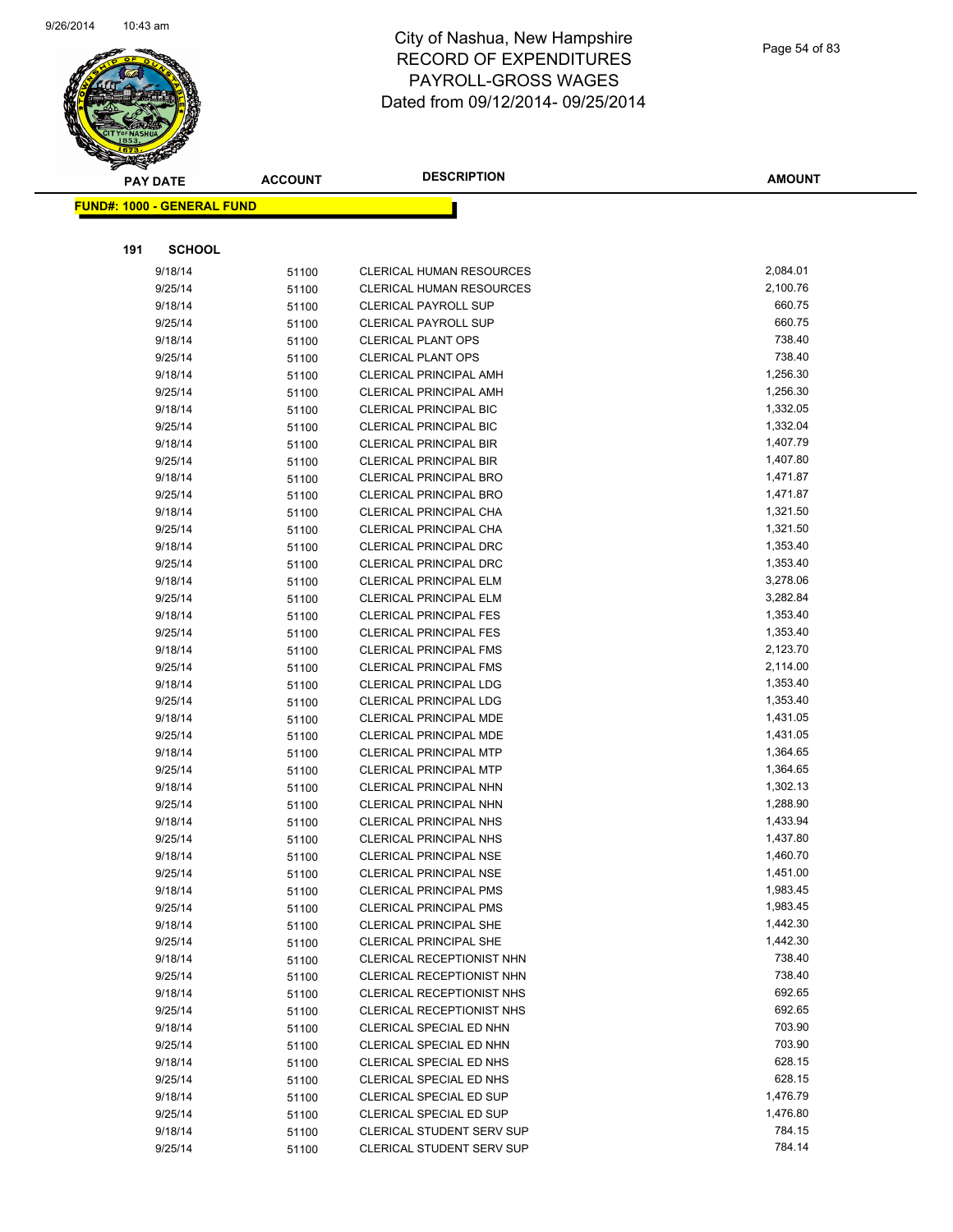

Page 55 of 83

|     | <b>PAY DATE</b>                   | <b>ACCOUNT</b> | <b>DESCRIPTION</b>                           | <b>AMOUNT</b>      |
|-----|-----------------------------------|----------------|----------------------------------------------|--------------------|
|     | <b>FUND#: 1000 - GENERAL FUND</b> |                |                                              |                    |
|     |                                   |                |                                              |                    |
|     |                                   |                |                                              |                    |
| 191 | <b>SCHOOL</b>                     |                |                                              |                    |
|     | 9/18/14                           | 51100          | <b>CLERICAL SUB SERVICE SUP</b>              | 737.15             |
|     | 9/25/14                           | 51100          | CLERICAL SUB SERVICE SUP                     | 737.03             |
|     | 9/18/14                           | 51100          | <b>CLERICAL SUPERINTENDANT SUP</b>           | 925.89             |
|     | 9/25/14                           | 51100          | CLERICAL SUPERINTENDANT SUP                  | 925.90             |
|     | 9/18/14                           | 51100          | CLERICAL TRANSPORTATION SUP                  | 628.15             |
|     | 9/25/14                           | 51100          | <b>CLERICAL TRANSPORTATION SUP</b>           | 628.15             |
|     | 9/25/14                           | 51100          | <b>CURRICULUM SUPERVISOR</b>                 | 2,812.30           |
|     | 9/18/14                           | 51100          | <b>CUSTODIAN AMH</b>                         | 1,941.60           |
|     | 9/25/14                           | 51100          | <b>CUSTODIAN AMH</b>                         | 1,941.60           |
|     | 9/18/14                           | 51100          | <b>CUSTODIAN ASST HEAD ELM</b>               | 736.80             |
|     | 9/25/14                           | 51100          | <b>CUSTODIAN ASST HEAD ELM</b>               | 736.80             |
|     | 9/18/14                           | 51100          | <b>CUSTODIAN ASST HEAD FMS</b>               | 299.35             |
|     | 9/25/14                           | 51100          | <b>CUSTODIAN ASST HEAD FMS</b>               | 299.35             |
|     | 9/18/14                           | 51100          | <b>CUSTODIAN ASST HEAD NHN</b>               | 1,618.03           |
|     | 9/25/14                           | 51100          | <b>CUSTODIAN ASST HEAD NHN</b>               | 1,618.02           |
|     | 9/18/14                           | 51100          | <b>CUSTODIAN ASST HEAD NHS</b>               | 1,618.01           |
|     | 9/25/14                           | 51100          | <b>CUSTODIAN ASST HEAD NHS</b>               | 1,618.02<br>736.80 |
|     | 9/18/14                           | 51100          | <b>CUSTODIAN ASST HEAD PMS</b>               | 736.80             |
|     | 9/25/14                           | 51100          | <b>CUSTODIAN ASST HEAD PMS</b>               | 1,941.60           |
|     | 9/18/14                           | 51100          | <b>CUSTODIAN BIC</b>                         | 1,941.60           |
|     | 9/25/14<br>9/18/14                | 51100          | <b>CUSTODIAN BIC</b>                         | 1,941.60           |
|     | 9/25/14                           | 51100          | <b>CUSTODIAN BIR</b><br><b>CUSTODIAN BIR</b> | 1,941.60           |
|     | 9/18/14                           | 51100<br>51100 | <b>CUSTODIAN BRO</b>                         | 1,294.40           |
|     | 9/25/14                           |                | <b>CUSTODIAN BRO</b>                         | 1,294.40           |
|     | 9/18/14                           | 51100<br>51100 | <b>CUSTODIAN CHA</b>                         | 1,294.40           |
|     | 9/25/14                           | 51100          | <b>CUSTODIAN CHA</b>                         | 1,294.40           |
|     | 9/18/14                           | 51100          | <b>CUSTODIAN DRC</b>                         | 1,294.40           |
|     | 9/25/14                           | 51100          | <b>CUSTODIAN DRC</b>                         | 1,294.40           |
|     | 9/18/14                           | 51100          | <b>CUSTODIAN ELM</b>                         | 5,252.73           |
|     | 9/25/14                           | 51100          | <b>CUSTODIAN ELM</b>                         | 5,260.80           |
|     | 9/18/14                           | 51100          | <b>CUSTODIAN FES</b>                         | 1,294.40           |
|     | 9/25/14                           | 51100          | <b>CUSTODIAN FES</b>                         | 1,294.40           |
|     | 9/18/14                           | 51100          | <b>CUSTODIAN FMS</b>                         | 2,588.80           |
|     | 9/25/14                           | 51100          | <b>CUSTODIAN FMS</b>                         | 2,588.80           |
|     | 9/18/14                           | 51100          | <b>CUSTODIAN HEAD AMH</b>                    | 736.80             |
|     | 9/25/14                           | 51100          | <b>CUSTODIAN HEAD AMH</b>                    | 736.80             |
|     | 9/18/14                           | 51100          | <b>CUSTODIAN HEAD BIC</b>                    | 736.80             |
|     | 9/25/14                           | 51100          | <b>CUSTODIAN HEAD BIC</b>                    | 736.80             |
|     | 9/18/14                           | 51100          | <b>CUSTODIAN HEAD BIR</b>                    | 736.80             |
|     | 9/25/14                           | 51100          | <b>CUSTODIAN HEAD BIR</b>                    | 736.80             |
|     | 9/18/14                           | 51100          | <b>CUSTODIAN HEAD BRO</b>                    | 736.80             |
|     | 9/25/14                           | 51100          | <b>CUSTODIAN HEAD BRO</b>                    | 736.80             |
|     | 9/18/14                           | 51100          | <b>CUSTODIAN HEAD CHA</b>                    | 736.80             |
|     | 9/25/14                           | 51100          | <b>CUSTODIAN HEAD CHA</b>                    | 732.20             |
|     | 9/18/14                           | 51100          | <b>CUSTODIAN HEAD DRC</b>                    | 736.80             |
|     | 9/25/14                           | 51100          | <b>CUSTODIAN HEAD DRC</b>                    | 736.80             |
|     | 9/18/14                           | 51100          | <b>CUSTODIAN HEAD ELM</b>                    | 873.20             |
|     | 9/25/14                           | 51100          | <b>CUSTODIAN HEAD ELM</b>                    | 873.20             |
|     | 9/18/14                           | 51100          | <b>CUSTODIAN HEAD FES</b>                    | 732.20             |
|     | 9/25/14                           | 51100          | <b>CUSTODIAN HEAD FES</b>                    | 736.81             |
|     | 9/18/14                           | 51100          | <b>CUSTODIAN HEAD FMS</b>                    | 873.20             |
|     |                                   |                |                                              |                    |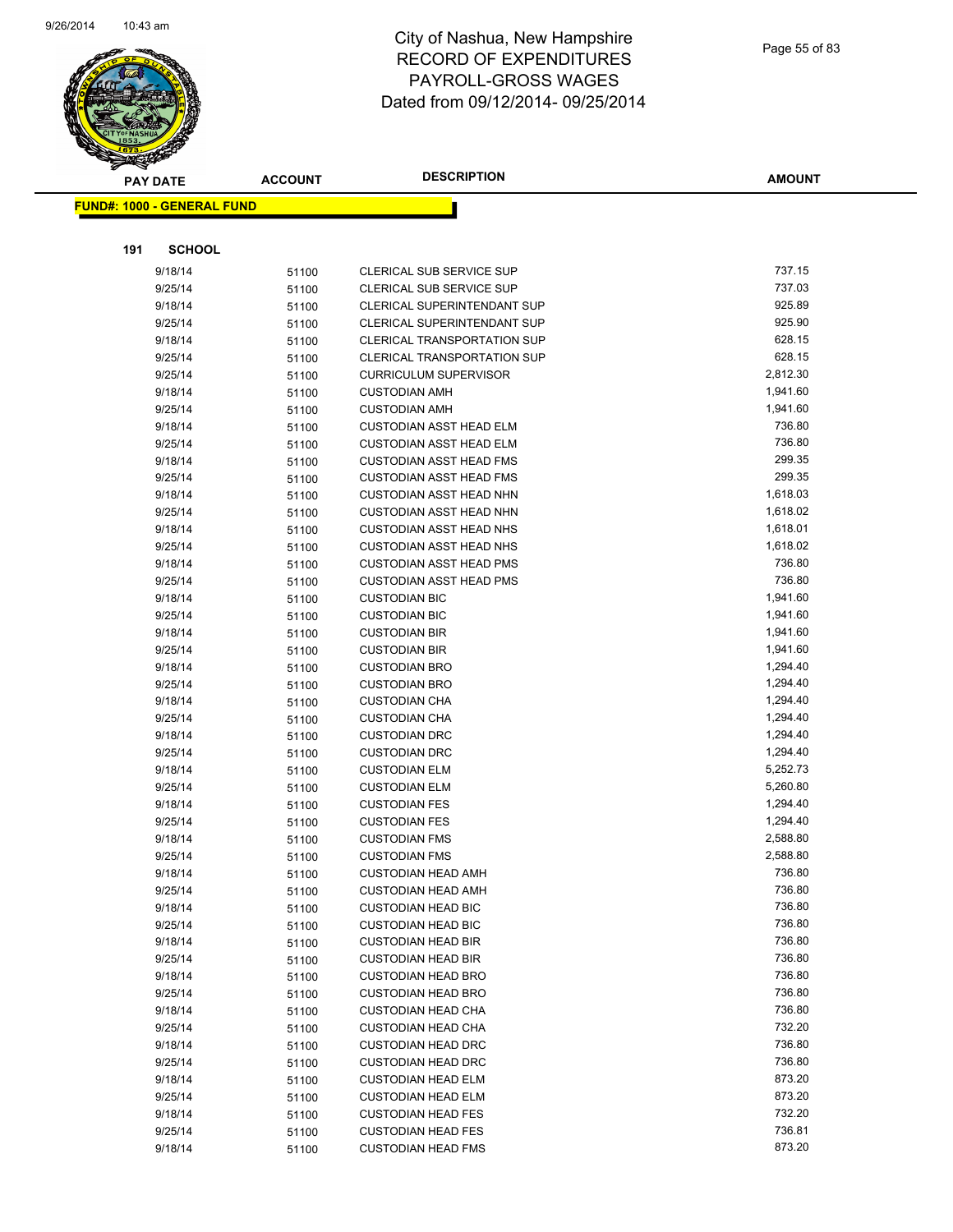

|     | <b>PAY DATE</b>                    | <b>ACCOUNT</b> | <b>DESCRIPTION</b>                           | <b>AMOUNT</b>          |
|-----|------------------------------------|----------------|----------------------------------------------|------------------------|
|     | <u> FUND#: 1000 - GENERAL FUND</u> |                |                                              |                        |
|     |                                    |                |                                              |                        |
|     |                                    |                |                                              |                        |
| 191 | <b>SCHOOL</b>                      |                |                                              |                        |
|     | 9/25/14                            | 51100          | <b>CUSTODIAN HEAD FMS</b>                    | 873.20                 |
|     | 9/18/14                            | 51100          | <b>CUSTODIAN HEAD LDG</b>                    | 736.80                 |
|     | 9/25/14                            | 51100          | <b>CUSTODIAN HEAD LDG</b>                    | 736.80                 |
|     | 9/18/14                            | 51100          | <b>CUSTODIAN HEAD MDE</b>                    | 736.80                 |
|     | 9/25/14                            | 51100          | <b>CUSTODIAN HEAD MDE</b>                    | 736.80                 |
|     | 9/18/14                            | 51100          | <b>CUSTODIAN HEAD MTP</b>                    | 736.80                 |
|     | 9/25/14                            | 51100          | <b>CUSTODIAN HEAD MTP</b>                    | 736.81                 |
|     | 9/18/14                            | 51100          | <b>CUSTODIAN HEAD NHN</b>                    | 878.40                 |
|     | 9/25/14                            | 51100          | <b>CUSTODIAN HEAD NHN</b>                    | 878.40                 |
|     | 9/18/14                            | 51100          | <b>CUSTODIAN HEAD NHS</b>                    | 878.40                 |
|     | 9/25/14                            | 51100          | <b>CUSTODIAN HEAD NHS</b>                    | 878.40                 |
|     | 9/18/14                            | 51100          | <b>CUSTODIAN HEAD NSE</b>                    | 299.35                 |
|     | 9/25/14                            | 51100          | <b>CUSTODIAN HEAD NSE</b>                    | 299.35                 |
|     | 9/18/14                            | 51100          | <b>CUSTODIAN HEAD PMS</b>                    | 873.20                 |
|     | 9/25/14                            | 51100          | <b>CUSTODIAN HEAD PMS</b>                    | 873.20                 |
|     | 9/18/14                            | 51100          | <b>CUSTODIAN HEAD SHE</b>                    | 736.80                 |
|     | 9/25/14                            | 51100          | <b>CUSTODIAN HEAD SHE</b>                    | 736.81                 |
|     | 9/18/14                            | 51100          | <b>CUSTODIAN LDG</b>                         | 1,941.60               |
|     | 9/25/14                            | 51100          | <b>CUSTODIAN LDG</b>                         | 1,941.60               |
|     | 9/18/14                            | 51100          | <b>CUSTODIAN MDE</b>                         | 1,294.40               |
|     | 9/25/14                            | 51100          | <b>CUSTODIAN MDE</b>                         | 1,294.40               |
|     | 9/18/14                            | 51100          | <b>CUSTODIAN MTP</b>                         | 1,294.40               |
|     | 9/25/14                            | 51100          | <b>CUSTODIAN MTP</b>                         | 1,185.19               |
|     | 9/18/14                            | 51100          | <b>CUSTODIAN NHN</b>                         | 10,419.20<br>10,328.41 |
|     | 9/25/14                            | 51100          | <b>CUSTODIAN NHN</b>                         | 10,300.91              |
|     | 9/18/14                            | 51100          | <b>CUSTODIAN NHS</b>                         | 10,370.41              |
|     | 9/25/14<br>9/18/14                 | 51100          | <b>CUSTODIAN NHS</b><br><b>CUSTODIAN NSE</b> | 1,391.84               |
|     | 9/25/14                            | 51100          | <b>CUSTODIAN NSE</b>                         | 1,384.00               |
|     | 9/18/14                            | 51100<br>51100 | <b>CUSTODIAN PMS</b>                         | 1,941.60               |
|     | 9/25/14                            | 51100          | <b>CUSTODIAN PMS</b>                         | 1,941.60               |
|     | 9/18/14                            | 51100          | <b>CUSTODIAN SHE</b>                         | 1,294.40               |
|     | 9/25/14                            | 51100          | <b>CUSTODIAN SHE</b>                         | 1,294.40               |
|     | 9/25/14                            | 51100          | <b>CUSTODIAN SUPERVISOR WPO</b>              | 1,985.70               |
|     | 9/18/14                            | 51100          | <b>CUSTODIAN WID</b>                         | 1,229.68               |
|     | 9/25/14                            | 51100          | <b>CUSTODIAN WID</b>                         | 1,035.52               |
|     | 9/25/14                            | 51100          | DATA ANALYST                                 | 1,760.80               |
|     | 9/25/14                            | 51100          | DIRECTOR ADULT ED                            | 3,076.90               |
|     | 9/25/14                            | 51100          | <b>DIRECTOR ATHLETICS</b>                    | 3,384.60               |
|     | 9/25/14                            | 51100          | DIRECTOR COM GRANTS                          | 3,008.90               |
|     | 9/25/14                            | 51100          | <b>DIRECTOR GUIDANCE</b>                     | 6,192.30               |
|     | 9/25/14                            | 51100          | DIRECTOR HUMAN RESOURCES                     | 3,117.00               |
|     | 9/25/14                            | 51100          | DIRECTOR PLANT OPS                           | 3,513.30               |
|     | 9/25/14                            | 51100          | DIRECTOR PRE SCHOOL                          | 2,593.50               |
|     | 9/25/14                            | 51100          | DIRECTOR SEC CURRICULUM & INST               | 3,369.90               |
|     | 9/25/14                            | 51100          | DIRECTOR SPECIAL ED                          | 3,656.40               |
|     | 9/25/14                            | 51100          | DIRECTOR STUDENT SERVICES                    | 3,137.30               |
|     | 9/25/14                            | 51100          | DIRECTOR TECHNOLOGY                          | 3,951.60               |
|     | 9/25/14                            | 51100          | DIRECTOR TRANSPORTATION                      | 2,986.50               |
|     | 9/25/14                            | 51100          | DIRECTOR VOCATIONAL                          | 6,898.10               |
|     | 9/25/14                            | 51100          | DW TECHNOLOGY PEER COACH                     | 2,501.80               |
|     | 9/25/14                            | 51100          | ELL OUTREACH WORKER                          | 1,538.40               |
|     |                                    |                |                                              |                        |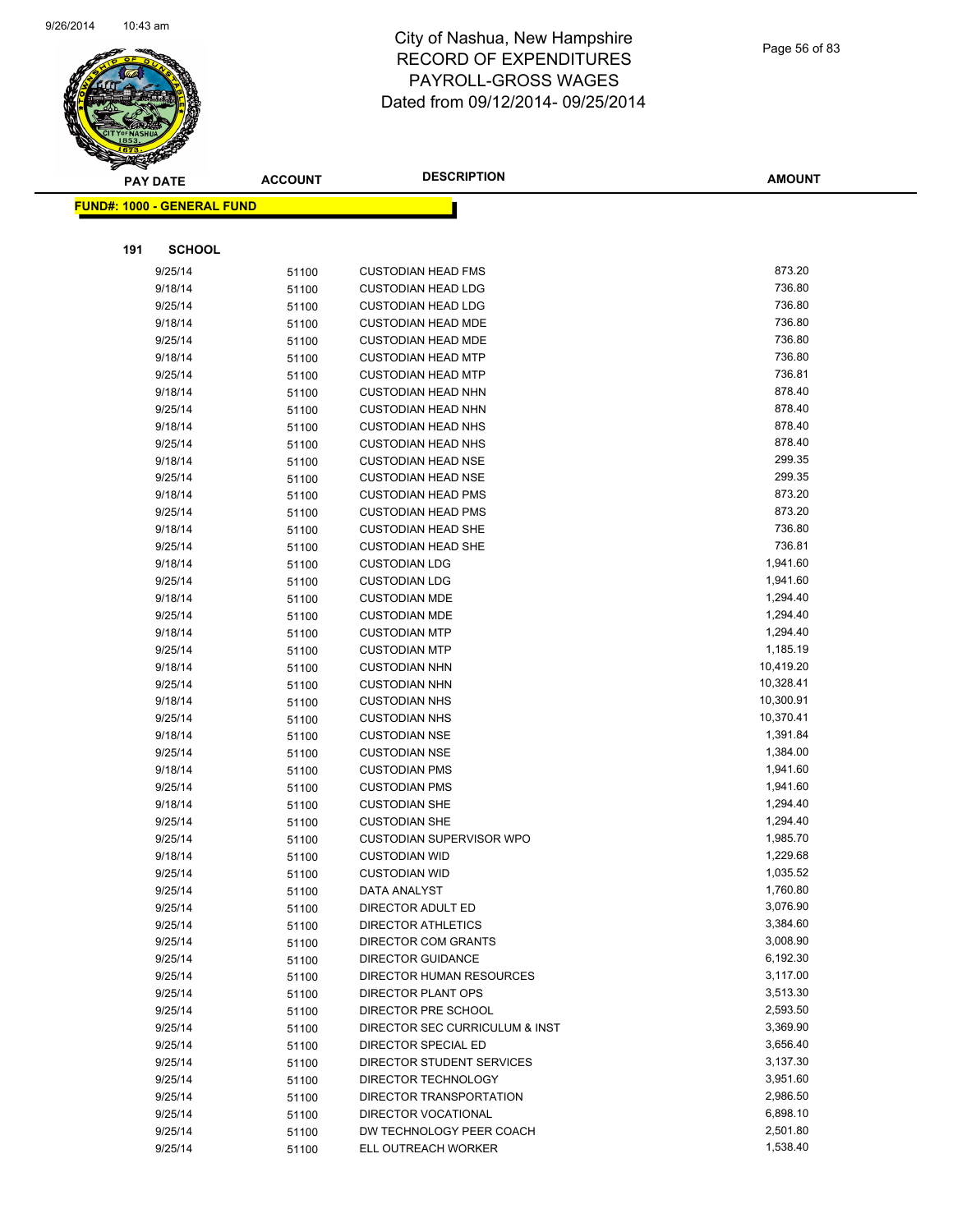

|     | <b>PAY DATE</b>                   | <b>ACCOUNT</b> | <b>DESCRIPTION</b>                                      | <b>AMOUNT</b>        |
|-----|-----------------------------------|----------------|---------------------------------------------------------|----------------------|
|     | <b>FUND#: 1000 - GENERAL FUND</b> |                |                                                         |                      |
|     |                                   |                |                                                         |                      |
| 191 | <b>SCHOOL</b>                     |                |                                                         |                      |
|     |                                   |                |                                                         |                      |
|     | 9/25/14                           | 51100          | GUIDANCE COUNSELOR AMH                                  | 1,694.50             |
|     | 9/25/14                           | 51100          | <b>GUIDANCE COUNSELOR BIC</b>                           | 1,762.10<br>2,830.63 |
|     | 9/25/14                           | 51100          | <b>GUIDANCE COUNSELOR BIR</b>                           | 1,650.70             |
|     | 9/25/14<br>9/25/14                | 51100          | <b>GUIDANCE COUNSELOR BRO</b>                           | 2,761.40             |
|     | 9/25/14                           | 51100          | <b>GUIDANCE COUNSELOR CHA</b><br>GUIDANCE COUNSELOR DRC | 2,674.80             |
|     | 9/25/14                           | 51100<br>51100 | <b>GUIDANCE COUNSELOR ELM</b>                           | 10,748.20            |
|     | 9/25/14                           | 51100          | <b>GUIDANCE COUNSELOR FES</b>                           | 2,674.80             |
|     | 9/25/14                           | 51100          | <b>GUIDANCE COUNSELOR FMS</b>                           | 5,299.43             |
|     | 9/25/14                           | 51100          | GUIDANCE COUNSELOR LDG                                  | 2,540.20             |
|     | 9/25/14                           | 51100          | <b>GUIDANCE COUNSELOR MDE</b>                           | 2,119.30             |
|     | 9/25/14                           | 51100          | <b>GUIDANCE COUNSELOR MTP</b>                           | 2,674.80             |
|     | 9/25/14                           | 51100          | <b>GUIDANCE COUNSELOR NHN</b>                           | 18,797.70            |
|     | 9/25/14                           | 51100          | GUIDANCE COUNSELOR NHS                                  | 17,614.40            |
|     | 9/25/14                           | 51100          | GUIDANCE COUNSELOR NSE                                  | 2,674.80             |
|     | 9/18/14                           | 51100          | <b>GUIDANCE COUNSELOR PMS</b>                           | 4,081.66             |
|     | 9/25/14                           | 51100          | <b>GUIDANCE COUNSELOR PMS</b>                           | 9,255.30             |
|     | 9/25/14                           | 51100          | <b>GUIDANCE COUNSELOR SHE</b>                           | 2,458.60             |
|     | 9/25/14                           | 51100          | JOB DEVELOPER SPED NHN                                  | 2,761.40             |
|     | 9/25/14                           | 51100          | <b>LIBRARIAN AMH</b>                                    | 2,458.60             |
|     | 9/25/14                           | 51100          | <b>LIBRARIAN BIC</b>                                    | 1,636.48             |
|     | 9/25/14                           | 51100          | <b>LIBRARIAN BIR</b>                                    | 1,823.10             |
|     | 9/25/14                           | 51100          | <b>LIBRARIAN BRO</b>                                    | 1,683.50             |
|     | 9/25/14                           | 51100          | LIBRARIAN CHA                                           | 2,761.40             |
|     | 9/25/14                           | 51100          | <b>LIBRARIAN DRC</b>                                    | 1,867.20             |
|     | 9/25/14                           | 51100          | <b>LIBRARIAN ELM</b>                                    | 1,554.80             |
|     | 9/25/14                           | 51100          | <b>LIBRARIAN FES</b>                                    | 2,154.50             |
|     | 9/25/14                           | 51100          | <b>LIBRARIAN FMS</b>                                    | 3,161.20             |
|     | 9/25/14                           | 51100          | <b>LIBRARIAN LDG</b>                                    | 1,823.10             |
|     | 9/25/14                           | 51100          | <b>LIBRARIAN MDE</b>                                    | 2,119.30             |
|     | 9/25/14                           | 51100          | <b>LIBRARIAN MTP</b>                                    | 2,295.90             |
|     | 9/25/14                           | 51100          | <b>LIBRARIAN NHN</b>                                    | 4,394.13             |
|     | 9/25/14                           | 51100          | <b>LIBRARIAN NHS</b>                                    | 4,590.10             |
|     | 9/25/14                           | 51100          | <b>LIBRARIAN NSE</b>                                    | 2,119.30             |
|     | 9/25/14                           | 51100          | <b>LIBRARIAN PMS</b>                                    | 1,694.50             |
|     | 9/25/14                           | 51100          | <b>LIBRARIAN SHE</b>                                    | 2,674.80             |
|     | 9/25/14                           | 51100          | LICENSED PRACTICAL NURSE AMH                            | 1,126.30             |
|     | 9/25/14                           | 51100          | LICENSED PRACTICAL NURSE ELM                            | 1,437.20             |
|     | 9/18/14                           | 51100          | MAINTENANCE ALARM WPO                                   | 930.40               |
|     | 9/25/14                           | 51100          | MAINTENANCE ALARM WPO                                   | 930.40               |
|     | 9/18/14                           | 51100          | MAINTENANCE ASST GRDS WPO                               | 886.40               |
|     | 9/25/14                           | 51100          | MAINTENANCE ASST GRDS WPO                               | 886.40               |
|     | 9/18/14                           | 51100          | MAINTENANCE CARPENTER WPO                               | 909.20               |
|     | 9/25/14                           | 51100          | MAINTENANCE CARPENTER WPO                               | 909.20               |
|     | 9/18/14                           | 51100          | MAINTENANCE ELECTRICIAN WPO                             | 1,860.80             |
|     | 9/25/14                           | 51100          | MAINTENANCE ELECTRICIAN WPO                             | 1,860.81             |
|     | 9/18/14                           | 51100          | MAINTENANCE GRDS FORMEN WPO                             | 909.20               |
|     | 9/25/14                           | 51100          | MAINTENANCE GRDS FORMEN WPO                             | 909.20               |
|     | 9/18/14                           | 51100          | MAINTENANCE GROUNDS WPO                                 | 3,120.80             |
|     | 9/25/14                           | 51100          | MAINTENANCE GROUNDS WPO                                 | 3,120.80             |
|     | 9/18/14                           | 51100          | MAINTENANCE HVAC WPO                                    | 4,775.11             |
|     | 9/25/14                           | 51100          | MAINTENANCE HVAC WPO                                    | 4,106.13             |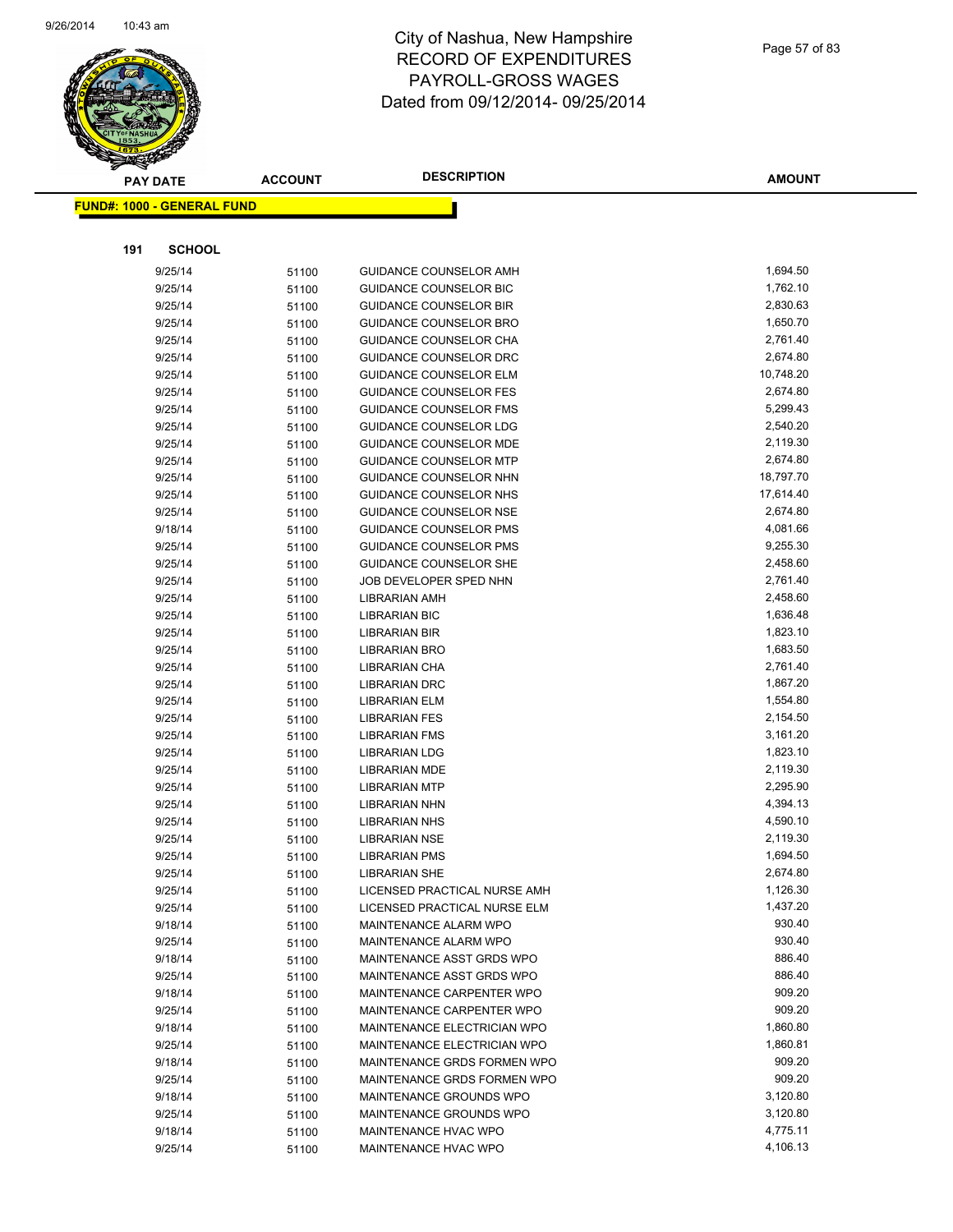

|     | PAY DATE                          | <b>ACCOUNT</b> | <b>DESCRIPTION</b>             | <b>AMOUNT</b> |
|-----|-----------------------------------|----------------|--------------------------------|---------------|
|     | <b>FUND#: 1000 - GENERAL FUND</b> |                |                                |               |
|     |                                   |                |                                |               |
|     |                                   |                |                                |               |
| 191 | <b>SCHOOL</b>                     |                |                                |               |
|     | 9/18/14                           | 51100          | MAINTENANCE MESSENGER WPO      | 873.20        |
|     | 9/25/14                           | 51100          | MAINTENANCE MESSENGER WPO      | 873.20        |
|     | 9/18/14                           | 51100          | MAINTENANCE PLUMBER WPO        | 1,860.80      |
|     | 9/25/14                           | 51100          | MAINTENANCE PLUMBER WPO        | 1,860.80      |
|     | 9/18/14                           | 51100          | MAINTENANCE TRADES WPO         | 2,711.60      |
|     | 9/25/14                           | 51100          | MAINTENANCE TRADES WPO         | 2,711.60      |
|     | 9/25/14                           | 51100          | <b>MARKETING TEACHER NHS</b>   | 2,119.30      |
|     | 9/25/14                           | 51100          | <b>NURSE AMH</b>               | 2,376.80      |
|     | 9/25/14                           | 51100          | <b>NURSE BIC</b>               | 3,040.92      |
|     | 9/25/14                           | 51100          | <b>NURSE BIR</b>               | 1,873.50      |
|     | 9/25/14                           | 51100          | <b>NURSE BRO</b>               | 2,027.30      |
|     | 9/25/14                           | 51100          | <b>NURSE CHA</b>               | 2,376.80      |
|     | 9/25/14                           | 51100          | <b>NURSE DRC</b>               | 2,376.80      |
|     | 9/25/14                           | 51100          | <b>NURSE ELM</b>               | 2,808.90      |
|     | 9/25/14                           | 51100          | <b>NURSE FMS</b>               | 2,376.80      |
|     | 9/25/14                           | 51100          | <b>NURSE LDG</b>               | 1,873.50      |
|     | 9/25/14                           | 51100          | <b>NURSE MDE</b>               | 2,376.80      |
|     | 9/25/14                           | 51100          | <b>NURSE MTP</b>               | 1,477.00      |
|     | 9/25/14                           | 51100          | <b>NURSE NHN</b>               | 4,557.90      |
|     | 9/25/14                           | 51100          | <b>NURSE NHS</b>               | 4,753.60      |
|     | 9/25/14                           | 51100          | <b>NURSE NSE</b>               | 2,181.10      |
|     | 9/25/14                           | 51100          | <b>NURSE PMS</b>               | 4,849.75      |
|     | 9/25/14                           | 51100          | <b>NURSE SHE</b>               | 2,808.90      |
|     | 9/25/14                           | 51100          | OFFICE MANAGER BUSINESS        | 2,389.10      |
|     | 9/25/14                           | 51100          | OFFICE MANAGER HUMAN RESOURCES | 1,730.80      |
|     | 9/25/14                           | 51100          | OFFICE MANAGER PLANT OPS       | 1,865.90      |
|     | 9/25/14                           | 51100          | OFFICE MANAGER SPED            | 1,831.40      |
|     | 9/25/14                           | 51100          | OUT DISTRICT COORDINATOR       | 2,977.70      |
|     | 9/18/14                           | 51100          | PARA ALT AMH                   | 575.63        |
|     | 9/25/14                           | 51100          | PARA ALT AMH                   | 571.09        |
|     | 9/18/14                           | 51100          | PARA ALT DRC                   | 417.60        |
|     | 9/25/14                           | 51100          | PARA ALT DRC                   | 414.20        |
|     | 9/18/14                           | 51100          | PARA ALT FMS                   | 593.78        |
|     | 9/25/14                           | 51100          | PARA ALT FMS                   | 589.24        |
|     | 9/18/14                           | 51100          | PARA ALT LDG                   | 548.43        |
|     | 9/25/14                           | 51100          | PARA ALT LDG                   | 548.43        |
|     | 9/18/14                           | 51100          | PARA ALT MTP                   | 417.59        |
|     | 9/25/14                           | 51100          | PARA ALT MTP                   | 410.80        |
|     | 9/18/14                           | 51100          | PARA ALT PMS                   | 494.40        |
|     | 9/25/14                           | 51100          | PARA ALT PMS                   | 486.33        |
|     | 9/18/14                           | 51100          | PARA DW SPEC ED AMH            | 8,450.87      |
|     | 9/25/14                           | 51100          | PARA DW SPEC ED AMH            | 8,539.95      |
|     | 9/18/14                           | 51100          | PARA DW SPEC ED BIC            | 425.17        |
|     | 9/25/14                           | 51100          | PARA DW SPEC ED BIC            | 425.17        |
|     | 9/18/14                           | 51100          | PARA DW SPEC ED BIR            | 1,209.12      |
|     | 9/25/14                           | 51100          | PARA DW SPEC ED BIR            | 1,376.40      |
|     | 9/18/14                           | 51100          | PARA DW SPEC ED BRO            | 3,821.24      |
|     | 9/25/14                           | 51100          | PARA DW SPEC ED BRO            | 3,806.18      |
|     | 9/18/14                           | 51100          | PARA DW SPEC ED CHA            | 7,080.25      |
|     | 9/25/14                           | 51100          | PARA DW SPEC ED CHA            | 7,053.05      |
|     | 9/18/14                           | 51100          | PARA DW SPEC ED FMS            | 1,174.79      |
|     | 9/25/14                           | 51100          | PARA DW SPEC ED FMS            | 1,179.41      |
|     |                                   |                |                                |               |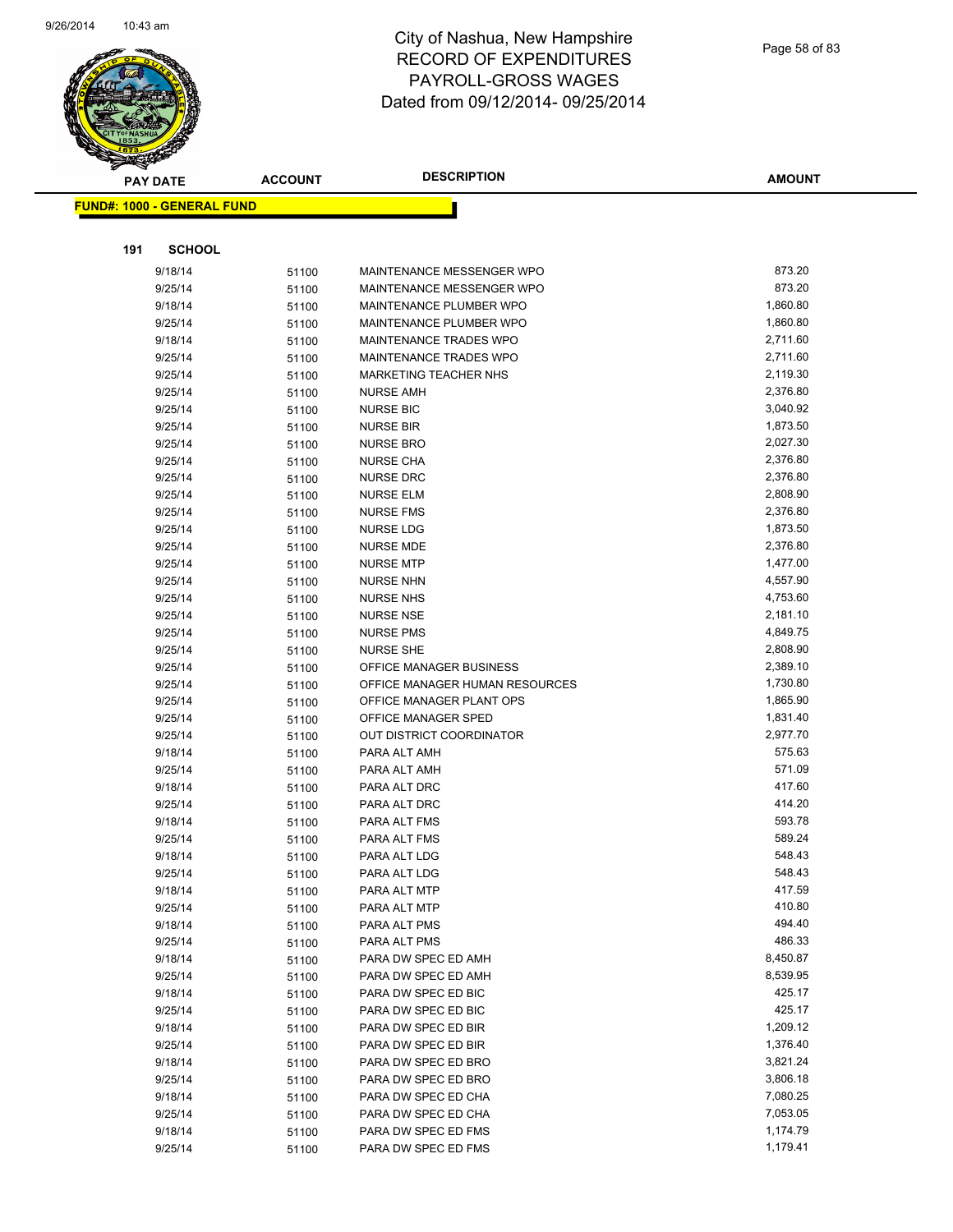

|     | <b>PAY DATE</b>                   | <b>ACCOUNT</b> | <b>DESCRIPTION</b>           | <b>AMOUNT</b>        |
|-----|-----------------------------------|----------------|------------------------------|----------------------|
|     | <b>FUND#: 1000 - GENERAL FUND</b> |                |                              |                      |
|     |                                   |                |                              |                      |
|     |                                   |                |                              |                      |
| 191 | <b>SCHOOL</b>                     |                |                              |                      |
|     | 9/18/14                           | 51100          | PARA DW SPEC ED MDE          | 8,060.12             |
|     | 9/25/14                           | 51100          | PARA DW SPEC ED MDE          | 8,030.74             |
|     | 9/18/14                           | 51100          | PARA DW SPEC ED MTP          | 467.36               |
|     | 9/25/14                           | 51100          | PARA DW SPEC ED MTP          | 1,014.54             |
|     | 9/18/14                           | 51100          | PARA DW SPEC ED NHN          | 4,501.44             |
|     | 9/25/14                           | 51100          | PARA DW SPEC ED NHN          | 4,488.20             |
|     | 9/18/14                           | 51100          | PARA DW SPEC ED NHS          | 7,661.05             |
|     | 9/25/14                           | 51100          | PARA DW SPEC ED NHS          | 7,631.80             |
|     | 9/18/14                           | 51100          | PARA DW SPEC ED NSE          | 5,373.19             |
|     | 9/25/14                           | 51100          | PARA DW SPEC ED NSE          | 5,392.64             |
|     | 9/18/14                           | 51100          | PARA DW SPEC ED PMS          | 5,478.35             |
|     | 9/25/14                           | 51100          | PARA DW SPEC ED PMS          | 5,564.13             |
|     | 9/18/14                           | 51100          | PARA DW SPEC ED SHE          | 6,985.91             |
|     | 9/25/14                           | 51100          | PARA DW SPEC ED SHE          | 7,251.42             |
|     | 9/18/14                           | 51100          | PARA DW SPEC ED WID          | 2,035.96             |
|     | 9/25/14                           | 51100          | PARA DW SPEC ED WID          | 2,051.40             |
|     | 9/18/14                           | 51100          | PARA DW SPEC ELM             | 4,020.17<br>4,010.54 |
|     | 9/25/14                           | 51100          | PARA DW SPEC ELM             |                      |
|     | 9/18/14                           | 51100          | PARA ELL BIR                 | 523.99<br>515.40     |
|     | 9/25/14                           | 51100          | PARA ELL BIR                 | 515.40               |
|     | 9/18/14                           | 51100          | PARA ELL DRC                 | 515.40               |
|     | 9/25/14                           | 51100          | PARA ELL DRC                 | 536.90               |
|     | 9/18/14                           | 51100          | PARA ELL ELM                 | 399.45               |
|     | 9/25/14<br>9/18/14                | 51100          | PARA ELL ELM<br>PARA ELL FES | 441.30               |
|     | 9/25/14                           | 51100          | PARA ELL FES                 | 444.98               |
|     | 9/18/14                           | 51100          | PARA ELL FMS                 | 419.41               |
|     | 9/25/14                           | 51100<br>51100 | PARA ELL FMS                 | 409.52               |
|     | 9/18/14                           | 51100          | PARA ELL LDG                 | 515.40               |
|     | 9/25/14                           | 51100          | PARA ELL LDG                 | 515.40               |
|     | 9/18/14                           | 51100          | PARA ELL MTP                 | 390.60               |
|     | 9/25/14                           | 51100          | PARA ELL MTP                 | 372.00               |
|     | 9/18/14                           | 51100          | PARA ELL NHS                 | 558.35               |
|     | 9/25/14                           | 51100          | PARA ELL NHS                 | 558.35               |
|     | 9/18/14                           | 51100          | PARA ELL SHE                 | 515.40               |
|     | 9/25/14                           | 51100          | PARA ELL SHE                 | 519.70               |
|     | 9/18/14                           | 51100          | PARA INST AMH                | 2,348.80             |
|     | 9/25/14                           | 51100          | PARA INST AMH                | 2,348.79             |
|     | 9/18/14                           | 51100          | PARA INST BIC                | 5,626.51             |
|     | 9/25/14                           | 51100          | PARA INST BIC                | 6,002.19             |
|     | 9/18/14                           | 51100          | PARA INST BIR                | 3,991.73             |
|     | 9/25/14                           | 51100          | PARA INST BIR                | 4,006.23             |
|     | 9/18/14                           | 51100          | PARA INST BRO                | 2,666.78             |
|     | 9/25/14                           | 51100          | PARA INST BRO                | 2,675.52             |
|     | 9/18/14                           | 51100          | PARA INST CHA                | 5,379.19             |
|     | 9/25/14                           | 51100          | PARA INST CHA                | 5,317.09             |
|     | 9/18/14                           | 51100          | PARA INST DRC                | 4,329.76             |
|     | 9/25/14                           | 51100          | PARA INST DRC                | 4,324.05             |
|     | 9/18/14                           | 51100          | PARA INST ELM                | 5,846.16             |
|     | 9/25/14                           | 51100          | PARA INST ELM                | 5,424.90             |
|     | 9/18/14                           | 51100          | PARA INST FES                | 5,539.49             |
|     | 9/25/14                           | 51100          | PARA INST FES                | 5,195.90             |
|     |                                   |                |                              |                      |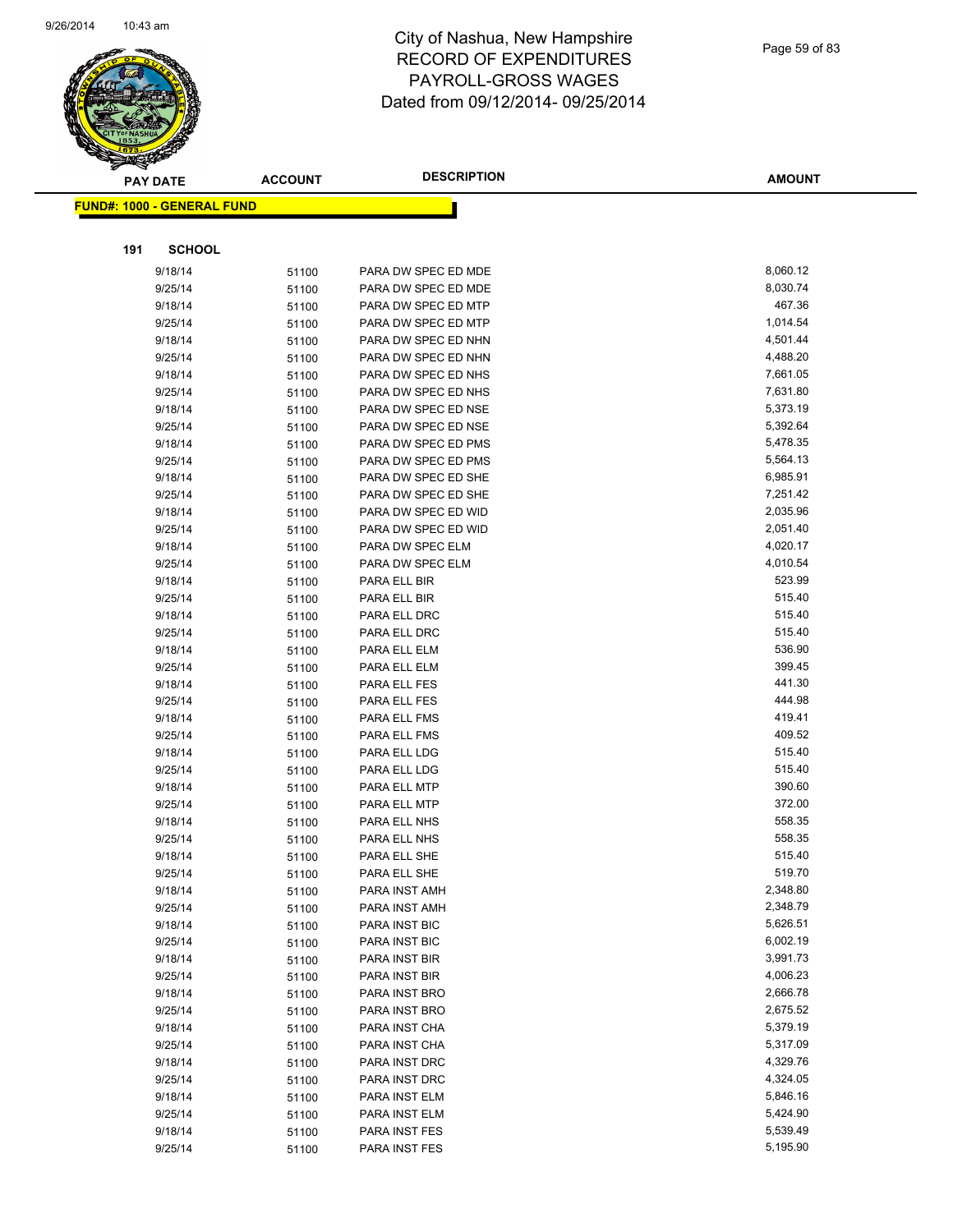

|     | <b>PAY DATE</b>                   | <b>ACCOUNT</b> | <b>DESCRIPTION</b>             | <b>AMOUNT</b>    |
|-----|-----------------------------------|----------------|--------------------------------|------------------|
|     | <b>FUND#: 1000 - GENERAL FUND</b> |                |                                |                  |
|     |                                   |                |                                |                  |
|     |                                   |                |                                |                  |
| 191 | <b>SCHOOL</b>                     |                |                                |                  |
|     | 9/18/14                           | 51100          | PARA INST FMS                  | 4,814.13         |
|     | 9/25/14                           | 51100          | PARA INST FMS                  | 4,884.97         |
|     | 9/18/14                           | 51100          | PARA INST LDG                  | 7,689.14         |
|     | 9/25/14                           | 51100          | PARA INST LDG                  | 7,705.09         |
|     | 9/18/14                           | 51100          | PARA INST MDE                  | 3,983.67         |
|     | 9/25/14                           | 51100          | PARA INST MDE                  | 3,978.79         |
|     | 9/18/14                           | 51100          | PARA INST MTP                  | 2,104.20         |
|     | 9/25/14                           | 51100          | PARA INST MTP                  | 2,117.23         |
|     | 9/18/14                           | 51100          | PARA INST NHN                  | 2,705.82         |
|     | 9/25/14                           | 51100          | PARA INST NHN                  | 2,714.70         |
|     | 9/18/14                           | 51100          | PARA INST NHS                  | 2,025.40         |
|     | 9/25/14                           | 51100          | PARA INST NHS                  | 2,072.65         |
|     | 9/18/14                           | 51100          | PARA INST NSE                  | 957.94           |
|     | 9/25/14                           | 51100          | PARA INST NSE                  | 959.06           |
|     | 9/18/14                           | 51100          | PARA INST PMS                  | 3,859.18         |
|     | 9/25/14                           | 51100          | PARA INST PMS                  | 3,861.49         |
|     | 9/18/14                           | 51100          | PARA INST SHE                  | 3,687.93         |
|     | 9/25/14                           | 51100          | PARA INST SHE                  | 3,701.37         |
|     | 9/18/14                           | 51100          | PARA JOB COACH                 | 475.02           |
|     | 9/25/14                           | 51100          | PARA JOB COACH                 | 478.79           |
|     | 9/18/14                           | 51100          | PARA KIND AMH                  | 937.37           |
|     | 9/25/14                           | 51100          | PARA KIND AMH                  | 941.81           |
|     | 9/18/14                           | 51100          | PARA KIND BIC                  | 541.07           |
|     | 9/25/14                           | 51100          | PARA KIND BIC                  | 545.51           |
|     | 9/18/14                           | 51100          | PARA KIND BIR                  | 515.40           |
|     | 9/25/14                           | 51100          | PARA KIND BIR                  | 515.40           |
|     | 9/18/14                           | 51100          | PARA KIND BRO                  | 541.09           |
|     | 9/25/14                           | 51100          | PARA KIND BRO                  | 541.08           |
|     | 9/18/14                           | 51100          | PARA KIND CHA                  | 448.66           |
|     | 9/25/14                           | 51100          | PARA KIND CHA                  | 441.30<br>515.40 |
|     | 9/18/14                           | 51100          | PARA KIND DRC                  | 515.40           |
|     | 9/25/14                           | 51100          | PARA KIND DRC                  | 809.12           |
|     | 9/18/14                           | 51100          | PARA KIND FES<br>PARA KIND FES | 815.72           |
|     | 9/25/14                           | 51100          |                                | 1,044.84         |
|     | 9/18/14                           | 51100          | PARA KIND LDG                  | 928.50           |
|     | 9/25/14                           | 51100          | PARA KIND LDG                  | 532.20           |
|     | 9/18/14<br>9/25/14                | 51100          | PARA KIND MDE<br>PARA KIND MDE | 536.64           |
|     | 9/18/14                           | 51100<br>51100 | PARA KIND MTP                  | 1,082.15         |
|     | 9/25/14                           | 51100          | PARA KIND MTP                  | 1,091.03         |
|     | 9/18/14                           | 51100          | PARA KIND NSE                  | 541.08           |
|     | 9/25/14                           | 51100          | PARA KIND NSE                  | 541.08           |
|     | 9/18/14                           | 51100          | PARA KIND SHE                  | 598.75           |
|     | 9/25/14                           | 51100          | PARA KIND SHE                  | 598.75           |
|     | 9/18/14                           | 51100          | PARA MEDIA NHN                 | 611.90           |
|     | 9/25/14                           | 51100          | PARA MEDIA NHN                 | 620.96           |
|     | 9/18/14                           | 51100          | PARA MEDIA NHS                 | 1,128.39         |
|     | 9/25/14                           | 51100          | PARA MEDIA NHS                 | 1,129.15         |
|     | 9/18/14                           | 51100          | PARA PRE SCH BIC               | 920.61           |
|     | 9/25/14                           | 51100          | PARA PRE SCH BIC               | 928.33           |
|     | 9/18/14                           | 51100          | PARA PRE SCH BRO               | 4,706.27         |
|     | 9/25/14                           | 51100          | PARA PRE SCH BRO               | 4,723.25         |
|     |                                   |                |                                |                  |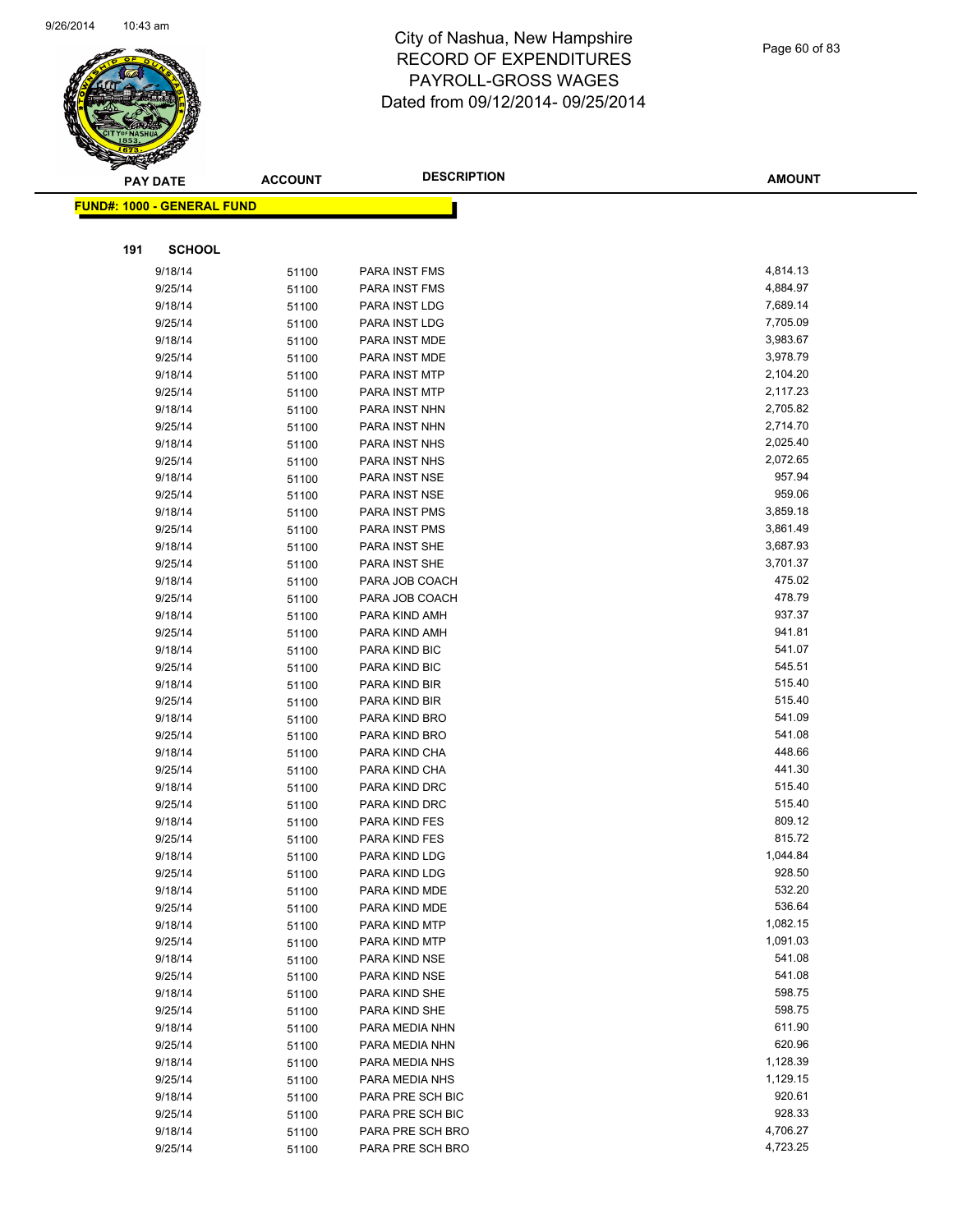

Page 61 of 83

| <b>PAY DATE</b>                   | <b>ACCOUNT</b> | <b>DESCRIPTION</b>          | <b>AMOUNT</b> |
|-----------------------------------|----------------|-----------------------------|---------------|
| <b>FUND#: 1000 - GENERAL FUND</b> |                |                             |               |
|                                   |                |                             |               |
|                                   |                |                             |               |
| 191<br><b>SCHOOL</b>              |                |                             |               |
| 9/18/14                           | 51100          | PARA READ ELM               | 567.70        |
| 9/25/14                           | 51100          | PARA READ ELM               | 554.40        |
| 9/18/14                           | 51100          | <b>PARA SCI NHN</b>         | 562.02        |
| 9/25/14                           | 51100          | PARA SCI NHN                | 566.55        |
| 9/18/14                           | 51100          | PARA SCI NHS                | 548.75        |
| 9/25/14                           | 51100          | PARA SCI NHS                | 548.75        |
| 9/18/14                           | 51100          | PARA VOC NHS                | 557.53        |
| 9/25/14                           | 51100          | PARA VOC NHS                | 553.14        |
| 9/25/14                           | 51100          | PEER COACH SCIENCE          | 5,436.20      |
| 9/25/14                           | 51100          | PRINCIPAL AMH               | 3,426.00      |
| 9/25/14                           | 51100          | PRINCIPAL BIC               | 3,791.50      |
| 9/25/14                           | 51100          | PRINCIPAL BIR               | 3,531.70      |
| 9/25/14                           | 51100          | PRINCIPAL BRO               | 3,572.60      |
| 9/25/14                           | 51100          | PRINCIPAL CHA               | 3,474.90      |
| 9/11/14                           | 51100          | PRINCIPAL DRC               | (13, 245.16)  |
| 9/25/14                           | 51100          | PRINCIPAL DRC               | 3,084.60      |
| 9/25/14                           | 51100          | PRINCIPAL ELM               | 3,630.60      |
| 9/25/14                           | 51100          | <b>PRINCIPAL FES</b>        | 3,426.00      |
| 9/25/14                           | 51100          | PRINCIPAL FMS               | 3,980.20      |
| 9/25/14                           | 51100          | PRINCIPAL LDG               | 3,795.10      |
| 9/25/14                           | 51100          | PRINCIPAL MDE               | 3,474.90      |
| 9/25/14                           | 51100          | PRINCIPAL MTP               | 3,572.60      |
| 9/25/14                           | 51100          | PRINCIPAL NHN               | 3,961.50      |
| 9/25/14                           | 51100          | PRINCIPAL NHS               | 4,032.80      |
| 9/25/14                           | 51100          | PRINCIPAL NSE               | 3,531.70      |
| 9/25/14                           | 51100          | PRINCIPAL PMS               | 3,680.50      |
| 9/25/14                           | 51100          | PRINCIPAL SHE               | 3,841.80      |
| 9/18/14                           | 51100          | REVENUE ACCOUNTS SPEC       | 387.50        |
| 9/25/14                           | 51100          | SCHOOL PSYCHOLOGIST WID     | 36,811.03     |
| 9/25/14                           | 51100          | SCHOOL PSYCHOLOGY INTERN    | 318.10        |
| 9/18/14                           | 51100          | <b>SECURITY GUARD NHS</b>   | 736.80        |
| 9/25/14                           | 51100          | <b>SECURITY GUARD NHS</b>   | 736.80        |
| 9/18/14                           | 51100          | SECURITY MONITOR NHN        | 1,941.60      |
| 9/25/14                           | 51100          | SECURITY MONITOR NHN        | 1,941.60      |
| 9/18/14                           | 51100          | SECURITY MONITOR NHS        | 1,540.32      |
| 9/25/14                           | 51100          | SECURITY MONITOR NHS        | 1,786.24      |
| 9/18/14                           | 51100          | SIGN LANGUAGE INTERPRETER   | 2,010.52      |
| 9/25/14                           | 51100          | SIGN LANGUAGE INTERPRETER   | 2,025.00      |
| 9/25/14                           | 51100          | SOCIAL WORKER ELM           | 2,289.00      |
| 9/25/14                           | 51100          | SOCIAL WORKER FMS           | 2,540.20      |
| 9/25/14                           | 51100          | SPEECH LANG PATHOLOGIST WID | 50,743.90     |
| 9/18/14                           | 51100          | SPEECH LANGUAGE ASST        | 662.24        |
| 9/25/14                           | 51100          | SPEECH LANGUAGE ASST        | 662.24        |
| 9/25/14                           | 51100          | STUDENT ACTIVITY COORD NHN  | 1,045.49      |
| 9/25/14                           | 51100          | STUDENT ACTIVITY COORD NHS  | 1,095.89      |
| 9/25/14                           | 51100          | STUDENT INFO COORDINATOR    | 1,730.80      |
| 9/25/14                           | 51100          | <b>SUPERINTENDENT</b>       | 5,489.10      |
| 9/18/14                           | 51100          | SYSTEMS ADMIN FULL YEAR     | 1,125.00      |
| 9/25/14                           | 51100          | SYSTEMS ADMIN FULL YEAR     | 13,150.50     |
| 9/25/14                           | 51100          | <b>TEACHER ART AMH</b>      | 2,501.80      |
| 9/25/14                           | 51100          | <b>TEACHER ART BIC</b>      | 1,823.10      |
| 9/25/14                           | 51100          | <b>TEACHER ART BIR</b>      | 2,501.80      |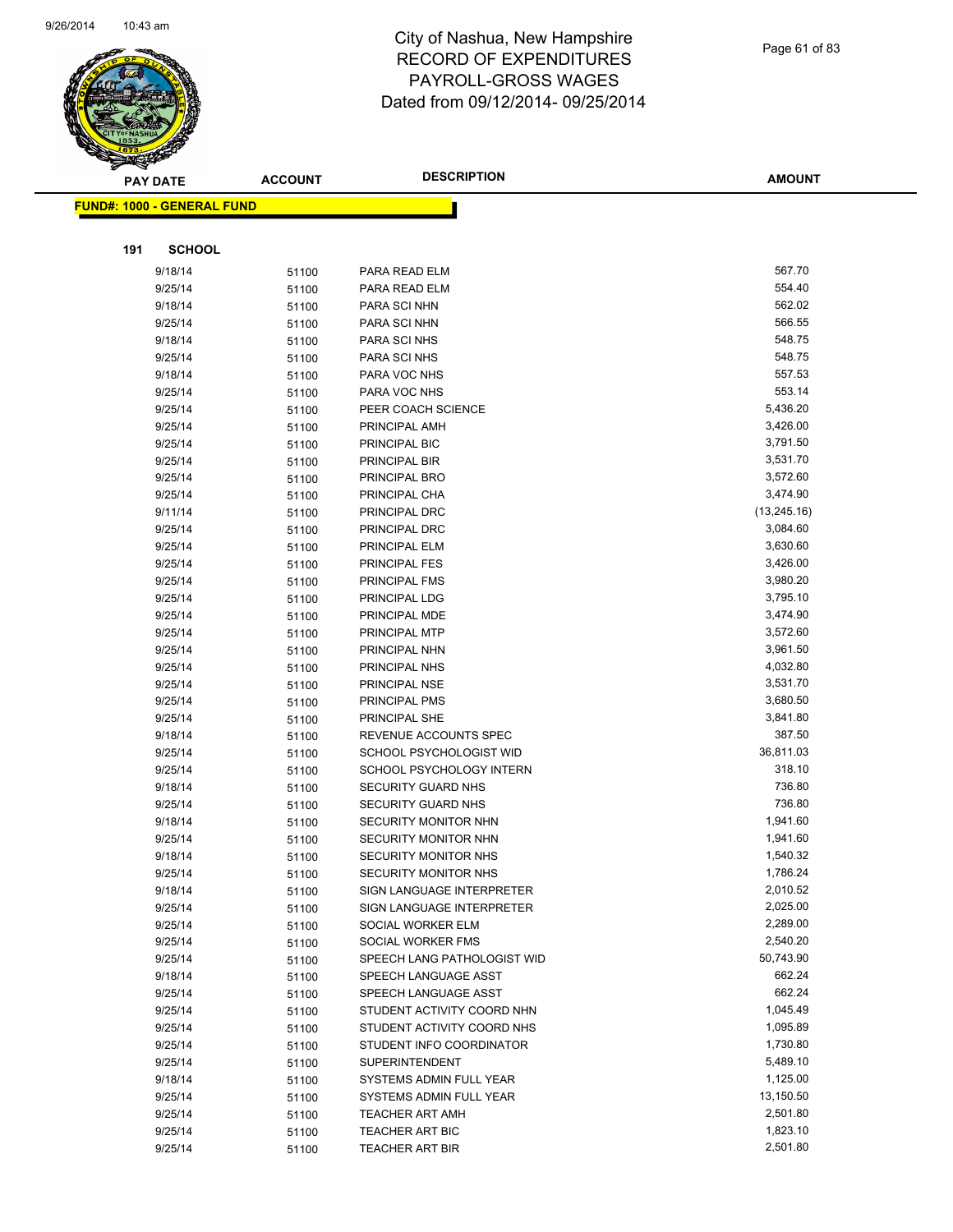

Page 62 of 83

|     | <b>PAY DATE</b>                   | <b>ACCOUNT</b> | <b>DESCRIPTION</b>                                 | <b>AMOUNT</b>        |
|-----|-----------------------------------|----------------|----------------------------------------------------|----------------------|
|     | <b>FUND#: 1000 - GENERAL FUND</b> |                |                                                    |                      |
|     |                                   |                |                                                    |                      |
|     |                                   |                |                                                    |                      |
| 191 | <b>SCHOOL</b>                     |                |                                                    |                      |
|     | 9/25/14                           | 51100          | <b>TEACHER ART BRO</b>                             | 2,786.92             |
|     | 9/25/14                           | 51100          | TEACHER ART CHA                                    | 2,674.80             |
|     | 9/25/14                           | 51100          | <b>TEACHER ART DRC</b>                             | 1,762.10             |
|     | 9/25/14                           | 51100          | <b>TEACHER ART ELM</b>                             | 4,369.30             |
|     | 9/25/14                           | 51100          | <b>TEACHER ART FES</b>                             | 1,823.10             |
|     | 9/25/14                           | 51100          | <b>TEACHER ART FMS</b>                             | 4,635.80             |
|     | 9/25/14                           | 51100          | <b>TEACHER ART LDG</b>                             | 1,972.10             |
|     | 9/25/14                           | 51100          | <b>TEACHER ART MDE</b>                             | 1,762.10             |
|     | 9/25/14                           | 51100          | <b>TEACHER ART NHN</b>                             | 9,773.60             |
|     | 9/25/14                           | 51100          | <b>TEACHER ART NHS</b>                             | 9,635.30             |
|     | 9/25/14                           | 51100          | TEACHER ART NSE                                    | 2,761.40             |
|     | 9/25/14                           | 51100          | <b>TEACHER ART PMS</b>                             | 3,385.90             |
|     | 9/25/14                           | 51100          | <b>TEACHER ART SHE</b>                             | 1,810.20             |
|     | 9/25/14                           | 51100          | <b>TEACHER AUTO NHN</b>                            | 5,003.60             |
|     | 9/25/14                           | 51100          | TEACHER BEHAVIOR SPEC WID                          | 5,349.60             |
|     | 9/25/14                           | 51100          | TEACHER BIO TEC NHN                                | 2,091.20             |
|     | 9/25/14                           | 51100          | TEACHER BUILD CONST NHS                            | 2,501.80             |
|     | 9/25/14                           | 51100          | <b>TEACHER BUSINESS NHN</b>                        | 10,520.90            |
|     | 9/25/14                           | 51100          | <b>TEACHER BUSINESS NHS</b>                        | 5,050.40             |
|     | 9/25/14                           | 51100          | <b>TEACHER COMPUTER ELM</b>                        | 4,220.70             |
|     | 9/25/14                           | 51100          | <b>TEACHER COMPUTER FMS</b>                        | 4,427.10             |
|     | 9/25/14                           | 51100          | <b>TEACHER COMPUTER NHN</b>                        | 2,154.50             |
|     | 9/25/14                           | 51100          | TEACHER COMPUTER NHS                               | 4,786.43             |
|     | 9/25/14                           | 51100          | <b>TEACHER COMPUTER PMS</b>                        | 5,631.50             |
|     | 9/25/14                           | 51100          | TEACHER COSMETOLOGY NHN                            | 5,407.40             |
|     | 9/25/14                           | 51100          | <b>TEACHER CULINARY NHN</b>                        | 5,003.60             |
|     | 9/25/14                           | 51100          | <b>TEACHER DEAF NSE</b>                            | 4,568.60<br>2,674.80 |
|     | 9/25/14                           | 51100          | <b>TEACHER DEAF WID</b><br><b>TEACHER DWSE AMH</b> | 6,827.90             |
|     | 9/25/14<br>6/19/14                | 51100          | <b>TEACHER DWSE BIR</b>                            | (6,778.16)           |
|     | 9/25/14                           | 51100<br>51100 | <b>TEACHER DWSE BIR</b>                            | 2,295.90             |
|     | 9/25/14                           | 51100          | <b>TEACHER DWSE BRO</b>                            | 5,350.00             |
|     | 9/25/14                           | 51100          | <b>TEACHER DWSE CHA</b>                            | 2,135.00             |
|     | 6/19/14                           | 51100          | <b>TEACHER DWSE ELM</b>                            | (6,219.08)           |
|     | 9/25/14                           | 51100          | <b>TEACHER DWSE ELM</b>                            | 9,945.39             |
|     | 9/25/14                           | 51100          | <b>TEACHER DWSE MDE</b>                            | 4,153.10             |
|     | 9/25/14                           | 51100          | <b>TEACHER DWSE NSE</b>                            | 4,436.90             |
|     | 9/25/14                           | 51100          | <b>TEACHER DWSE PMS</b>                            | 6,975.50             |
|     | 6/19/14                           | 51100          | TEACHER DWSE SHE                                   | (6,219.08)           |
|     | 9/25/14                           | 51100          | TEACHER DWSE SHE                                   | 4,109.30             |
|     | 9/25/14                           | 51100          | TEACHER ECE NHS                                    | 5,349.60             |
|     | 9/25/14                           | 51100          | TEACHER ELECTRICAL NHS                             | 2,501.80             |
|     | 9/25/14                           | 51100          | <b>TEACHER ELL AMH</b>                             | 1,683.50             |
|     | 9/25/14                           | 51100          | TEACHER ELL BIR                                    | 2,674.80             |
|     | 9/25/14                           | 51100          | TEACHER ELL DRC                                    | 5,538.20             |
|     | 9/25/14                           | 51100          | TEACHER ELL ELM                                    | 4,297.20             |
|     | 9/25/14                           | 51100          | <b>TEACHER ELL FES</b>                             | 7,808.20             |
|     | 9/25/14                           | 51100          | <b>TEACHER ELL FMS</b>                             | 1,949.70             |
|     | 9/25/14                           | 51100          | TEACHER ELL LDG                                    | 5,304.00             |
|     | 9/25/14                           | 51100          | <b>TEACHER ELL MTP</b>                             | 2,674.80             |
|     | 9/25/14                           | 51100          | TEACHER ELL NHN                                    | 4,016.80             |
|     | 9/25/14                           | 51100          | TEACHER ELL NHS                                    | 4,626.29             |
|     |                                   |                |                                                    |                      |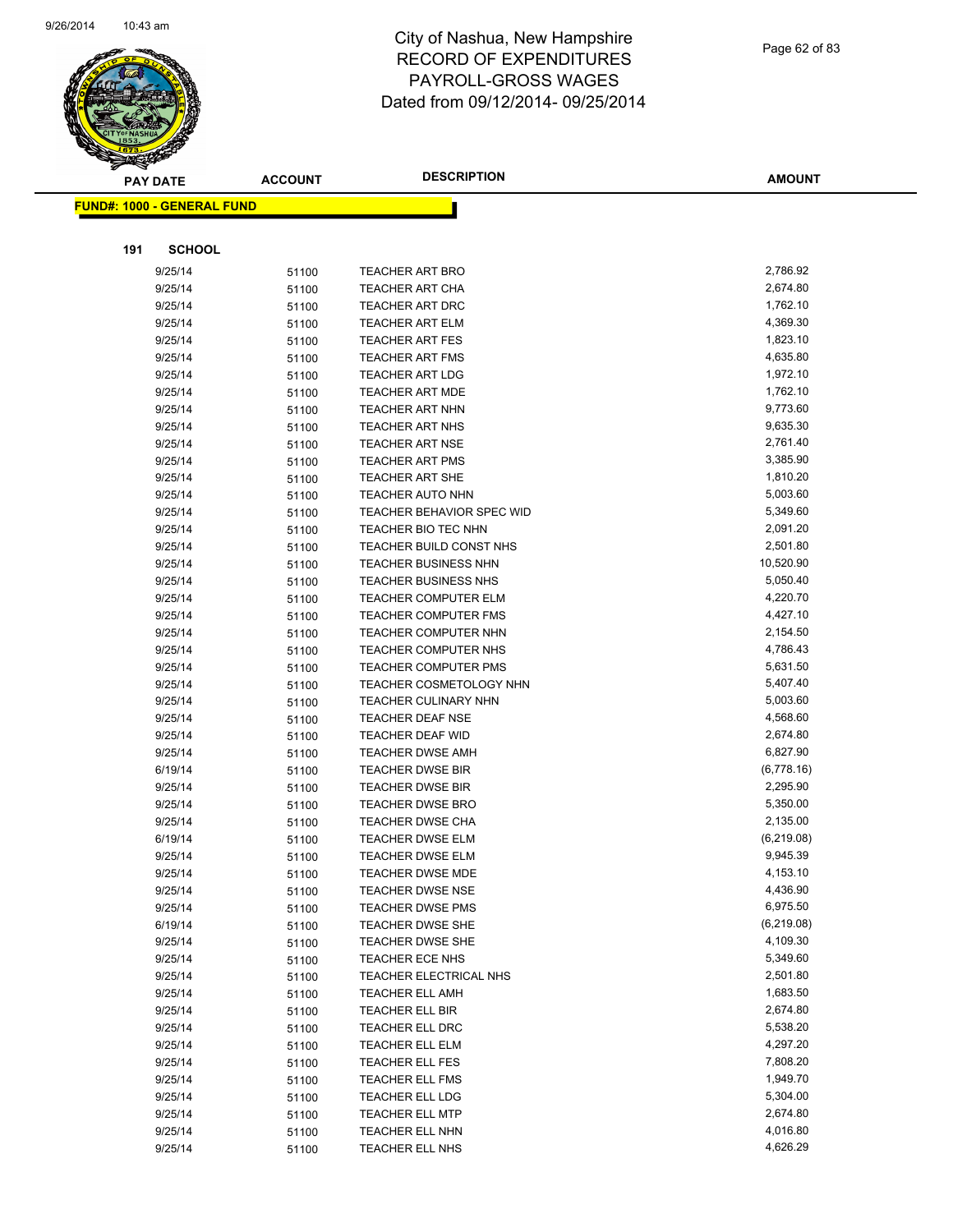

|     | <b>PAY DATE</b>                   | <b>ACCOUNT</b> | <b>DESCRIPTION</b>                        | <b>AMOUNT</b>        |
|-----|-----------------------------------|----------------|-------------------------------------------|----------------------|
|     | <b>FUND#: 1000 - GENERAL FUND</b> |                |                                           |                      |
|     |                                   |                |                                           |                      |
|     |                                   |                |                                           |                      |
| 191 | <b>SCHOOL</b>                     |                |                                           |                      |
|     | 9/25/14                           | 51100          | TEACHER ELL PMS                           | 1,823.10             |
|     | 9/25/14                           | 51100          | TEACHER ELL SHE                           | 1,955.80             |
|     | 9/25/14                           | 51100          | <b>TEACHER ENGLISH ELM</b>                | 22,583.33            |
|     | 9/25/14                           | 51100          | <b>TEACHER ENGLISH FMS</b>                | 17,002.93            |
|     | 9/25/14                           | 51100          | <b>TEACHER ENGLISH NHN</b>                | 36,899.13            |
|     | 9/25/14                           | 51100          | <b>TEACHER ENGLISH NHS</b>                | 40,534.71            |
|     | 9/25/14                           | 51100          | <b>TEACHER ENGLISH PMS</b>                | 15,490.52            |
|     | 9/25/14                           | 51100          | <b>TEACHER FACS ELM</b>                   | 3,256.40             |
|     | 9/25/14                           | 51100          | <b>TEACHER FACS FMS</b>                   | 5,741.08             |
|     | 9/25/14                           | 51100          | <b>TEACHER FACS NHN</b>                   | 5,496.70             |
|     | 9/25/14                           | 51100          | <b>TEACHER FACS NHS</b>                   | 7,157.50             |
|     | 9/25/14                           | 51100          | <b>TEACHER FACS PMS</b>                   | 5,176.60             |
|     | 9/25/14                           | 51100          | TEACHER FOREIGN LANG ELM                  | 5,436.20             |
|     | 9/25/14                           | 51100          | <b>TEACHER FOREIGN LANG FMS</b>           | 2,674.80             |
|     | 9/25/14                           | 51100          | TEACHER FOREIGN LANG NHN                  | 11,528.73            |
|     | 9/25/14                           | 51100          | TEACHER FOREIGN LANG NHS                  | 21,690.33            |
|     | 9/25/14                           | 51100          | <b>TEACHER FOREIGN LANG PMS</b>           | 5,263.20             |
|     | 9/25/14                           | 51100          | <b>TEACHER GR1 AMH</b>                    | 9,511.70             |
|     | 9/25/14                           | 51100          | <b>TEACHER GR1 BIC</b>                    | 9,158.10             |
|     | 9/25/14                           | 51100          | <b>TEACHER GR1 BIR</b>                    | 9,594.40             |
|     | 9/25/14                           | 51100          | <b>TEACHER GR1 BRO</b>                    | 4,757.30             |
|     | 9/25/14                           | 51100          | <b>TEACHER GR1 CHA</b>                    | 10,571.10            |
|     | 9/25/14                           | 51100          | <b>TEACHER GR1 DRC</b>                    | 6,658.30             |
|     | 9/25/14                           | 51100          | <b>TEACHER GR1 FES</b>                    | 9,905.60             |
|     | 9/25/14                           | 51100          | <b>TEACHER GR1 LDG</b>                    | 11,125.10            |
|     | 9/25/14                           | 51100          | <b>TEACHER GR1 MDE</b>                    | 8,020.80             |
|     | 9/25/14                           | 51100          | <b>TEACHER GR1 MTP</b>                    | 7,000.30             |
|     | 9/25/14                           | 51100          | <b>TEACHER GR1 NSE</b>                    | 6,348.90             |
|     | 9/25/14                           | 51100          | <b>TEACHER GR1 SHE</b>                    | 7,635.20             |
|     | 9/25/14<br>9/25/14                | 51100          | <b>TEACHER GR2 AMH</b>                    | 7,320.00<br>8,444.50 |
|     |                                   | 51100          | TEACHER GR2 BIC<br><b>TEACHER GR2 BIR</b> | 9,502.70             |
|     | 9/25/14<br>9/25/14                | 51100          | <b>TEACHER GR2 BRO</b>                    | 7,014.10             |
|     | 9/25/14                           | 51100          | <b>TEACHER GR2 CHA</b>                    | 8,022.10             |
|     | 9/25/14                           | 51100<br>51100 | <b>TEACHER GR2 DRC</b>                    | 5,354.70             |
|     | 9/25/14                           |                | TEACHER GR2 FES                           | 9,393.70             |
|     | 9/25/14                           | 51100<br>51100 | <b>TEACHER GR2 LDG</b>                    | 9,502.70             |
|     | 9/25/14                           | 51100          | <b>TEACHER GR2 MDE</b>                    | 8,123.70             |
|     | 9/25/14                           | 51100          | <b>TEACHER GR2 MTP</b>                    | 6,260.00             |
|     | 9/25/14                           | 51100          | <b>TEACHER GR2 NSE</b>                    | 6,458.90             |
|     | 9/25/14                           | 51100          | <b>TEACHER GR2 SHE</b>                    | 3,385.90             |
|     | 9/25/14                           | 51100          | <b>TEACHER GR3 AMH</b>                    | 4,455.90             |
|     | 9/25/14                           | 51100          | <b>TEACHER GR3 BIC</b>                    | 10,194.70            |
|     | 9/25/14                           | 51100          | <b>TEACHER GR3 BIR</b>                    | 8,382.70             |
|     | 9/25/14                           | 51100          | <b>TEACHER GR3 BRO</b>                    | 5,176.60             |
|     | 9/25/14                           | 51100          | <b>TEACHER GR3 CHA</b>                    | 7,618.70             |
|     | 9/25/14                           | 51100          | <b>TEACHER GR3 DRC</b>                    | 5,028.50             |
|     | 9/25/14                           | 51100          | <b>TEACHER GR3 FES</b>                    | 7,248.70             |
|     | 9/25/14                           | 51100          | <b>TEACHER GR3 LDG</b>                    | 6,871.10             |
|     | 9/25/14                           | 51100          | <b>TEACHER GR3 MDE</b>                    | 13,327.70            |
|     | 9/25/14                           | 51100          | <b>TEACHER GR3 MTP</b>                    | 6,771.40             |
|     | 9/25/14                           | 51100          | <b>TEACHER GR3 NSE</b>                    | 6,002.00             |
|     |                                   |                |                                           |                      |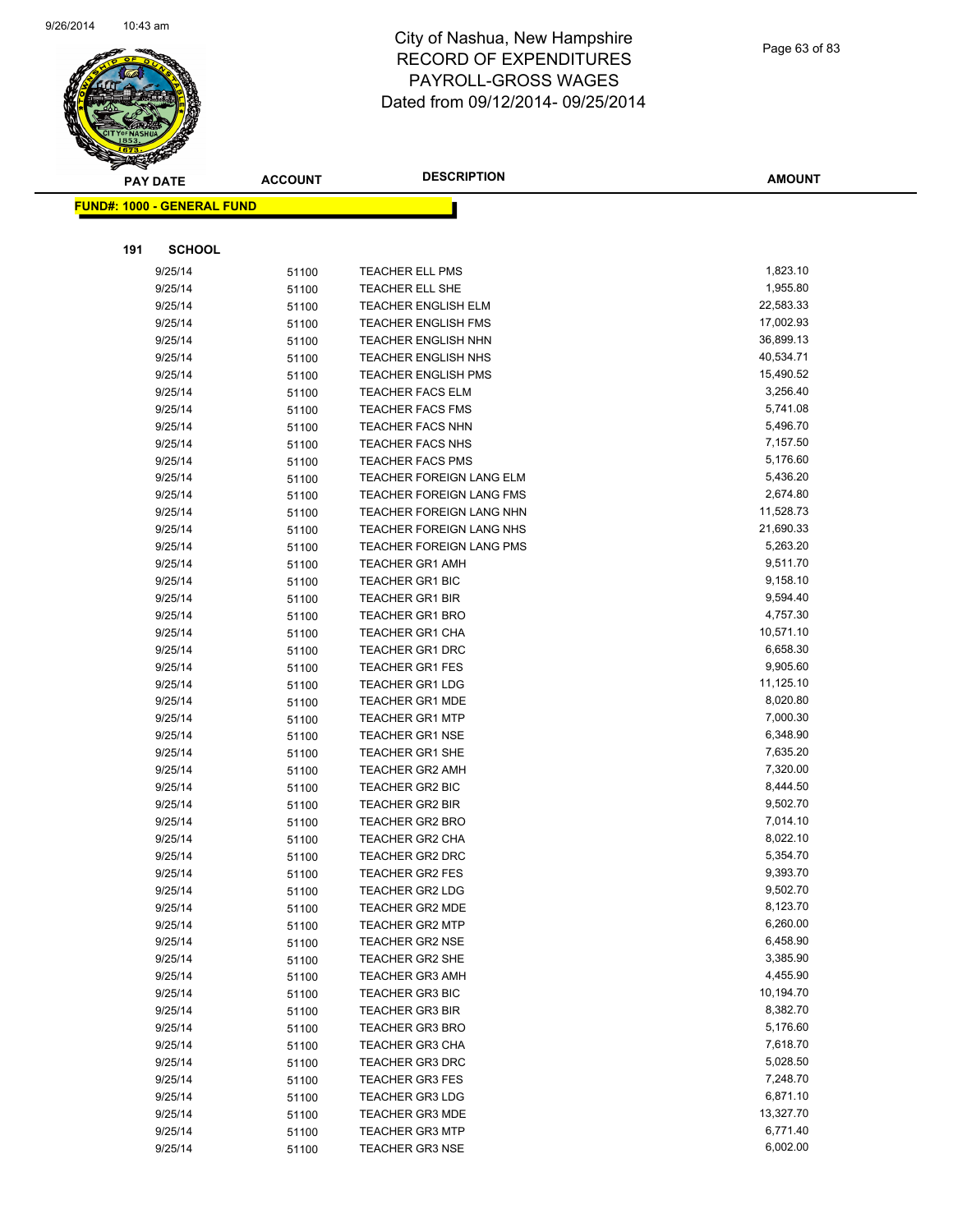

Page 64 of 83

|     | <b>PAY DATE</b>                   | <b>ACCOUNT</b> | <b>DESCRIPTION</b>            | <b>AMOUNT</b>        |
|-----|-----------------------------------|----------------|-------------------------------|----------------------|
|     | <b>FUND#: 1000 - GENERAL FUND</b> |                |                               |                      |
|     |                                   |                |                               |                      |
|     |                                   |                |                               |                      |
| 191 | <b>SCHOOL</b>                     |                |                               |                      |
|     | 9/25/14                           | 51100          | <b>TEACHER GR3 SHE</b>        | 11,279.40            |
|     | 9/25/14                           | 51100          | <b>TEACHER GR4 AMH</b>        | 3,825.70             |
|     | 9/25/14                           | 51100          | <b>TEACHER GR4 BIC</b>        | 7,808.50             |
|     | 9/25/14                           | 51100          | <b>TEACHER GR4 BIR</b>        | 7,820.90             |
|     | 9/25/14                           | 51100          | <b>TEACHER GR4 BRO</b>        | 6,855.70             |
|     | 9/25/14                           | 51100          | <b>TEACHER GR4 CHA</b>        | 8,024.50             |
|     | 9/25/14                           | 51100          | <b>TEACHER GR4 DRC</b>        | 4,896.80             |
|     | 9/25/14                           | 51100          | <b>TEACHER GR4 FES</b>        | 7,531.00             |
|     | 9/25/14                           | 51100          | <b>TEACHER GR4 LDG</b>        | 8,820.80             |
|     | 9/25/14                           | 51100          | <b>TEACHER GR4 MDE</b>        | 5,338.70             |
|     | 9/25/14                           | 51100          | <b>TEACHER GR4 MTP</b>        | 5,805.40             |
|     | 9/25/14                           | 51100          | <b>TEACHER GR4 NSE</b>        | 6,586.20             |
|     | 9/25/14                           | 51100          | <b>TEACHER GR4 SHE</b>        | 7,457.30             |
|     | 9/25/14                           | 51100          | <b>TEACHER GR5 AMH</b>        | 5,176.60             |
|     | 9/25/14                           | 51100          | <b>TEACHER GR5 BIC</b>        | 11,376.80            |
|     | 9/25/14                           | 51100          | <b>TEACHER GR5 BIR</b>        | 9,863.30             |
|     | 9/25/14                           | 51100          | <b>TEACHER GR5 BRO</b>        | 7,330.80             |
|     | 9/25/14                           | 51100          | <b>TEACHER GR5 CHA</b>        | 8,172.40             |
|     | 9/25/14                           | 51100          | <b>TEACHER GR5 DRC</b>        | 5,250.21             |
|     | 9/18/14                           | 51100          | <b>TEACHER GR5 FES</b>        | 2,491.58             |
|     | 9/25/14                           | 51100          | <b>TEACHER GR5 FES</b>        | 7,554.38             |
|     | 9/25/14                           | 51100          | <b>TEACHER GR5 LDG</b>        | 9,757.90             |
|     | 9/25/14                           | 51100          | <b>TEACHER GR5 MDE</b>        | 11,947.20            |
|     | 9/25/14                           | 51100          | <b>TEACHER GR5 MTP</b>        | 7,025.30             |
|     | 9/25/14                           | 51100          | <b>TEACHER GR5 NSE</b>        | 7,721.70             |
|     | 9/25/14                           | 51100          | <b>TEACHER GR5 SHE</b>        | 7,295.90             |
|     | 9/25/14                           | 51100          | TEACHER GR6 ELM               | 32,631.37            |
|     | 9/25/14                           | 51100          | <b>TEACHER GR6 FMS</b>        | 23,844.30            |
|     | 9/25/14                           | 51100          | <b>TEACHER GR6 PMS</b>        | 22,624.72            |
|     | 9/25/14                           | 51100          | <b>TEACHER GRAPH NHS</b>      | 1,972.10             |
|     | 9/25/14                           | 51100          | <b>TEACHER GRAPHICS NHN</b>   | 2,501.80             |
|     | 9/25/14                           | 51100          | TEACHER HEALTH ELM            | 2,377.00             |
|     | 9/25/14                           | 51100          | <b>TEACHER HEALTH NHN</b>     | 3,002.10             |
|     | 9/25/14                           | 51100          | TEACHER HEALTH NHS            | 4,152.50             |
|     | 9/25/14                           | 51100          | <b>TEACHER HEALTHOC NHS</b>   | 5,176.60             |
|     | 9/25/14                           | 51100          | TEACHER HVAC NHS              | 1,554.79             |
|     | 9/25/14                           | 51100          | TEACHER IN SCH SUSPENSION ELM | 1,510.90             |
|     | 9/25/14                           | 51100          | TEACHER IN SCH SUSPENSION NHN | 2,458.60             |
|     | 9/25/14                           | 51100          | <b>TEACHER KIND AMH</b>       | 4,747.60             |
|     | 9/25/14                           | 51100          | <b>TEACHER KIND BIC</b>       | 2,674.80             |
|     | 9/25/14                           | 51100          | <b>TEACHER KIND BIR</b>       | 2,458.60             |
|     | 9/25/14                           | 51100          | <b>TEACHER KIND BRO</b>       | 2,501.80             |
|     | 9/25/14                           | 51100          | <b>TEACHER KIND CHA</b>       | 4,325.50             |
|     | 9/25/14                           | 51100          | TEACHER KIND DRC              | 7,843.10             |
|     | 9/25/14                           | 51100          | <b>TEACHER KIND FES</b>       | 8,977.10             |
|     | 9/25/14                           | 51100          | <b>TEACHER KIND LDG</b>       | 10,151.50            |
|     | 9/25/14                           | 51100          | <b>TEACHER KIND MDE</b>       | 4,486.30             |
|     | 9/25/14                           | 51100          | <b>TEACHER KIND MTP</b>       | 5,158.00             |
|     | 9/25/14                           | 51100          | <b>TEACHER KIND NSE</b>       | 1,885.00<br>1,949.70 |
|     | 9/25/14                           | 51100          | <b>TEACHER KIND SHE</b>       |                      |
|     | 9/25/14                           | 51100          | <b>TEACHER MATH ELM</b>       | 19,566.62            |
|     | 9/11/14                           | 51100          | <b>TEACHER MATH FMS</b>       | (4,324.51)           |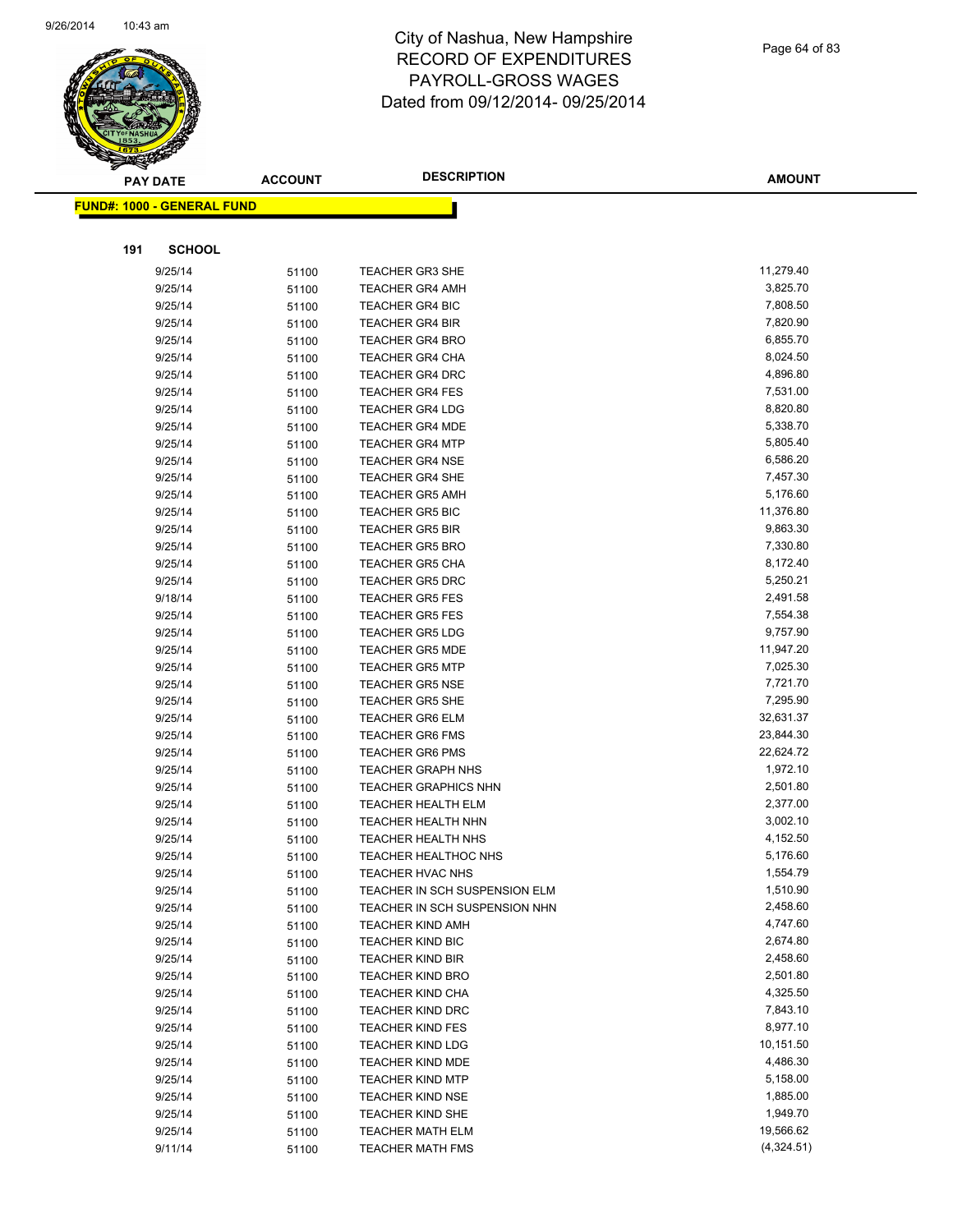

|     | <b>PAY DATE</b>                    | <b>ACCOUNT</b> | <b>DESCRIPTION</b>           | <b>AMOUNT</b> |
|-----|------------------------------------|----------------|------------------------------|---------------|
|     | <u> FUND#: 1000 - GENERAL FUND</u> |                |                              |               |
|     |                                    |                |                              |               |
|     | <b>SCHOOL</b>                      |                |                              |               |
| 191 |                                    |                |                              |               |
|     | 9/25/14                            | 51100          | <b>TEACHER MATH FMS</b>      | 10,970.93     |
|     | 9/25/14                            | 51100          | <b>TEACHER MATH NHN</b>      | 36,354.51     |
|     | 9/18/14                            | 51100          | <b>TEACHER MATH NHS</b>      | 2,332.50      |
|     | 9/25/14                            | 51100          | <b>TEACHER MATH NHS</b>      | 40,708.91     |
|     | 9/25/14                            | 51100          | <b>TEACHER MATH PMS</b>      | 8,749.03      |
|     | 9/25/14                            | 51100          | <b>TEACHER MUSIC AMH</b>     | 1,554.80      |
|     | 9/25/14                            | 51100          | <b>TEACHER MUSIC BIC</b>     | 2,501.80      |
|     | 9/25/14                            | 51100          | <b>TEACHER MUSIC BIR</b>     | 2,501.80      |
|     | 9/25/14                            | 51100          | <b>TEACHER MUSIC BRO</b>     | 2,674.80      |
|     | 9/25/14                            | 51100          | <b>TEACHER MUSIC CHA</b>     | 2,674.80      |
|     | 9/25/14                            | 51100          | <b>TEACHER MUSIC DRC</b>     | 2,501.80      |
|     | 9/25/14                            | 51100          | <b>TEACHER MUSIC ELM</b>     | 3,568.50      |
|     | 9/25/14                            | 51100          | <b>TEACHER MUSIC FES</b>     | 2,501.80      |
|     | 9/25/14                            | 51100          | <b>TEACHER MUSIC FMS</b>     | 4,816.83      |
|     | 9/25/14                            | 51100          | <b>TEACHER MUSIC LDG</b>     | 2,540.20      |
|     | 9/25/14                            | 51100          | <b>TEACHER MUSIC MDE</b>     | 1,823.10      |
|     | 9/25/14                            | 51100          | <b>TEACHER MUSIC NHN</b>     | 5,349.60      |
|     | 9/25/14                            | 51100          | <b>TEACHER MUSIC NHS</b>     | 4,797.70      |
|     | 9/25/14                            | 51100          | <b>TEACHER MUSIC NSE</b>     | 1,878.90      |
|     | 9/25/14                            | 51100          | <b>TEACHER MUSIC PMS</b>     | 4,125.60      |
|     | 9/25/14                            | 51100          | <b>TEACHER MUSIC SHE</b>     | 2,295.90      |
|     | 9/25/14                            | 51100          | TEACHER PE BIC               | 1,885.00      |
|     | 9/25/14                            | 51100          | TEACHER PE BIR               | 2,540.20      |
|     | 9/25/14                            | 51100          | <b>TEACHER PE BRO</b>        | 2,588.30      |
|     | 9/25/14                            | 51100          | <b>TEACHER PE CHA</b>        | 2,501.80      |
|     | 9/25/14                            | 51100          | TEACHER PE DRC               | 2,674.80      |
|     | 9/25/14                            | 51100          | <b>TEACHER PE ELM</b>        | 6,725.60      |
|     | 9/25/14                            | 51100          | TEACHER PE FES               | 1,510.90      |
|     | 9/25/14                            | 51100          | TEACHER PE FMS               | 5,003.60      |
|     | 9/25/14                            | 51100          | <b>TEACHER PE LDG</b>        | 1,683.51      |
|     | 9/25/14                            | 51100          | <b>TEACHER PE MDE</b>        | 2,458.60      |
|     | 9/25/14                            | 51100          | TEACHER PE NHN               | 9,997.65      |
|     | 9/25/14                            | 51100          | TEACHER PE NHS               | 7,033.10      |
|     | 9/25/14                            | 51100          | TEACHER PE NSE               | 2,304.10      |
|     | 9/25/14                            | 51100          | <b>TEACHER PE PMS</b>        | 6,312.38      |
|     | 9/25/14                            | 51100          | <b>TEACHER PE SHE</b>        | 2,458.60      |
|     | 9/25/14                            | 51100          | <b>TEACHER PRESCHOOL BIC</b> | 7,647.20      |
|     | 9/25/14                            | 51100          | <b>TEACHER PRESCHOOL BRO</b> | 7,050.41      |
|     | 9/25/14                            | 51100          | <b>TEACHER PRESCHOOL DRC</b> | 4,185.30      |
|     | 9/25/14                            | 51100          | <b>TEACHER PRESCHOOL MTP</b> | 2,674.80      |
|     | 6/30/14                            | 51100          | TEACHER PRESCHOOL NHS        | 1,467.49      |
|     | 9/11/14                            | 51100          | TEACHER PRESCHOOL NHS        | 5,790.72      |
|     | 9/25/14                            | 51100          | TEACHER PRESCHOOL NHS        | 1,104.60      |
|     | 9/25/14                            | 51100          | <b>TEACHER PRESCHOOL NSE</b> | 5,410.60      |
|     | 9/25/14                            | 51100          | <b>TEACHER READ AMH</b>      | 2,761.40      |
|     | 9/25/14                            | 51100          | <b>TEACHER READ BIC</b>      | 5,050.40      |
|     | 9/25/14                            | 51100          | <b>TEACHER READ BIR</b>      | 2,674.80      |
|     | 9/25/14                            | 51100          | <b>TEACHER READ BRO</b>      | 1,823.10      |
|     | 9/25/14                            | 51100          | <b>TEACHER READ DRC</b>      | 2,761.40      |
|     | 9/25/14                            | 51100          | <b>TEACHER READ ELM</b>      | 5,922.60      |
|     | 9/25/14                            | 51100          | <b>TEACHER READ FES</b>      | 2,674.80      |
|     | 9/25/14                            | 51100          | <b>TEACHER READ FMS</b>      | 5,133.40      |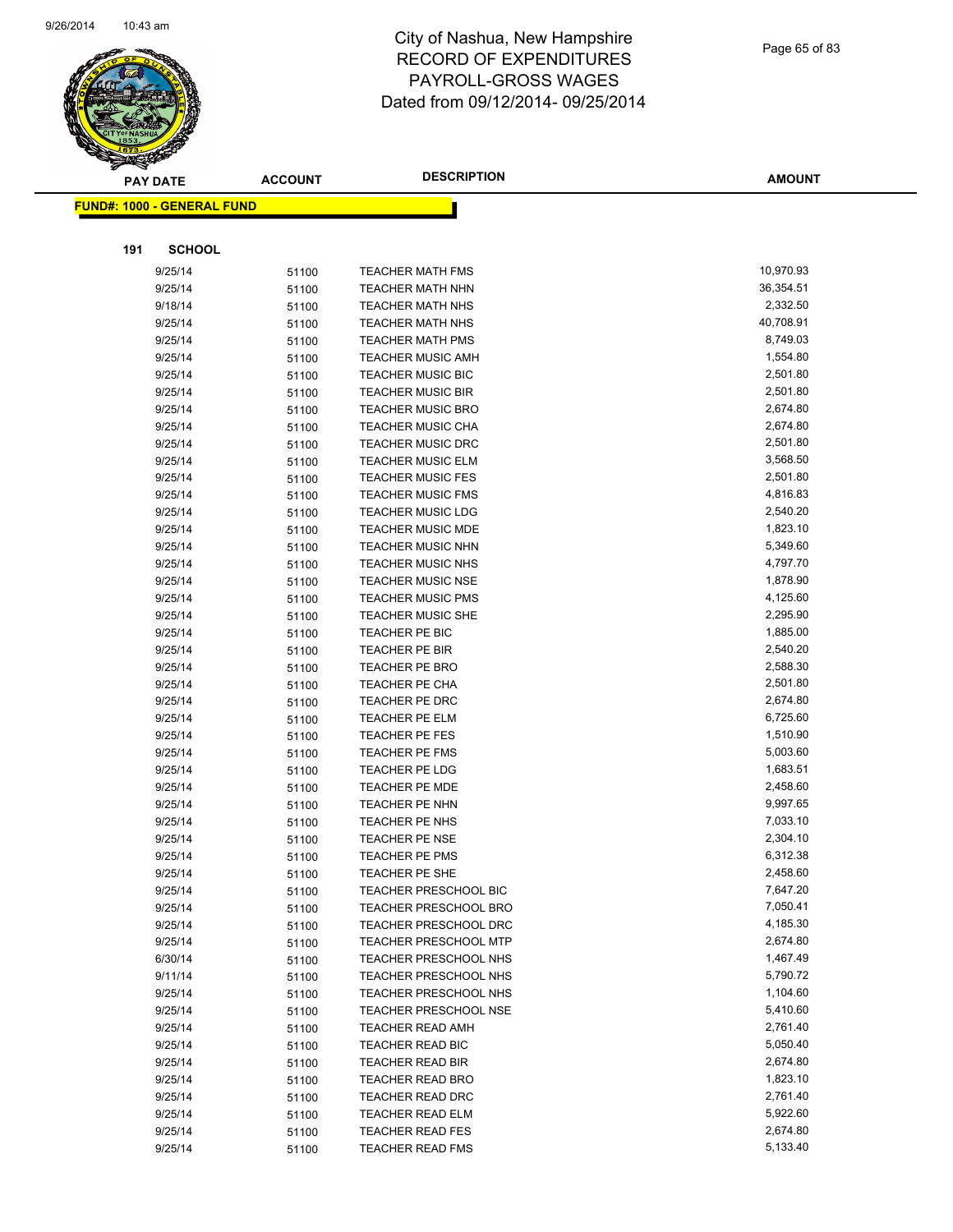

|     | <b>PAY DATE</b>                   | <b>ACCOUNT</b> | <b>DESCRIPTION</b>                                              | <b>AMOUNT</b>          |
|-----|-----------------------------------|----------------|-----------------------------------------------------------------|------------------------|
|     | <b>FUND#: 1000 - GENERAL FUND</b> |                |                                                                 |                        |
|     |                                   |                |                                                                 |                        |
|     |                                   |                |                                                                 |                        |
| 191 | <b>SCHOOL</b>                     |                |                                                                 |                        |
|     | 9/25/14                           | 51100          | <b>TEACHER READ LDG</b>                                         | 2,289.00               |
|     | 9/25/14                           | 51100          | <b>TEACHER READ MDE</b>                                         | 2,674.80               |
|     | 9/25/14                           | 51100          | <b>TEACHER READ MTP</b>                                         | 1,893.80               |
|     | 9/25/14                           | 51100          | <b>TEACHER READ NHN</b>                                         | 1,623.80               |
|     | 9/25/14                           | 51100          | <b>TEACHER READ NHS</b>                                         | 3,161.20               |
|     | 9/25/14                           | 51100          | <b>TEACHER READ NSE</b>                                         | 2,674.80               |
|     | 9/25/14                           | 51100          | <b>TEACHER READ PMS</b>                                         | 4,220.70               |
|     | 9/25/14                           | 51100          | <b>TEACHER READ SHE</b>                                         | 2,458.60               |
|     | 9/25/14                           | 51100          | <b>TEACHER SCIENCE ELM</b>                                      | 19,160.73              |
|     | 9/25/14                           | 51100          | TEACHER SCIENCE FMS                                             | 10,329.23              |
|     | 9/18/14                           | 51100          | <b>TEACHER SCIENCE NHN</b>                                      | 2,939.74               |
|     | 9/25/14                           | 51100          | <b>TEACHER SCIENCE NHN</b>                                      | 33,688.63              |
|     | 9/25/14                           | 51100          | <b>TEACHER SCIENCE NHS</b>                                      | 38,886.63              |
|     | 9/25/14                           | 51100          | <b>TEACHER SCIENCE PMS</b>                                      | 9,787.13               |
|     | 9/25/14                           | 51100          | <b>TEACHER SOCIAL STUDIES ELM</b>                               | 14,661.43              |
|     | 9/25/14                           | 51100          | <b>TEACHER SOCIAL STUDIES FMS</b>                               | 13,139.91              |
|     | 9/25/14                           | 51100          | TEACHER SOCIAL STUDIES NHN                                      | 32,553.93<br>35,909.12 |
|     | 9/25/14                           | 51100          | TEACHER SOCIAL STUDIES NHS<br><b>TEACHER SOCIAL STUDIES PMS</b> |                        |
|     | 9/25/14                           | 51100          | <b>TEACHER SPED AMH</b>                                         | 10,778.93<br>2,289.00  |
|     | 9/25/14<br>9/25/14                | 51100          | TEACHER SPED BIC                                                | 5,851.40               |
|     | 9/25/14                           | 51100<br>51100 | <b>TEACHER SPED BIR</b>                                         | 4,970.70               |
|     | 9/25/14                           | 51100          | <b>TEACHER SPED BRO</b>                                         | 5,436.20               |
|     | 9/25/14                           | 51100          | <b>TEACHER SPED CHA</b>                                         | 9,992.80               |
|     | 6/19/14                           | 51100          | <b>TEACHER SPED DRC</b>                                         | (6,778.16)             |
|     | 9/25/14                           | 51100          | <b>TEACHER SPED DRC</b>                                         | 2,458.60               |
|     | 6/19/14                           | 51100          | <b>TEACHER SPED ELM</b>                                         | (7, 292.32)            |
|     | 9/25/14                           | 51100          | <b>TEACHER SPED ELM</b>                                         | 19,535.23              |
|     | 9/25/14                           | 51100          | <b>TEACHER SPED FES</b>                                         | 5,158.00               |
|     | 9/25/14                           | 51100          | <b>TEACHER SPED FMS</b>                                         | 6,408.50               |
|     | 9/25/14                           | 51100          | <b>TEACHER SPED LDG</b>                                         | 2,119.30               |
|     | 9/25/14                           | 51100          | <b>TEACHER SPED MDE</b>                                         | 6,036.30               |
|     | 9/25/14                           | 51100          | <b>TEACHER SPED MTP</b>                                         | 5,176.60               |
|     | 9/25/14                           | 51100          | <b>TEACHER SPED NHN</b>                                         | 19,197.13              |
|     | 6/19/14                           | 51100          | <b>TEACHER SPED NHS</b>                                         | (6,733.84)             |
|     | 9/25/14                           | 51100          | TEACHER SPED NHS                                                | 30,692.30              |
|     | 9/25/14                           | 51100          | <b>TEACHER SPED NSE</b>                                         | 1,878.90               |
|     | 6/19/14                           | 51100          | <b>TEACHER SPED PMS</b>                                         | (6,219.08)             |
|     | 9/25/14                           | 51100          | <b>TEACHER SPED PMS</b>                                         | 11,609.80              |
|     | 9/25/14                           | 51100          | TEACHER SPED SHE                                                | 5,176.60               |
|     | 9/25/14                           | 51100          | <b>TEACHER TECHED ELM</b>                                       | 8,158.90               |
|     | 9/25/14                           | 51100          | <b>TEACHER TECHED FMS</b>                                       | 5,220.00               |
|     | 9/25/14                           | 51100          | <b>TEACHER TECHED NHN</b>                                       | 8,023.63               |
|     | 9/25/14                           | 51100          | TEACHER TECHED NHS                                              | 10,737.40              |
|     | 9/25/14                           | 51100          | <b>TEACHER TECHED PMS</b>                                       | 5,349.60               |
|     | 9/25/14                           | 51100          | TEACHER TV PROD NHS                                             | 2,458.60               |
|     | 9/25/14                           | 51100          | <b>TEACHER VISION WID</b>                                       | 5,028.80<br>582.31     |
|     | 9/18/14<br>9/25/14                | 51100          | TECH INTERGRATION ASST AMH<br>TECH INTERGRATION ASST AMH        | 577.50                 |
|     | 9/18/14                           | 51100<br>51100 | TECH INTERGRATION ASST BIC                                      | 627.48                 |
|     | 9/25/14                           | 51100          | TECH INTERGRATION ASST BIC                                      | 607.72                 |
|     | 9/18/14                           | 51100          | TECH INTERGRATION ASST CHA                                      | 547.80                 |
|     |                                   |                |                                                                 |                        |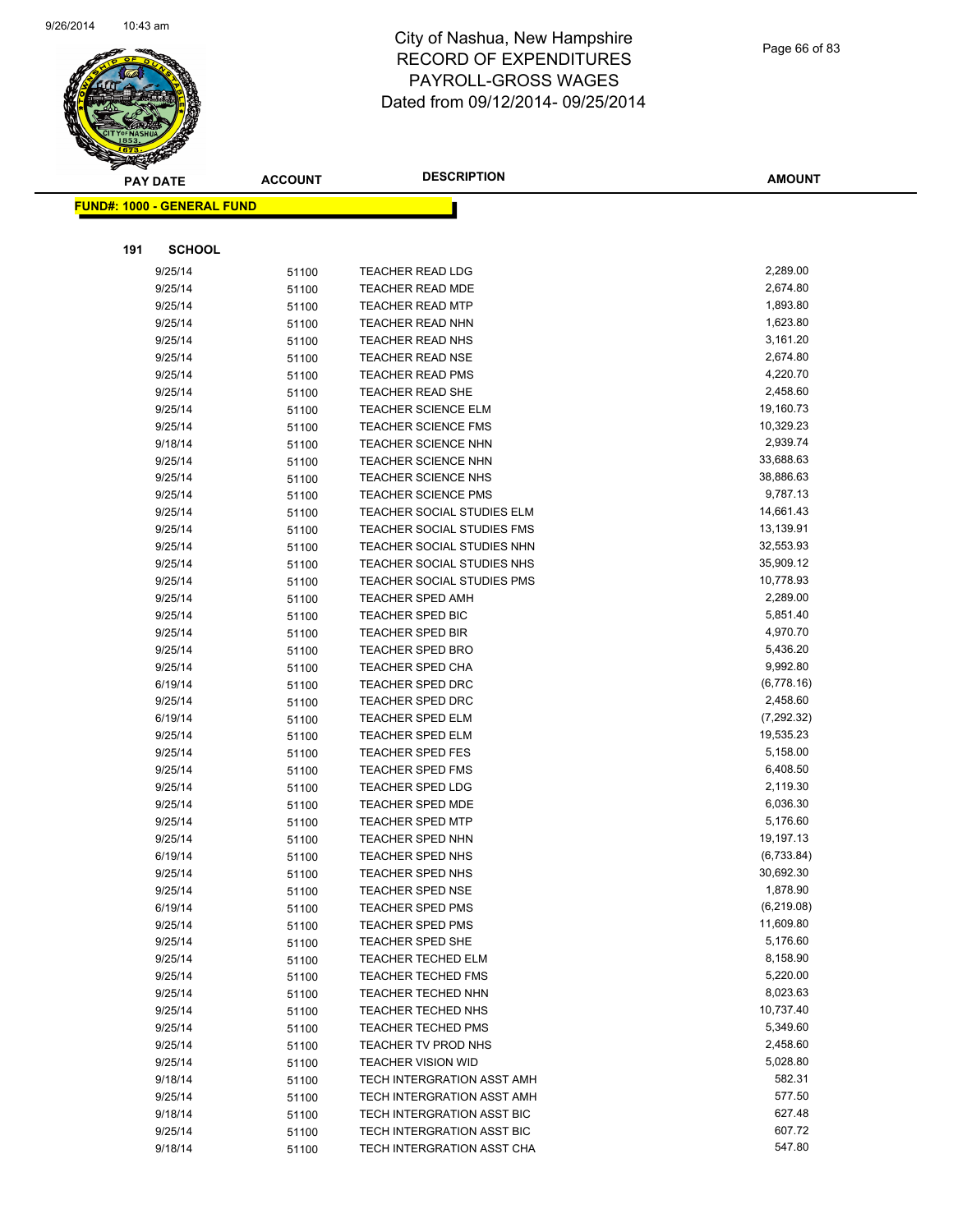

|     | <b>PAY DATE</b>                   | <b>ACCOUNT</b> | <b>DESCRIPTION</b>                                       | <b>AMOUNT</b>    |
|-----|-----------------------------------|----------------|----------------------------------------------------------|------------------|
|     | <b>FUND#: 1000 - GENERAL FUND</b> |                |                                                          |                  |
|     |                                   |                |                                                          |                  |
|     |                                   |                |                                                          |                  |
| 191 | <b>SCHOOL</b>                     |                |                                                          |                  |
|     | 9/25/14                           | 51100          | TECH INTERGRATION ASST CHA                               | 547.80           |
|     | 9/18/14                           | 51100          | TECH INTERGRATION ASST FES                               | 604.75           |
|     | 9/25/14                           | 51100          | TECH INTERGRATION ASST FES                               | 604.75           |
|     | 9/18/14                           | 51100          | TECH INTERGRATION ASST LDG                               | 547.80<br>547.80 |
|     | 9/25/14                           | 51100          | TECH INTERGRATION ASST LDG                               |                  |
|     | 9/18/14                           | 51100          | TECH INTERGRATION ASST MDE                               | 604.75           |
|     | 9/25/14                           | 51100          | TECH INTERGRATION ASST MDE<br>TECH INTERGRATION ASST NSE | 609.79<br>579.71 |
|     | 9/18/14                           | 51100          |                                                          | 574.95           |
|     | 9/25/14<br>9/18/14                | 51100          | TECH INTERGRATION ASST NSE<br>TECH INTERGRATION ASST SHE | 525.00           |
|     | 9/25/14                           | 51100          | TECH INTERGRATION ASST SHE                               | 538.68           |
|     | 9/25/14                           | 51100          | ATHLETIC EQUIPMENT MANAGER NHN                           | 160.00           |
|     | 9/25/14                           | 51200<br>51200 | ATHLETIC EQUIPMENT MANAGER NHS                           | 45.00            |
|     | 9/18/14                           | 51200          | CLERICAL BOARD OF ED SUP                                 | 557.82           |
|     | 9/25/14                           | 51200          | CLERICAL BOARD OF ED SUP                                 | 522.28           |
|     | 9/18/14                           | 51200          | <b>CLERICAL VOLUNTEER SUP</b>                            | 360.18           |
|     | 9/25/14                           | 51200          | CLERICAL VOLUNTEER SUP                                   | 360.18           |
|     | 9/18/14                           | 51200          | <b>CROSSING GUARD WPO</b>                                | 1,835.25         |
|     | 9/25/14                           | 51200          | <b>CROSSING GUARD WPO</b>                                | 2,018.25         |
|     | 9/18/14                           | 51200          | <b>CUSTODIAN CHA</b>                                     | 323.60           |
|     | 9/25/14                           | 51200          | <b>CUSTODIAN CHA</b>                                     | 323.60           |
|     | 9/18/14                           | 51200          | <b>CUSTODIAN HEAD MTP</b>                                | 15.00            |
|     | 9/25/14                           | 51200          | <b>CUSTODIAN HEAD MTP</b>                                | 45.00            |
|     | 9/18/14                           | 51200          | <b>CUSTODIAN MTP</b>                                     | 30.00            |
|     | 9/25/14                           | 51200          | <b>CUSTODIAN MTP</b>                                     | 105.00           |
|     | 9/18/14                           | 51200          | <b>CUSTODIAN NHN</b>                                     | 323.60           |
|     | 9/25/14                           | 51200          | <b>CUSTODIAN NHN</b>                                     | 323.60           |
|     | 9/18/14                           | 51200          | FOOD SERVICE COOK LDG                                    | 50.25            |
|     | 9/25/14                           | 51200          | FOOD SERVICE COOK LDG                                    | 50.25            |
|     | 9/18/14                           | 51200          | GUIDANCE COUNSELOR NHS                                   | 1,605.84         |
|     | 9/25/14                           | 51200          | <b>GUIDANCE COUNSELOR NHS</b>                            | 802.91           |
|     | 9/18/14                           | 51200          | HOME SCHOOL CORD TTI                                     | 225.02           |
|     | 9/25/14                           | 51200          | HOME SCHOOL CORD TTI                                     | 236.26           |
|     | 9/18/14                           | 51200          | <b>INSTRUMENTAL MUSIC</b>                                | 450.00           |
|     | 9/25/14                           | 51200          | <b>INSTRUMENTAL MUSIC</b>                                | 1,562.50         |
|     | 9/18/14                           | 51200          | LUNCH MONITOR AMH                                        | 538.67           |
|     | 9/25/14                           | 51200          | LUNCH MONITOR AMH                                        | 522.72           |
|     | 9/18/14                           | 51200          | LUNCH MONITOR BIC                                        | 756.25           |
|     | 9/25/14                           | 51200          | LUNCH MONITOR BIC                                        | 695.75           |
|     | 9/18/14                           | 51200          | LUNCH MONITOR BIR                                        | 777.89           |
|     | 9/25/14                           | 51200          | LUNCH MONITOR BIR                                        | 833.15           |
|     | 9/18/14                           | 51200          | LUNCH MONITOR BRO                                        | 440.00           |
|     | 9/25/14                           | 51200          | LUNCH MONITOR BRO                                        | 420.75           |
|     | 9/18/14                           | 51200          | LUNCH MONITOR CHA                                        | 525.25           |
|     | 9/25/14                           | 51200          | LUNCH MONITOR CHA                                        | 558.25           |
|     | 9/18/14                           | 51200          | LUNCH MONITOR DRC                                        | 686.70           |
|     | 9/25/14                           | 51200          | LUNCH MONITOR DRC                                        | 642.92           |
|     | 9/18/14                           | 51200          | <b>LUNCH MONITOR ELM</b>                                 | 165.00           |
|     | 9/25/14                           | 51200          | LUNCH MONITOR ELM                                        | 162.25           |
|     | 9/18/14                           | 51200          | LUNCH MONITOR FES                                        | 773.75           |
|     | 9/25/14                           | 51200          | LUNCH MONITOR FES                                        | 911.25           |
|     | 9/18/14                           | 51200          | LUNCH MONITOR FMS                                        | 322.08           |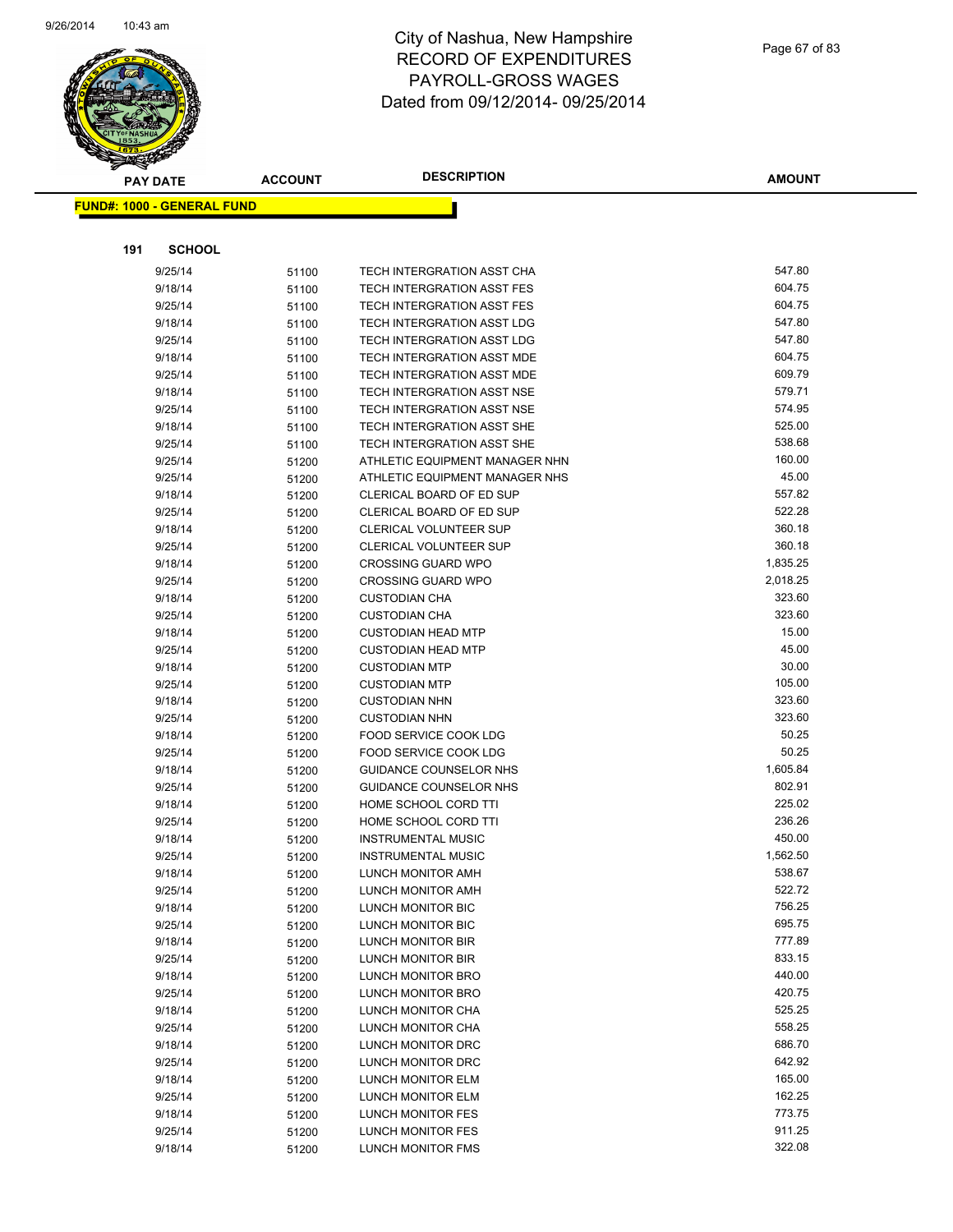

|     | <b>PAY DATE</b>                   | <b>ACCOUNT</b> | <b>DESCRIPTION</b>             | <b>AMOUNT</b>    |
|-----|-----------------------------------|----------------|--------------------------------|------------------|
|     | <b>FUND#: 1000 - GENERAL FUND</b> |                |                                |                  |
|     |                                   |                |                                |                  |
|     |                                   |                |                                |                  |
| 191 | <b>SCHOOL</b>                     |                |                                |                  |
|     | 9/25/14                           | 51200          | <b>LUNCH MONITOR FMS</b>       | 268.95           |
|     | 9/18/14                           | 51200          | LUNCH MONITOR LDG              | 753.50           |
|     | 9/25/14                           | 51200          | LUNCH MONITOR LDG              | 775.50           |
|     | 9/18/14                           | 51200          | LUNCH MONITOR MDE              | 678.37           |
|     | 9/25/14                           | 51200          | LUNCH MONITOR MDE              | 652.74           |
|     | 9/18/14                           | 51200          | LUNCH MONITOR MTP              | 618.25           |
|     | 9/25/14                           | 51200          | LUNCH MONITOR MTP              | 641.75           |
|     | 9/18/14                           | 51200          | LUNCH MONITOR NHN              | 374.00           |
|     | 9/25/14                           | 51200          | LUNCH MONITOR NHN              | 412.50           |
|     | 9/18/14                           | 51200          | LUNCH MONITOR NHS              | 258.50           |
|     | 9/25/14                           | 51200          | LUNCH MONITOR NHS              | 275.00           |
|     | 9/18/14                           | 51200          | LUNCH MONITOR NSE              | 440.00           |
|     | 9/25/14                           | 51200          | <b>LUNCH MONITOR NSE</b>       | 440.00           |
|     | 9/18/14                           | 51200          | LUNCH MONITOR PMS              | 275.00           |
|     | 9/25/14                           | 51200          | LUNCH MONITOR PMS              | 121.00           |
|     | 9/18/14                           | 51200          | <b>LUNCH MONITOR SHE</b>       | 610.70           |
|     | 9/25/14                           | 51200          | LUNCH MONITOR SHE              | 618.95           |
|     | 9/12/14                           | 51200          | <b>NURSE FES</b>               | (7,385.10)       |
|     | 9/18/14                           | 51200          | <b>NURSE FES</b>               | 738.51           |
|     | 9/25/14                           | 51200          | <b>NURSE FES</b>               | 738.51           |
|     | 9/18/14                           | 51200          | PARA ALT PMS                   | 80.85            |
|     | 9/25/14                           | 51200          | PARA ALT PMS                   | 80.85            |
|     | 9/18/14                           | 51200          | PARA DW SPEC ED BIR            | 413.28           |
|     | 9/25/14                           | 51200          | PARA DW SPEC ED BIR            | 413.28           |
|     | 9/18/14                           | 51200          | PARA DW SPEC ED NHN            | 25.00            |
|     | 9/25/14                           | 51200          | PARA DW SPEC ED NHN            | 75.00            |
|     | 9/18/14                           | 51200          | PARA INST AMH                  | 687.44           |
|     | 9/25/14                           | 51200          | PARA INST AMH                  | 669.70           |
|     | 9/18/14                           | 51200          | PARA INST BIC                  | 585.76           |
|     | 9/25/14                           | 51200          | PARA INST BIC                  | 585.61<br>329.98 |
|     | 9/18/14                           | 51200          | PARA INST MTP                  | 325.55           |
|     | 9/25/14                           | 51200          | PARA INST MTP                  | 283.47           |
|     | 9/18/14<br>9/25/14                | 51200          | PARA INST NHN<br>PARA INST NHN | 287.78           |
|     | 9/18/14                           | 51200          | <b>PARA INST SHE</b>           | 176.52           |
|     | 9/25/14                           | 51200          | PARA INST SHE                  | 367.75           |
|     | 9/18/14                           | 51200          | PARA LIB NHN                   | 266.10           |
|     | 9/25/14                           | 51200          | PARA LIB NHN                   | 270.54           |
|     | 9/18/14                           | 51200<br>51200 | PARA LIB PMS                   | 214.67           |
|     | 9/25/14                           | 51200          | PARA LIB PMS                   | 217.97           |
|     | 9/18/14                           | 51200          | PARA MEDIA NHS                 | 191.40           |
|     | 9/25/14                           | 51200          | PARA MEDIA NHS                 | 191.40           |
|     | 9/18/14                           | 51200          | <b>PARA MUSIC FMS</b>          | 229.40           |
|     | 9/25/14                           | 51200          | <b>PARA MUSIC FMS</b>          | 189.10           |
|     | 9/18/14                           | 51200          | PARA PRE SCH BIC               | 2,306.45         |
|     | 9/25/14                           | 51200          | PARA PRE SCH BIC               | 2,306.45         |
|     | 9/18/14                           | 51200          | PARA PRE SCH BRO               | 1,202.88         |
|     | 9/25/14                           | 51200          | PARA PRE SCH BRO               | 1,202.88         |
|     | 9/18/14                           | 51200          | PARA PRE SCH DRC               | 1,301.64         |
|     | 9/25/14                           | 51200          | PARA PRE SCH DRC               | 1,893.58         |
|     | 9/18/14                           | 51200          | PARA PRE SCH MTP               | 1,007.17         |
|     | 9/25/14                           | 51200          | PARA PRE SCH MTP               | 1,007.17         |
|     |                                   |                |                                |                  |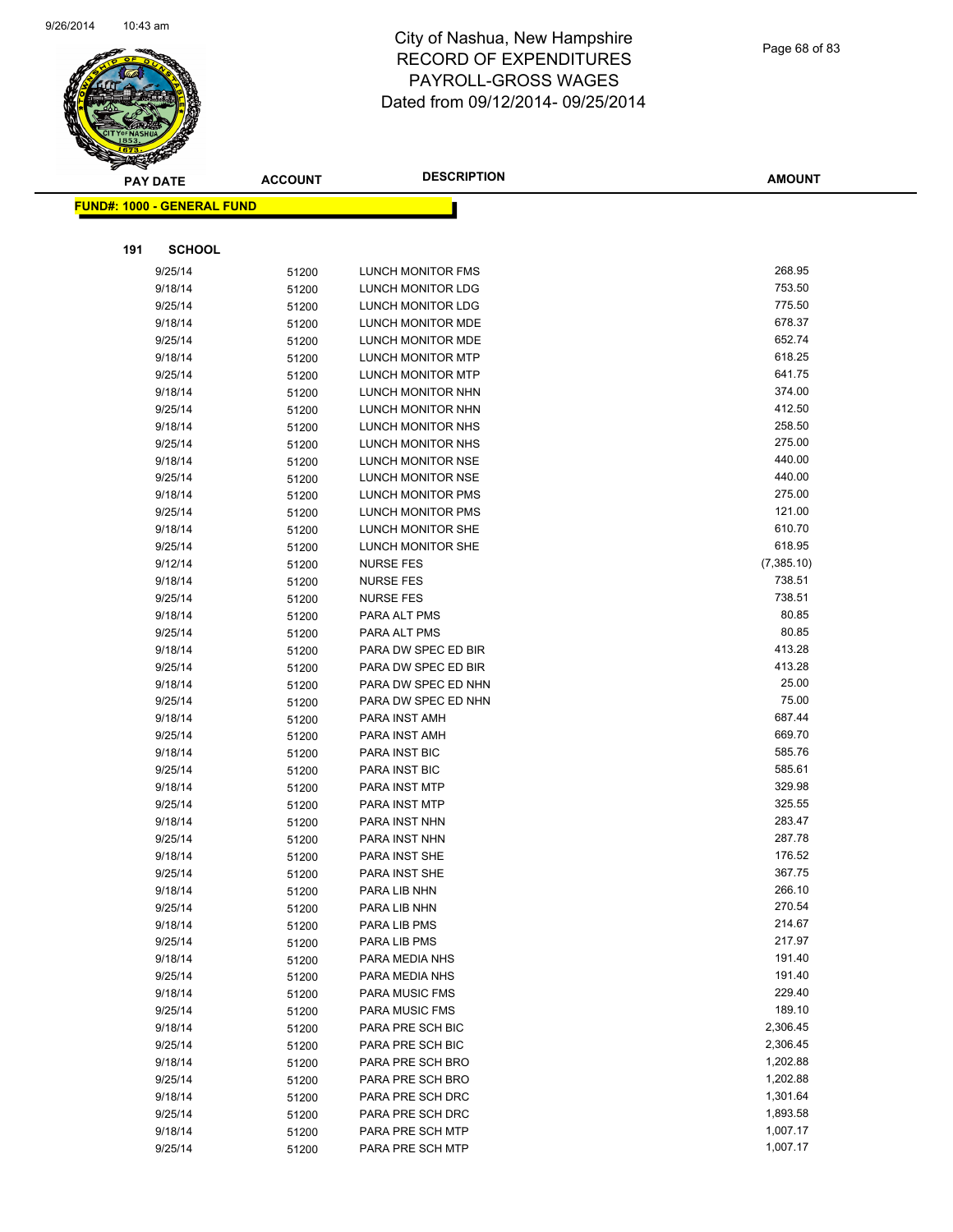

Page 69 of 83

| <b>PAY DATE</b>                   | <b>ACCOUNT</b> | <b>DESCRIPTION</b>                                     | <b>AMOUNT</b>             |
|-----------------------------------|----------------|--------------------------------------------------------|---------------------------|
| <b>FUND#: 1000 - GENERAL FUND</b> |                |                                                        |                           |
|                                   |                |                                                        |                           |
|                                   |                |                                                        |                           |
| <b>SCHOOL</b><br>191              |                |                                                        |                           |
| 9/18/14                           | 51200          | PARA PRE SCH NSE                                       | 3,990.59                  |
| 9/25/14                           | 51200          | PARA PRE SCH NSE                                       | 3,711.56                  |
| 9/18/14                           | 51200          | PARA SCI NHS                                           | 50.00                     |
| 9/25/14                           | 51200          | PARA SCI NHS                                           | 105.00                    |
| 9/18/14                           | 51200          | PARA TTI DRC                                           | 241.08                    |
| 9/25/14                           | 51200          | PARA TTI DRC                                           | 198.15                    |
| 9/18/14                           | 51200          | PARA TTI LDG                                           | 75.00<br>60.00            |
| 9/25/14                           | 51200          | PARA TTI LDG                                           | 3,922.30                  |
| 9/25/14                           | 51200          | SCHOOL PSYCHOLOGIST WID<br>SPEECH LANG PATHOLOGIST WID | 13,628.38                 |
| 9/25/14<br>9/18/14                | 51200          | <b>SUB CLERICAL</b>                                    | 431.28                    |
| 9/25/14                           | 51200          | <b>SUB CLERICAL</b>                                    | 389.35                    |
| 9/25/14                           | 51200<br>51200 | <b>SUB TEACHER</b>                                     | 250.00                    |
| 9/25/14                           | 51200          | <b>TEACHER ART NHN</b>                                 | 423.70                    |
| 9/25/14                           | 51200          | <b>TEACHER BEHAVIOR SPEC WID</b>                       | 983.42                    |
| 9/25/14                           | 51200          | <b>TEACHER BIO TEC NHN</b>                             | 500.70                    |
| 9/25/14                           | 51200          | <b>TEACHER COMPUTER NHN</b>                            | 388.70                    |
| 9/25/14                           | 51200          | <b>TEACHER ENGLISH NHN</b>                             | 1,229.30                  |
| 9/25/14                           | 51200          | <b>TEACHER FOREIGN LANG FMS</b>                        | 918.40                    |
| 9/25/14                           | 51200          | <b>TEACHER GR3 CHA</b>                                 | 100.00                    |
| 9/25/14                           | 51200          | <b>TEACHER INST SPED WID</b>                           | 1,831.18                  |
| 9/25/14                           | 51200          | <b>TEACHER KIND BIC</b>                                | 2,205.30                  |
| 9/25/14                           | 51200          | <b>TEACHER KIND BIR</b>                                | 847.30                    |
| 9/25/14                           | 51200          | <b>TEACHER MATH FMS</b>                                | 430.90                    |
| 9/25/14                           | 51200          | TEACHER MATH NHN                                       | 1,133.20                  |
| 9/25/14                           | 51200          | <b>TEACHER MUSIC DRC</b>                               | 150.00                    |
| 9/25/14                           | 51200          | <b>TEACHER MUSIC ELM</b>                               | 825.30                    |
| 9/25/14                           | 51200          | <b>TEACHER MUSIC MTP</b>                               | 4.42                      |
| 9/25/14                           | 51200          | <b>TEACHER MUSIC NHS</b>                               | 500.00                    |
| 9/25/14                           | 51200          | TEACHER PE NHS                                         | 236.54                    |
| 9/25/14                           | 51200          | <b>TEACHER READ ELM</b>                                | 1,580.60                  |
| 9/25/14                           | 51200          | TEACHER SOCIAL STUDIES NHN                             | 562.50                    |
| 9/25/14                           | 51200          | TEACHER SOCIAL STUDIES NHS                             | 195.00                    |
| 9/25/14                           | 51200          | <b>TEACHER SPED NHN</b>                                | 5,312.69                  |
| 9/25/14                           | 51200          | TEACHER SPED NHS                                       | 847.30                    |
| 9/25/14                           | 51200          | TEACHER TECHED NHS                                     | 90.00                     |
| 6/19/14                           | 51200          | <b>TEACHER TTI AMH</b>                                 | (6,705.20)                |
| 6/19/14                           | 51200          | <b>TEACHER TTI FES</b>                                 | (16, 312.44)              |
| 6/19/14                           | 51200          | TEACHER TTI LDG                                        | (28, 547.44)              |
| 6/19/14                           | 51200          | <b>TEACHER TTI MTP</b>                                 | (19, 131.76)              |
| 9/18/14                           | 51200          | <b>TEACHER TTI MTP</b>                                 | 2,261.46                  |
| 9/25/14                           | 51200          | <b>TEACHER TTI MTP</b>                                 | 1,130.70                  |
| 6/19/14                           | 51200          | TEACHER TTI NURSERY                                    | (7,655.64)<br>(22,624.40) |
| 6/19/14<br>9/25/14                | 51200          | <b>TEACHER TTIDRC</b><br><b>TEACHER VISION WIDE</b>    | 1,069.93                  |
| 9/25/14                           | 51200<br>51200 | <b>TICKETSELLER</b>                                    | 65.00                     |
| 9/18/14                           | 51300          | OVERTIME-REGULAR                                       | 4,949.46                  |
| 9/25/14                           | 51300          | OVERTIME-REGULAR                                       | 41,275.84                 |
| 9/18/14                           | 51400          | WAGES TEMP-SEASONAL                                    | 1,514.60                  |
| 9/25/14                           | 51400          | WAGES TEMP-SEASONAL                                    | 1,544.60                  |
| 9/12/14                           | 51412          | WAGES PER DIEM                                         | (7,873.50)                |
| 9/18/14                           | 51412          | WAGES PER DIEM                                         | 16,858.96                 |
|                                   |                |                                                        |                           |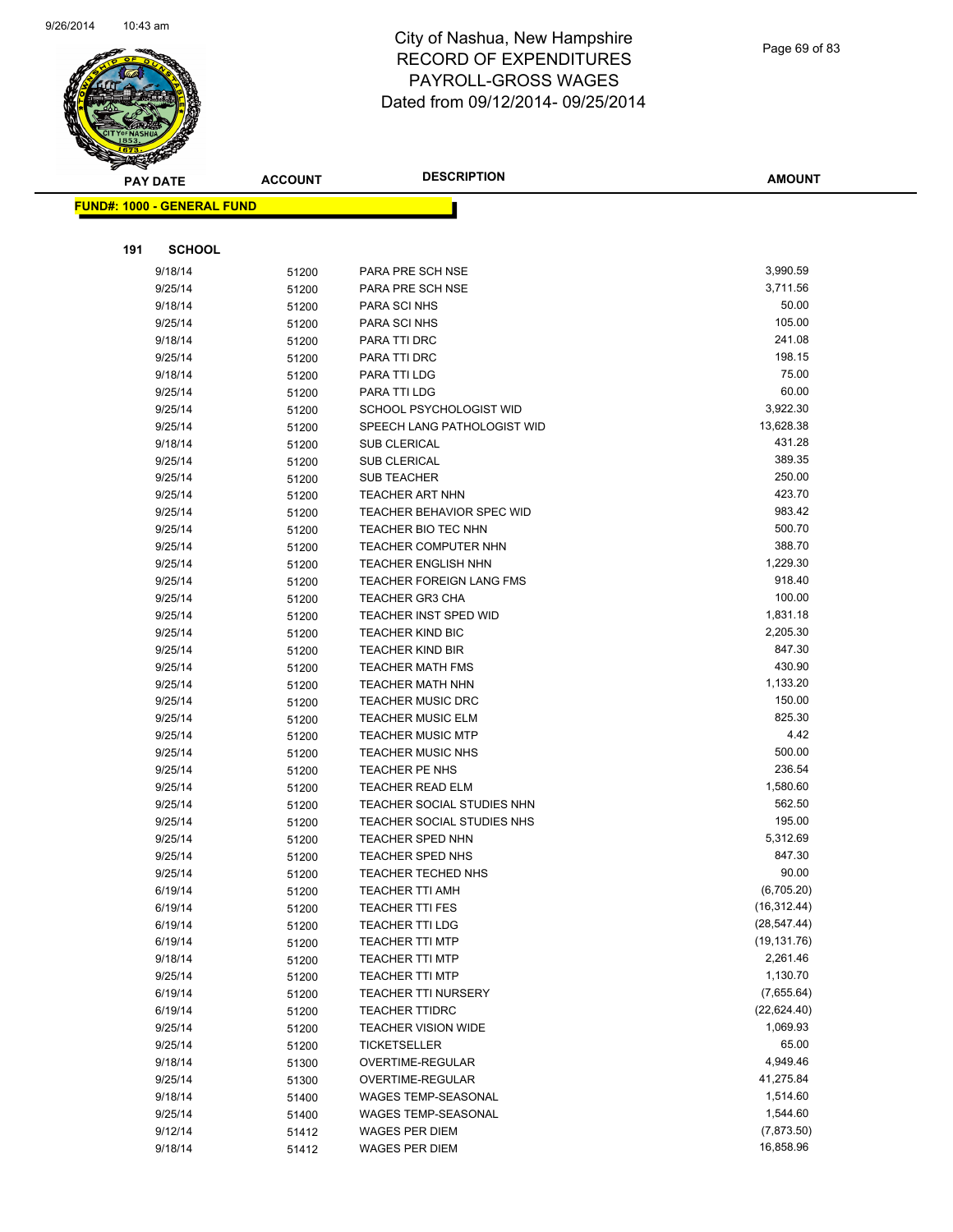$\overline{\phantom{0}}$ 

#### City of Nashua, New Hampshire RECORD OF EXPENDITURES PAYROLL-GROSS WAGES Dated from 09/12/2014- 09/25/2014

Page 70 of 83

| <b>PAY DATE</b>                                  | <b>ACCOUNT</b> | <b>DESCRIPTION</b>                     | <b>AMOUNT</b>        |
|--------------------------------------------------|----------------|----------------------------------------|----------------------|
| <b>FUND#: 1000 - GENERAL FUND</b>                |                |                                        |                      |
|                                                  |                |                                        |                      |
| 191<br><b>SCHOOL</b>                             |                |                                        |                      |
| 9/25/14                                          | 51412          | <b>WAGES PER DIEM</b>                  | 24,535.57            |
| 9/25/14                                          | 51500          | ELECTED SCHOOL BOARD                   | 9,000.00             |
| 9/11/14                                          | 51600          | <b>LONGEVITY</b>                       | 1,147.84             |
| 9/18/14                                          | 51600          | <b>LONGEVITY</b>                       | 2,783.54             |
| 9/25/14                                          | 51600          | <b>LONGEVITY</b>                       | 2,803.81             |
| 9/18/14                                          | 51650          | ADDITIONAL HOURS                       | 139.74               |
| 9/25/14                                          | 51650          | ADDITIONAL HOURS                       | 3,208.66             |
| 9/25/14                                          | 51700          | <b>STIPENDS</b>                        | 153.43               |
| 9/18/14                                          | 51750          | <b>RETIREMENT &amp; SEPARATION PAY</b> | 162,843.92           |
| 9/25/14                                          | 55118          | TELEPHONE-CELLULAR                     | 2,600.00             |
| <b>TOTAL 191 - SCHOOL</b>                        |                |                                        | \$3,146,989.78       |
|                                                  |                |                                        |                      |
|                                                  |                |                                        |                      |
| <b>FUND#: 1001 - GF-CAPITAL IMPROVEMENTS</b>     |                |                                        |                      |
| <b>STREETS-CAP IMP</b><br>161                    |                |                                        |                      |
|                                                  |                |                                        |                      |
| 9/18/14<br>9/25/14                               | 51300<br>51300 | OVERTIME-REGULAR<br>OVERTIME-REGULAR   | 2,244.30<br>3,046.38 |
|                                                  |                |                                        |                      |
| <b>TOTAL 161 - STREETS-CAP IMP</b>               |                |                                        | \$5,290.68           |
|                                                  |                |                                        |                      |
| <b>TOTAL FUND 1001 - GF-CAPITAL IMPROVEMENTS</b> |                |                                        | \$5,290.68           |
|                                                  |                |                                        |                      |
| <b>FUND#: 2100 - FOOD SERVICES FUND</b>          |                |                                        |                      |
| 9/18/14                                          | 51100          | CLERICAL FOOD SERVICE NHS              | 692.65               |
| 9/25/14                                          | 51100          | CLERICAL FOOD SERVICE NHS              | 692.65               |
| 9/18/14                                          | 51100          | DELIVERY DRIVER FOOD SERVICE           | 756.42               |
| 9/25/14                                          | 51100          | DELIVERY DRIVER FOOD SERVICE           | 766.00               |
| 9/25/14                                          | 51100          | DIRECTOR FOOD SERVICE                  | 2,853.80             |
| 9/25/14                                          | 51100          | FOOD SERVICE BUSINESS MANAGER          | 2,030.50             |
| 9/18/14                                          | 51100          | FOOD SERVICE COOK AMH                  | 482.30               |
| 9/25/14                                          | 51100          | FOOD SERVICE COOK AMH                  | 291.20               |
|                                                  |                |                                        |                      |

9/25/14 51100 FOOD SERVICE COOK BIC 487.76

9/25/14 51100 FOOD SERVICE COOK BIR<br>19/18/14 51100 FOOD SERVICE COOK BRO 5000 FOOD 3ERVICE COOK BRO

9/25/14 51100 FOOD SERVICE COOK BRO 446.39 9/18/14 51100 FOOD SERVICE COOK CHA 482.30 9/25/14 51100 FOOD SERVICE COOK CHA 487.76 9/18/14 51100 FOOD SERVICE COOK DRC 482.30 9/25/14 51100 FOOD SERVICE COOK DRC 487.76

9/18/14 51100 FOOD SERVICE COOK BIR

9/18/14 51100 FOOD SERVICE COOK BRO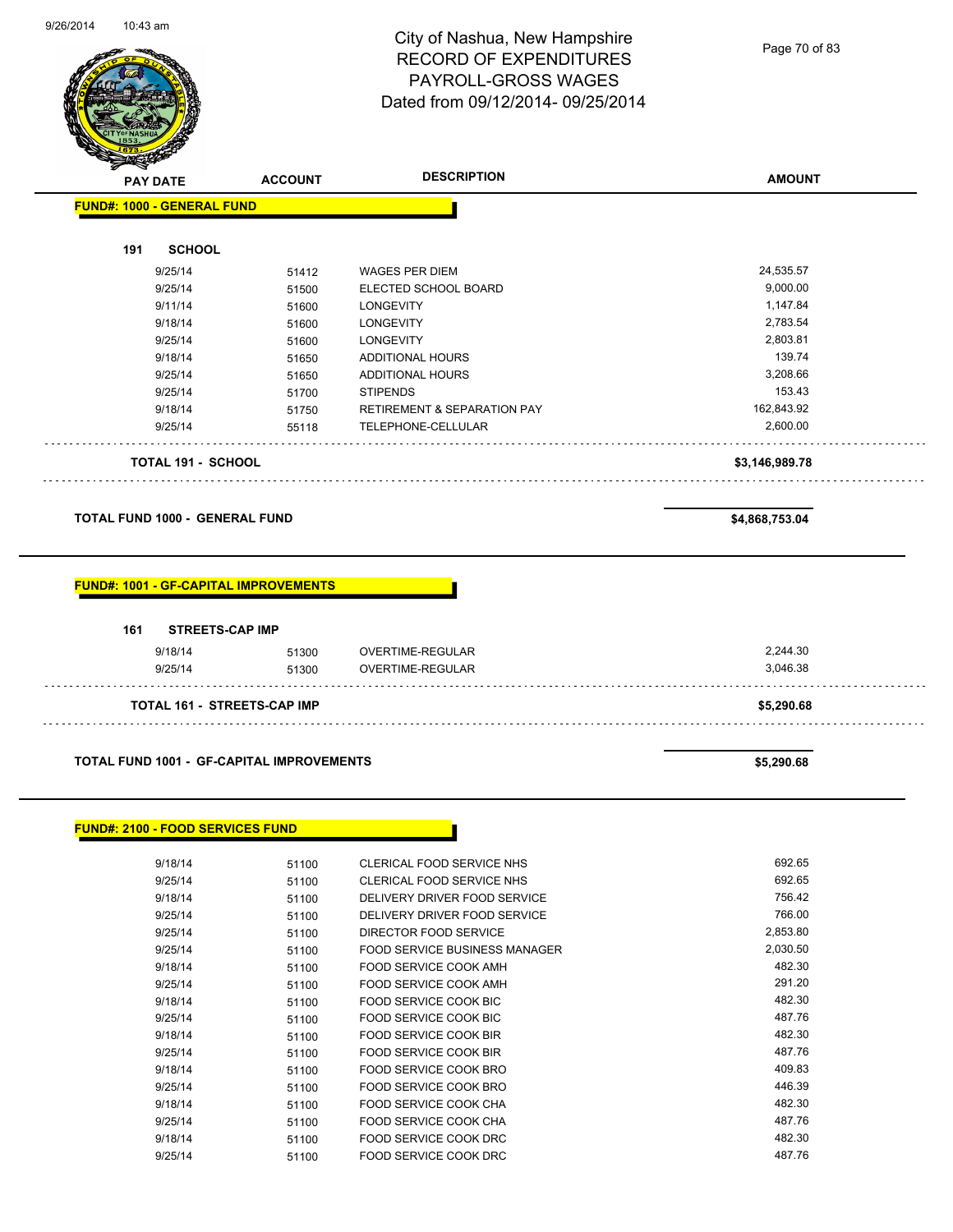

| <b>PAY DATE</b>                          | <b>ACCOUNT</b> | <b>DESCRIPTION</b>              | <b>AMOUNT</b> |
|------------------------------------------|----------------|---------------------------------|---------------|
| <u> FUND#: 2100 - FOOD SERVICES FUND</u> |                |                                 |               |
|                                          |                |                                 |               |
| 9/18/14                                  | 51100          | FOOD SERVICE COOK ELM           | 984.90        |
| 9/25/14                                  | 51100          | FOOD SERVICE COOK ELM           | 996.24        |
| 9/18/14                                  | 51100          | <b>FOOD SERVICE COOK FES</b>    | 423.85        |
| 9/25/14                                  | 51100          | FOOD SERVICE COOK FES           | 428.89        |
| 9/18/14                                  | 51100          | <b>FOOD SERVICE COOK FMS</b>    | 492.45        |
| 9/25/14                                  | 51100          | <b>FOOD SERVICE COOK FMS</b>    | 498.12        |
| 9/18/14                                  | 51100          | <b>FOOD SERVICE COOK LDG</b>    | 464.80        |
| 9/25/14                                  | 51100          | <b>FOOD SERVICE COOK LDG</b>    | 470.26        |
| 9/18/14                                  | 51100          | FOOD SERVICE COOK MDE           | 464.80        |
| 9/25/14                                  | 51100          | FOOD SERVICE COOK MDE           | 470.26        |
| 9/18/14                                  | 51100          | FOOD SERVICE COOK NHN           | 1,016.05      |
| 9/25/14                                  | 51100          | FOOD SERVICE COOK NHN           | 1,027.81      |
| 9/18/14                                  | 51100          | FOOD SERVICE COOK NHS           | 954.80        |
| 9/25/14                                  | 51100          | FOOD SERVICE COOK NHS           | 965.93        |
| 9/18/14                                  | 51100          | <b>FOOD SERVICE COOK NSE</b>    | 461.65        |
| 9/25/14                                  | 51100          | FOOD SERVICE COOK NSE           | 466.90        |
| 9/18/14                                  | 51100          | FOOD SERVICE COOK PMS           | 492.45        |
| 9/25/14                                  | 51100          | FOOD SERVICE COOK PMS           | 498.12        |
| 9/18/14                                  | 51100          | <b>FOOD SERVICE COOK SHE</b>    | 464.80        |
| 9/25/14                                  | 51100          | FOOD SERVICE COOK SHE           | 470.26        |
| 9/25/14                                  | 51100          | <b>FOOD SERVICE SITE CORD</b>   | 11,184.10     |
| 9/18/14                                  | 51100          | <b>FOOD SERVICECOOK MTP</b>     | 465.01        |
| 9/25/14                                  | 51100          | <b>FOOD SERVICECOOK MTP</b>     | 449.40        |
| 9/18/14                                  | 51200          | FOOD SERVICE ASST PT AMH        | 465.50        |
| 9/25/14                                  | 51200          | FOOD SERVICE ASST PT AMH        | 627.32        |
| 9/18/14                                  | 51200          | FOOD SERVICE ASST PT BIC        | 502.85        |
| 9/25/14                                  | 51200          | FOOD SERVICE ASST PT BIC        | 537.44        |
| 9/18/14                                  | 51200          | FOOD SERVICE ASST PT BIR        | 478.60        |
| 9/25/14                                  | 51200          | FOOD SERVICE ASST PT BIR        | 490.01        |
| 9/18/14                                  | 51200          | FOOD SERVICE ASST PT BRO        | 382.80        |
| 9/25/14                                  | 51200          | FOOD SERVICE ASST PT BRO        | 352.14        |
| 9/18/14                                  | 51200          | FOOD SERVICE ASST PT CHA        | 631.40        |
| 9/25/14                                  | 51200          | FOOD SERVICE ASST PT CHA        | 638.69        |
| 9/18/14                                  | 51200          | <b>FOOD SERVICE ASST PT DRC</b> | 665.81        |
| 9/25/14                                  | 51200          | FOOD SERVICE ASST PT DRC        | 676.55        |
| 9/18/14                                  | 51200          | FOOD SERVICE ASST PT ELM        | 2,070.90      |
| 9/25/14                                  | 51200          | FOOD SERVICE ASST PT ELM        | 2,095.32      |
| 9/18/14                                  | 51200          | FOOD SERVICE ASST PT FES        | 711.50        |
| 9/25/14                                  | 51200          | FOOD SERVICE ASST PT FES        | 719.93        |
| 9/18/14                                  | 51200          | FOOD SERVICE ASST PT FMS        | 1,814.71      |
| 9/25/14                                  | 51200          | FOOD SERVICE ASST PT FMS        | 1,767.02      |
| 9/18/14                                  | 51200          | FOOD SERVICE ASST PT LDG        | 888.85        |
| 9/25/14                                  | 51200          | <b>FOOD SERVICE ASST PT LDG</b> | 896.84        |
| 9/18/14                                  | 51200          | FOOD SERVICE ASST PT MDE        | 255.15        |
| 9/25/14                                  | 51200          | FOOD SERVICE ASST PT MDE        | 243.80        |
| 9/18/14                                  | 51200          | FOOD SERVICE ASST PT MTP        | 467.80        |
| 9/25/14                                  | 51200          | FOOD SERVICE ASST PT MTP        | 473.47        |
| 9/18/14                                  | 51200          | FOOD SERVICE ASST PT NHN        | 4,255.76      |
| 9/25/14                                  | 51200          | FOOD SERVICE ASST PT NHN        | 4,469.19      |
| 9/18/14                                  | 51200          | FOOD SERVICE ASST PT NHS        | 3,909.41      |
| 9/25/14                                  | 51200          | FOOD SERVICE ASST PT NHS        | 3,961.67      |
| 9/18/14                                  | 51200          | FOOD SERVICE ASST PT NSE        | 280.67        |
| 9/25/14                                  | 51200          | FOOD SERVICE ASST PT NSE        | 286.95        |
| 9/18/14                                  | 51200          | FOOD SERVICE ASST PT PMS        | 2,057.08      |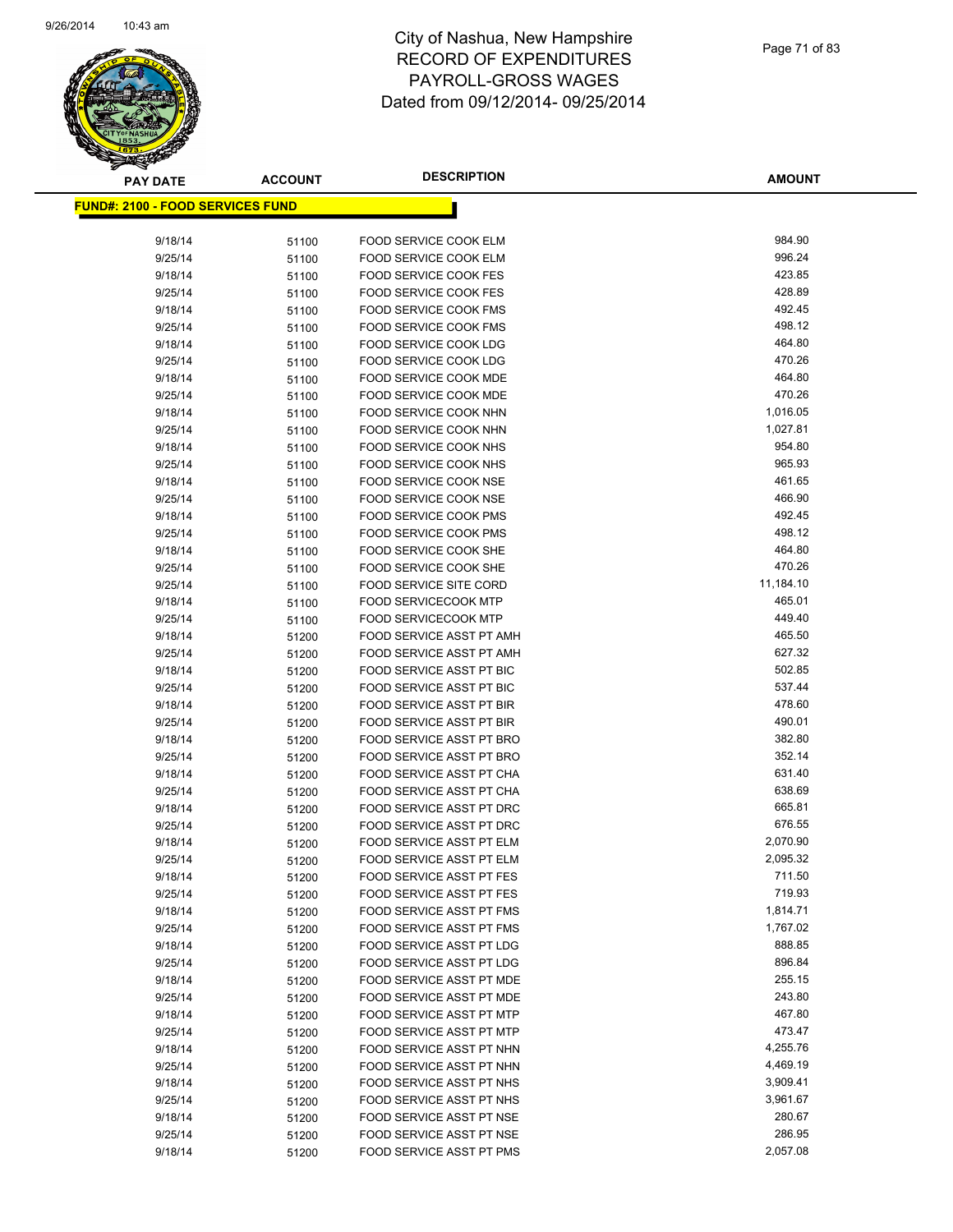

Page 72 of 83

| $\sim$                                          |                |                              |               |
|-------------------------------------------------|----------------|------------------------------|---------------|
| <b>PAY DATE</b>                                 | <b>ACCOUNT</b> | <b>DESCRIPTION</b>           | <b>AMOUNT</b> |
| <b>FUND#: 2100 - FOOD SERVICES FUND</b>         |                |                              |               |
| 9/25/14                                         | 51200          | FOOD SERVICE ASST PT PMS     | 2,076.80      |
| 9/18/14                                         | 51200          | FOOD SERVICE ASST PT SHE     | 516.80        |
| 9/25/14                                         | 51200          | FOOD SERVICE ASST PT SHE     | 523.02        |
| 9/18/14                                         | 51300          | OVERTIME-REGULAR             | 157.67        |
| 9/25/14                                         | 51300          | OVERTIME-REGULAR             | 83.23         |
| 9/18/14                                         | 51412          | <b>WAGES PER DIEM</b>        | 3,361.29      |
| 9/25/14                                         | 51412          | <b>WAGES PER DIEM</b>        | 3,923.39      |
| 9/25/14                                         | 55118          | TELEPHONE-CELLULAR           | 80.00         |
|                                                 |                |                              |               |
| <b>TOTAL FUND 2100 - FOOD SERVICES FUND</b>     |                |                              | \$86,711.16   |
| <b>FUND#: 2201 - DRIVERS EDUCATION FUND</b>     |                |                              |               |
|                                                 |                |                              |               |
| 9/25/14                                         | 51200          | DRIVER INSTRUCTOR            | 675.00        |
| 9/25/14                                         | 51200          | <b>TEACHER TECHED ELM</b>    | 375.00        |
| 9/25/14                                         | 51200          | <b>TEACHER TECHED FMS</b>    | 375.00        |
| 9/25/14                                         | 51200          | <b>TEACHER TECHED PMS</b>    | 200.00        |
| 9/18/14                                         | 51300          | OVERTIME-REGULAR             | 58.18         |
| <b>TOTAL FUND 2201 - DRIVERS EDUCATION FUND</b> |                |                              | \$1,683.18    |
| <b>FUND#: 2207 - ADULT ED/CONTINUING ED</b>     |                |                              |               |
| 9/25/14                                         | 51200          | ADULT ED DIPOLMA INST        | 75.00         |
| 9/18/14                                         | 51200          | ADULT ED ENRICHMENT INST     | 75.00         |
| 9/25/14                                         | 51200          | ADULT ED ENRICHMENT INST     | 75.00         |
| 9/25/14                                         | 51200          | ASST SYSTEMS ADMIN FULL YEAR | 262.50        |
| 9/18/14                                         | 51200          | CLERICAL SPECIAL ED NHN      | 50.00         |
| 9/25/14                                         | 51200          | CLERICAL SPECIAL ED NHN      | 50.00         |
| 9/18/14                                         | 51200          | SUB TEACHER                  | 75.00         |
| 9/25/14                                         | 51200          | <b>SUB TEACHER</b>           | 75.00         |
| TOTAL FUND 2207 - ADULT ED/CONTINUING ED        |                |                              |               |
|                                                 |                |                              |               |
|                                                 |                |                              | \$737.50      |
| <b>FUND#: 2222 - AFTER SCHOOL PROGRAM</b>       |                |                              |               |
| 9/25/14                                         | 51100          | DIRECTOR 21 CENTURY          | 2,196.70      |
| <b>TOTAL FUND 2222 - AFTER SCHOOL PROGRAM</b>   |                |                              | \$2,196.70    |
| <b>FUND#: 2252 - DAY CARE</b>                   |                |                              |               |
| 9/25/14                                         | 51100          | PANTHER PRESCHOOL DIRECTOR   | 846.20        |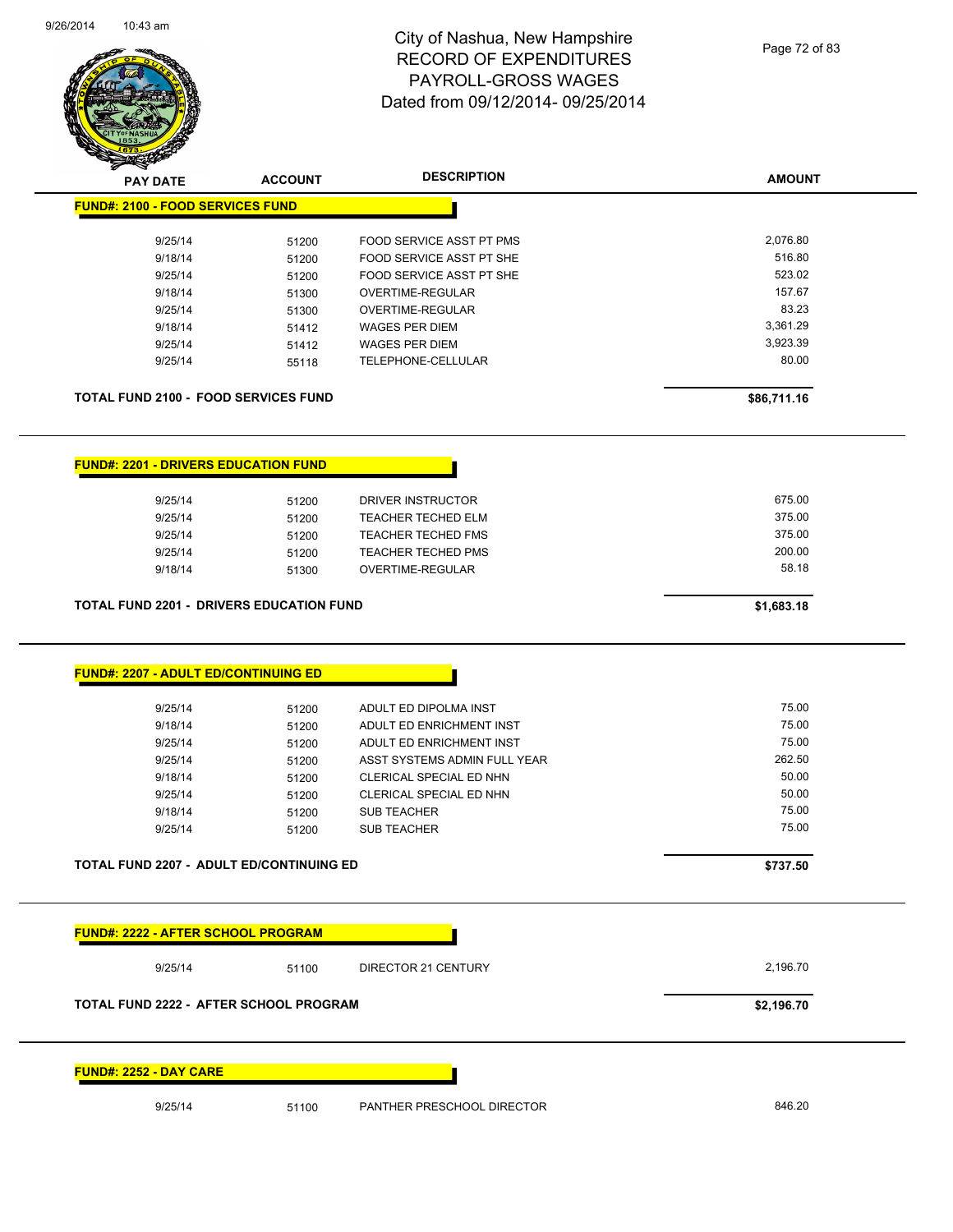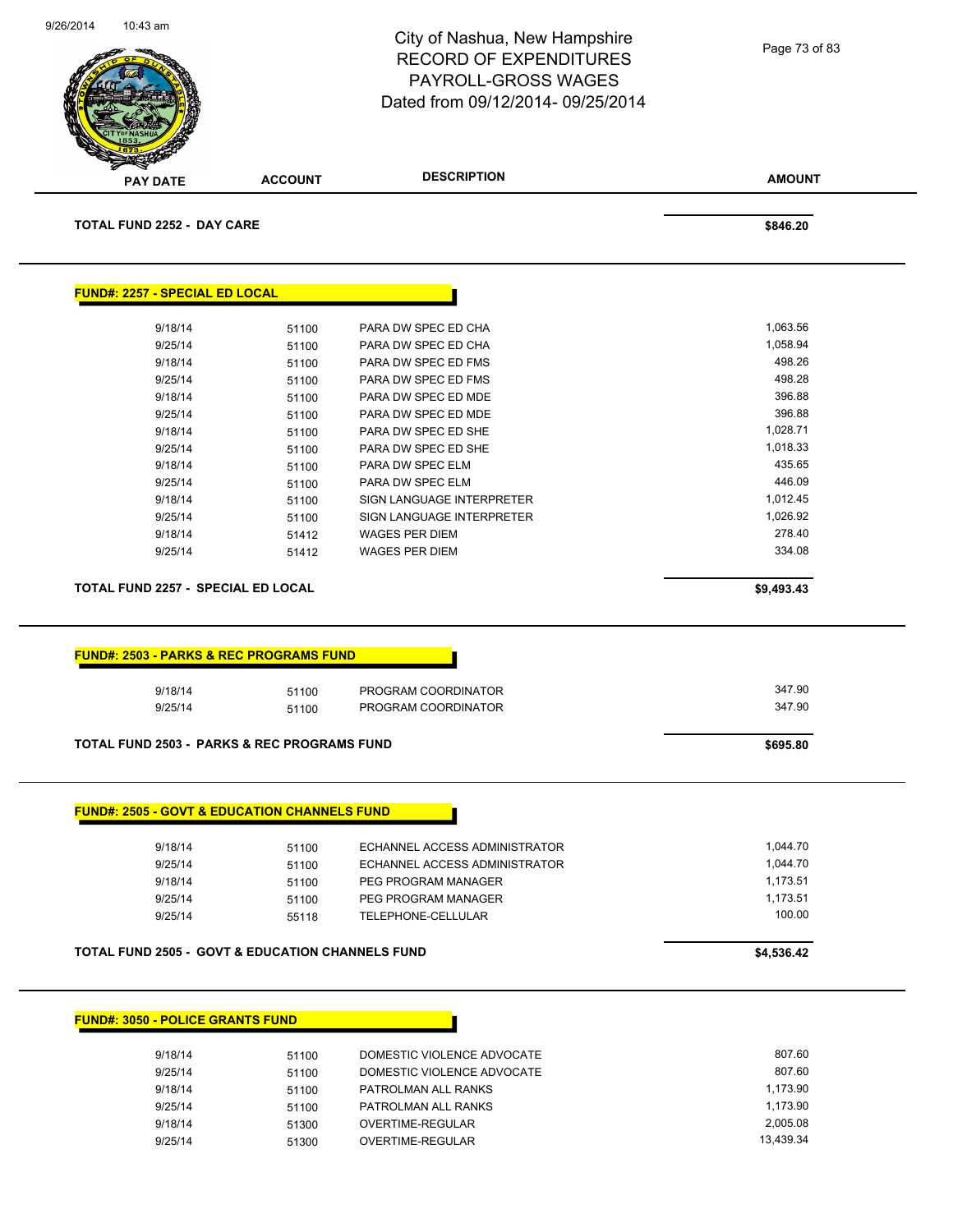| 9/26/2014<br>10:43 am                 |                                                     | City of Nashua, New Hampshire<br><b>RECORD OF EXPENDITURES</b><br><b>PAYROLL-GROSS WAGES</b><br>Dated from 09/12/2014-09/25/2014 | Page 74 of 83 |
|---------------------------------------|-----------------------------------------------------|----------------------------------------------------------------------------------------------------------------------------------|---------------|
| <b>PAY DATE</b>                       | <b>ACCOUNT</b>                                      | <b>DESCRIPTION</b>                                                                                                               | <b>AMOUNT</b> |
|                                       | <b>TOTAL FUND 3050 - POLICE GRANTS FUND</b>         |                                                                                                                                  | \$19,407.42   |
| <b>FUND#: 3060 - FIRE GRANTS FUND</b> |                                                     |                                                                                                                                  |               |
| 9/11/14                               | 51300                                               | OVERTIME-REGULAR                                                                                                                 | (117.51)      |
|                                       | <b>TOTAL FUND 3060 - FIRE GRANTS FUND</b>           |                                                                                                                                  | (\$117.51)    |
|                                       | <b>FUND#: 3068 - COMMUNITY SERVICES GRANTS FUND</b> |                                                                                                                                  |               |
| 9/18/14                               | 51100                                               | <b>EPIDEMIOLOGIST</b>                                                                                                            | 1,351.05      |
| 9/25/14                               | 51100                                               | EPIDEMIOLOGIST                                                                                                                   | 1,351.05      |
| 9/18/14                               | 51100                                               | INTAKE SPECIALIST PROGRAM ASST                                                                                                   | 366.50        |
| 9/25/14                               | 51100                                               | INTAKE SPECIALIST PROGRAM ASST                                                                                                   | 366.50        |
| 9/18/14                               | 51100                                               | PROGRAM ASSISTANT                                                                                                                | 435.30        |
| 9/25/14                               | 51100                                               | PROGRAM ASSISTANT                                                                                                                | 435.30        |
| 9/18/14                               | 51100                                               | PUB HEALTH NURSE                                                                                                                 | 140.20        |
| 9/25/14                               | 51100                                               | PUB HEALTH NURSE                                                                                                                 | 140.20        |
| 9/18/14                               | 51100                                               | PUB HEALTH PREPAREDNESS COORD                                                                                                    | 1,150.50      |
| 9/25/14                               | 51100                                               | PUB HEALTH PREPAREDNESS COORD                                                                                                    | 1,150.50      |
| 9/18/14                               | 51100                                               | SMP PROGRAM COORDINATOR                                                                                                          | 852.15        |
| 9/25/14                               | 51100                                               | SMP PROGRAM COORDINATOR                                                                                                          | 852.15        |
| 9/25/14                               | 55118                                               | TELEPHONE-CELLULAR                                                                                                               | 100.00        |
|                                       | TOTAL FUND 3068 - COMMUNITY SERVICES GRANTS FUND    |                                                                                                                                  | \$8,691.40    |
|                                       | <b>FUND#: 3070 - COMMUNITY HEALTH GRANTS FUND</b>   |                                                                                                                                  |               |
| 9/18/14                               | 51100                                               | PUB HEALTH NURSE                                                                                                                 | 938.31        |
| 9/25/14                               | 51100                                               | PUB HEALTH NURSE                                                                                                                 | 938.30        |
|                                       | TOTAL FUND 3070 - COMMUNITY HEALTH GRANTS FUND      |                                                                                                                                  | \$1,876.61    |
|                                       | <b>FUND#: 3090 - URBAN PROGRAM GRANTS FUND</b>      |                                                                                                                                  |               |
| 9/18/14                               | 51100                                               | <b>GRANT MGMT SPECIALIST</b>                                                                                                     | 961.60        |
| 9/25/14                               | 51100                                               | <b>GRANT MGMT SPECIALIST</b>                                                                                                     | 961.60        |
| 9/18/14                               | 51100                                               | INTAKE SPECIALIST PROGRAM ASST                                                                                                   | 549.71        |
| 9/25/14                               | 51100                                               | INTAKE SPECIALIST PROGRAM ASST                                                                                                   | 549.70        |
| 9/18/14                               | 51100                                               | <b>MANAGER URBAN PROGRAMS</b>                                                                                                    | 1,450.00      |
| 9/25/14                               | 51100                                               | <b>MANAGER URBAN PROGRAMS</b>                                                                                                    | 1,450.00      |
| 9/18/14                               | 51100                                               | PROGRAM COORDINATOR LP&HH                                                                                                        | 1,073.90      |
| 9/25/14                               | 51100                                               | PROGRAM COORDINATOR LP&HH                                                                                                        | 1,073.90      |
| 9/18/14                               | 51100                                               | PROJECT ADMINISTRATOR                                                                                                            | 1,162.45      |
| 9/25/14                               | 51100                                               | PROJECT ADMINISTRATOR                                                                                                            | 1,162.45      |
| 9/18/14                               | 51100                                               | PROJECT ADMINISTRATOR LP&HH                                                                                                      | 1,000.40      |
|                                       |                                                     |                                                                                                                                  |               |

9/25/14 51100 PROJECT ADMINISTRATOR LP&HH 1,000.40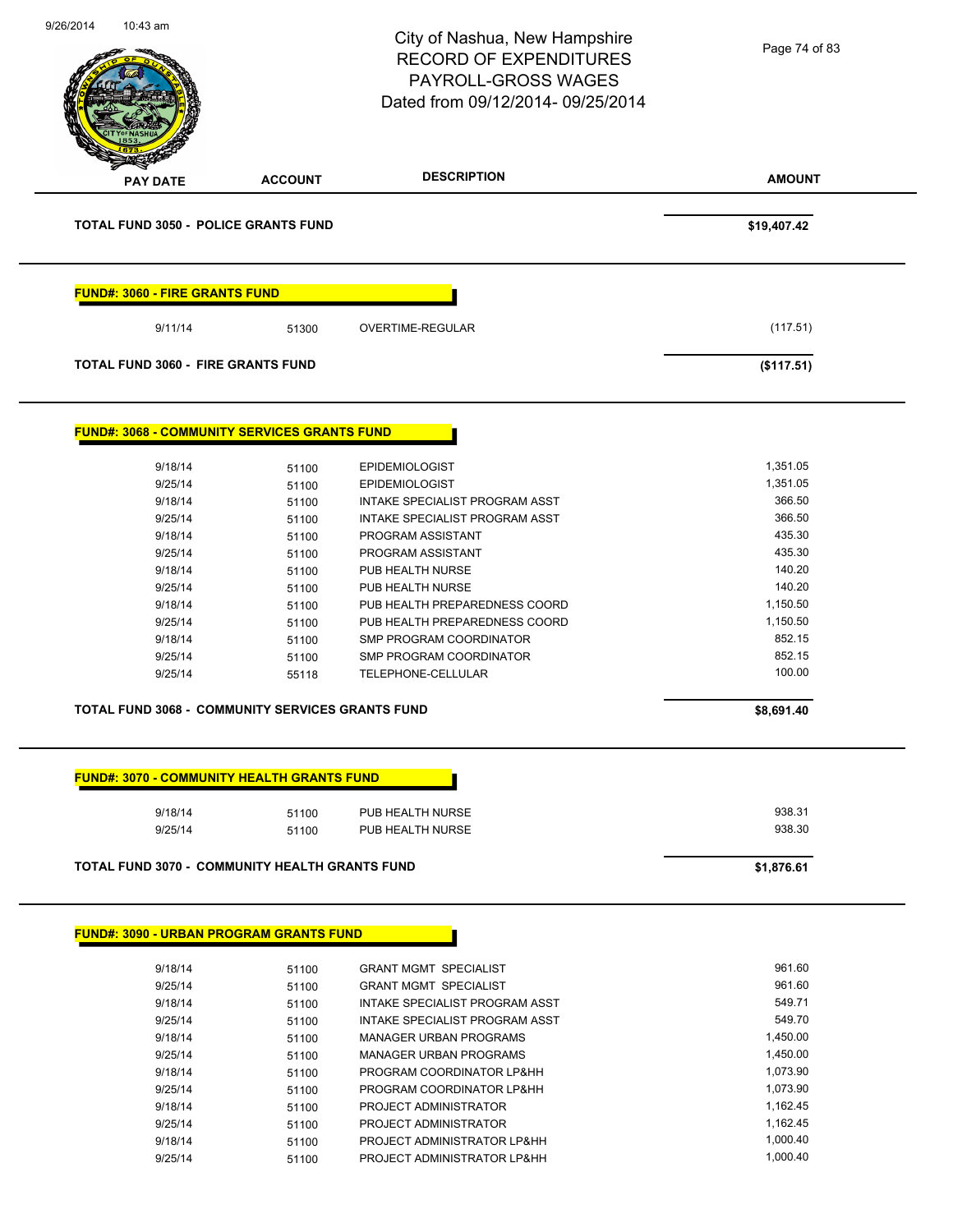

| $\boldsymbol{\nu}$<br>--<br><b>PAY DATE</b>        | <b>ACCOUNT</b> | <b>DESCRIPTION</b>                 | <b>AMOUNT</b> |
|----------------------------------------------------|----------------|------------------------------------|---------------|
| <b>FUND#: 3090 - URBAN PROGRAM GRANTS FUND</b>     |                |                                    |               |
| 9/18/14                                            | 51200          | <b>CODE ENFORCEMENT OFFICER II</b> | 559.68        |
| 9/25/14                                            | 51200          | CODE ENFORCEMENT OFFICER II        | 559.68        |
| 9/25/14                                            | 55118          | TELEPHONE-CELLULAR                 | 34.00         |
|                                                    |                |                                    |               |
| <b>TOTAL FUND 3090 - URBAN PROGRAM GRANTS FUND</b> |                |                                    | \$13.549.47   |

#### **FUND#: 3120 - TRANSIT GRANTS FUND**

| 9/18/14 | 51100 | TRANSIT FINANCE COORDINATOR           | 1.139.65 |
|---------|-------|---------------------------------------|----------|
| 9/25/14 | 51100 | <b>TRANSIT FINANCE COORDINATOR</b>    | 1.139.65 |
| 9/18/14 | 51100 | <b>TRANSIT FLEET FACILITIES SUPV</b>  | 961.60   |
| 9/25/14 | 51100 | <b>TRANSIT FLEET FACILITIES SUPV</b>  | 961.60   |
| 9/18/14 | 51100 | <b>TRANSIT MECHANICS</b>              | 1.744.00 |
| 9/25/14 | 51100 | <b>TRANSIT MECHANICS</b>              | 1.744.01 |
| 9/18/14 | 51100 | TRANSIT OPER MKTG SUPV                | 1.014.25 |
| 9/25/14 | 51100 | TRANSIT OPER MKTG SUPV                | 1.014.25 |
| 9/18/14 | 51100 | TRANSIT OPERATIONS COORDINATOR        | 863.36   |
| 9/25/14 | 51100 | <b>TRANSIT OPERATIONS COORDINATOR</b> | 863.35   |
| 9/18/14 | 51100 | <b>TRANSIT UTILITY SERVICE WORKER</b> | 643.65   |
| 9/25/14 | 51100 | <b>TRANSIT UTILITY SERVICE WORKER</b> | 643.65   |
|         |       |                                       |          |

**TOTAL FUND 3120 - TRANSIT GRANTS FUND \$12,733.02** 

#### **FUND#: 3800 - SCHOOL GRANTS FUND**

| 9/25/14 | 51100 | 21 CENTURY ELEM MFAM RES COORD | 5,798.60 |
|---------|-------|--------------------------------|----------|
| 9/25/14 | 51100 | ASSISTANT PRINCIPAL AMH        | 1,406.20 |
| 9/25/14 | 51100 | ASSISTANT PRINCIPAL BRO        | 1,403.90 |
| 9/25/14 | 51100 | ASSISTANT PRINCIPAL CHARL      | 1,483.80 |
| 6/19/14 | 51100 | ASSISTANT PRINCIPAL DR CRSP    | 8,774.76 |
| 9/25/14 | 51100 | ASSISTANT PRINCIPAL MDE        | 1,406.20 |
| 9/25/14 | 51100 | ASSISTANT PRINCIPAL SHE        | 1,403.90 |
| 9/25/14 | 51100 | AYP FACILITATOR LDG            | 3,355.80 |
| 9/18/14 | 51100 | <b>CLERICAL 21 CENTURY</b>     | 717.45   |
| 9/25/14 | 51100 | <b>CLERICAL 21 CENTURY</b>     | 722.29   |
| 9/25/14 | 51100 | <b>DIRECTOR TITLE 1</b>        | 3,153.80 |
| 9/25/14 | 51100 | DW TECHNOLOGY PEER COACH       | 2,845.10 |
| 9/25/14 | 51100 | <b>INTRUCTIONAL LEADER FES</b> | 5,826.00 |
| 9/25/14 | 51100 | JOB DEVELOPER SPED NHS         | 1,955.80 |
| 9/25/14 | 51100 | <b>OFFICE MANAGER TITLE 1</b>  | 1,442.40 |
| 9/18/14 | 51100 | <b>PARA KIND FES</b>           | 402.91   |
| 9/25/14 | 51100 | PARA KIND FES                  | 406.21   |
| 9/18/14 | 51100 | PARA TTI AMH                   | 545.51   |
| 9/25/14 | 51100 | PARA TTI AMH                   | 554.39   |
| 9/18/14 | 51100 | PARA TTI DRC                   | 840.45   |
| 9/25/14 | 51100 | PARA TTI DRC                   | 840.45   |
| 9/18/14 | 51100 | PARA TTI LDG                   | 1,965.54 |
| 9/25/14 | 51100 | PARA TTI LDG                   | 1,992.61 |
| 9/18/14 | 51100 | PARA TTI NURSERY               | 717.55   |
| 9/25/14 | 51100 | <b>PARA TTI NURSERY</b>        | 717.55   |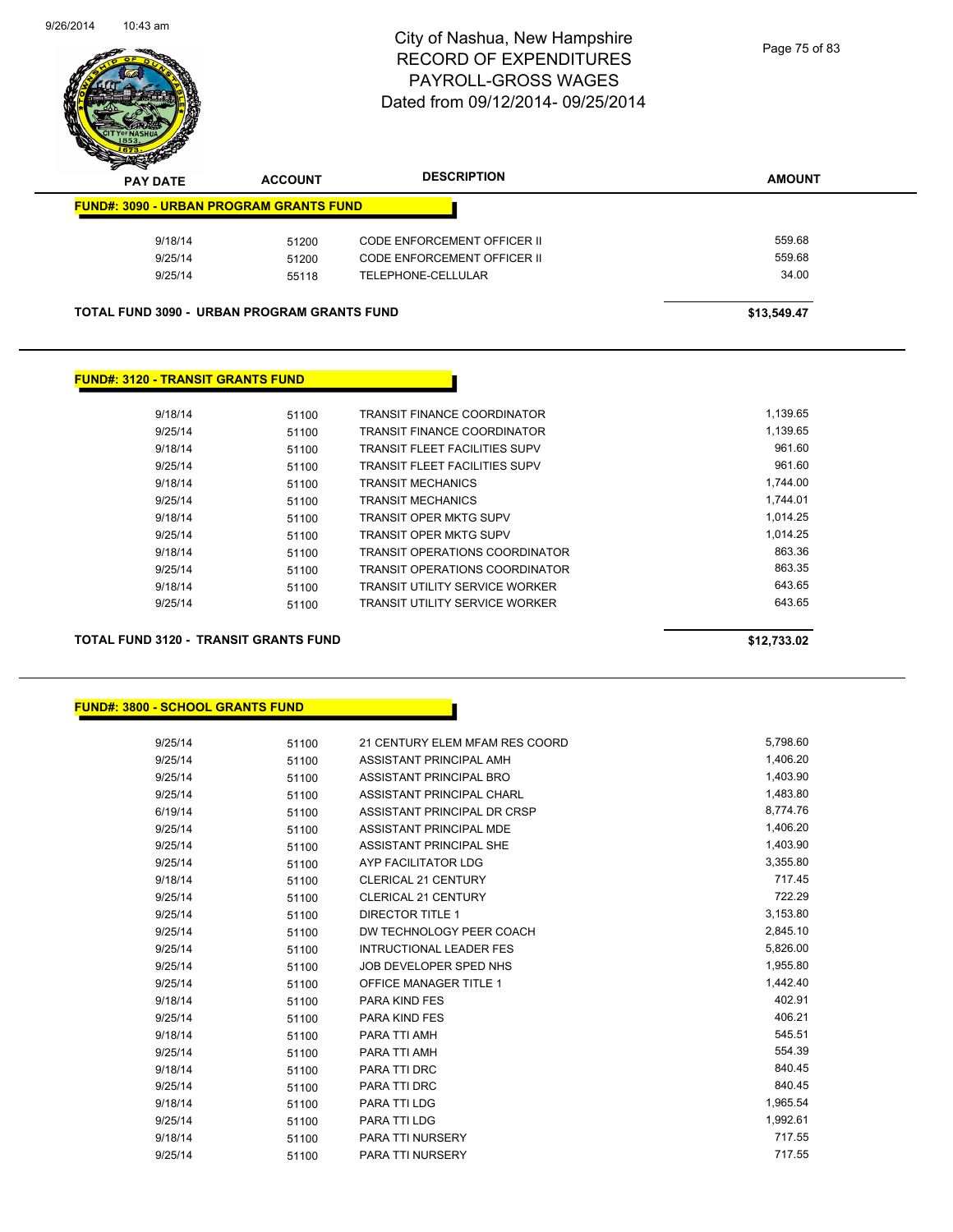

| <b>PAY DATE</b>                          | <b>ACCOUNT</b> | <b>DESCRIPTION</b>                  | <b>AMOUNT</b> |
|------------------------------------------|----------------|-------------------------------------|---------------|
| <u> FUND#: 3800 - SCHOOL GRANTS FUND</u> |                |                                     |               |
|                                          |                |                                     |               |
| 9/18/14                                  | 51100          | PARA VOC NHS                        | 403.85        |
| 9/25/14                                  | 51100          | PARA VOC NHS                        | 403.85        |
| 9/11/14                                  | 51100          | PRINCIPAL DRC                       | 13,245.16     |
| 6/19/14                                  | 51100          | <b>TEACHER DWSE BIR</b>             | 6,778.16      |
| 9/25/14                                  | 51100          | <b>TEACHER DWSE BIR</b>             | 1,694.50      |
| 9/25/14                                  | 51100          | <b>TEACHER DWSE BRO</b>             | 1,832.90      |
| 9/25/14                                  | 51100          | <b>TEACHER DWSE CHA</b>             | 1,823.10      |
| 6/19/14                                  | 51100          | <b>TEACHER DWSE ELM</b>             | 6,219.08      |
| 9/25/14                                  | 51100          | <b>TEACHER DWSE ELM</b>             | 1,554.80      |
| 6/19/14                                  | 51100          | <b>TEACHER DWSE SHE</b>             | 6,219.08      |
| 9/25/14                                  | 51100          | <b>TEACHER DWSE SHE</b>             | 1,554.80      |
| 6/30/14                                  | 51100          | TEACHER PRESCHOOL NHS               | (1,467.49)    |
| 9/11/14                                  | 51100          | TEACHER PRESCHOOL NHS               | (5,790.72)    |
| 9/25/14                                  | 51100          | <b>TEACHER PRESCHOOL NHS</b>        | 1,656.80      |
| 9/25/14                                  | 51100          | <b>TEACHER SPED AMH</b>             | 1,823.10      |
| 6/19/14                                  | 51100          | TEACHER SPED DRC                    | 6,778.16      |
| 9/25/14                                  | 51100          | <b>TEACHER SPED DRC</b>             | 3,378.00      |
| 6/19/14                                  | 51100          | <b>TEACHER SPED ELM</b>             | 7,292.32      |
| 9/25/14                                  | 51100          | <b>TEACHER SPED ELM</b>             | 3,377.90      |
| 9/25/14                                  | 51100          | <b>TEACHER SPED FES</b>             | 2,295.90      |
| 9/25/14                                  | 51100          | <b>TEACHER SPED FMS</b>             | 3,575.40      |
| 9/25/14                                  | 51100          | <b>TEACHER SPED LDG</b>             | 5,017.50      |
| 9/25/14                                  | 51100          | <b>TEACHER SPED MDE</b>             | 1,554.80      |
| 9/25/14                                  | 51100          | <b>TEACHER SPED NHN</b>             | 6,694.90      |
| 6/19/14                                  | 51100          | <b>TEACHER SPED NHS</b>             | 6,733.84      |
| 9/25/14                                  | 51100          | <b>TEACHER SPED NHS</b>             | 6,194.70      |
| 9/25/14                                  | 51100          | <b>TEACHER SPED NSE</b>             | 3,273.00      |
| 6/19/14                                  | 51100          | <b>TEACHER SPED PMS</b>             | 6,219.08      |
| 9/25/14                                  | 51100          | <b>TEACHER SPED PMS</b>             | 1,554.80      |
| 9/25/14                                  | 51100          | TEACHER TEAM FACILITATOR AMH        | 2,501.80      |
| 9/25/14                                  | 51100          | <b>TEACHER TEAM FACILITATOR MTP</b> | 1,885.00      |
| 9/25/14                                  | 51200          | 21 CENTURY ELEM MFAM RES COORD      | 72.53         |
| 9/18/14                                  | 51200          | 21ST CENTURY INSTRUCTOR             | 1,059.11      |
| 9/25/14                                  | 51200          | 21ST CENTURY INSTRUCTOR             | 1,118.70      |
| 9/25/14                                  | 51200          | ADULT ED DIPOLMA INST               | 31.25         |
| 9/25/14                                  | 51200          | ADULT ED DIPOLMA TEACHER            | 75.00         |
| 9/25/14                                  | 51200          | <b>ADULT ED ENRICHMENT INST</b>     | 50.00         |
| 9/25/14                                  | 51200          | ADULT ED INSTRUCTOR                 | 75.00         |
| 9/18/14                                  | 51200          | CLERICAL GUIDANCE NHN               | 70.40         |
| 9/25/14                                  | 51200          | CLERICAL GUIDANCE NHN               | 42.24         |
| 9/18/14                                  | 51200          | ELL OUTREACH WORKER HOURLY          | 600.00        |
| 9/25/14                                  | 51200          | ELL OUTREACH WORKER HOURLY          | 600.00        |
| 9/11/14                                  | 51200          | <b>FAMILY LIAISON</b>               | 4,687.50      |
| 9/18/14                                  | 51200          | <b>FAMILY LIAISON</b>               | 643.75        |
| 9/25/14                                  | 51200          | <b>FAMILY LIAISON</b>               | 625.00        |
| 9/25/14                                  | 51200          | FOCUS MONITORING DATA ANALYST       | 1,721.30      |
| 9/18/14                                  | 51200          | FOOD SERVICE COOK LDG               | 35.00         |
| 9/25/14                                  | 51200          | FOOD SERVICE COOK LDG               | 35.00         |
| 9/25/14                                  | 51200          | <b>GUIDANCE COUNSELOR FES</b>       | 80.10         |
| 9/25/14                                  | 51200          | GUIDANCE COUNSELOR NHN              | 337.50        |
| 9/18/14                                  | 51200          | HOME SCHOOL CORD TTI                | 3,263.24      |
| 9/25/14                                  | 51200          | HOME SCHOOL CORD TTI                | 3,249.54      |
| 9/18/14                                  | 51200          | <b>INTERPRETER</b>                  | 312.50        |
| 9/25/14                                  | 51200          | <b>INTERPRETER</b>                  | 300.00        |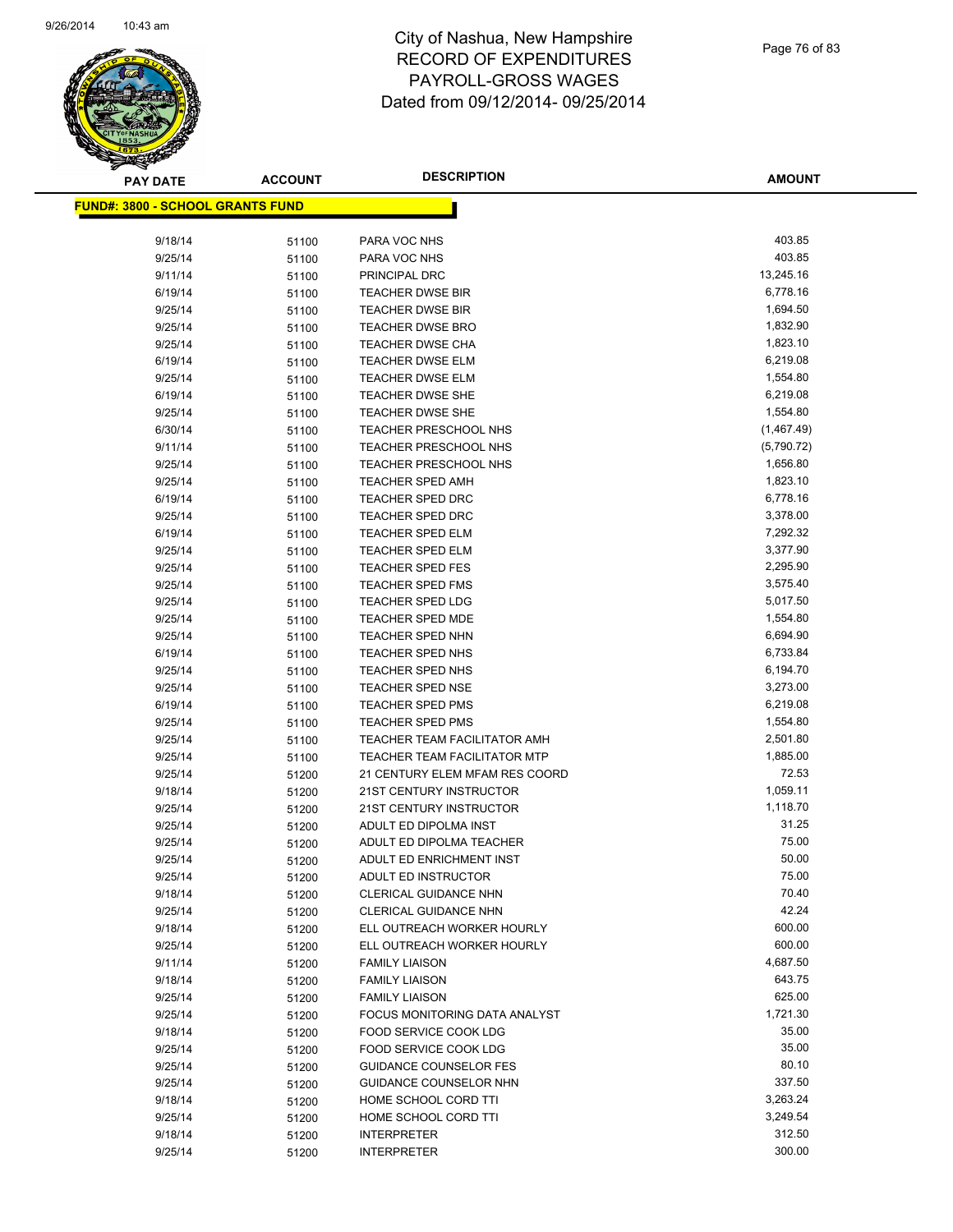

| <b>PAY DATE</b>                          | <b>ACCOUNT</b> | <b>DESCRIPTION</b>          | <b>AMOUNT</b> |
|------------------------------------------|----------------|-----------------------------|---------------|
| <u> FUND#: 3800 - SCHOOL GRANTS FUND</u> |                |                             |               |
|                                          |                |                             |               |
| 9/25/14                                  | 51200          | <b>LIBRARIAN NHN</b>        | 100.00        |
| 9/25/14                                  | 51200          | <b>LIBRARIAN NHS</b>        | 100.00        |
| 9/18/14                                  | 51200          | LUNCH MONITOR DRC           | 243.46        |
| 9/25/14                                  | 51200          | LUNCH MONITOR DRC           | 223.44        |
| 9/18/14                                  | 51200          | LUNCH MONITOR SHE           | 110.95        |
| 9/25/14                                  | 51200          | LUNCH MONITOR SHE           | 108.43        |
| 9/18/14                                  | 51200          | PARA ALT MTP                | 40.05         |
| 9/25/14                                  | 51200          | PARA ALT MTP                | 26.70         |
| 9/18/14                                  | 51200          | PARA DW SPEC ED AMH         | 114.63        |
| 9/25/14                                  | 51200          | PARA DW SPEC ED AMH         | 33.38         |
| 9/18/14                                  | 51200          | PARA DW SPEC ED NHN         | 50.00         |
| 9/25/14                                  | 51200          | PARA DW SPEC ED NHN         | 75.00         |
| 9/18/14                                  | 51200          | PARA DW SPEC ED WID         | 66.75         |
| 9/25/14                                  | 51200          | PARA DW SPEC ED WID         | 52.73         |
| 9/18/14                                  | 51200          | PARA ELL MTP                | 216.85        |
| 9/25/14                                  | 51200          | PARA ELL MTP                | 230.20        |
| 9/18/14                                  | 51200          | PARA INST DRC               | 150.10        |
| 9/25/14                                  | 51200          | PARA INST DRC               | 156.78        |
| 9/18/14                                  | 51200          | PARA INST FES               | 190.24        |
| 9/25/14                                  | 51200          | PARA INST FES               | 276.75        |
| 9/18/14                                  | 51200          | PARA INST LDG               | 397.81        |
| 9/25/14                                  | 51200          | PARA INST LDG               | 385.19        |
| 9/18/14                                  | 51200          | PARA INST NHN               | 90.03         |
| 9/25/14                                  | 51200          | PARA INST NHN               | 90.03         |
| 9/18/14                                  | 51200          | PARA INST PMS               | 86.78         |
| 9/25/14                                  | 51200          | PARA INST PMS               | 76.68         |
| 9/18/14                                  | 51200          | PARA KIND AMH               | 112.58        |
| 9/25/14                                  | 51200          | PARA KIND AMH               | 102.56        |
| 9/18/14                                  | 51200          | PARA KIND LDG               | 64.23         |
| 9/25/14                                  | 51200          | PARA KIND LDG               | 59.18         |
| 9/18/14                                  | 51200          | PARA MEDIA NHN              | 53.40         |
| 9/25/14                                  | 51200          | PARA MEDIA NHN              | 39.60         |
| 9/18/14                                  | 51200          | PARA PRE SCH MTP            | 160.03        |
| 9/25/14                                  | 51200          | PARA PRE SCH MTP            | 140.00        |
| 9/18/14                                  | 51200          | PARA TTI DRC                | 53.40         |
| 9/25/14                                  | 51200          | PARA TTI DRC                | 112.36        |
| 9/18/14                                  | 51200          | <b>SUB TEACHER</b>          | 50.00         |
| 9/25/14                                  | 51200          | <b>SUB TEACHER</b>          | 75.00         |
| 9/25/14                                  | 51200          | <b>TEACHER BUSINESS NHN</b> | 225.00        |
| 9/25/14                                  | 51200          | <b>TEACHER ENGLISH FMS</b>  | 100.00        |
| 9/25/14                                  | 51200          | <b>TEACHER ENGLISH NHN</b>  | 225.00        |
| 9/25/14                                  | 51200          | TEACHER ENGLISH NHS         | 175.00        |
| 9/25/14                                  | 51200          | <b>TEACHER GR1 AMH</b>      | 25.00         |
| 9/25/14                                  | 51200          | <b>TEACHER GR3 DRC</b>      | 111.70        |
| 9/25/14                                  | 51200          | <b>TEACHER GR3 SHE</b>      | 17.50         |
| 9/25/14                                  | 51200          | <b>TEACHER GR4 FES</b>      | 64.21         |
| 9/25/14                                  | 51200          | <b>TEACHER KIND DRC</b>     | 63.35         |
| 9/25/14                                  | 51200          | <b>TEACHER KIND LDG</b>     | 170.07        |
| 9/25/14                                  | 51200          | <b>TEACHER MATH NHN</b>     | 50.00         |
| 9/25/14                                  | 51200          | <b>TEACHER MATH NHS</b>     | 225.00        |
| 9/25/14                                  | 51200          | <b>TEACHER SCIENCE NHN</b>  | 250.00        |
| 9/25/14                                  | 51200          | TEACHER SOCIAL STUDIES NHN  | 500.00        |
| 9/25/14                                  | 51200          | TEACHER SOCIAL STUDIES NHS  | 425.00        |
| 9/25/14                                  | 51200          | TEACHER SOCIAL STUDIES PMS  | 125.00        |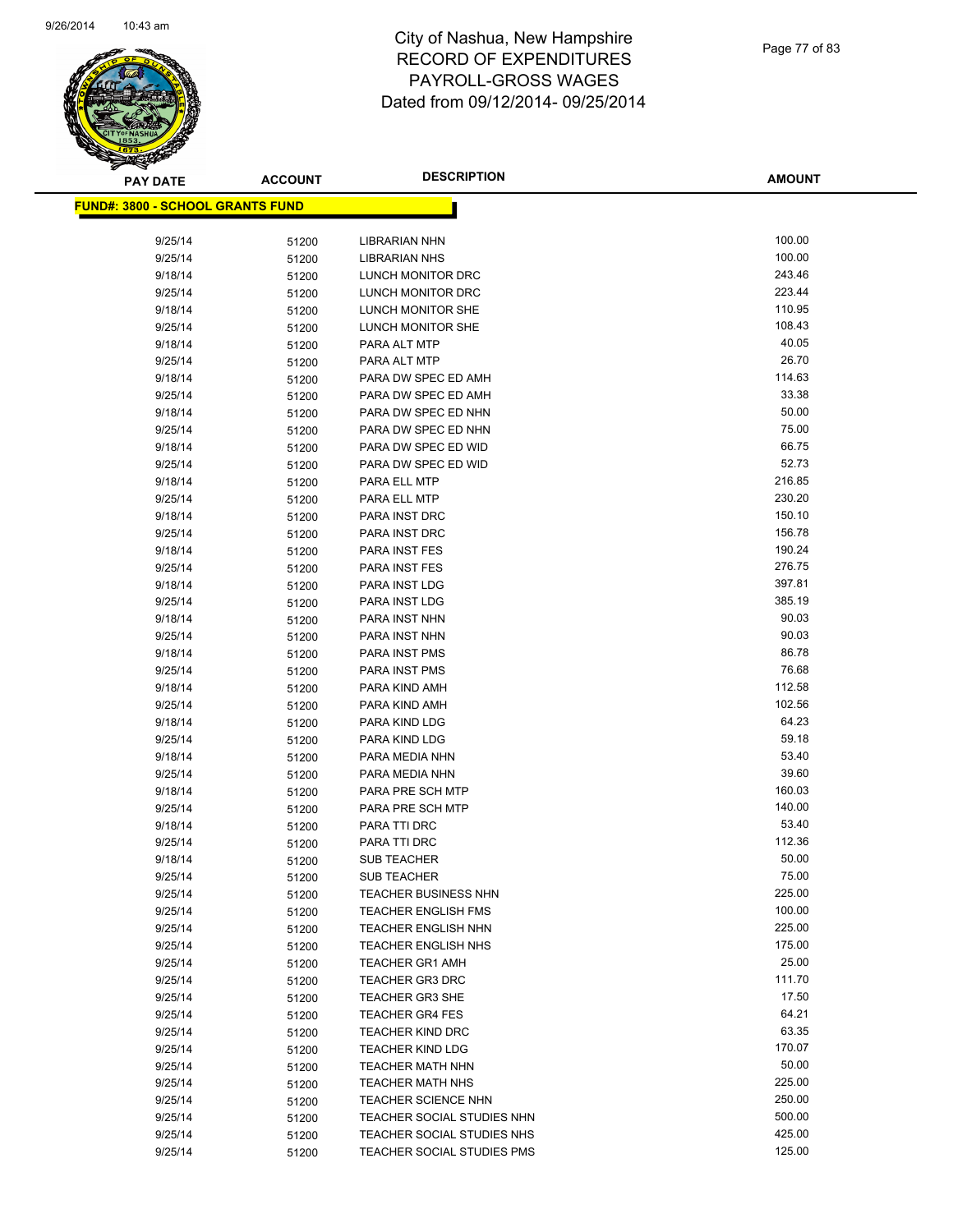

Page 78 of 83

| <b>FUND#: 3800 - SCHOOL GRANTS FUND</b><br>9/25/14<br>9/25/14<br>9/25/14<br>9/25/14<br>6/19/14<br>9/25/14                                                     | 51200 |                                   |              |
|---------------------------------------------------------------------------------------------------------------------------------------------------------------|-------|-----------------------------------|--------------|
|                                                                                                                                                               |       |                                   |              |
|                                                                                                                                                               |       | <b>TEACHER SPED FES</b>           | 130.95       |
|                                                                                                                                                               | 51200 | <b>TEACHER SPED LDG</b>           | 166.74       |
|                                                                                                                                                               | 51200 | <b>TEACHER SPED NHN</b>           | 175.00       |
|                                                                                                                                                               | 51200 | <b>TEACHER SPED PMS</b>           | 125.00       |
|                                                                                                                                                               | 51200 | <b>TEACHER TTI AMH</b>            | 6,705.20     |
|                                                                                                                                                               | 51200 | <b>TEACHER TTI AMH</b>            | 7,590.50     |
| 6/19/14                                                                                                                                                       | 51200 | <b>TEACHER TTI FES</b>            | 16,312.44    |
| 9/25/14                                                                                                                                                       | 51200 | <b>TEACHER TTI FES</b>            | 6,167.90     |
| 6/19/14                                                                                                                                                       | 51200 | <b>TEACHER TTI LDG</b>            | 28,547.44    |
| 9/25/14                                                                                                                                                       | 51200 | <b>TEACHER TTI LDG</b>            | 10,663.80    |
| 6/19/14                                                                                                                                                       | 51200 | <b>TEACHER TTI MTP</b>            | 19,131.76    |
| 9/25/14                                                                                                                                                       | 51200 | <b>TEACHER TTI MTP</b>            | 5,034.00     |
| 6/19/14                                                                                                                                                       | 51200 | <b>TEACHER TTI NURSERY</b>        | 7,655.64     |
| 9/25/14                                                                                                                                                       | 51200 | <b>TEACHER TTI NURSERY</b>        | 4,498.00     |
| 6/19/14                                                                                                                                                       | 51200 | <b>TEACHER TTIDRC</b>             | 22,624.40    |
| 9/25/14                                                                                                                                                       | 51200 | <b>TEACHER TTIDRC</b>             | 7,929.60     |
| 9/25/14                                                                                                                                                       | 51300 | OVERTIME-REGULAR                  | 750.00       |
| 9/18/14                                                                                                                                                       | 51412 | <b>WAGES PER DIEM</b>             | 125.28       |
| 9/11/14                                                                                                                                                       | 51600 | <b>LONGEVITY</b>                  | (1, 147.84)  |
| 9/25/14                                                                                                                                                       | 51650 | ADDITIONAL HOURS                  | 2,725.00     |
| <b>TOTAL FUND 3800 - SCHOOL GRANTS FUND</b>                                                                                                                   |       |                                   |              |
|                                                                                                                                                               |       |                                   | \$329,419.84 |
|                                                                                                                                                               |       |                                   |              |
| 9/18/14                                                                                                                                                       | 51300 | OVERTIME-REGULAR                  | 707.89       |
| 9/25/14                                                                                                                                                       | 51300 | OVERTIME-REGULAR                  | 1,013.74     |
|                                                                                                                                                               |       |                                   |              |
|                                                                                                                                                               |       |                                   | \$1,721.63   |
| 9/18/14                                                                                                                                                       | 51100 | <b>CLERK VITAL RECORDS II</b>     | 120.30       |
| 9/25/14                                                                                                                                                       | 51100 | CLERK VITAL RECORDS II            | 120.30       |
| 9/18/14                                                                                                                                                       | 51100 | PARKING ENFORCEMENT SPEC          | 2,349.00     |
| 9/25/14                                                                                                                                                       | 51100 | PARKING ENFORCEMENT SPEC          | 2,349.00     |
| 9/18/14                                                                                                                                                       | 51100 | PV/MV COORDINATOR                 | 791.45       |
| 9/25/14                                                                                                                                                       | 51100 | PV/MV COORDINATOR                 | 791.45       |
| 9/18/14                                                                                                                                                       | 51100 | <b>VEHICLE REGISTRATION CLERK</b> | 787.40       |
| <b>FUND#: 3810 - FOOD SERVICE GRANTS FUND</b><br><b>TOTAL FUND 3810 - FOOD SERVICE GRANTS FUND</b><br><b>FUND#: 4005 - TRAFFIC VIOLATIONS FUND</b><br>9/25/14 | 51100 | <b>VEHICLE REGISTRATION CLERK</b> | 787.40       |
| 9/18/14                                                                                                                                                       | 51390 | OVERTIME-OTHER                    | 433.50       |
| 9/25/14                                                                                                                                                       | 51390 | OVERTIME-OTHER                    | 470.67       |

**FUND#: 4010 - MOTOR VEHICLE ADMIN FUND**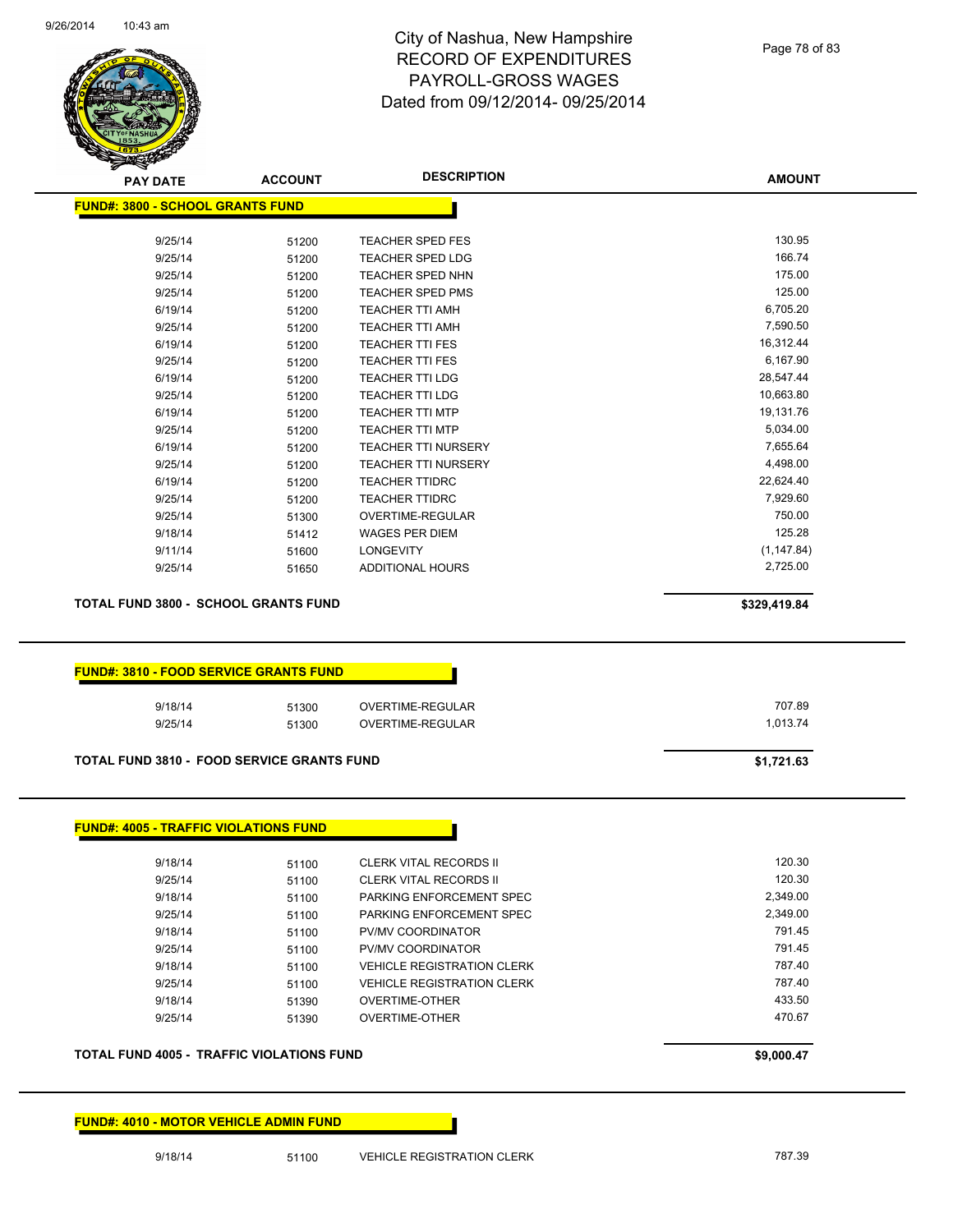

Page 79 of 83

| <b>PAY DATE</b>                                   | <b>ACCOUNT</b> | <b>DESCRIPTION</b>                | <b>AMOUNT</b> |
|---------------------------------------------------|----------------|-----------------------------------|---------------|
| <b>FUND#: 4010 - MOTOR VEHICLE ADMIN FUND</b>     |                |                                   |               |
| 9/25/14                                           | 51100          | <b>VEHICLE REGISTRATION CLERK</b> | 787.40        |
| 9/25/14                                           | 51300          | <b>OVERTIME-REGULAR</b>           | 4.89          |
| TOTAL FUND 4010 - MOTOR VEHICLE ADMIN FUND        |                |                                   | \$1,579.68    |
| <b>FUND#: 4030 - POLICE SPECIAL DETAILS FUND</b>  |                |                                   |               |
| 9/18/14                                           | 51200          | <b>OUTSIDE DETAIL SPEC PT</b>     | 588.28        |
| 9/25/14                                           | 51200          | <b>OUTSIDE DETAIL SPEC PT</b>     | 588.28        |
| 9/18/14                                           | 51712          | <b>SPECIAL DETAIL</b>             | 18,719.58     |
| 9/25/14                                           | 51712          | <b>SPECIAL DETAIL</b>             | 18,929.48     |
| TOTAL FUND 4030 - POLICE SPECIAL DETAILS FUND     |                |                                   | \$38,825.62   |
| <b>FUND#: 4035 - POLICE OVERTIME BILLING FUND</b> |                |                                   |               |
| 9/18/14                                           | 51300          | OVERTIME-REGULAR                  | 399.12        |
| 9/25/14                                           | 51300          | OVERTIME-REGULAR                  | 1,446.80      |
| TOTAL FUND 4035 - POLICE OVERTIME BILLING FUND    |                |                                   | \$1,845.92    |
| <b>FUND#: 4065 - FIRE WATCHGUARDS FUND</b>        |                |                                   |               |
| 9/18/14                                           | 51712          | <b>SPECIAL DETAIL</b>             | 1,281.76      |
| <b>TOTAL FUND 4065 - FIRE WATCHGUARDS FUND</b>    |                |                                   | \$1,281.76    |
|                                                   |                |                                   |               |
| <b>FUND#: 5010 - CAP PROJECTS-INFO TECHNOLOGY</b> |                |                                   |               |
| 9/18/14                                           | 51300          | OVERTIME-REGULAR                  | 156.64        |
| 9/25/14                                           | 51300          | OVERTIME-REGULAR                  | 9.79          |
| TOTAL FUND 5010 - CAP PROJECTS-INFO TECHNOLOGY    |                |                                   | \$166.43      |
|                                                   |                |                                   |               |
| <b>FUND#: 6000 - SOLID WASTE FUND</b>             |                |                                   |               |
| 9/18/14                                           | 51100          | ACCOUNTING COMPLIANCE MGR         | 157.95        |
| 9/25/14                                           | 51100          | ACCOUNTING COMPLIANCE MGR         | 157.95        |
| 9/18/14                                           | 51100          | ADMINISTRATIVE ASSISTANT I        | 632.00        |
| 9/25/14                                           | 51100          | ADMINISTRATIVE ASSISTANT I        | 632.00        |
| 9/18/14                                           | 51100          | ADMINISTRATIVE ASSISTANT II       | 665.60        |
| 9/25/14                                           | 51100          | ADMINISTRATIVE ASSISTANT II       | 671.06        |
| 9/18/14                                           | 51100          | AUTOMATIC COLLECTION EQUIP OPR    | 3,636.81      |

9/25/14 51100 AUTOMATIC COLLECTION EQUIP OPR 3,636.80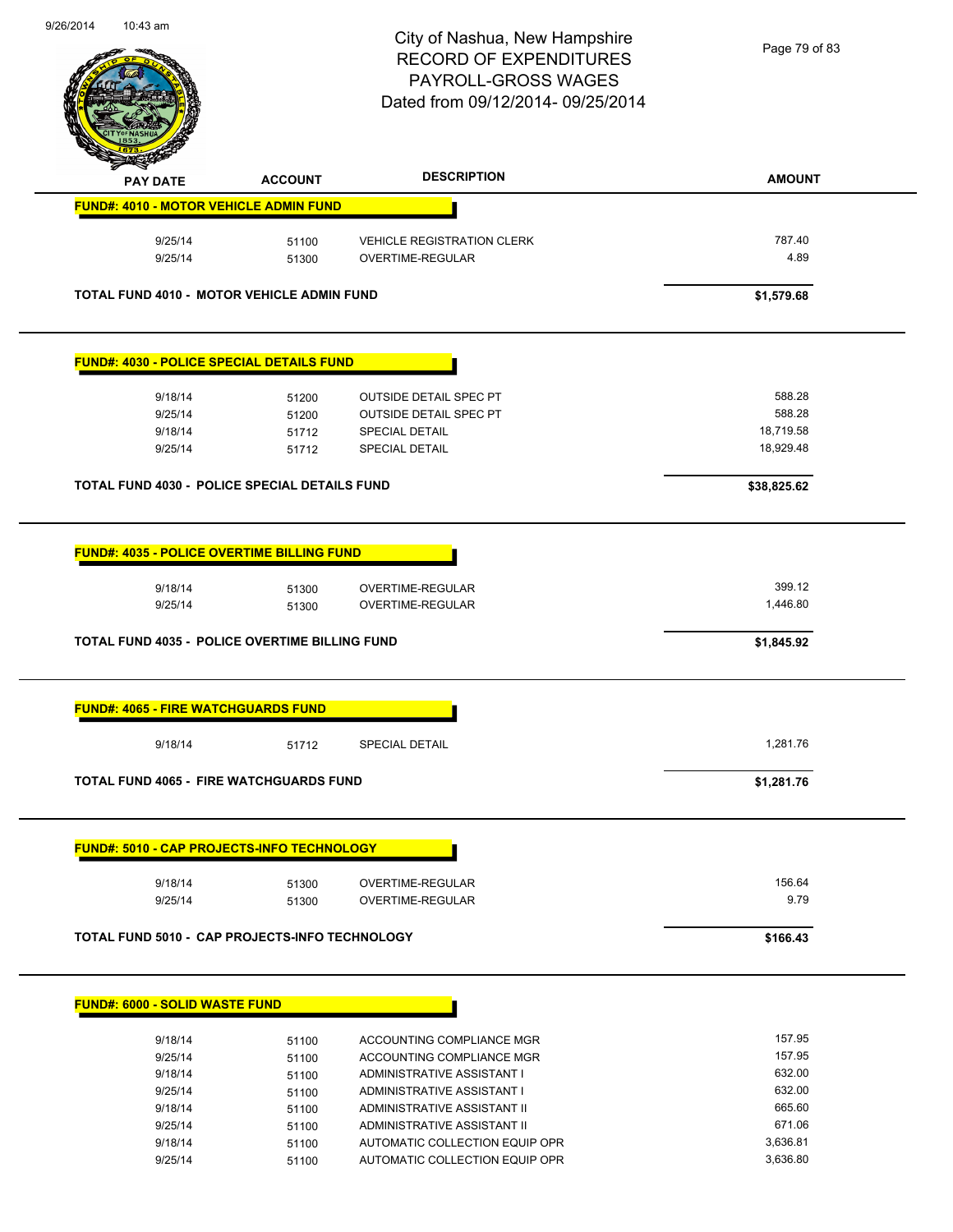

| <b>PAY DATE</b>                        | <b>ACCOUNT</b> | <b>DESCRIPTION</b>               | <b>AMOUNT</b> |
|----------------------------------------|----------------|----------------------------------|---------------|
| <u> FUND#: 6000 - SOLID WASTE FUND</u> |                |                                  |               |
|                                        |                |                                  |               |
| 9/18/14                                | 51100          | <b>CITY ENGINEER</b>             | 304.25        |
| 9/25/14                                | 51100          | <b>CITY ENGINEER</b>             | 304.25        |
| 9/18/14                                | 51100          | <b>COLLECTION EQUIP OPR</b>      | 8,639.36      |
| 9/25/14                                | 51100          | <b>COLLECTION EQUIP OPR</b>      | 8,639.36      |
| 9/18/14                                | 51100          | COLLECTION EQUIP OPR LANDFILL    | 900.80        |
| 9/25/14                                | 51100          | COLLECTION EQUIP OPR LANDFILL    | 883.91        |
| 9/18/14                                | 51100          | DEP TREASURER TAX COLLECTOR      | 235.45        |
| 9/25/14                                | 51100          | DEP TREASURER TAX COLLECTOR      | 235.45        |
| 9/18/14                                | 51100          | DEPUTY MANAGER OF ENGINEERING    | 76.70         |
| 9/25/14                                | 51100          | DEPUTY MANAGER OF ENGINEERING    | 76.70         |
| 9/18/14                                | 51100          | <b>DIRECTOR PUBLIC WORKS</b>     | 212.10        |
| 9/25/14                                | 51100          | <b>DIRECTOR PUBLIC WORKS</b>     | 212.10        |
| 9/18/14                                | 51100          | DIVISION OPERATIONS MANAGER      | 176.70        |
| 9/25/14                                | 51100          | DIVISION OPERATIONS MANAGER      | 176.70        |
| 9/18/14                                | 51100          | DPW BILLING ACCOUNTANT           | 438.30        |
| 9/25/14                                | 51100          | DPW BILLING ACCOUNTANT           | 438.30        |
| 9/18/14                                | 51100          | DPW COLLECTIONS SPEC III         | 364.59        |
| 9/25/14                                | 51100          | DPW COLLECTIONS SPEC III         | 364.60        |
| 9/18/14                                | 51100          | DPW CONTRACT ADMINISTRATOR       | 108.32        |
| 9/25/14                                | 51100          | DPW CONTRACT ADMINISTRATOR       | 108.35        |
| 9/18/14                                | 51100          | ENVIRONMENTAL ENGINEER           | 1,293.10      |
| 9/25/14                                | 51100          | <b>ENVIRONMENTAL ENGINEER</b>    | 1,293.10      |
| 9/18/14                                | 51100          | <b>EQUIPMENT OPR LANDFILL</b>    | 6,382.48      |
| 9/25/14                                | 51100          | <b>EQUIPMENT OPR LANDFILL</b>    | 6,392.41      |
| 9/18/14                                | 51100          | <b>FINANCE AND ADMIN MANAGER</b> | 383.40        |
| 9/25/14                                | 51100          | <b>FINANCE AND ADMIN MANAGER</b> | 383.40        |
| 9/18/14                                | 51100          | LICENSED SCALE OPERATOR          | 680.10        |
| 9/25/14                                | 51100          | LICENSED SCALE OPERATOR          | 680.10        |
| 9/18/14                                | 51100          | RECYCLING COORDINATOR            | 2,123.39      |
| 9/18/14                                | 51100          | SOLID WASTE FOREMAN              | 2,308.27      |
| 9/25/14                                | 51100          | SOLID WASTE FOREMAN              | 2,308.29      |
| 9/18/14                                | 51100          | SOLID WASTE TECHNICIAN           | 985.55        |
| 9/25/14                                | 51100          | SOLID WASTE TECHNICIAN           | 985.55        |
| 9/18/14                                | 51100          | SUPERINTENDENT OF SOLID WASTE    | 1,575.30      |
| 9/25/14                                | 51100          | SUPERINTENDENT OF SOLID WASTE    | 1,575.30      |
| 9/18/14                                | 51300          | OVERTIME-REGULAR                 | 1,583.59      |
| 9/25/14                                | 51300          | OVERTIME-REGULAR                 | 1,583.30      |
| 9/18/14                                | 51400          | <b>WAGES TEMP-SEASONAL</b>       | 2,977.00      |
| 9/25/14                                | 51400          | <b>WAGES TEMP-SEASONAL</b>       | 2,658.50      |
| 9/25/14                                | 55118          | TELEPHONE-CELLULAR               | 101.00        |
|                                        |                |                                  |               |

**TOTAL FUND 6000 - SOLID WASTE FUND \$71,339.59** 

**FUND#: 6200 - WASTEWATER FUND**

| 9/18/14 | 51100 | ACCOUNTING COMPLIANCE MGR   | 315.80 |
|---------|-------|-----------------------------|--------|
| 9/25/14 | 51100 | ACCOUNTING COMPLIANCE MGR   | 315.80 |
| 9/18/14 | 51100 | ADMINISTRATIVE ASSISTANT II | 811.25 |
| 9/25/14 | 51100 | ADMINISTRATIVE ASSISTANT II | 811.25 |
| 9/18/14 | 51100 | ANALYTICAL CHEMIST          | 682.96 |
| 9/25/14 | 51100 | ANALYTICAL CHEMIST          | 853.70 |
| 9/18/14 | 51100 | CITY ENGINEER               | 709.95 |
|         |       |                             |        |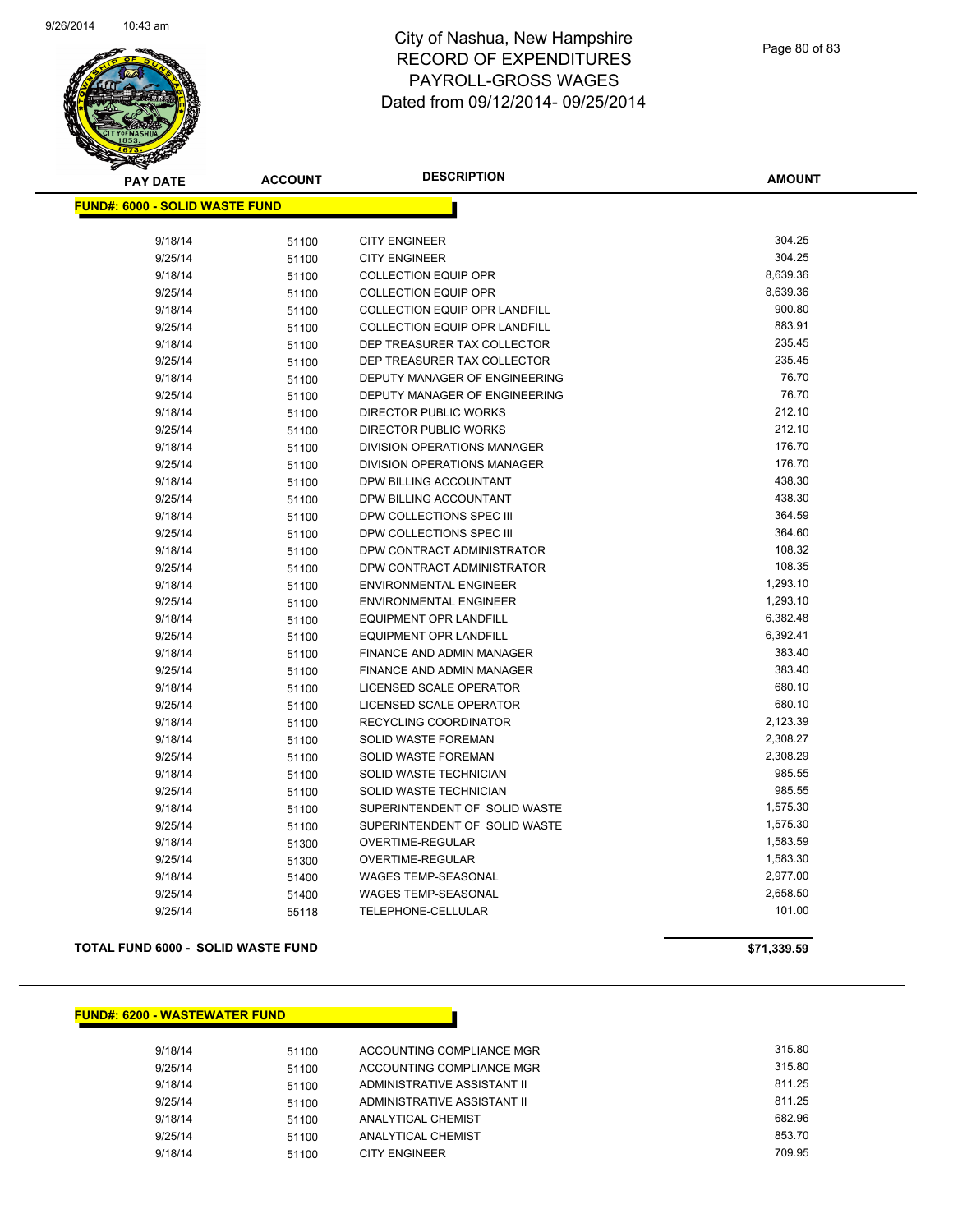

| <b>PAY DATE</b>                       | <b>ACCOUNT</b> | <b>DESCRIPTION</b>                               | <b>AMOUNT</b>        |
|---------------------------------------|----------------|--------------------------------------------------|----------------------|
| <u> FUND#: 6200 - WASTEWATER FUND</u> |                |                                                  |                      |
|                                       |                |                                                  |                      |
| 9/25/14                               | 51100          | <b>CITY ENGINEER</b>                             | 709.95               |
| 9/18/14                               | 51100          | <b>COLLECTION SYSTEM FOREMAN</b>                 | 1,087.55             |
| 9/25/14                               | 51100          | <b>COLLECTION SYSTEM FOREMAN</b>                 | 1,110.62             |
| 9/18/14                               | 51100          | <b>COLLECTION SYSTEMS OPERATOR</b>               | 2,751.40             |
| 9/25/14                               | 51100          | <b>COLLECTION SYSTEMS OPERATOR</b>               | 2,727.60             |
| 9/18/14                               | 51100          | COLLECTION SYSTEMS TECHNICIAN                    | 1,952.00             |
| 9/25/14                               | 51100          | COLLECTION SYSTEMS TECHNICIAN                    | 1,952.00             |
| 9/18/14                               | 51100          | <b>COLLECTIONS SPEC II</b>                       | 791.45               |
| 9/25/14                               | 51100          | <b>COLLECTIONS SPEC II</b>                       | 791.45               |
| 9/18/14                               | 51100          | CSO STORM WATER ENGINEER                         | 1,225.70             |
| 9/25/14                               | 51100          | <b>CSO STORM WATER ENGINEER</b>                  | 1,225.70             |
| 9/18/14                               | 51100          | <b>CSO TECHNICIAN INSPECTOR</b>                  | 993.74               |
| 9/25/14                               | 51100          | CSO TECHNICIAN INSPECTOR                         | 993.75               |
| 9/18/14                               | 51100          | DEP TREASURER TAX COLLECTOR                      | 235.45               |
| 9/25/14                               | 51100          | DEP TREASURER TAX COLLECTOR                      | 235.45               |
| 9/18/14                               | 51100          | DEPUTY MANAGER OF ENGINEERING                    | 766.80               |
| 9/25/14                               | 51100          | DEPUTY MANAGER OF ENGINEERING                    | 766.80               |
| 9/18/14                               | 51100          | DIRECTOR PUBLIC WORKS                            | 424.10               |
| 9/25/14                               | 51100          | <b>DIRECTOR PUBLIC WORKS</b>                     | 424.10               |
| 9/18/14                               | 51100          | <b>DIVISION OPERATIONS MANAGER</b>               | 176.65               |
| 9/25/14                               | 51100          | DIVISION OPERATIONS MANAGER                      | 176.65               |
| 9/18/14                               | 51100          | DPW BILLING ACCOUNTANT                           | 438.25               |
| 9/25/14                               | 51100          | DPW BILLING ACCOUNTANT                           | 438.25               |
| 9/18/14                               | 51100          | DPW COLLECTIONS SPEC III                         | 364.62               |
| 9/25/14                               | 51100          | DPW COLLECTIONS SPEC III                         | 364.60               |
| 9/18/14                               | 51100          | DPW CONTRACT ADMINISTRATOR                       | 649.72               |
| 9/25/14                               | 51100          | DPW CONTRACT ADMINISTRATOR                       | 649.70               |
| 9/18/14                               | 51100          | ELECTRICAL DIAGNOSTIC TECH I                     | 1,039.60             |
| 9/25/14                               | 51100          | ELECTRICAL DIAGNOSTIC TECH I                     | 1,039.60             |
| 9/18/14                               | 51100          | FINANCE AND ADMIN MANAGER                        | 383.40               |
| 9/25/14                               | 51100          | FINANCE AND ADMIN MANAGER                        | 383.40               |
| 9/18/14                               | 51100          | FLEET MANAGER STREET DEPT                        | 362.50               |
| 9/25/14                               | 51100          | FLEET MANAGER STREET DEPT                        | 362.50               |
| 9/18/14                               | 51100          | <b>FOREMAN MAINTENANCE</b>                       | 1,154.15             |
| 9/25/14                               | 51100          | FOREMAN MAINTENANCE                              | 1,154.15             |
| 9/18/14                               | 51100          | INDUSTRIAL PRETREATMENT COORD                    | 1,154.10             |
| 9/25/14                               | 51100          | INDUSTRIAL PRETREATMENT COORD                    | 1,154.10             |
| 9/18/14                               | 51100          | MECHANIC WWTP 1ST CLASS                          | 3,003.60             |
| 9/25/14                               | 51100          | <b>MECHANIC WWTP 1ST CLASS</b>                   | 3,003.60             |
| 9/18/14                               | 51100          | OPERATOR II WWTP                                 | 3,976.80             |
| 9/25/14                               | 51100          | OPERATOR II WWTP                                 | 3,976.80<br>1,009.20 |
| 9/18/14                               | 51100          | OPERATOR II WWTP 2nd                             |                      |
| 9/25/14                               | 51100          | OPERATOR II WWTP 2nd                             | 1,009.20<br>2,019.86 |
| 9/18/14                               | 51100          | OPERATOR II WWTP 3rd                             | 2,004.00             |
| 9/25/14<br>9/18/14                    | 51100          | OPERATOR II WWTP 3rd                             | 3,147.21             |
| 9/25/14                               | 51100          | OPERATOR III WWTP                                | 3,147.20             |
| 9/18/14                               | 51100          | OPERATOR III WWTP<br>PLANT OPERATIONS SUPERVISOR | 1,405.05             |
| 9/25/14                               | 51100<br>51100 | PLANT OPERATIONS SUPERVISOR                      | 1,405.05             |
| 9/18/14                               | 51100          | PROCESS CHEMIST                                  | 1,073.90             |
| 9/25/14                               | 51100          | PROCESS CHEMIST                                  | 1,073.90             |
| 9/18/14                               | 51100          | SUPERINTENDENT OF WASTEWATER                     | 1,720.00             |
| 9/25/14                               | 51100          | SUPERINTENDENT OF WASTEWATER                     | 1,720.00             |
| 9/18/14                               | 51100          | <b>SUPV LABORATORY</b>                           | 1,154.10             |
|                                       |                |                                                  |                      |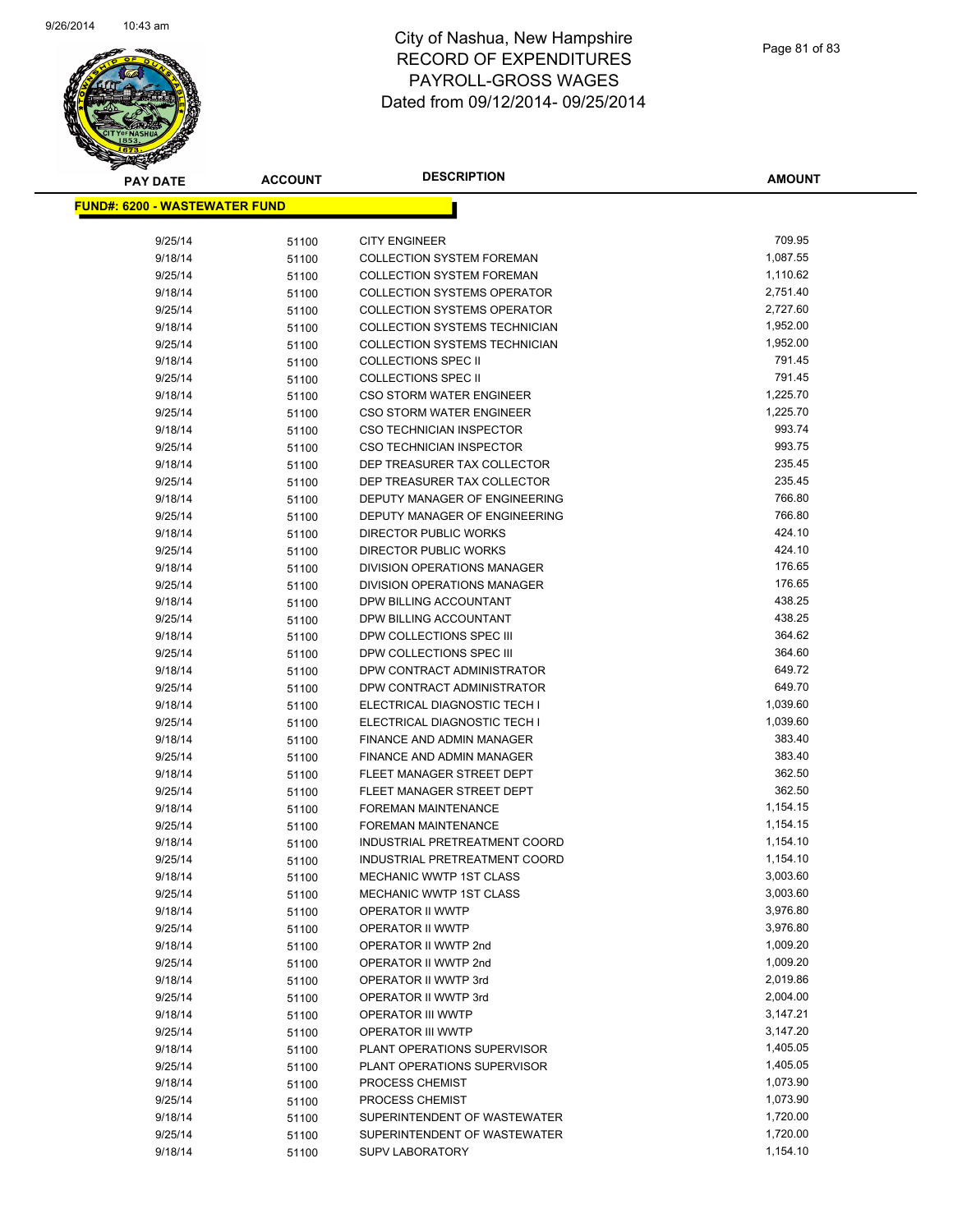

| <b>PAY DATE</b>                      | <b>ACCOUNT</b> | <b>DESCRIPTION</b>                 | <b>AMOUNT</b> |
|--------------------------------------|----------------|------------------------------------|---------------|
| <b>FUND#: 6200 - WASTEWATER FUND</b> |                |                                    |               |
| 9/25/14                              | 51100          | <b>SUPV LABORATORY</b>             | 1,154.10      |
| 9/18/14                              | 51100          | TRUCK DRIVER STREET REPAIR         | 854.00        |
| 9/25/14                              | 51100          | TRUCK DRIVER STREET REPAIR         | 854.00        |
| 9/18/14                              | 51100          | <b>WASTEWATER PROJECT ENGINEER</b> | 1,331.46      |
| 9/25/14                              | 51100          | WASTEWATER PROJECT ENGINEER        | 1,331.45      |
| 9/18/14                              | 51300          | OVERTIME-REGULAR                   | 5,261.52      |
| 9/25/14                              | 51300          | OVERTIME-REGULAR                   | 4,770.18      |
| 9/18/14                              | 51400          | <b>WAGES TEMP-SEASONAL</b>         | 375.00        |
| 9/25/14                              | 51400          | <b>WAGES TEMP-SEASONAL</b>         | 480.00        |
| 9/18/14                              | 51600          | <b>LONGEVITY</b>                   | 1,200.00      |
| 9/25/14                              | 55118          | TELEPHONE-CELLULAR                 | 51.00         |
| TOTAL FUND 6200 - WASTEWATER FUND    |                |                                    | \$90,624.44   |

#### **FUND#: 6500 - PROPERTY & CASUALTY FUND**

| 9/18/14 | 51100 | <b>PROGRAM SUPV</b>            | 1.177.20 |
|---------|-------|--------------------------------|----------|
| 9/25/14 | 51100 | PROGRAM SUPV                   | 1.177.20 |
| 9/18/14 | 51100 | PROPERTY AND CASUALTY ADJUSTER | 2.027.40 |
| 9/25/14 | 51100 | PROPERTY AND CASUALTY ADJUSTER | 2.027.40 |
| 9/18/14 | 51100 | RISK MANAGER                   | 1.579.20 |
| 9/25/14 | 51100 | <b>RISK MANAGER</b>            | 1.579.20 |
| 9/18/14 | 51100 | SAFETY LOSS PREVENTION SPEC    | 1.011.35 |
| 9/25/14 | 51100 | SAFETY LOSS PREVENTION SPEC    | 1.011.35 |
| 9/11/14 | 59207 | WORKERS COMPENSATION CLAIMS    | (998.53) |
| 9/18/14 | 59207 | WORKERS COMPENSATION CLAIMS    | 6.871.60 |
| 9/25/14 | 59207 | WORKERS COMPENSATION CLAIMS    | 4.813.05 |
| 9/18/14 | 59290 | LONG TERM DISABILITY CLAIMS    | 3.455.12 |
| 9/25/14 | 59290 | LONG TERM DISABILITY CLAIMS    | 3.455.12 |
|         |       |                                |          |

#### TOTAL FUND 6500 - PROPERTY & CASUALTY FUND<br>
\$29,186.66

#### **FUND#: 6600 - BENEFITS SELF INSURANCE FUND**

| 9/18/14 | 51100 | DEPUTY MGR HUMAN RESOURCES  | 1.255.85 |
|---------|-------|-----------------------------|----------|
| 9/25/14 | 51100 | DEPUTY MGR HUMAN RESOURCES  | 1.255.85 |
| 9/18/14 | 51100 | EMPLOYEE BENEFITS ASSISTANT | 591.54   |
| 9/25/14 | 51100 | EMPLOYEE BENEFITS ASSISTANT | 591.54   |
| 9/18/14 | 51100 | EMPLOYEE BENEFITS SPEC I    | 936.70   |
| 9/25/14 | 51100 | EMPLOYEE BENEFITS SPEC I    | 936.70   |
| 9/18/14 | 51100 | HUMAN RESOURCES DIRECTOR    | 281.00   |
| 9/25/14 | 51100 | HUMAN RESOURCES DIRECTOR    | 281.00   |
|         |       |                             |          |

#### **TOTAL FUND 6600 - BENEFITS SELF INSURANCE FUND \$6,130.18**

#### **FUND#: 7512 - FIRE RESCUE PEIPP ETF**

9/25/14 51300 OVERTIME-REGULAR 2,104.83